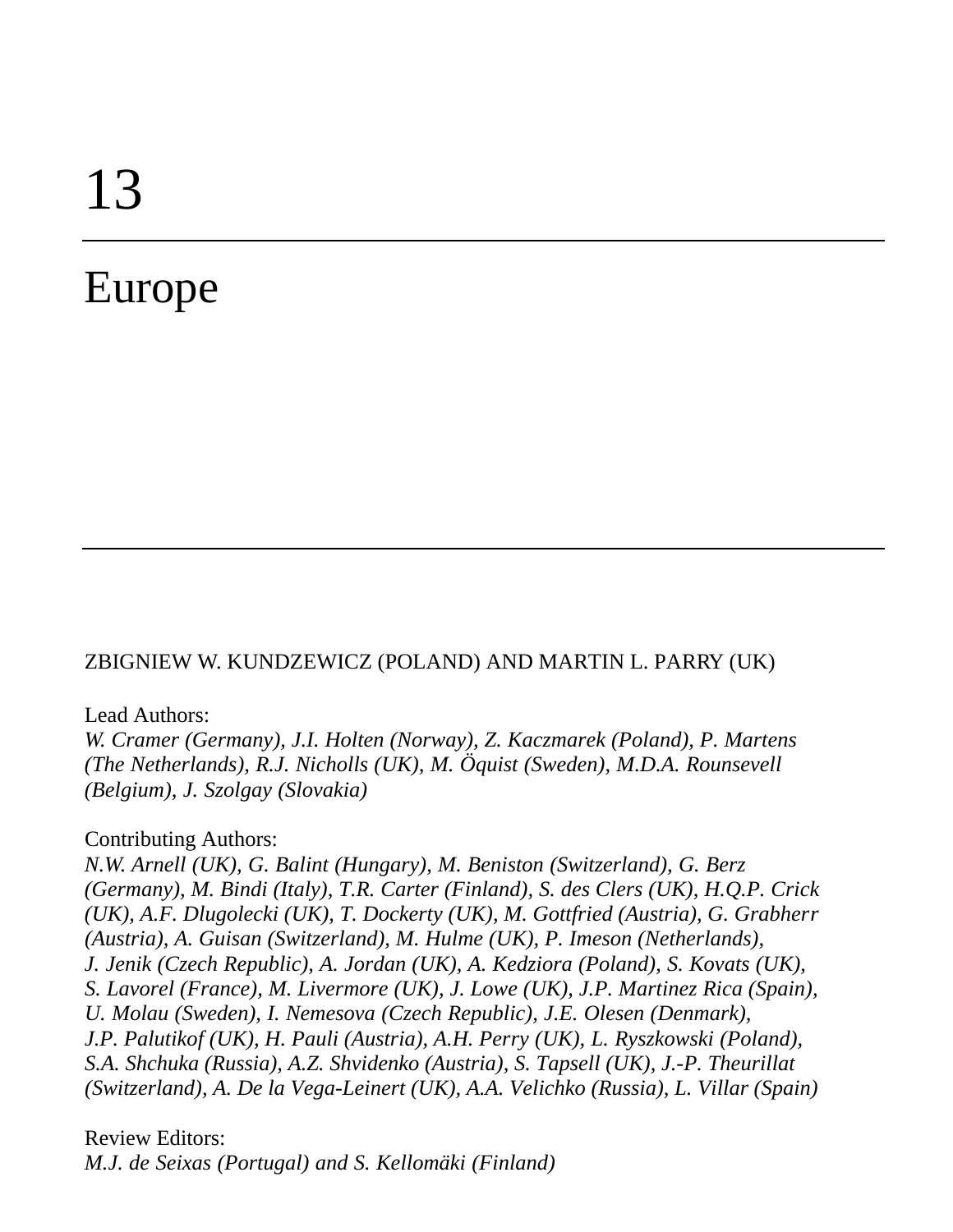## **CONTENTS**

| <b>Executive Summary</b> |                                               |     |  |  |
|--------------------------|-----------------------------------------------|-----|--|--|
|                          | 13.1. The European Region                     | 645 |  |  |
|                          | 13.1.1. Previous Work                         | 645 |  |  |
|                          | 13.1.2. What Is Different                     |     |  |  |
|                          | about the European Region?                    | 645 |  |  |
|                          | 13.1.2.1. Geography, Population,              |     |  |  |
|                          | Environment                                   | 645 |  |  |
|                          | 13.1.2.2. Economy                             | 645 |  |  |
|                          | 13.1.3. Recent Climate Variability in Europe, |     |  |  |
|                          | including Recent Warming                      | 646 |  |  |
|                          | 13.1.3.1. Temperature                         | 646 |  |  |
|                          | 13.1.3.2. Precipitation                       | 647 |  |  |
|                          | 13.1.3.3. Extreme Events                      | 647 |  |  |
|                          | 13.1.3.4. North Atlantic Oscillation          | 647 |  |  |
|                          | 13.1.4. Key Sensitivities to Climate          |     |  |  |
|                          | and Weather Now                               | 647 |  |  |
|                          | 13.1.4.1. Extreme Seasons                     | 647 |  |  |
|                          | 13.1.4.2. Short-Duration Hazards              | 649 |  |  |
|                          | 13.1.4.3. Coastal Squeeze                     | 649 |  |  |
|                          | 13.1.5. Climate Scenarios for the Future      | 649 |  |  |
|                          | 13.1.5.1. Scenario Provision                  | 649 |  |  |
|                          | 13.1.5.2. Scenarios for Europe                | 653 |  |  |
|                          | 13.1.6. Socioeconomic Scenarios for Europe    | 653 |  |  |
|                          | 13.2. Key Regional Concerns                   | 655 |  |  |
|                          | 13.2.1. Water and Land Resources              | 655 |  |  |
|                          | 13.2.1.1. Water Resources                     | 655 |  |  |
|                          | 13.2.1.2. Soils and Land Resources            | 656 |  |  |
|                          | 13.2.1.3. Coastal Zones                       | 658 |  |  |
|                          | 13.2.1.4. Mountains and                       |     |  |  |
|                          | <b>Subarctic Environments</b>                 | 660 |  |  |
|                          | 13.2.2. Semi-Natural Ecosystems and Forests   | 662 |  |  |
|                          | 13.2.2.1. Forests                             | 662 |  |  |
|                          | 13.2.2.2. Grasslands and Rangelands           | 664 |  |  |
|                          | 13.2.2.3. Freshwater Ecosystems: Inland       |     |  |  |
|                          | Wetlands, Lakes, and Streams                  | 665 |  |  |
|                          | 13.2.2.4. Biodiversity and                    |     |  |  |
|                          | Nature Conservation                           | 666 |  |  |
|                          | 13.2.2.5. Migratory Animals                   | 667 |  |  |
|                          |                                               |     |  |  |

|                   |               | 13.2.3. Agriculture and Fisheries          | 667 |
|-------------------|---------------|--------------------------------------------|-----|
|                   |               | 13.2.3.1. Agriculture                      | 667 |
|                   |               | 13.2.3.2. Fisheries                        | 669 |
|                   |               | 13.2.4. Other Impact Areas                 | 671 |
|                   |               | 13.2.4.1. Energy                           | 671 |
|                   |               | 13.2.4.2. Insurance                        | 671 |
|                   |               | 13.2.4.3. Industry and Transport           | 671 |
|                   |               | 13.2.4.4. Tourism                          | 672 |
|                   |               | 13.2.4.5. Migrations                       | 672 |
|                   |               | 13.2.5. Human Health                       | 672 |
|                   |               | 13.2.5.1. Thermal Stress and Air Pollution | 672 |
|                   |               | 13.2.5.2. Vector-Borne Diseases            | 673 |
|                   |               | 13.2.5.3. Water-Related Diseases           | 673 |
|                   |               | 13.2.5.4. Food-Borne Diseases              | 674 |
|                   |               | 13.2.5.5. Health Implications of Floods    | 674 |
|                   |               | 13.3. Adaptation Potential                 | 674 |
|                   | 13.3.1. Water |                                            | 674 |
|                   | 13.3.2. Soils |                                            | 675 |
|                   |               | 13.3.3. Ecosystems                         | 675 |
|                   |               | 13.3.4. Agriculture                        | 675 |
|                   |               | 13.3.4.1. Short-Term Adjustments           | 675 |
|                   |               | 13.3.4.2. Long-Term Adaptations            | 677 |
|                   |               | 13.3.5. Coastal Regions                    | 677 |
| 13.4. Synthesis   |               |                                            | 679 |
|                   |               | 13.4.1. Key Impacts                        | 679 |
|                   |               | 13.4.2. Uncertainty                        | 679 |
|                   |               | 13.4.3. Research Needs                     | 680 |
|                   |               | 13.4.4. Regional Issues                    | 680 |
|                   |               | 13.4.4.1. Extreme Events                   | 680 |
|                   |               | 13.4.4.2. Subregional Impacts              | 680 |
|                   |               | 13.4.4.3. Sustainability and Equity        | 680 |
| <b>References</b> |               |                                            | 681 |
|                   |               |                                            |     |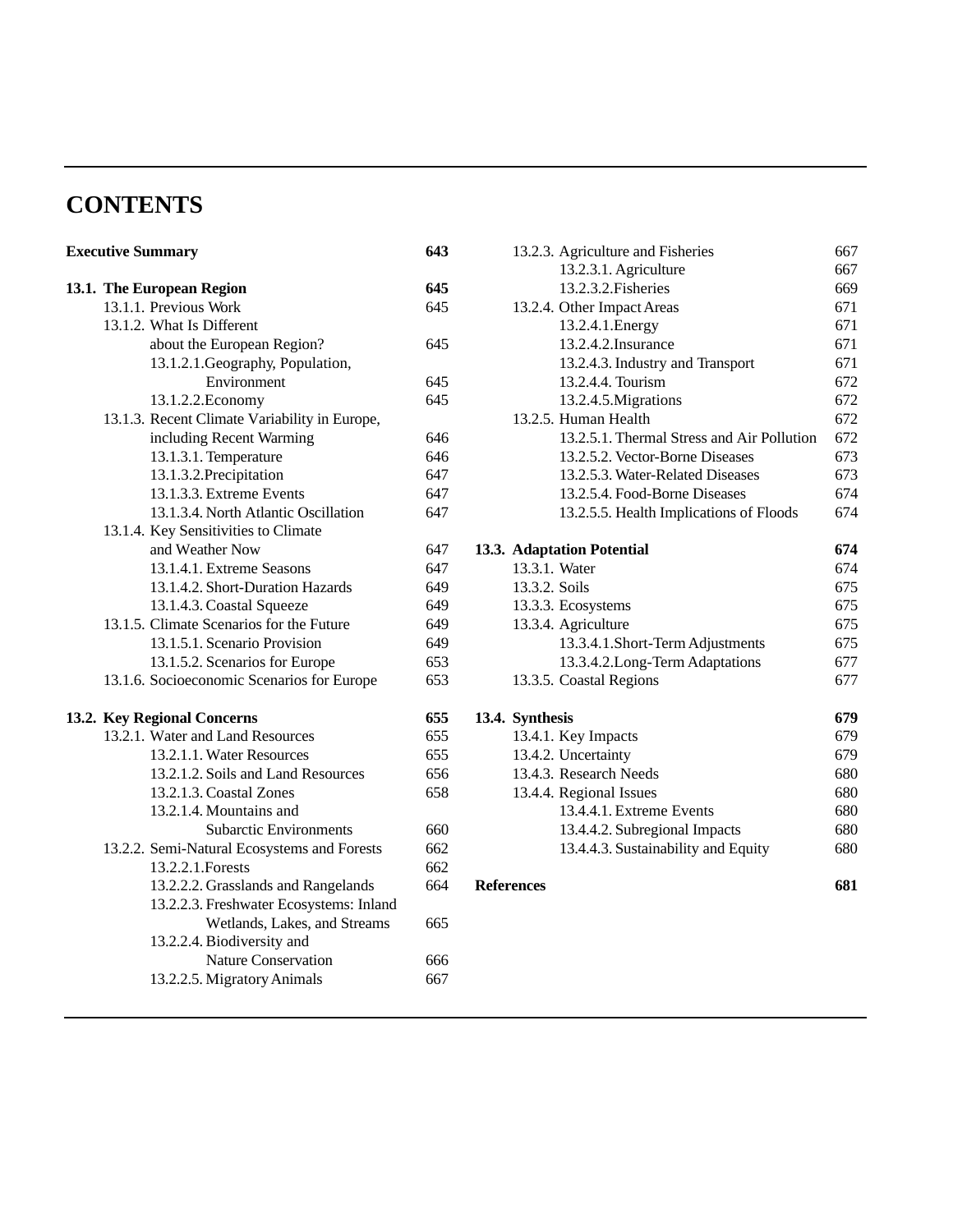### **EXECUTIVE SUMMARY**

- The adaptation potential of socioeconomic systems in Europe is relatively high because of economic conditions (high gross national product and stable growth); a stable population (with the capacity to move within the region); and well-developed political, institutional, and technological support systems. However, adaptation potential for natural systems generally is low. [very high confidence]
- Present-day weather conditions have effects on natural, social, and economic systems in Europe in ways that reveal sensitivities and vulnerabilities to climate change in these systems. Climate change may aggravate such effects. [very high confidence, well-established evidence]
- Vulnerability to climate change in Europe differs substantially between subregions; it is particularly high in the south and in the European Arctic. This has important equity implications. More marginal and less wealthy areas will be less able to adapt. [very high confidence, established but incomplete evidence]
- Water resources and their management in Europe are under pressure now, and these pressures are likely to be exacerbated by climate change [high confidence]. Flood hazard is likely to increase across much of Europe, except where snowmelt peak has been reduced, and the risk of water shortage is projected to increase particularly in southern Europe [medium to high confidence]. Climate change is likely to widen water resource differences between northern and southern Europe. [high confidence, well-established evidence]
- Soil properties will deteriorate under warmer and drier climate scenarios in southern Europe. The magnitude of this e ffect will vary markedly between geographic locations and may be modified by changes in precipitation. [medium confidence, established but incomplete evidence]
- Natural ecosystems will change as a result of increasing temperature and atmospheric concentration of carbon dioxide  $(CO_2)$ . Permafrost will decline, trees and shrubs will encroach northern tundra, and broad-leaved trees may encroach coniferous forests. Net primary productivity in ecosystems is likely to increase (also as a result of nitrogen deposition). Diversity in nature reserves is under threat from rapid change. Loss of important habitats (wetlands, tundra, and isolated habitats) would threaten some species (including rare/endemic species and migratory birds). Faunal

shifts as a result of ecosystem changes are expected in marine, aquatic, and terrestrial ecosystems. [high confidence, established but incomplete evidence]

- In mountain regions, higher temperatures will lead to an upward shift of biotic and cryospheric zones and perturb the hydrological cycle. There will be redistribution of species, with, in some instances, a threat of extinction. [high confidence]
- Timber harvest will increase in commercial forests in northern Europe [medium confidence, established but incomplete evidence], but reductions are likely in the Mediterranean, with increased drought and fire risk. [high confidence, well-established evidence]
- Agricultural yields will increase for most crops as a result of increasing atmospheric  $CO<sub>2</sub>$  concentration. This effect would be counteracted by the risk of water shortage in southern and eastern Europe and by shortening of growth duration in many grain crops as a result of increasing temperature. Northern Europe is likely to experience overall positive effects, whereas some agricultural production systems in southern Europe may be threatened. [medium] confidence, established but incomplete evidence]
- Changes in fisheries and aquaculture production from climate change embrace faunal shifts affecting freshwater and marine fish and shellfish biodiversity. These changes will be aggravated by unsustainable exploitation levels and environmental change. [high confidence]
- The insurance industry faces potentially costly climate change impacts through the medium of property damage, but there is great scope for adaptive measures if initiatives are taken soon. [high confidence]
- Transport, energy, and other industries will face changing demand and market opportunities. Concentration of industry on the coast exposes it to sea-level rise and extreme events, necessitating protection or removal. [high confidence]
- Recreational preferences are likely to change with higher temperatures. Outdoor activities will be stimulated in northern Europe, but heat waves are likely to reduce the traditional peak summer demand at Mediterranean holiday destinations, and less reliable snow conditions could impact adversely on winter tourism. [medium confidence]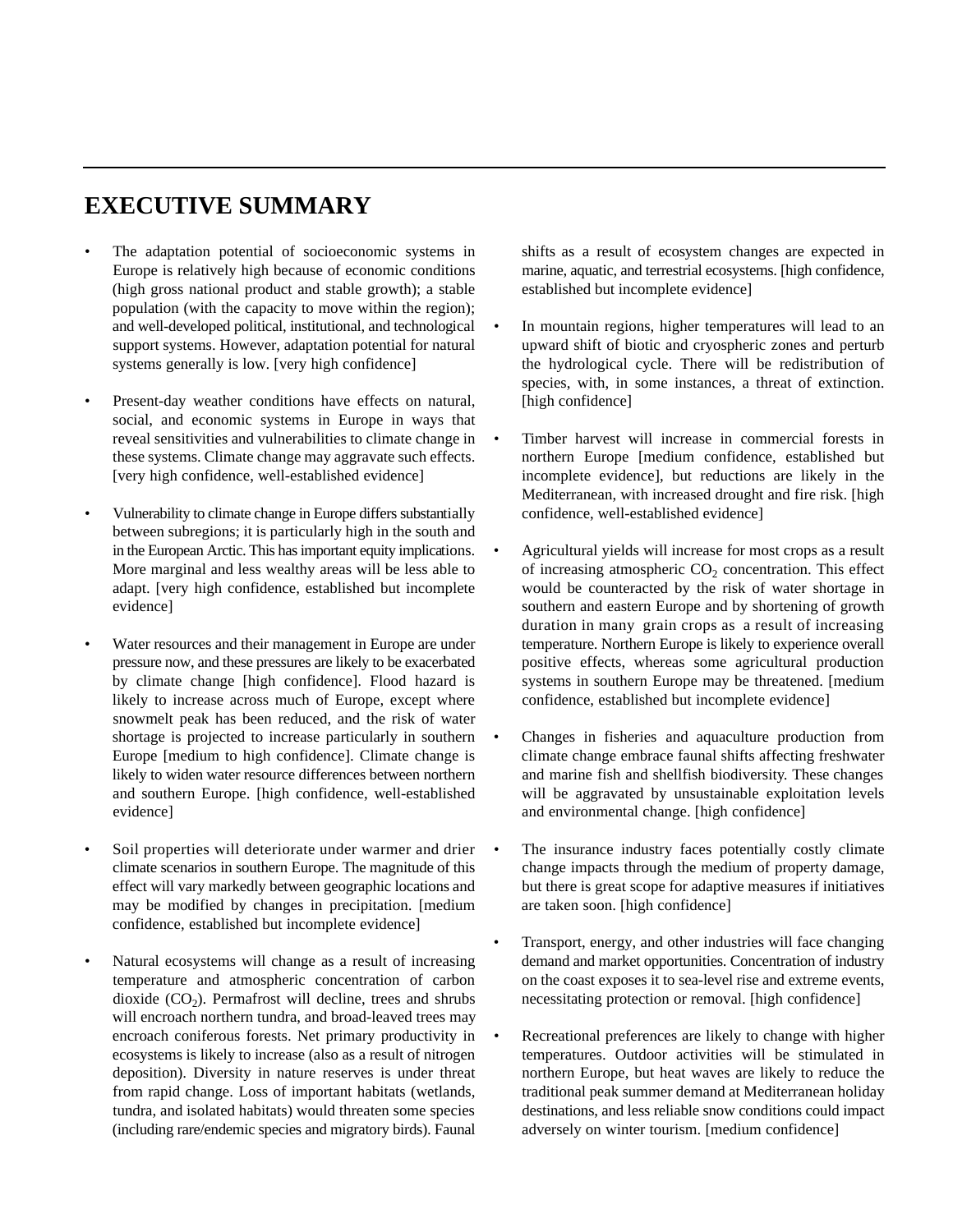- A range of risks is posed for human health through increased exposure to heat episodes (exacerbated by air pollution in urban areas), extension of some vector-borne diseases, and coastal and riverine flooding. Based on current evidence, climate change would result in a reduction in wintertime deaths, at least in temperate countries. [medium confidence]
- In coastal areas, the risk of flooding, erosion, and wetland loss will increase substantially—with implications for human settlement, industry, tourism, agriculture, and coastal natural habitats. Southern Europe appears to be more

vulnerable to these changes, although the North Sea coast already has high exposure to flooding. [high confidence]

The foregoing conclusions are broadly consistent with those expressed in the IPCC *Special Report on Regional Impacts of Climate Change* (1998) and the Second Assessment Report (1996). This survey incorporates much more information than previously reported, corroborating previous conclusions (with which it is broadly consistent) but extending knowledge into other sectors. It is more specific about subregional effects and includes new information concerning adaptive capacity.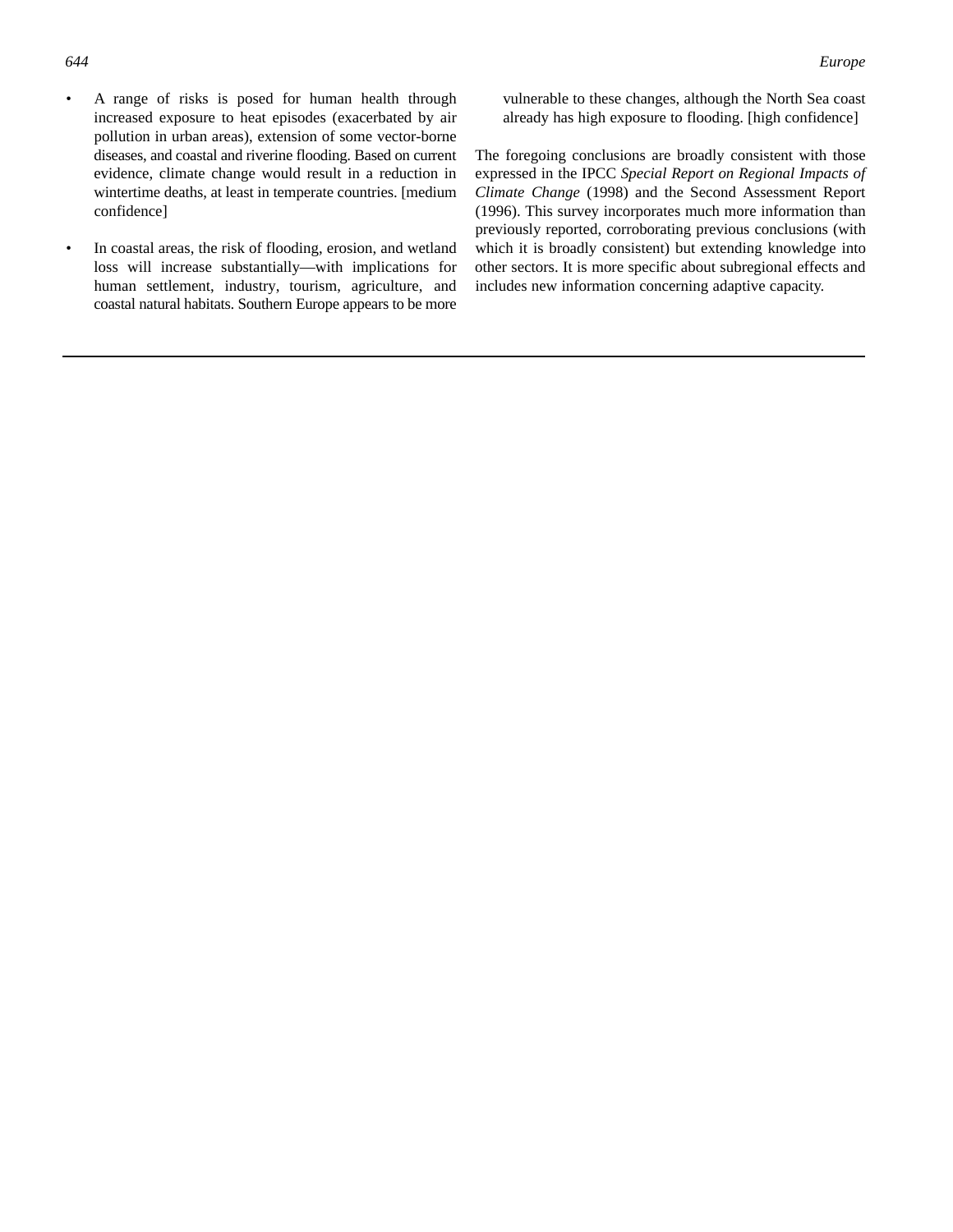#### **13.1. The European Region**

#### *13.1.1. Previous Work*

Western Europe was the subject of the first multi-country assessment of climate change impacts using general circulation model (GCM)-derived climate scenarios (Meinl and Bach, 1984). This included assessment of impacts on the agricultural, water, and energy sectors in the European Union (EU). Since that time, most assessments have been of single sectors or single countries. Most countries in Europe have now conducted climate impact studies, though these studies generally are based on expert reviews rather than new research. EU-wide assessments have been completed for water (Arnell *et al.,* 1999), agriculture (Harrison *et al.,* 1995a), forestry (Kellomäki, 1999), and coastal regions (European Commission, 1999).

The IPCC synthesis of regional impacts in its *Special Report on Regional Impacts of Climate Change* (RICC) captured some of the important likely effects—for example, on water resources, coastal regions, and agriculture—but drew no conclusions concerning effects on ecosystems, soils, forestry, insurance, and mountain regions (IPCC, 1998). The present survey refers to a much more extensive literature base (about three times as much as in RICC) and is able to cover additional fields and draw more specific conclusions. The main differences between the current assessment and the previous one are its coverage of the additional sectors noted above; the distinction it is able to draw between effects on different parts of Europe, particularly between northern and southern Europe; the greater degree of quantification achieved; and its evaluation of the adaptive capacity of different sectors to climate change impacts. This assessment draws substantially on the work of a 3-year review of impacts in Europe funded by the Commission of the European Communities, with extensive additional input of material for non-EU countries (Parry, 2000).

#### *13.1.2. What is Different about the European Region?*

#### *13.1.2.1. Geography, Population, Environment*

Europe, a continent with an area of 10.5 million km2, extends from the Atlantic Ocean in the west to the Eastern Ural Mountains, the River Ural, and the Caspian Sea in the east and from the Arctic Sea in the north to the Caucasus Mountains, the Black Sea, and the Mediterranean Sea in the south.

Europe consists of large areas with low relief, including one of the world's largest uninterrupted plains: the European Plain. There are several mountain ranges; the highest peak is 5,642 m (Elbrus in the Caucasus Mountains). The continent is wellwatered, with numerous permanent rivers, many of which flow outward from the central part of the continent.

There are five essential types of climate in Europe: maritime, transitional, continental, polar, and Mediterranean. The five major vegetation types are tundra, coniferous taiga (boreal forest),

deciduous-mixed forest, steppe, and Mediterranean. A relatively large proportion of Europe is farmed, and about one-third of the area is arable; cereals are the predominant crop.

Europe has a total population of 720 million; it has a higher population density and lower birth rate than any other continent. In several countries of central and eastern Europe, population growth is negative at present, even as low as –1.2% (World Bank, 1999). High life expectancy and low infant mortality are results of advances in health care. Life expectancy at birth is among the highest in the world, in some countries reaching more than 75 years for men and more than 80 years for women (World Bank, 1999). European nations are aging faster than those of any other continent.

Key environmental pressures that are significant at the European scale are identified in the Dobris Report (Stanners and Bourdeau, 1995). They relate to areas such as biodiversity, landscape, soil and land degradation, forest degradation, natural hazards, water management, and recreational environment, among others. Most ecosystems in Europe are managed or semi-managed; they often are fragmented and under stress from pollution and other human impacts. Social concerns include issues such as competitiveness, employment, income, and social mobility (Parry, 2000). The relative importance of these issuses varies across Europe. Southern Europe, mountains, and coastal zones have their own sets of environmental concerns, some of which will be aggravated by climate change.

#### *13.1.2.2. Economy*

The pattern of wealth distribution in the European region is strongly nonhomogeneous. Values of gross national product (GNP) per capita range from US\$540 to 44,320 in Moldova and Switzerland, respectively (World Bank, 1999).

The 15 states that belong to the European Union (EU) are developed countries with stable economies and high levels of productivity. Their industry is based on modern high technology. The EU has reached a high degree of integration and common economic policy.

Until 1990, several countries in central and eastern Europe (CEE) had centrally planned economies dominated by heavy industry. Since late 1989, the CEE has undergone dramatic economic and political changes toward market economy and democracy. CEE countries labeled as "economies in transition" have been overhauling outdated, ineffective, energy- and raw material-consuming and highly polluting industries. This has been a difficult and long-term process; as a result, in 1990–1992, a large drop in GNPwas noted in all CEE countries. Subsequently, some countries have managed to achieve solid growth. Poland, for instance, has now experienced nine consecutive years of growth, and its mean annual GNP rise for 1990–1997 is 3.9% (World Bank, 1999). Yet for some other countries, mean annual GNP growth for 1990–1997 has been negative.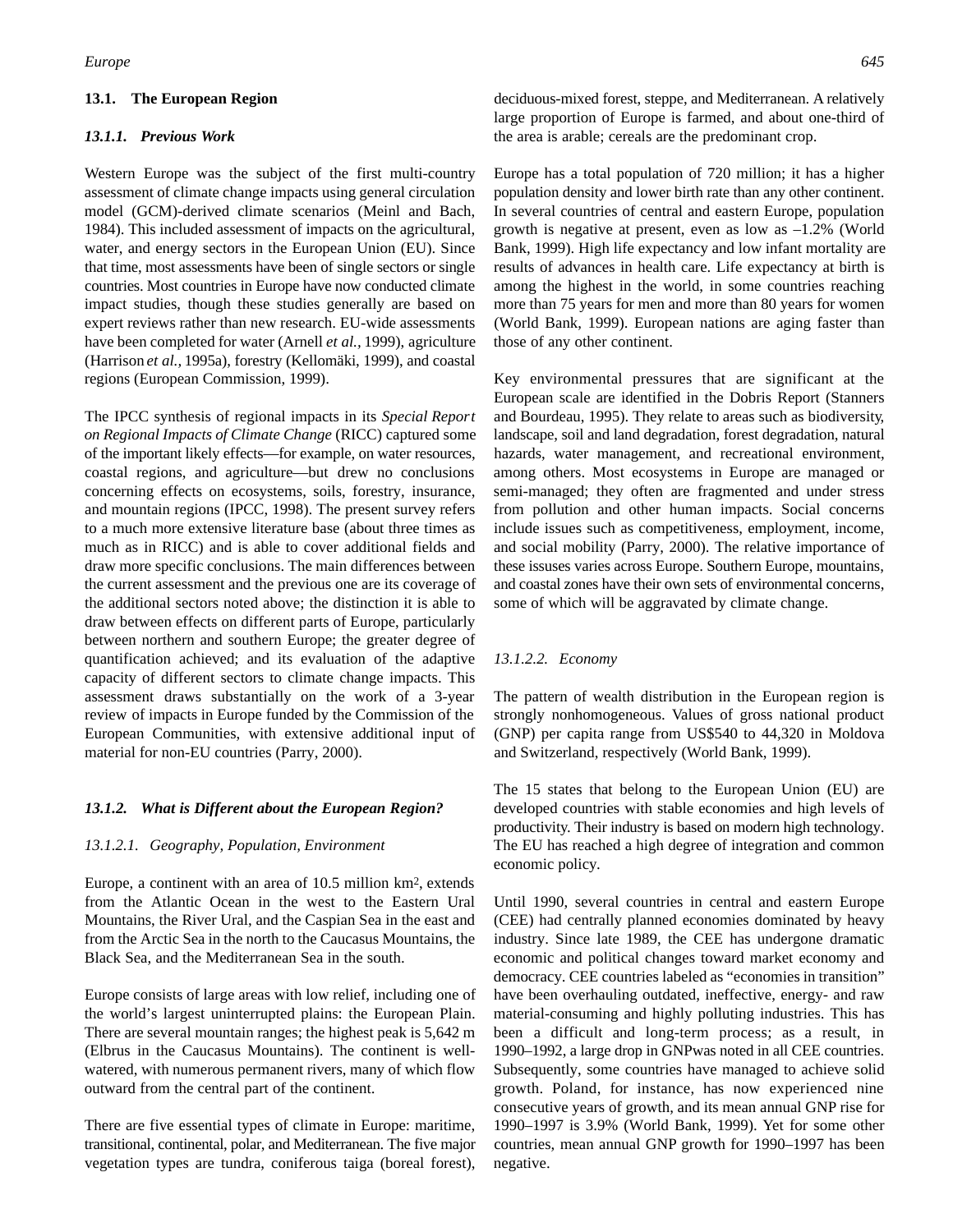After the fall of the former political system in CEE, ties between these countries ceased to exist and new subregional links are being built, such as the Vysehrad Group created by Poland, the Czech Republic, Slovakia, and Hungary and the Central European Free Trade Agreement (CEFTA). Yet the tendency for many countries of CEE now is to seek access to Western institutions. Three countries—the Czech Republic, Hungary, and Poland—joined the North Atlantic Treaty Organization (NATO) in March 1999. Five countries (Czech Republic, Estonia, Hungary, Poland, and Slovenia) have started negotiations that are expected to lead to full access to the EU in a few years. Among the macro-level pressures in some countries are within-country ethnic tensions and difficulties of transition toward a democratic system with a market economy.

#### *13.1.3. Recent Climate Variability in Europe, including Recent Warming*

The climate of Europe exhibits large differences from west (maritime) to east (continental) and from north (Arctic) to south (Mediterranean). The climatic effects of the distribution of land and ocean are further complicated by numerous high mountain ranges, which act as physical barriers to atmospheric circulation and often introduce large precipitation gradients within small regions (e.g., Frei and Schär, 1998). There is no synoptic consistency to the behavior of the European atmosphere across such a heterogeneous climatic domain.

Europe possesses long instrumental data records. The central England temperature series, for example, commences in 1659 (Jones and Hulme, 1997). Reconstruction of regional climates in Europe with proxy data sets identifies the magnitudes of natural temperature variability that have occurred on even longer multi-century time scales: 1,400 years of summer temperatures from tree growth in Fennoscandia (Briffa et al., 1990), 460 years of monthly temperature and precipitation patterns from hydrological and biological evidence in central Europe (Pfister, 1992), and 500 years of annual temperatures from ice cores in Greenland (Fischer *et al.,* 1998). Direct sealevel measurements are available from the 18th century. There have been several attempts at deciphering the remote past, based on proxy data (e.g., Velichko *et al*., 1998; Zelikson *et al*., 1998).

#### *13.1.3.1. Temperature*

Most of Europe has experienced increases in surface air temperature during the 20th century that, averaged across the continent, amount to about 0.8°C in annual temperature (see Figure 13-1) (ECSN, 1995; Beniston *et al*., 1998; EEA, 1998). This warming has been largest over northwestern Russia and the Iberian peninsula (Nicholls *et al.,* 1996; Onate and Pou, 1996) and stronger in winter than in summer (Maugeri and Nanni, 1998; Brunetti et al., 2000). An exception is Fennoscandia, which has recorded cooling in mean maximum and mean minimum temperature during 1910–1995 in winter but warming in summer (Tuomenvirta *et al.,* 1998). The past decade in Europe (1990–1999) has been the warmest in the instrumental record, annually and for winter. Increases in growing-season length also have been observed in Europe for example, in western Russia (Jones and Briffa, 1995) and in Fennoscandia (Carter, 1998). Trends in the intensity of the growing season as measured by growing degree days, however, are more ambiguous in both of these studies. The evidence for longer growing seasons in Europe also is supported by phenological data collected in central Europe (Menzel and Fabian, 1999). These data point to increases of about 10 days in average growing-season length since the early 1960s. Other biological indicators of a changing growing season in Europe include poleward shifts of 35–240 km during this century in entire ranges of 34 different butterfly species (Parmesan *et al.,* 1999) and earlier breeding times for several species of amphibians and migratory birds during the past few decades (Forchhammer *et al*., 1997).

Warming in annual mean temperature has occurred preferentially as a result of nighttime rather than daytime temperature increases (Brazdil *et al.,* 1996; Easterling *et al.,* 1997; Tuomenvirta *et al.,* 1998), reflecting similar tendencies to those in other world regions. There has been some evidence that this reduction in the diurnal temperature range (DTR) has been associated with increased cloudiness. This is especially true over parts of the former Soviet Union (FSU—Abakumova et al., 1996; Groisman *et al.,* 1996), Fennoscandia (Kaas and Frich, 1995; Tuomenvirta *et al.,* 1998), and Switzerland, where Rebetez and Beniston (1998) found that a 20th-century decrease in DTR of about 1.5°C was strongly correlated with increased cloudiness, except at high elevations. In Italy (Brunetti *et al.*, 2000), daytime warming is higher than nighttime temperature rise, with a consequent increase in DTR.



**Figure 13-1**: European annual mean temperature anomalies over land, 1901–1995, for the region 35°N to 75°N and 30°W to 50°E, with respect to 1961–90 mean. 10-pt filter applied. Data from IPCC Data Distribution Centre.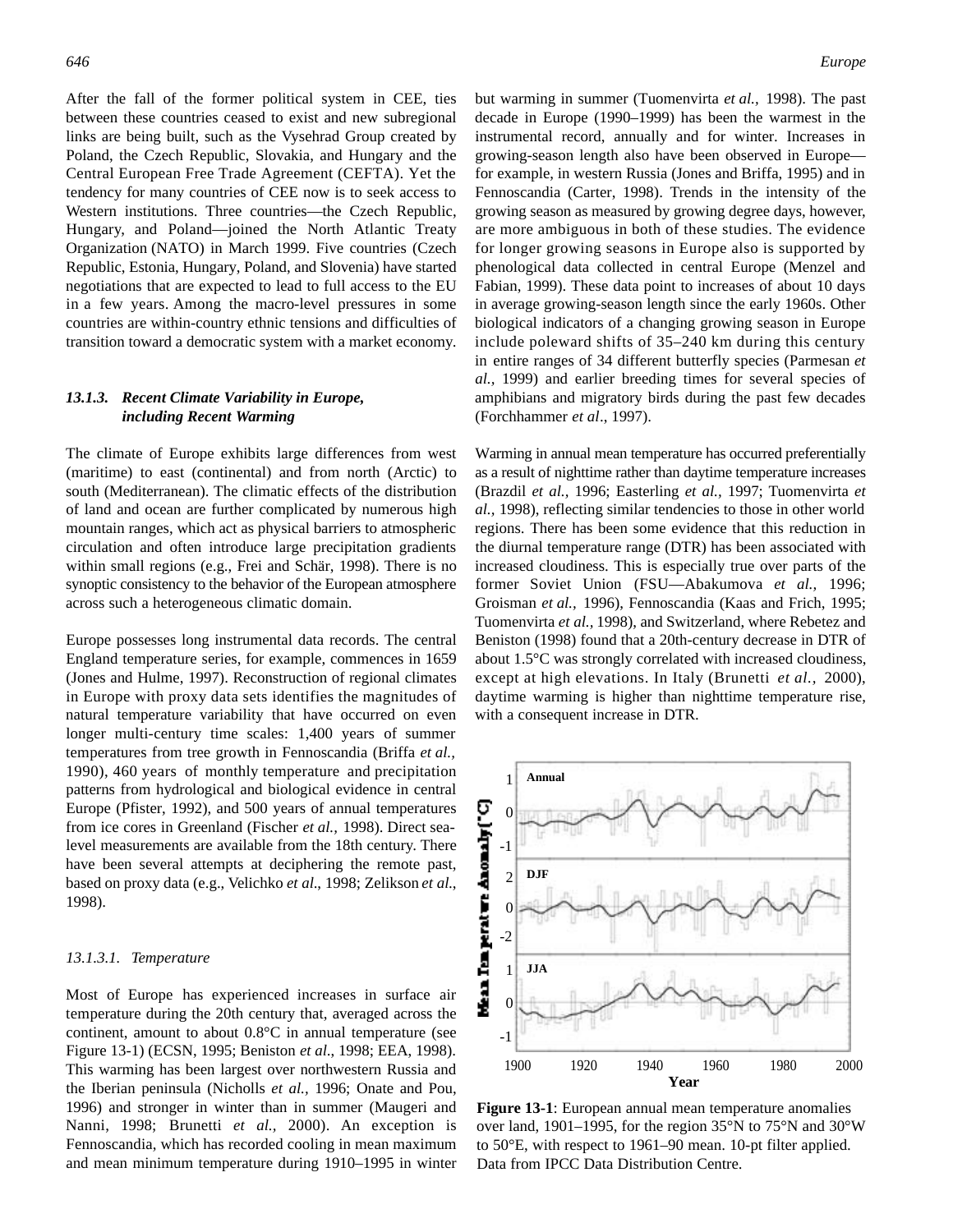#### *13.1.3.2. Precipitation*

Trends in annual precipitation differ between northern Europe (wetting) and southern Europe (drying), reflecting a wider hemispheric pattern of contrasting zonal-mean precipitation trends between high and low latitudes (Dai *et al.,* 1997; Hulme *et al.,* 1998). Precipitation over northern Europe has increased by 10–40% in the 20th century, whereas some parts of southern Europe have dried by as much as 20% (see Figure 13-2). Romero *et al.* (1999) show that the numbers of days with precipitation over the Spanish southern coast and the Pyrenees region have decreased by 50 and 30%, respectively, in 1964–1993. In Italy, total precipitation in the 20th century has decreased by about 5% in the north and by about 15% in the south (Buffoni *et al.*, 1999; Brunetti *et al.*, 2001). Analysis of moisture extremes over Europe, using the Palmer Drought Severity Index (PDSI— Briffa *et al.,* 1994) showed strong decadal-scale variability in drought frequency; the 1940s and early 1950s experienced widespread and severe droughts—a pattern repeated in 1989 and 1990.

#### *13.1.3.3. Extreme Events*

Analyses of trends in extreme weather events in Europe generally have been limited to national studies, making it difficult to provide a continent-wide overview of changes in hot/cold day frequencies, precipitation intensities, or gale frequencies. Gruza *et al.* (1999) analyzed data over the whole of Russia, the western third of which falls into our definition of Europe, and found a slight increase over the 20th century in the Climate Extremes Index (CEI), which combines daily temperature, daily precipitation, and drought extremes. Analysis of 85 long-term maximum 1-day precipitation records in the Nordic countries indicates that there is a maximum in the 1930s and a tendency of increasing values during the 1980s and 1990s—decades with relatively high regional summer temperatures. In western Norway, the past 2 decades have been exceptional, with substantial increases in orographic precipitation during autumn, winter, and spring (Førland *et al.,* 1998). Elsewhere, daily precipitation intensities over the UK have increased in winter over recent decades (Osborn *et al.,* 1999), although not in other seasons. This increase in UK winter precipitation intensities has been paralleled by a marked decrease in the frequency of cold winter days in the UK (Jones *et al.,* 1999). Changes in storminess over the northeast Atlantic have been analyzed by Schmidt *et al.* (1998) and WASA (1998); they show that although storminess has increased in recent decades, storm intensities are no higher than they were early in the 20th century. Wave heights around the shores of northwest Europe also show large decadal variability, but no long-term trends emerge.

#### *13.1.3.4. North Atlantic Oscillation*

One important cause for interannual and perhaps interdecadal climate variability in Europe, particularly in winter, is the North Atlantic Oscillation (NAO). NAO is a measure of the strength

of the westerly flow over the North Atlantic; records go back to the early 19th century (Jones *et al.,* 1997). Over the past 4 decades, the NAO pattern gradually has altered from the most extreme and persistent negative phase in the 1960s to the most extreme positive phase during the late 1980s and early 1990s a trend that has been responsible for relatively mild and wet winters during the latter period over much of northwest Europe (Hurrell and van Loon, 1997) and can help explain the observed narrowing in DTR (Tuomenvirta *et al.,* 1998). Following its long period of amplification, the NAO index underwent a sharp decrease to a short-lived minimum in the winter of 1995–1996, with radical recognizable changes in the North Atlantic. It should be noted that the NAO appears to exert significant control on the export of ice and freshwater from the Arctic to the open Atlantic (WCRP, 1998). Since that temporary minimum, a recovery toward positive values of the NAO has been observed. NAO certainly is a more important influence on European climate than the El Niño-Southern Oscillation (ENSO), although several studies have explored the influence of ENSO on European precipitation variability, and links between NAO and ENSO are being sought. Evidence for such an influence is weak and shows phase differences through the continent (Fraedrich and Müller, 1992; Fraedrich et al., 1992; Rodo et al., 1997; Price et al., 1998).

#### *13.1.4. Key Sensitivities to Climate and Weather Now*

The response of human activities and the natural environment to current weather perturbations provides a guide to where critical sensitivities to future climate change may lie. Even if adaptation may modify the response, analysis of present-day sensitivities helps us understand the likely impact of future climate changes on our environment and lifestyle.

The principal sensitivities in Europe to current climate and weather conditions are to:

- Extreme seasons
	- Exceptionally hot, dry summers
	- Mild winters
- Short-duration hazards
	- Windstorm (possibly associated with tidal surges)
	- Heavy rain leading to river-valley flooding and flash floods
- Slow, long-term change
	- Coastal squeeze.

Sensitivities vary across Europe as a result of differences in climate and topography, as well as the socioeconomic environment, but all of Europe is sensitive to the foregoing anomalous conditions.

#### *13.1.4.1. Extreme Seasons*

#### *13.1.4.1.1. Exceptionally hot, dry summers*

Extremely hot and dry summers were experienced in 1995 throughout much of western Europe (Palutikof *et al*., 1997)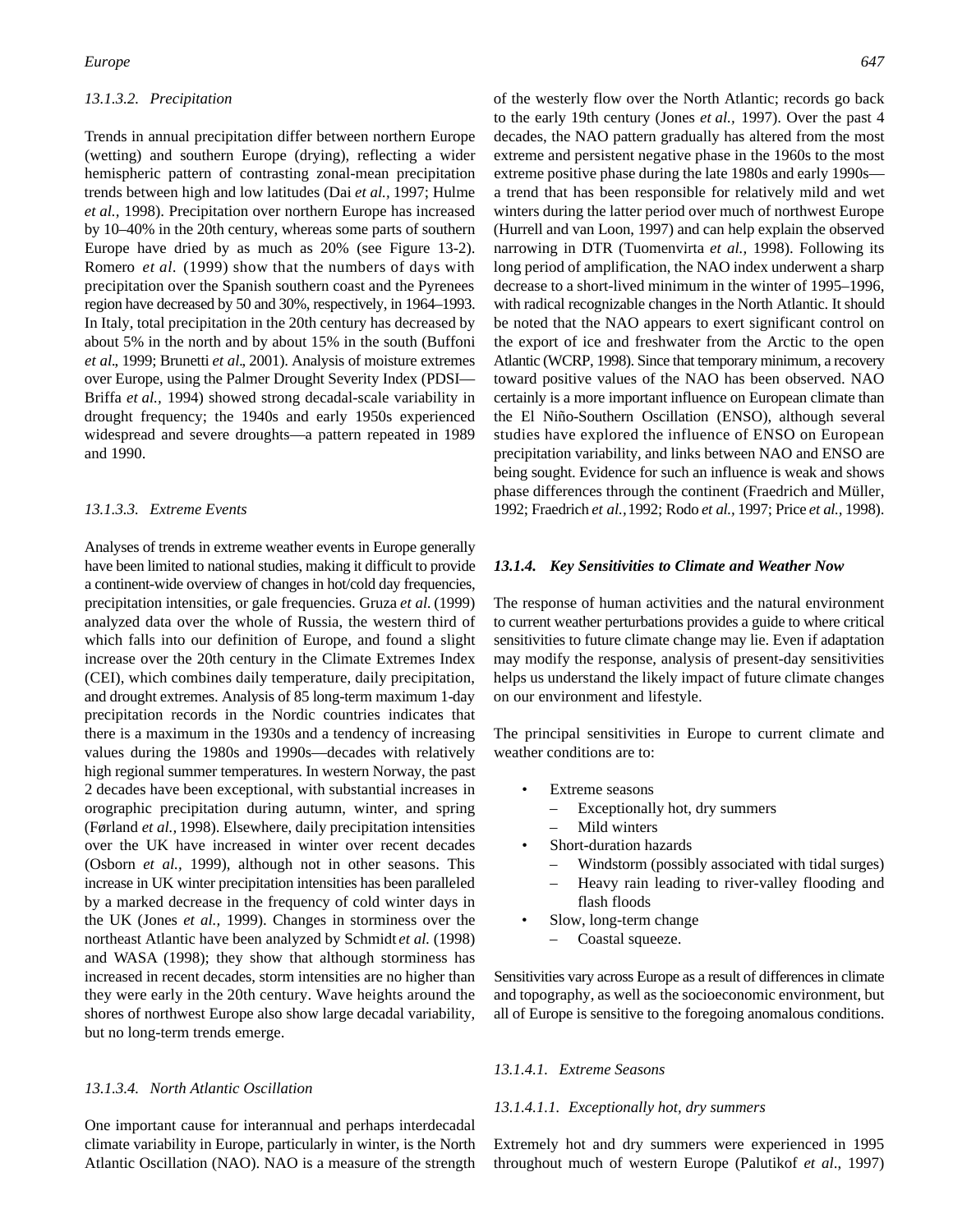

**Figure 13-2**: Trends in annual (top), winter (middle), and summer (bottom) precipitation expressed as % per century and calculated on 2.5° grid. Black circles denote wetting and white circles denote drying. Magnitude of trend is related to circle size. Shaded trends are significant at 90% (data from New *et al*., 1999).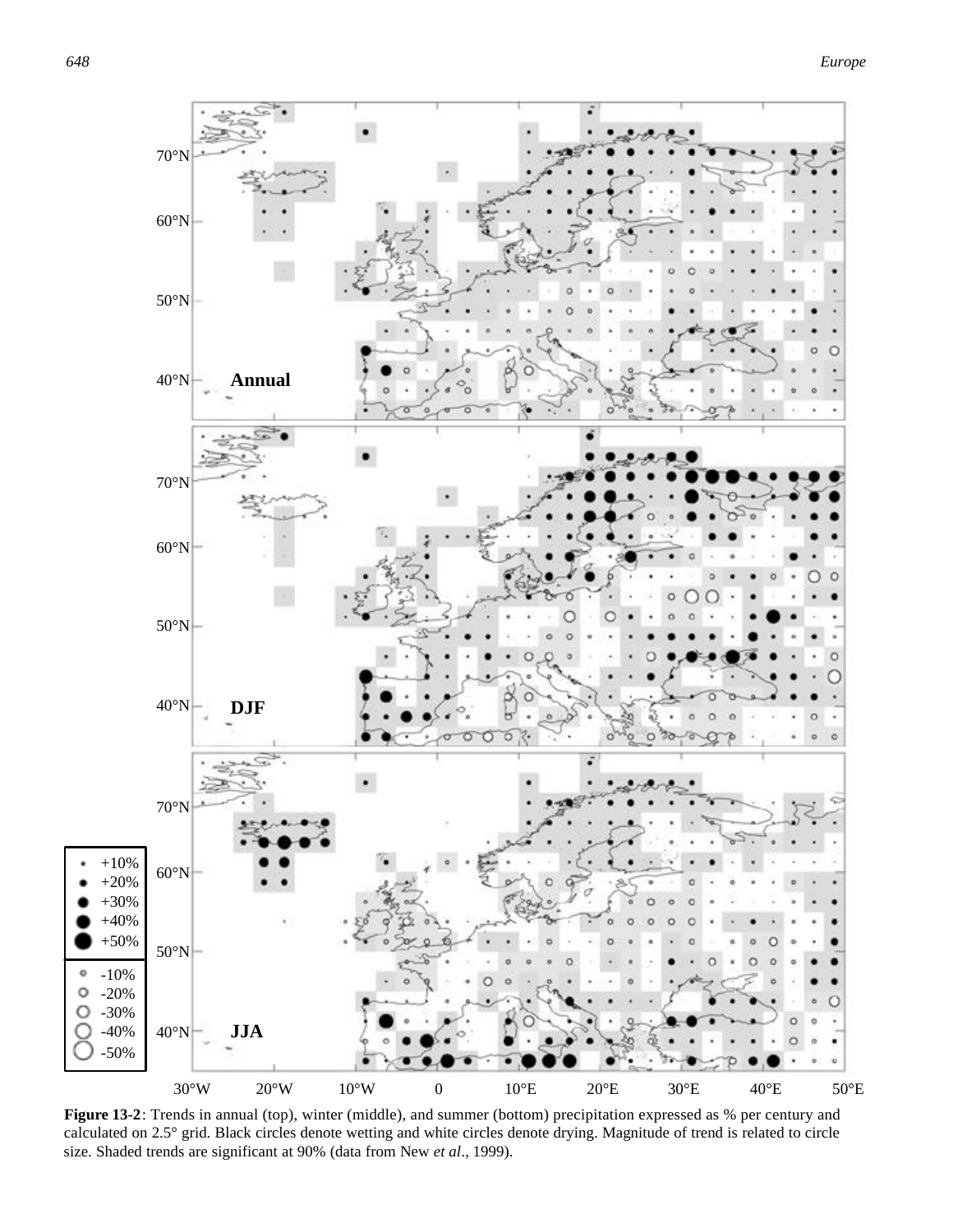and in 1992 in CEE (Schellnhuber *et al*., 1994). Summer drought conditions can have a devastating impact on the natural environment, particularly by reducing the availability of water for flora and fauna. Pollution levels may rise to high levels in the subsiding anticyclonic air, with add-on effects for human health in terms of increased numbers of asthma attacks and associated hospitalizations. High water temperatures often lead to algal blooms, which may make water bodies unusable for recreational purposes.

Agriculture and water supply are the two economic sectors that may be most severely affected by exceptional heat and drought in summer. Large proportions of the working populations in Mediterranean countries are engaged in agriculture, and even in "normal" years water shortages may be a limiting factor. These countries, therefore, appear to be more vulnerable to exceptional summer weather. An increased frequency of hot, dry summers is likely to reduce tree growth and affect timber yield and quality. Reduced tree vigor often favors outbreaks of pests and pathogens, and hot and dry conditions trigger wildfire.

#### *13.1.4.1.2. Mild winters*

Milder winters exert a major impact on the natural environment. Overwintering of species is more successful. However, failure to kill off pests and diseases that prey on wildlife, as well as failure to cull weaker members of the species—which then compete for food in the following springs and summers—in the end may be counterproductive. Cannell and Pitcairn (1993) show that during two mild winters in the UK, various life events occurred earlier—for example, insects and other animals moved about and fed more actively, causing widespread aphid damage on oak and mite damage on lime. Milder winters can a ffect fulfillment of chilling requirements in some plant species, which would have an impact on the formation of leaf and flower buds (e.g., Murray *et al.,* 1989). This could lead to regeneration failure; some susceptible species are common across much of Europe today (e.g., *Picea abies*) (Sykes and Prentice, 1996).

The skiing industry in Europe is vulnerable to variations in snowfall—that is, too little or too much snow. Many European ski resorts have suffered severe shortfalls in earnings when snow cover was not sufficiently deep during Christmas and winter school holidays. If temperatures remain below freezing, a more active hydrological cycle might lead to more episodes of heavy snowfall; the winter of 1998–1999 is a good proxy for this situation. Although the number of cold spells generally has decreased over the past few decades, cold spells still have a range of impacts on agriculture, settlements, the built environment, and transport.

#### *13.1.4.2. Short-Duration Hazards*

Severe windstorms affected Europe in the 1990s. The January 1990 storm (Daria) caused insured losses of about US\$5.7 billion

(at 1997 prices) and 95 deaths; in the following month, the storm of 26 February (Vivian) caused a further US\$3.9 billion in insured losses (Swiss Re, 1998) and 64 deaths. The UK experienced a severe windstorm at Christmas 1997, causing 13 deaths and losses of US\$500 million (Swiss Re, 1998).

The major impact of windstorm on the natural environment is on trees, woodland, and forest. It is estimated that 15 million trees (5 months' production of coniferous wood and 2 years' production of broadleaf timber production—see Quine, 1988) were blown down in the UK during the October 1987 storm.

Windstorm associated with tidal surge is a particularly deadly combination for low-lying coastal areas, as epitomized by the event of 1953. Severe northerly winds combined with an exceptionally high spring tide caused overtopping in The Netherlands and much of East Anglia, resulting in more than 2,000 deaths. Since then the policy has been to keep the sea out at all costs, and in fact several storm surges of similar size have occurred with no loss of life.

Several devastating river floods, of high severity, occurred in Europe in the 1990s (Kundzewicz and Takeuchi, 1999). Among the flood events to hit the headlines was the Odra flood in the summer of 1997, during which historic flow records were broken. The deluge caused more than 100 deaths and economic damage in excess of US\$5 billion (Kundzewicz *et al*., 1999).

#### *13.1.4.3. Coastal Squeeze*

Coastal squeeze occurs when coastal habitats are "squeezed" between rising sea level and fixed hard defenses (Bijlsma *et al.*, 1996). It is occurring in most northwest European countries, and it already is a coastal management issue (Rigg *et al.*, 1997). It is considered in more detail in Sections 13.2.1.3 and 13.3.5.

#### *13.1.5. Climate Scenarios for the Future*

Most of the impact studies evaluated in this chapter have attempted to characterize the future climate of a study region by using climate change scenarios. General reviews of the development and application of climate change scenarios are provided in Chapter 3 and in TAR WGI Chapter 13. It also should be noted that many recent impact studies in Europe have followed published guidelines concerning the use of scenarios (Carter *et al.,* 1994; USCSP, 1994; Smith and Hulme, 1998). This review offers a brief summary first of the types of scenario information provided in European impact assessments and second of research to improve this information.

#### *13.1.5.1. Scenario Provision*

One or more of three broad classes of climate change scenario generally have been adopted: synthetic scenarios, palaeoclimatic analogs, and scenarios that are based on outputs from GCMs.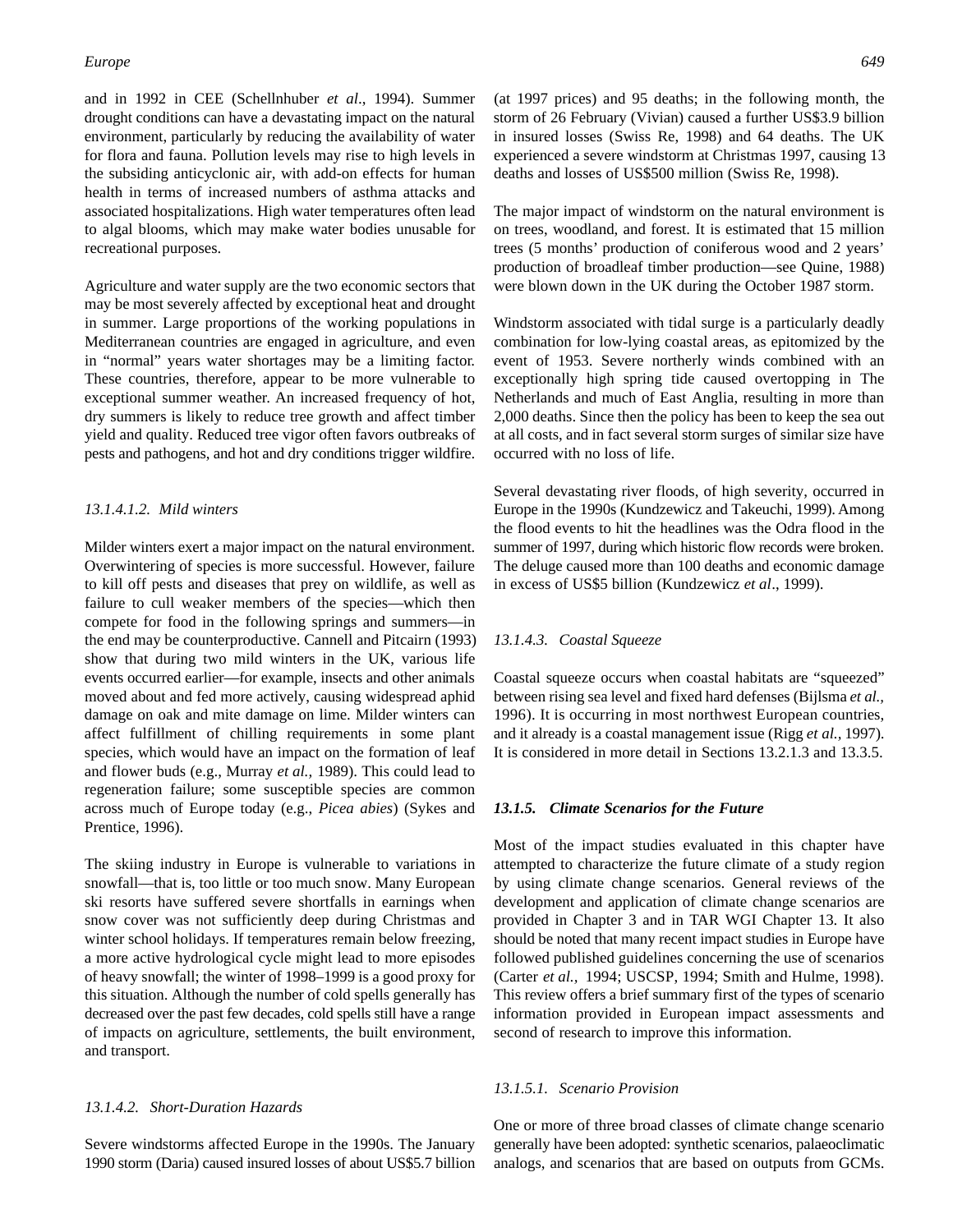The impacts of these scenario changes conventionally are assessed relative to conditions under a reference or "baseline" climate that represents present-day conditions (commonly 1961–1990).

Synthetic or incremental scenarios describe techniques whereby particular climatic (or related) elements are changed by a realistic but arbitrary amount, often according to an interpretation of climate model simulations for a region. They are simple to use and can offer a useful tool for exploring the sensitivity of an exposure unit to a plausible range of climatic variations. They commonly are applied prior to the adoption of more detailed GCM-based scenarios. For example, national assessments in CEE conducted as part of the U.S. Country Studies Program adopted adjustments of present-day temperatures by  $+1$ ,  $+2$ , +3, and  $+4^{\circ}$ C and baseline precipitation by  $\pm$ 5, +10, +15, and +20% (e.g., Smith and Pitts, 1997; Kalvová, 1995; Alexandrov, 1997).

#### **Box 13-1. Some Key Features of Climate Scenarios for Europe**

#### *Temperature*

- Annual temperatures over Europe warm at a rate of between 0.1 and 0.4°C per decade. This warming of future annual climate is greatest over southern Europe (Spain, Italy, Greece) and northeast Europe (Finland, western Russia) and least along the Atlantic coastline of the continent.
- In winter, the continential interior of eastern Europe and western Russia warms more rapidly (0.15–0.6°C per decade) than elsewhere. In summer, the pattern of warming displays a strong south-to-north gradient, with southern Europe warming at a rate of between 0.2 and 0.6°C per decade and northern Europe warming between 0.08 and 0.3°C per decade.
- Winters currently classified as cold (occurring 1 year in 10 during 1961–1990) become much rarer by the 2020s and disappear almost entirely by the 2080s. In contrast, hot summers become much more frequent. Under the 2080s scenario, nearly every summer is hotter than the 1-in-10 hot summer as defined under the present climate.
- The agreement between models about these future temperature changes is greatest over southern Europe in winter. In summer, however, this region shows the greatest level of disagreement between model simulations. All model simulations show warming in the future across the whole of Europe and in all seasons.

#### *Precipitation*

- The general pattern of future change in annual precipitation over Europe is for widespread increases in northern Europe (between  $+1$  and  $+2\%$  per decade), smaller decreases across southern Europe (maximum  $-1\%$  per decade), and small or ambiguous changes in central Europe (France, Germany, Hungary, Belarus).
- There is a marked contrast between winter and summer patterns of precipitation change. Most of Europe gets wetter in the winter season (between +1 and +4% per decade); the exception is the Balkans and Turkey, where winters become drier. In summer, there is a strong gradient of change between northern Europe (wetting of as much as +2% per decade) and southern Europe (drying of as much as –5% per decade).
- The areas, however, where these changes are greater than the 2-standard deviation estimate of natural 30-year time scale climate variability are limited to the later periods (2050s and 2080s) and to the scenarios with the larger rates of global warming (B2, A1, and A2).
- Only for the A2-high scenario are there substantial areas in Europe (Fennoscandia and northwest Europe) where precipitation changes by the 2020s are larger than what might occur as a result of natural climate variability. Even for this scenario with rapid global warming, not all regions in Europe have well-defined precipitation signals from GHG-induced climate change by the 2080s.
- The intermodel range of seasonal precipitation changes generally is larger than the median change, implying that sign differences frequently exist between the precipitation changes simulated by different climate models. The largest intermodel differences tend to occur in southern and northern Europe. Intermodel differences are smallest across much of central Europe.

#### *Weather Extremes*

• The scenarios do not explicitly quantify changes in daily weather extremes. However, it is very likely that frequencies and intensities of summer heat waves will increase throughout Europe; likely that intense precipitation events will increase in frequency, especially in winter, and that summer drought risk will increase in central and southern Europe; and possible that gale frequencies will increase.

#### *Sea Level*

• Global-mean sea level rises by the 2050s by 13–68 cm. These estimates make no allowance for natural vertical land movements. Owing to tectonic adjustments following the last glaciation, there are regional differences across Europe in the natural rates of relative sea-level change.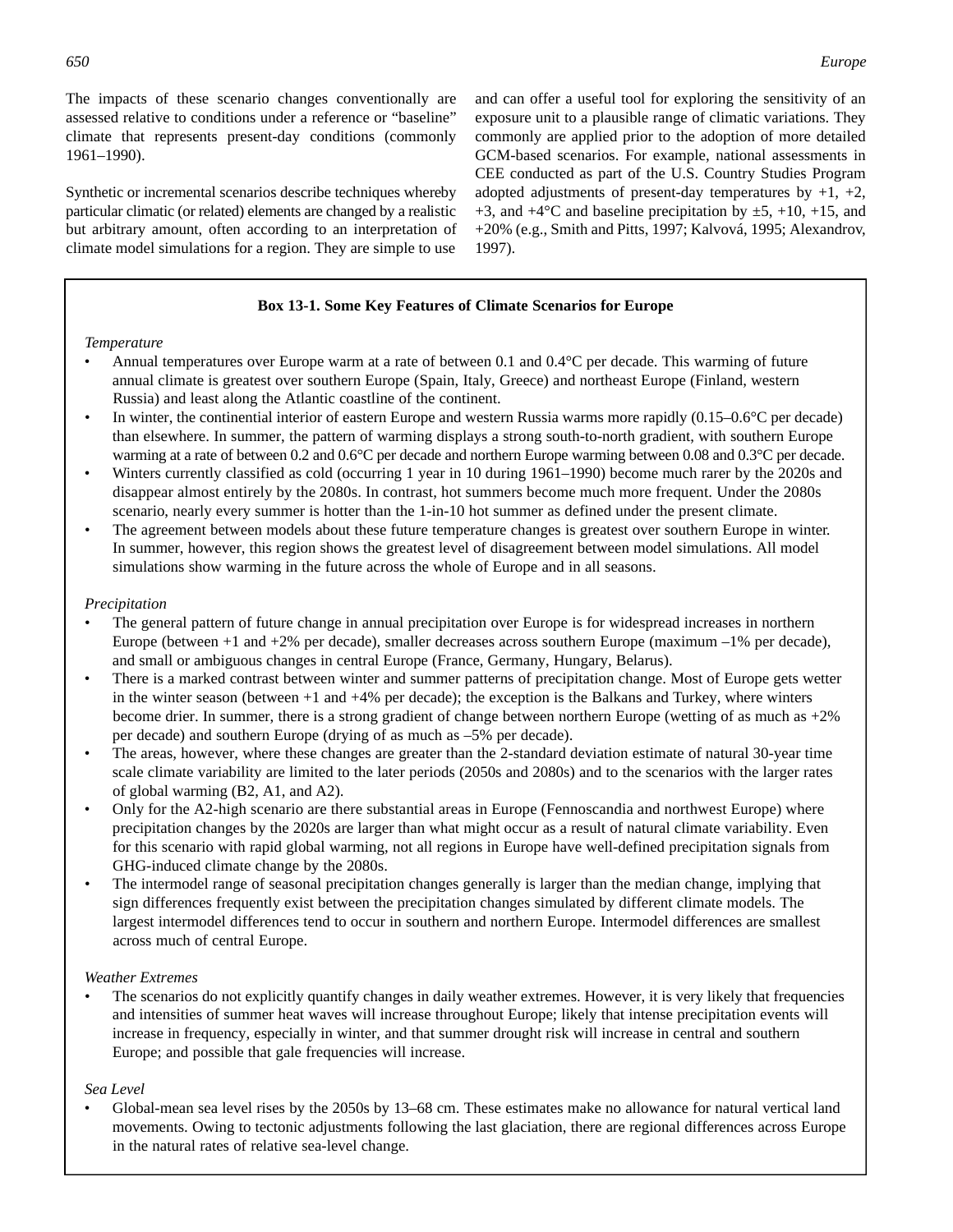Scenarios based on GCM simulations are the most widely adopted in impact studies reported from Europe. Some of these studies employ scenarios that are based on equilibrium  $2xCO<sub>2</sub>$ model simulations that were conducted during the 1980s (e.g., Smith *et al*., 1996; Tarand and Kallaste, 1998). The performance of some of these GCMs at simulating current climate over Europe was examined by Smith and Pitts (1997) and Kalvová and Nemesová (1997). Among the models considered, they



**Figure 13-3**: ACACIA B2 summer scenario maps (B2-mid, JJA) for mean temperature.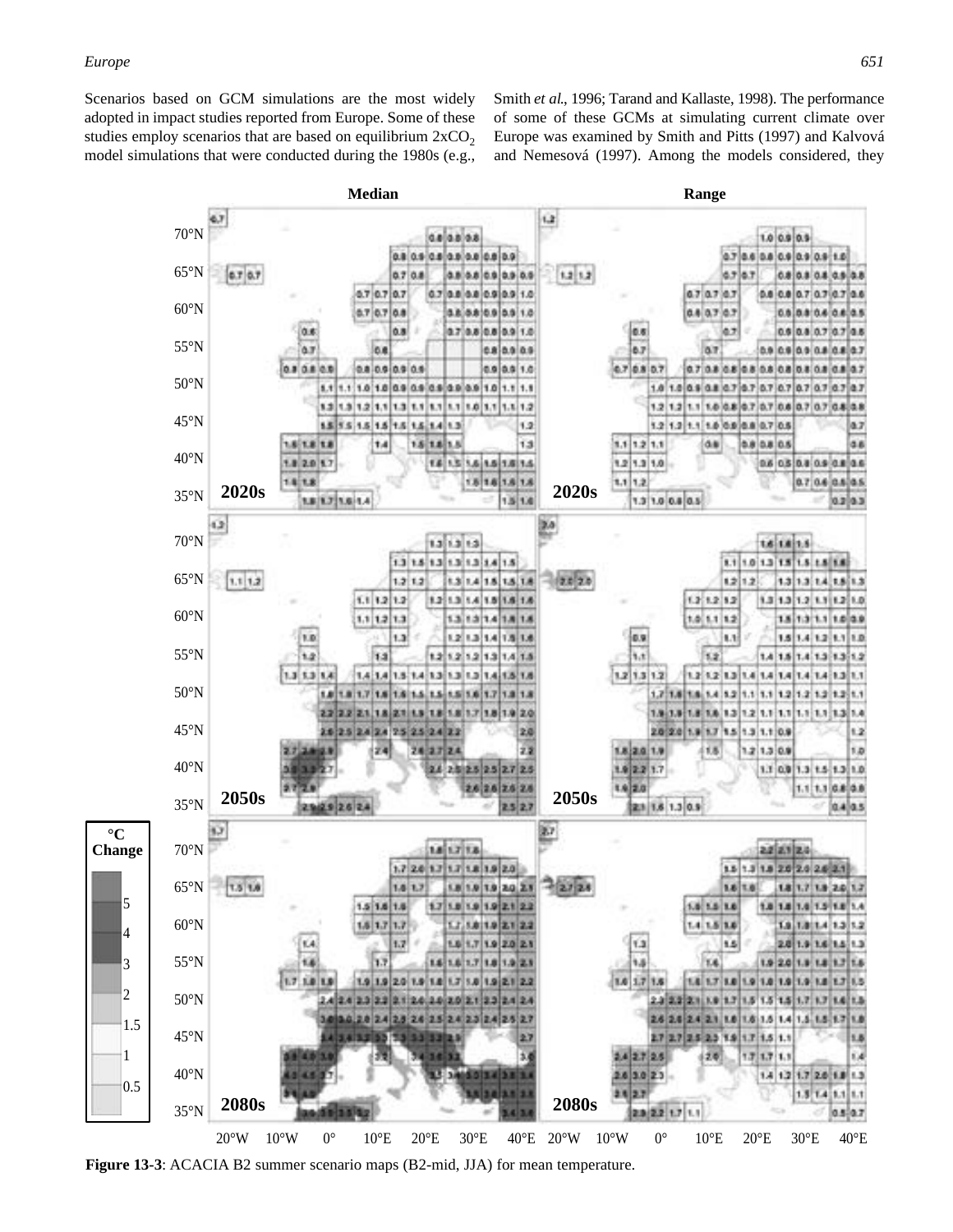

**Figure 13-4**: ACACIAB2 summer scenario maps (B2-mid, JJA) for precipitation.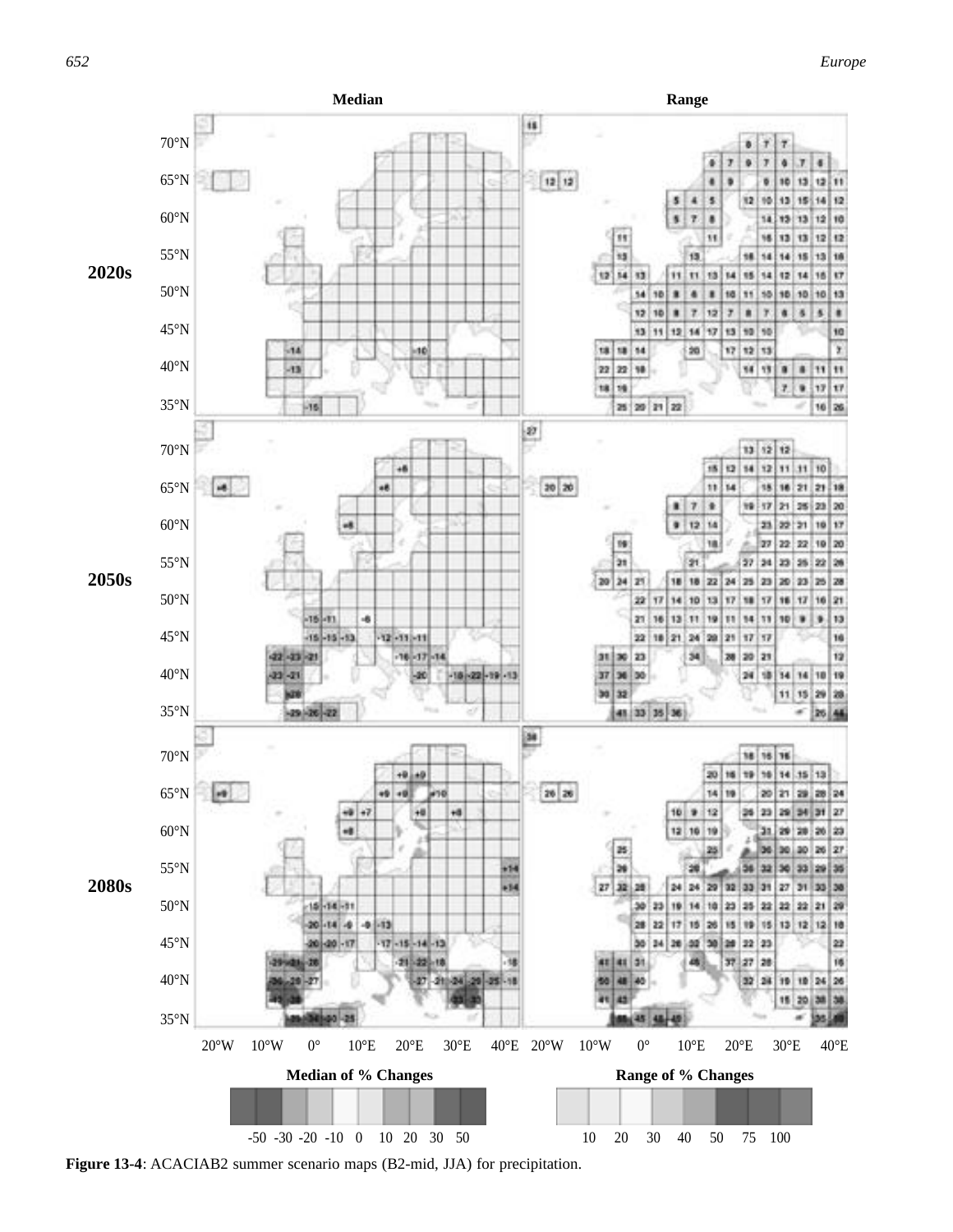#### *Europe 653*

found that the Goddard Institute for Space Studies (GISS) and Canadian Centre for Climate Modeling and Analysis (CCCM) models best simulated current temperature, whereas the GISS and UK89 models best simulated precipitation in northern regions and the CCCM model best simulated precipitation in southern regions.

Scenarios from the earliest transient-response experiments with coupled atmosphere-ocean GCMs (AOGCMs), which ignored historical greenhouse gas (GHG) forcing, were adopted in s e veral studies that used direct model outputs (e.g., Harrison *et al.,* 1995b) or modified the outputs to account for historical forcing, using simple climate models (e.g., Carter *et al.,* 1996a; UK Department of the Environment, 1996). Scenarios from transientresponse experiments that explicitly account for historical forcing have been adopted in the most recent impact studies (e.g., Arnell, 1999; Harrison and Butterfield, 1999; Hulme *et al.,*1999). Some of these scenarios also incorporate aerosol effects, ensemble simulations, and multidecadal climatic variability. Many of these GCM results are lodged with the IPCC Data Distribution Centre (DDC) and were used in developing the European scenarios of A Concerted Action Towards A Comprehensive Climate Impacts and Adaptations Assessment for the European Union (ACACIA).

#### *13.1.5.2. Scenarios for Europe*

The climate change scenarios summarized here originally were prepared for the European ACACIA project and subsequently developed further for the IPCC (Hulme and Carter, 2000). The method by which they were developed is briefly described in Chapter 3 of this volume and more fully in Carter *et al.* (2000). These scenarios define a range of future European climates that embrace some of the major uncertainties in future climate prediction. The scenarios were placed in the context of model estimates of the natural variability of European climate. The baseline period selected was 1961–1990; changes in mean 3 0 -year climates were calculated for the periods centered on the 2020s (2010–2039), the 2050s (2040–2069), and the 2080s (2070–2099). Each climate scenario is based on one of the four preliminary SRES98 marker emissions scenarios from the IPCC *Special Report on Emissions Scenarios* (SRES) (Nakicenovic, 2000).

For each scenario, season, variable, and time-slice, two maps were constructed (see Figures 13-3 and 13-4). One map shows the median change from the sample of eight standardized and scaled GCM responses; the other map shows the absolute range of these eight responses. The idea of signal-to-noise ratios in these regional responses was introduced by comparing median scaled-GCM changes against an estimate of natural multidecadal variability derived from the 1,400-year unforced climate simulation made with the HadCM2 model (Stott and Tett, 1998). In the maps showing median changes, only values *exceeding* the 2-standard deviation estimate of natural multidecadal variability are plotted. Figures 13-3 and 13-4 show an example of this information for the B2-mid scenario for summer temperature and precipitation. A complete set of illustrations appears in the report of the European ACACIA project (Hulme and Carter, 2000).

To condense this scenario information further, national-scale summary graphs for each European country or groups of countries have been calculated (see Figure 13-5 for an example covering Spain, Sweden, and Poland). Each country graph shows—for either winter or summer and for either the 2020s, the 2050s, or the 2080s—the distribution of mean changes in mean temperature and precipitation for each GCM simulation and for each scenario. As with the maps, these changes are compared with the natural multidecadal variability of temperature and precipitation extracted from the HadCM2 1,400-year unforced simulation. These graphs provide a quick assessment at a national scale of the likely range and significance of future climate change and the extent to which different GCMs agree with regard to their regional response to a given magnitude of global warming.

A contrasting future climate for Europe—the result of a rapid, nonlinear response of the climate system—has been suggested. This involves an abrupt collapse of the thermohaline circulation in the North Atlantic and consequent cooling in Europe at least for the first half of the 21st century (e.g., Alcamo *et al.,* 1994). Although this event has not been ruled out on theoretical grounds (see TAR WGI Chapter 11), it has not been simulated by any AOGCM (see TAR WGI Chapter 9) and therefore has not been included in this assessment.

#### *13.1.6. Socioeconomic Scenarios for Europe*

The four socioeconomic global futures (or SRES scenarios) described in Chapter 3 of this assessment have been characterized for Europe in the European ACACIA study (Jordan *et al.,* 2000), and are summarized below:

- Under a "World Market" (A1) scenario, the world becomes increasingly globalized, and materialistconsumerist social values predominate. Global societal values are primarily technocentric and short-termist. Nature therefore is assumed to be largely resilient to human stress. The emphasis is on pursuing economic growth in the narrow sense rather than sustainable development. Although rising income levels will make everyone in Europe richer, the poorest will gain relatively little. The EU functions as a single interconnected market, functionally integrated with other regional markets (e.g., in Asia and North America).
- Under a "Global Sustainability" (B1) scenario, Europe is run along more communitarian lines and within environmental resource limits. There is a strong emphasis on finding international solutions to globally interconnected problems. Thus, EU member states pool more and more of their sovereignty to address common environmental problems, the causes of which are considered to lie in the basic structure of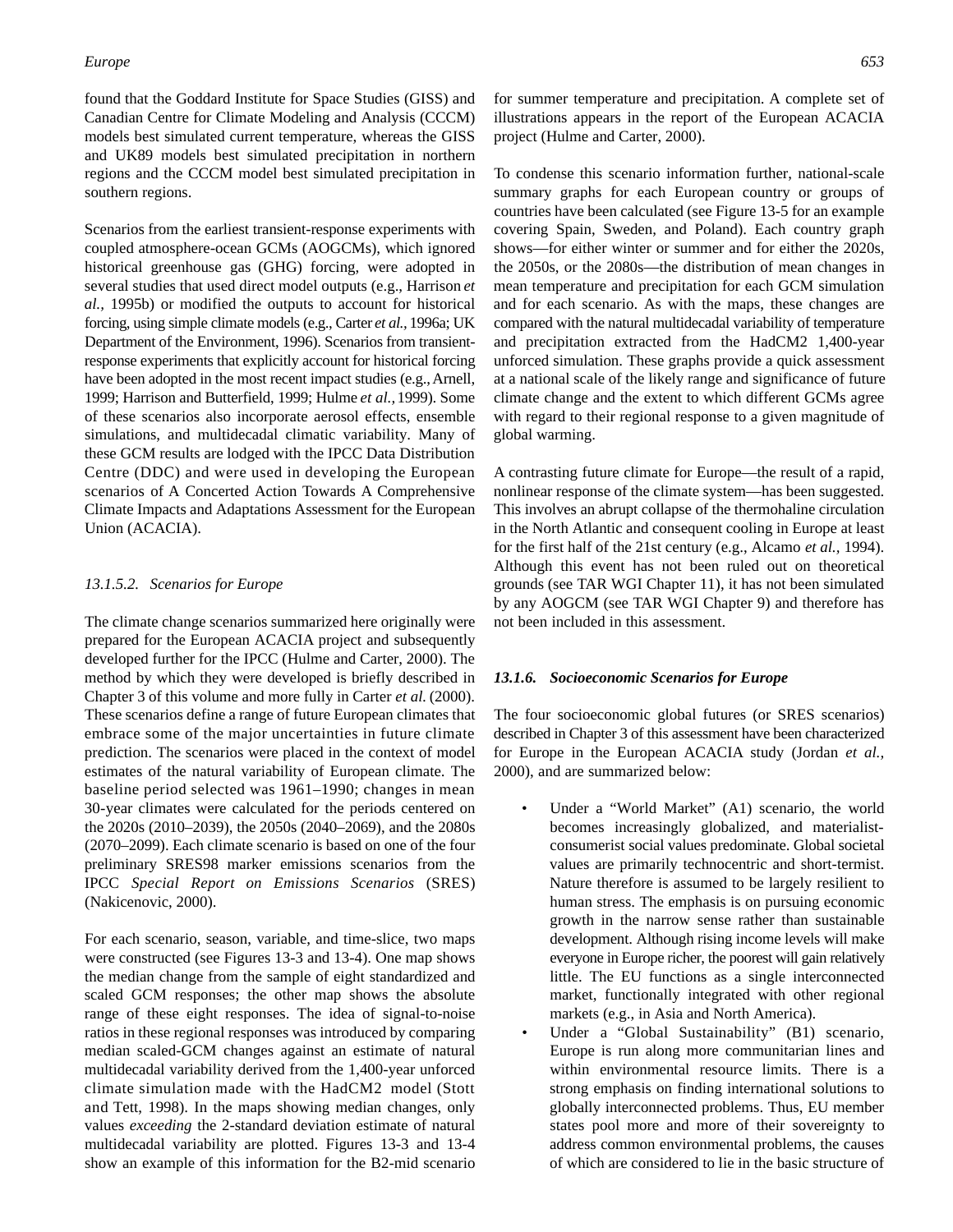

**Figure 13-5**: Scatter plot depicting scaled outputs of mean winter (left panels) and summer (right panels) temperature and precipitation change over land grid boxes representing Spain (top), Sweden (middle), and Poland (bottom) from each of seven GCM simulations (GFDL simulations are not shown because they extend only to 2025). Lines connect four points for each GCM simulation, each point representing standardized regional changes in climate from the GCM, linearly scaled according to global warming from each of the four ACACIAscenarios. The order of points along a line from the origin is the same for all plots: B1-low, B2-mid, A1-mid, A2-high. Also plotted are 1 and 2 standard deviation limits from 1,400-year HadCM2 unforced simulation, which is used to indicate natural multi-decadal variability.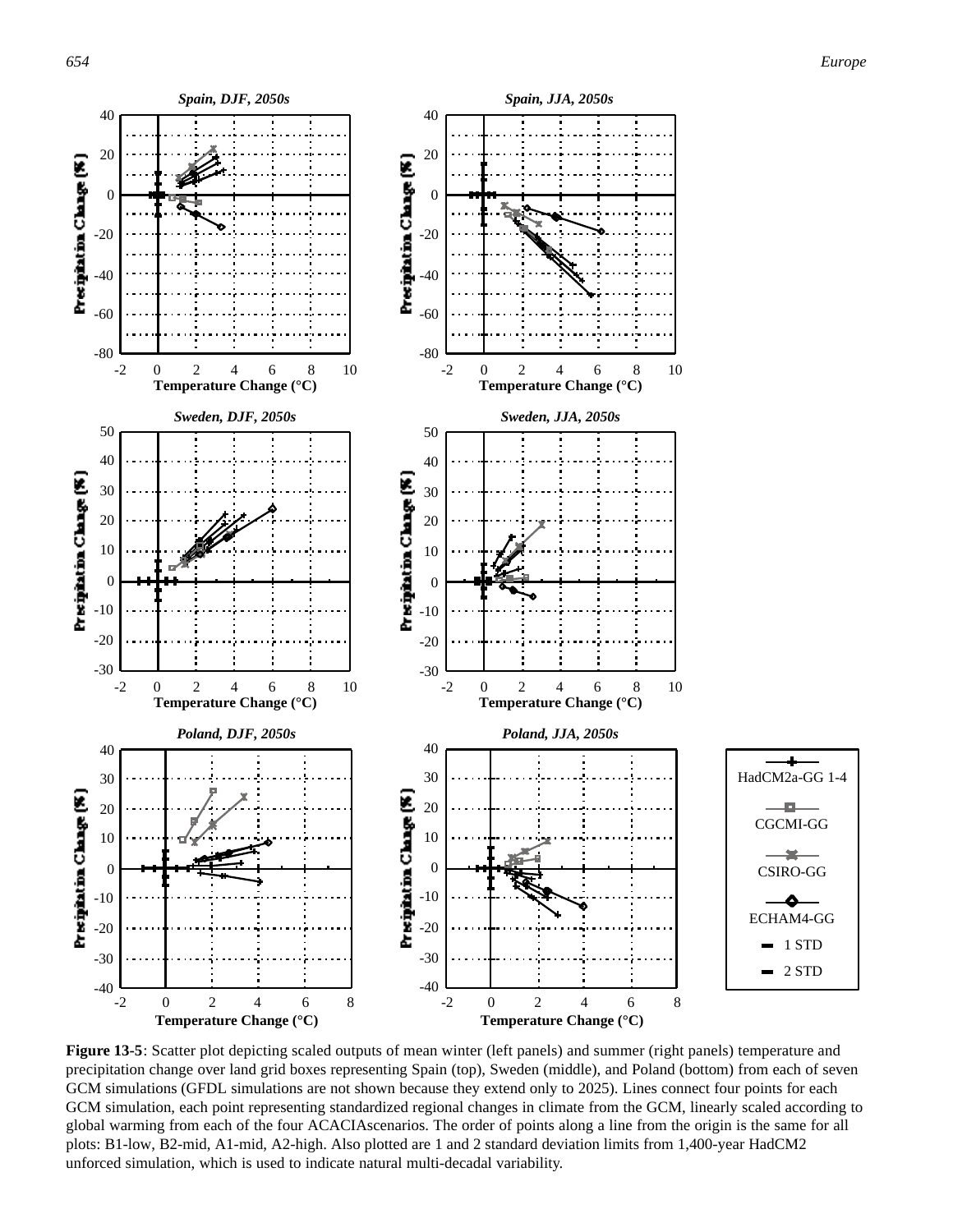society. The role of international institutions, including the EU, will extend from simply regulating environmental problems to tackling social inequality and social exclusion through adoption of social programs.

- In a "Provincial Enterprise" (A2) scenario, Europe is much more heterogeneous. Increasingly, the organization of society is dictated by short-term consumerist values. More policy decisions are taken at a national and subnational level. Europe adopts more protectionist economic and trade policies, which constrain innovation and stifle economic development, particularly in developing countries. Growth in global GDP is more modest than under the A1 scenario, and global inequality grows. Declining equity within and between member states of the EU produces tension and social exclusion. This typifies the uneasy tension in this scenario between the simultaneous desire for "free markets" (consumerist values) and protection of national state sovereignty. Politicians prioritize demands such as protecting the national economy and meeting short-term consumer demands for growth over environmental quality.
- In a "Local Sustainability" (B2) scenario, Europe is more committed to solving environmental problems by applying solutions that are attuned to local needs and circumstances. Thus, the dominant value system is more communitarian and ecocentric in nature, with greater commitment to longer term, strategic planning. In a sense, the shift in governance down to the local level accords with the principle of *subsidiarity*. National governments therefore are left to perform residual functions that cannot be undertaken at the subnational level. Small firms thrive under these conditions, whereas multinationals struggle to realign themselves to local needs. Overall, the world (including Europe) is more heterogeneous. Because of the lack of coordinated regional action, however, relative inequality may increase as local problems receive higher priority than those in other regions. Significantly, the environment benefits under this scenario, but not nearly as much as under B1 because of the limited extent of spatial coordination.

#### **13.2. Key Regional Concerns**

#### *13.2.1. Water and Land Resources*

#### *13.2.1.1. Water Resources*

Europe has a very diverse hydrological background, reflecting its varied climate and topography. In the south there is very significant variation in flow through the year, with long, dry summers. To the west there is less extreme variation, and in catchments underlain by absorbent aquifers flows remain reasonably constant through the year. In the north and east, much precipitation falls as snow, so much flow occurs during the spring snowmelt period. Major rivers such as the Rhine, Rhone, Po, and Danube distribute water from the "water tower" of the Alps. Superimposed on this varied hydrological base is a wide variety of water uses, pressures, and management approaches. Asuccession of floods and droughts has illustrated Europe's vulnerability to hydrological extremes. There are many other water-related pressures on Europe's environment, however (see the Dobris Assessment—Stanners and Bourdeau, 1995), such as increasing demand for water, particularly in the south, and subsequent increases in abstractions. River ecosystems and wetlands are increasingly at risk. The quality of Europe's rivers, lakes, and groundwater is being threatened by the discharge of sewage and industrial waste (often a legacy from past industrial development) and by excessive application of pesticides and fertilizers. At the same time, the institutional aspects of water resources management are changing. There is a shift in many countries from "supply-side" solutions to a "demandside" approach, aimed at reducing demand for water or exposure to risk. Water managers in many European countries have adopted (at least in principle) a sustainable approach, and forthcoming EU directives are likely to encourage this further. Environmental demands are being taken increasingly seriously across most of Europe. Climate change adds another set of potential pressures on European water resources and their management.

#### *13.2.1.1.1. Changes in hydrological cycle*

Climate and land-use change influence the structure of the water balance (Ryszkowski and Kedziora, 1987; Ryszkowski *et al*., 1990; Olejnik and Kedziora, 1991). Calculations at the European scale (Arnell, 1999) indicate that under most climate change scenarios, northern Europe would see an increase in annual average streamflow, but southern Europe would experience a reduction in streamflow. In much of mid-latitude Europe, annual runoff would decrease or increase by about 10% by the 2050s, but the change resulting from climate may be smaller than "natural" multidecadal variability in runoff. To the south and north, it may be substantially larger (Hulme *et al*., 1999). Table 13-1 lists catchment-scale studies into potential hydrological changes in Europe that have been conducted since the IPCC's Second Assessment Report (SAR).

The consequences of climate change for the variation of flow through the year vary across Europe. In Mediterranean regions, climate change is likely to exaggerate considerably the range in flows between winter and summer. In maritime western Europe, the range also is likely to increase, but to a lesser extent. In more continental and upland areas, where snowfall makes up a large proportion of winter precipitation, a rise in temperature would mean that more precipitation falls as rain and therefore that winter runoff increases and spring snowmelt decreases. The timing of streamflow therefore alters significantly. Further east and at higher altitudes, most of the precipitation continues to fall as snow, so the distribution of flow through the year is altered little (Arnell, 1999). The substantial projected change in flow regime resulting from reduction in snowfall and snowmelt across large parts of CEE has been noted widely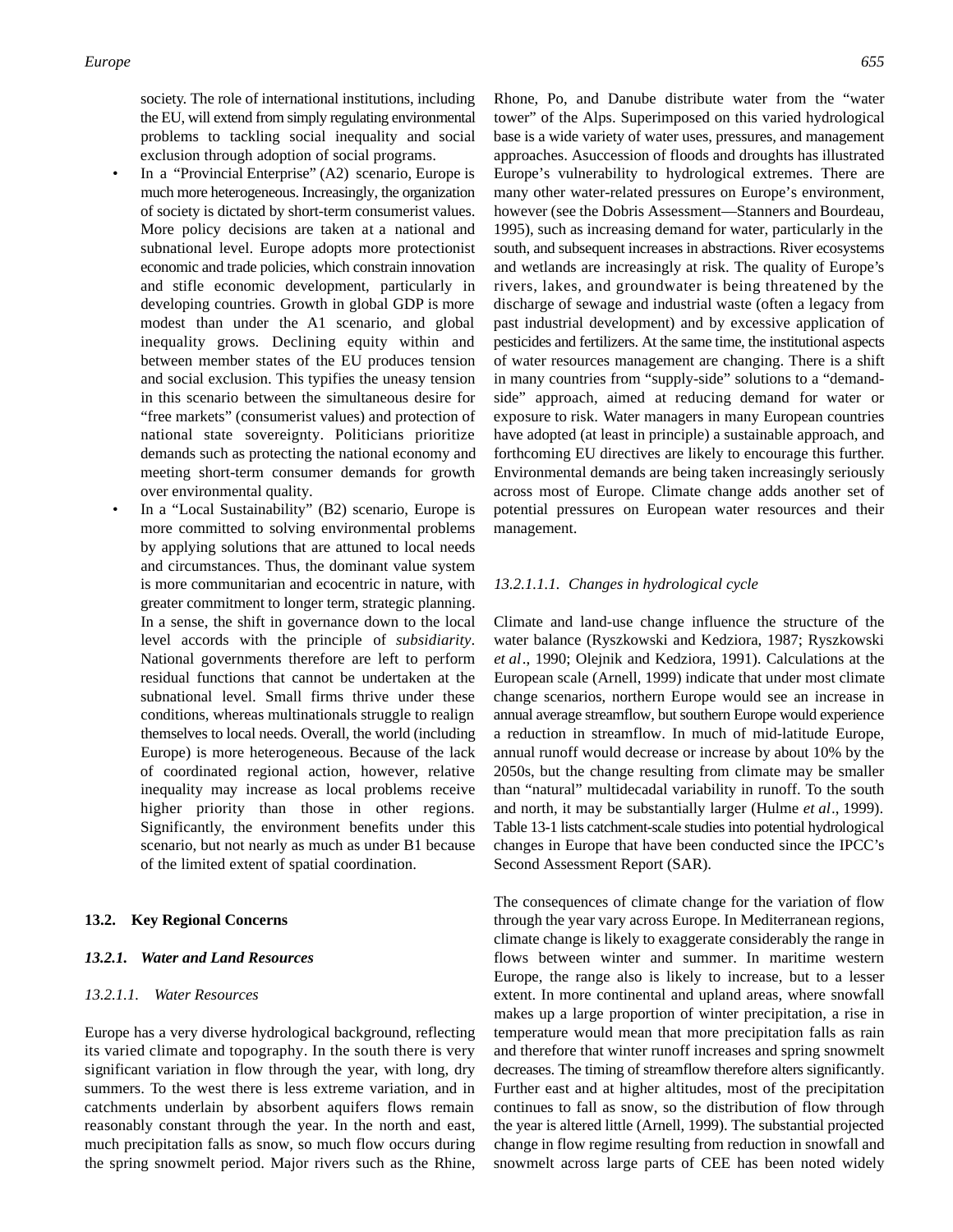| <b>Table 13-1</b> : Catchment-scale studies into effects of climate |
|---------------------------------------------------------------------|
| change on runoff regimes in Europe (since SAR).                     |

| <b>Reference</b>                                                                   |
|------------------------------------------------------------------------------------|
| Bruci and Bicaj (1998)                                                             |
| Behr (1998)                                                                        |
| Gellens and Roulin (1998), Gellens et al.<br>(1998)                                |
| Dvorak et al. (1997), Hladny et al.<br>(1997), Buchtele et al. (1998)              |
| Starosolszky and Gauzer (1998)                                                     |
| See Nordic region                                                                  |
| Bálint and Butina (1997), Jaagus (1998),                                           |
| Jarvet (1998), Roosaare (1998)                                                     |
| Vehviläinen and Huttunen (1997); see                                               |
| Nordic region                                                                      |
| Mandelkern et al. (1998)                                                           |
| Daamen et al. (1998)                                                               |
| Panagoulia and Dimou (1996)                                                        |
| Mika et al. (1997)                                                                 |
| Butina et al. (1998), Jansons and Butina                                           |
| (1998)                                                                             |
| Sælthun et al. (1998)                                                              |
| See Nordic region                                                                  |
| Kaczmarek et al. (1997)                                                            |
| Grabs (1997)                                                                       |
| Stanescu et al. (1998)                                                             |
| Kuchment (1998)                                                                    |
| Pekárová (1996), Szolgay (1997),                                                   |
| Hlavcová and Cunderlík (1998), Petrovic                                            |
| (1998), Hlavcová et al. (1999)                                                     |
| Avila et al. (1996)                                                                |
| Xu (1998); see Nordic region                                                       |
| Seidel et al. (1998)                                                               |
| Arnell (1996), Arnell and Reynard (1996),<br>Reynard et al. (1998), Roberts (1998) |
|                                                                                    |

(e.g., Hladny *et al*., 1996; Kasparék, 1998; Hlavcova and Cunderlik, 1998; Starosolszky and Gauzer, 1998).

Low-flow frequency generally will increase across most of Europe (Arnell, 1999), although in some areas where the minimum occurs during winter the absolute magnitude of low flows may increase because winter runoff increases: The season of lowest flow shifts toward summer. An implication of simulated changes in streamflow is that riverine flood risk generally would increase across much of Europe and that in some areas, the time of greatest risk would move from spring to winter. Effects on groundwater recharge (a major resource for many Europeans) are less clear because the general increase in winter rainfall may be offset by a reduction in the recharge season. Studies in the UK (Arnell and Reynard, 1999) and Estonia (Jarvet, 1998) indicate that groundwater recharge could be increased by climate change.

Implications of climate change for river water quality have been less well studied, but an increase in water temperature and

widespread reductions in flow during summer are likely to lead to deterioration in many determinants of water quality (particularly dissolved oxygen concentrations). Jansons and Butina (1998) estimate nitrate and phosphate loads in a catchment in Latvia from streamflow; they use the relationships to infer an increase in nitrate and phosphate loads in winter (when flow increased) and a decrease in spring. Their model, however, did not account for possible temperature-related effects on nitrate and phosphate concentrations. Higher water temperatures are likely to increase the risk of blue-green algal blooms in rivers and lakes (e.g., Zalewski and Wagner, 1995).

#### *13.2.1.1.2. Water management*

The impacts of climate change on European water resources and their management depend not only on the change in hydrology but also (perhaps more particularly) on characteristics of the water management system. In general terms, the more stressed the system is under current conditions, the more sensitive it will be to climate change. Table 13-2 summarizes the key potential impacts on European water resources. These impacts should be considered against the background of other pressures and drivers on European water. Most of the potential impacts are self-explanatory.

Changes in the water resource base affect many sectors within Europe, including agriculture, industry, transport, power generation, the built environment, and ecosystems. Similarly, changes in many of these sectors will affect hydrology and the resource base. Changes in agricultural practices resulting from climate change, for example, will affect volumes and, more likely, quality of streamflow.

In many European countries, industrial water use has declined as a result of legislation, environmental protection, and economic change. The warmer climate may lead to significant increase in water demands in southern Europe—leading to possible overexploitation of groundwater resources, decrease of baseflow, and environmental degradation. Climate change is but one of the pressures facing European water managers. They will be played out against varying socioeconomic backgrounds, political demands for environmental improvements, and new trends in integrated water management. More detail on this and the foregoing conclusions appear in the water chapter of the European ACACIA report (Arnell, 2000).

#### *13.2.1.2. Soils and Land Resources*

Climate change will impact directly and, through land-use change, indirectly on a wide range of soil processes and properties that will determine the future ability of land to fulfill key functions that are important for all terrestrial ecosystems, as well as several socioeconomic activities, that underpin the well-being of society. The following subsections summarize key effects. Further information is summarized in the section on soils in the European ACACIAreport (Rounsevell and Imeson, 2000).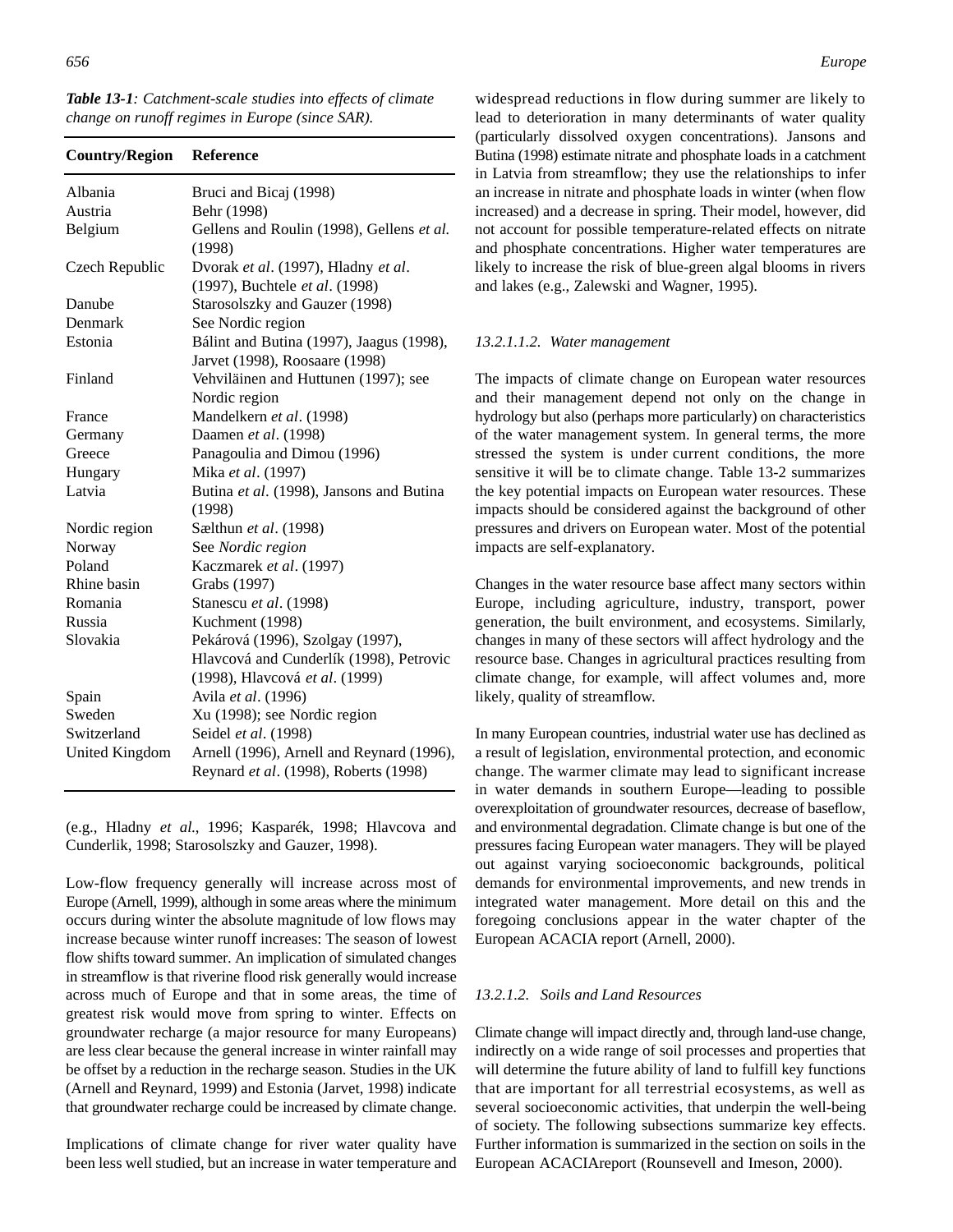| <b>Sector</b>                    | <b>Potential Impacts</b>                                                                                                                                                                            | <b>Sample Reference</b>                          |
|----------------------------------|-----------------------------------------------------------------------------------------------------------------------------------------------------------------------------------------------------|--------------------------------------------------|
| Public water supply              | - Reduction in reliability of direct river abstractions<br>- Change in reservoir reliability (dependent on seasonal change<br>in flows)<br>- Reduction in reliability of water distribution network | Kaczmarek et al. (1996),<br>Dvorak et al. (1997) |
| Demand for public water supplies | - Increasing domestic demand for washing and out-of-house use Herrington (1996)                                                                                                                     |                                                  |
| Water for irrigation             | - Increasing demand<br>- Reduced availability of summer water<br>- Reduced reliability of reservoir systems                                                                                         | Kos (1993),<br>Alexandrov (1998)                 |
| Power generation                 | - Change in hydropower potential through the year<br>- Altered potential for run-of-river power<br>- Reduced availability of cooling water in summer                                                | Grabs (1997),<br>Sælthun et al. (1998)           |
| Navigation                       | - Change (reduction?) in navigation opportunities along major<br>rivers                                                                                                                             | Grabs (1997)                                     |
| Pollution risk and control       | - Increased risk of pollution as a result of altered sensitivity of<br>river system                                                                                                                 | Mänder and Kull (1998)                           |
| Flood risk                       | - Increased risk of loss and damage<br>- Increased urban flooding from overflow of storm drains                                                                                                     | Grabs (1997)                                     |
| Environmental impacts            | - Change in river and wetland habitats                                                                                                                                                              |                                                  |

**Table 13-2***: Key impacts of climate change on European water resources.* 

#### *13.2.1.2.1. Soil physical properties*

Soil water contents respond rapidly to variability in the amounts and distribution of precipitation or the addition of irrigation. Temperature changes affect soil water by influencing evapotranspiration, and plant water use is further influenced by elevated  $CO_2$  concentrations, leading to lower stomatal conductance and increased leaf photosynthetic rates (Kirschbaum *et al.,* 1996). Soil water contents are highly variable in space (Rounsevell *et al*., 1999), so it is difficult to generalize about specific climate impacts.

Climate change can be expected to modify soil structure through the physical processes of shrink-swell (caused by wetting and drying) and freeze-thaw, as well as through changes in soil organic matter (SOM) contents (Carter and Stewart, 1996). Compaction of soils results from inappropriate timing of tillage operations during periods when the soil is too wet to be workable. Soil workability has a strong influence on the distribution and management of arable crops in temperate parts of Europe (Rounsevell, 1993; Rounsevell and Jones, 1993). Therefore, wet areas with heavy soils could benefit from climate change (MacDonald *et al*., 1994; Rounsevell and Brignall, 1994). In a similar way, grassland systems can suffer poaching by grazing livestock (i.e., damage caused by animal hooves) (Harrod, 1979). Thus, drier soil conditions for longer periods of the year would affect the distribution of intensive agricultural grassland in temperate Europe (Rounsevell *et al*., 1996a) and may result in intensification of currently wet upland grazing areas.

Soils with large clay contents shrink as they dry and swell when they become wet again, forming large cracks and fissures. Drier climatic conditions will increase the frequency and size of crack formation in soils, especially those in temperate regions of Europe, which currently do not reach their full shrinkage potential (Climate Change Impacts Review Group, 1991, 1996). Soils that shrink and swell cause damage to building foundations through subsidence, creating a problem for householders and the housing insurance industry (Building Research Establishment, 1990). Crack formation also results in more rapid and direct movement of water and solutes from surface soil to permeable substrata or drainage installations through bypass flow (Armstrong *et al.,* 1994; Flurry *et al.,* 1994). This will decrease the filtering function of soil and increase the possibility of nutrient losses and water pollution (Rounsevell *et al*., 1999).

#### *13.2.1.2.2. Land degradation processes*

Accumulation of salts in soils (salinization) results from capillary movement and dispersion of saline water because evapotranspiration is greater than precipitation and irrigation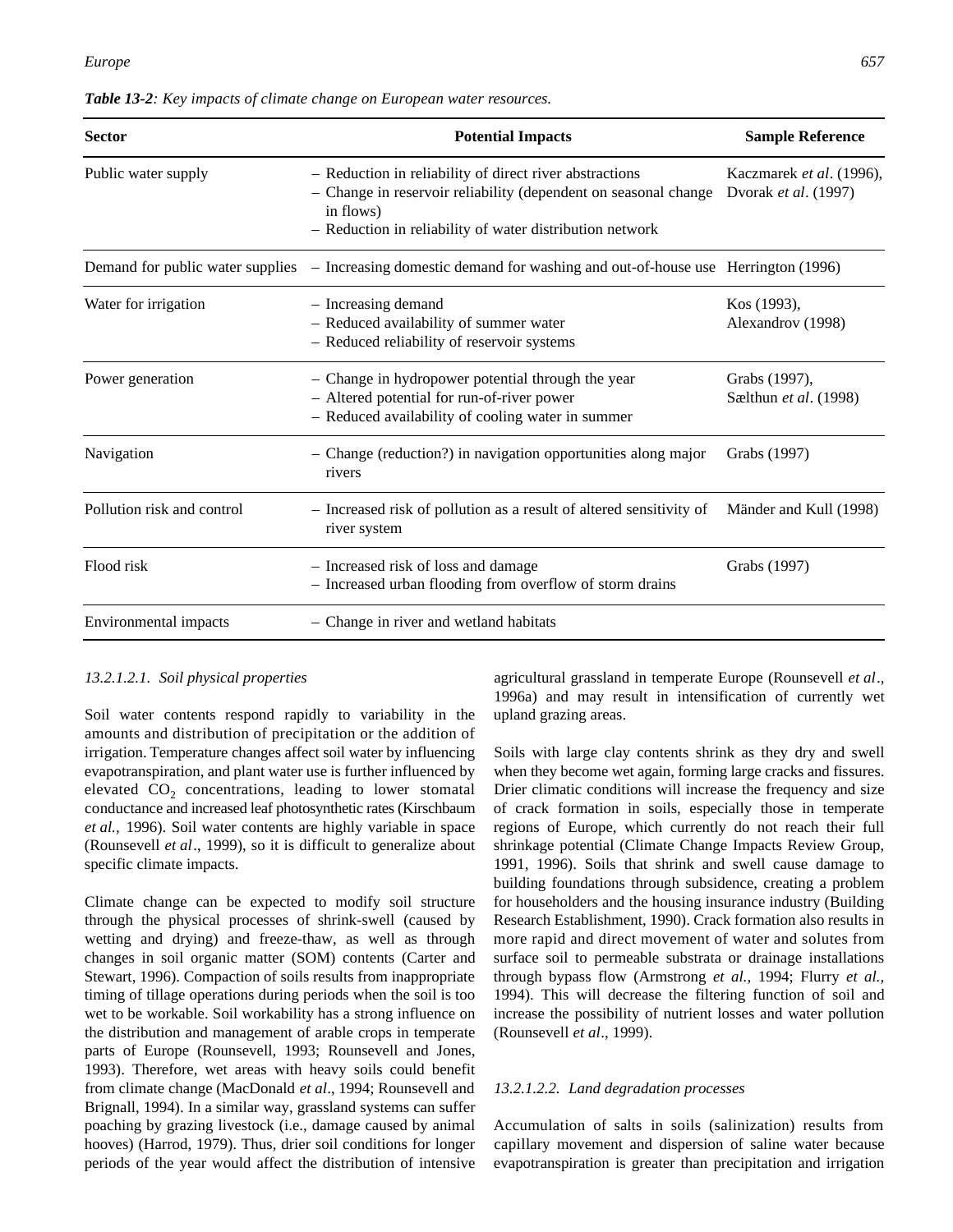(Vàrallyay, 1994). Such conditions, which are widespread throughout the warmer and drier regions of southern Europe, will be exacerbated by temperature rise coupled with reduced rainfall. Climate change also will increase flood incidence and salinity along coastal regions, through the influence of sealevel rise (Nicholls, 2000).

A decrease in precipitation and/or increase in temperature increases oxidation and loss of volume in lowland peat soils that are used for agriculture. It has been suggested that under climate change, the volume of peats in agricultural use will shrink by 40% (Kuntze, 1993). Some peat soils in western Europe are associated with acid sulfate conditions (Dent, 1986); strong acidity largely precludes agricultural use (Beek *et al.,* 1980). Soil acidification also can result from depletion of basic cations through leaching (Brinkman, 1990) where the soil is well drained and structurally stable and experiences high rainfall amounts and intensity—as in many upland areas of Europe. In wetter climate, soil acidification could increase if buffering pools become exhausted, although for most soils this will take a very long time.

Climate change is likely to increase wind and water erosion rates (Rosenberg and Tutwiler, 1988; Dregne, 1990; Botterweg, 1994), especially where the frequency and intensity of precipitation events grows (Phillips *et al.,* 1993). Erosion rates also will be affected by climate-induced changes in land use (Boardman *et al.,* 1990) and soil organic carbon contents (Bullock *et al.,* 1996). Relatively small changes in climate may push many Mediterranean areas into a more arid and eroded landscape (Lavee *et al*., 1998) featuring decreases in organic matter content, aggregate size, and stability and increases in sodium adsorption ratio and runoff coefficient. However, increased erosion in response to climate change cannot be assumed for all parts of Europe. For example, in upland grazed areas, erosion rates will be reduced as a result of better soil surface cover and topsoil stability arising from higher temperatures that extend the duration of the growing season and reduce the number of frosts (Boardman *et al.,* 1990).

#### *13.2.1.2.3. Biologically mediated soil properties*

Climate change will impact directly on SOM through temperature and precipitation (Tinker and Ineson, 1990; Cole *et al.,* 1993; Pregitzer and Atkinson, 1993) and indirectly (and possibly more importantly) through changing land use (e.g., Hall and Scurlock, 1991). SOM contents increase with soil water content and decrease with temperature (Post *et al.,* 1982, 1985; Robinson *et al.*, 1995), although rates of decomposition vary widely between different soil carbon pools (van Veen and Paul, 1981; Parton *et al.,* 1987; Jenkinson, 1990). Changes in SOM contents depend on the balance between carbon inputs from vegetation and carbon losses through decomposition (Lloyd and Taylor, 1994); most SOM is respired by soil organisms within a few years. Net primary productivity (NPP) usually increases with increasing temperature and elevated atmospheric  $CO<sub>2</sub>$ , leading to greater returns of carbon to soils (Loiseau *et al.,* 1994). However,

increasing temperature strongly stimulates decomposition (Berg *et al.,* 1993; Lloyd and Taylor, 1994; Kirschbaum, 1995) at rates that are likely to outstrip NPPand lead to reduced SOM contents (Kirshbaum *et al.,* 1996). This effect will be strongest in cooler regions of Europe, where decomposition rates currently are slow (Jenny, 1980; Post *et al.*, 1982; Kirschbaum, 1995). Conversely, excess soil water resulting from increased precipitation will reduce decomposition rates (Kirschbaum, 1995) and thus increase SOM contents.

Plant growth and soil water use are strongly influenced by the availability of nutrients. Where climatic conditions are favorable for plant growth, the shortage of soil nutrients will have a more pronounced effect (Shaver *et al.,* 1992). Increased plant growth in a CO<sub>2</sub>-enriched atmosphere may rapidly deplete soil nutrients; consequently, the positive effects of  $CO<sub>2</sub>$  increase may not persist as soil fertility decreases (Bhattacharya and Geyer, 1993). Increased SOM turnover rates over the long term are likely to cause a decline in soil organic nitrogen in temperate European arable systems (Bradbury and Powlson, 1994), although, in the short term, increased returns of carbon to soils would maintain soil organic nitrogen contents (Pregitzer and Atkinson, 1993; Bradbury and Powlson, 1994). Greater mineralization may cause an increase in nitrogen losses from the soil profile (e.g., Kolb and Rehfuess, 1997; Lukewille and Wright, 1997), although there is evidence to suggest that temperature-driven, increased nitrogen uptake by vegetation may reduce these losses (Ineson *et al*., 1998).

There is great uncertainty surrounding the response of soil community function to global change and the potential effects of these responses at the ecosystem level (Smith *et al*., 1998). Most soil biota have relatively large temperature optima and therefore are unlikely to be adversely affected by climate change (Tinker and Ineson, 1990), although some evidence exists to support changes in the balance between soil functional types (Swift *et al*., 1998). Soil organisms will be affected by elevated atmospheric  $CO<sub>2</sub>$  concentrations where this changes litter supply to and fine roots in soils, as well as by changes in the soil moisture regime (Rounsevell *et al.,* 1996b). Furthermore, the distribution of individual species of soil biota will be affected by climate change where species are associated with specific vegetation and are unable to adapt at the rate of land-cover change (Kirschbaum *et al*., 1996).

#### *13.2.1.3. Coastal Zones*

Coastal zones in Europe contain large human populations and significant socioeconomic activity. They also support diverse ecosystems that provide significant habitats and sources of food. Significant inhabited coastal areas in countries such as The Netherlands, England, Denmark, Germany, Italy, and Poland already are below normal high-tide levels, and more extensive areas are vulnerable to flooding from storm surges. Hard defenses to prevent such flooding, combined with the loss of the seaward edge of coastal habitats as a result of existing rates of sea-level rise, already are causing significant coastal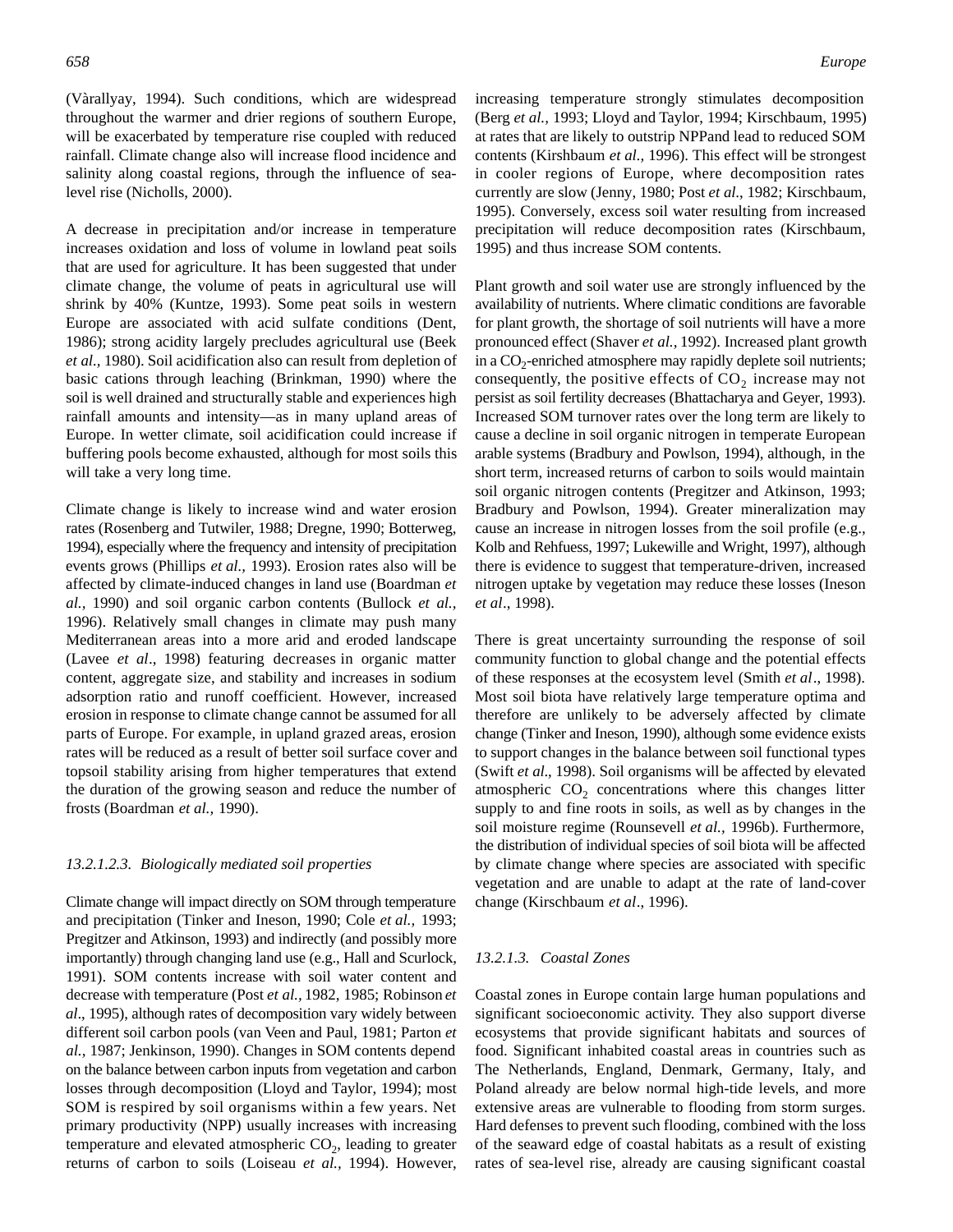squeeze in many locations (e.g., Pye and French, 1993; Rigg *et a l*., 1997; Lee, 1998). Deltaic areas often are particularly threatened because they naturally subside and may have been sedimentstarved by dam construction (e.g., Sanchez-Arcilla *et al*., 1998). Other nonclimate change factors such as pollution may condition the impacts of climate change. Information further to the summary given below appears in the chapter on coasts in the European ACACIAreport (Nicholls, 2000).

Climate change could cause important impacts on coastal zones, particularly via sea-level rise and changes in the frequency and/or intensity of extreme events such as storms and associated surges. Under the SRES climate change scenarios, global sea level is expected to rise by 13–68 cm by the 2050s. Regional and local sea-level rise in Europe generally will differ from the global average because of vertical land movements (glacial isostatic rebound, tectonic activity, and subsidence). Deviations from the global mean sea level also will occur as a result of oceanic effects such as changes in oceanic circulation, water density, or wind and pressure patterns. Mediterranean sea levels have fallen by as much as 20 mm relative to the Atlantic since 1960, probably as a result of declining freshwater input and consequent seawater density increase (Tsimplis and Baker, 2000). Looking to the future, the net effect of these processes is likely to be as much as 10% of global mean change to the 2080s (Gregory and Lowe, 2000).

Sea-level rise can cause several direct impacts, including inundation and displacement of wetlands and lowlands, coastal erosion, increased storm flooding and damage, increased salinity in estuaries and coastal aquifers, and rising coastal water tables and impeded drainage (Bijlsma *et al.,* 1996). Potential indirect impacts are numerous; they include changes in the distribution of bottom sediments, changes in the functions of coastal ecosystems, and a wide range of socioeconomic impacts on human activities.

Other climate change factors also may be important. For example, rising air and sea temperatures may cause significant shifts in the timing and location of tourism (Perry, 1999) and recreational and commercial fisheries and decrease the incidence of sea ice during winter. These changes also may influence water quality through the occurrence of algal blooms, which would have adverse effects on tourism and human health (Kovats and Martens, 2000). Changes in the frequency and track of extratropical storms are less certain. It is worth noting that an analysis of the HadCM2 climate change simulations found a decrease in the number of northern hemisphere storms, but with a tendency for deeper low centers (Carnell and Senior, 1998). This would have important implications for coastal areas, including an additional increase in flood risk. Several studies suggest that storm surges in northwest Europe might change as a result of climate change (von Storch and Reichardt, 1997; Flather and Smith, 1998; Lowe and Gregory, 1998), but further investigation is required to produce definitive results. Storm occurrence has displayed significant interannual and interdecadal variability over the past 100 years (WASA, 1998); this could produce important and costly impacts without other changes (e.g., Peerbolte *et al*., 1991) and might interact adversely with sea-level rise.

The impacts of sea-level rise would vary from place to place and would depend on the magnitude of relative sea-level rise, coastal morphology/topography, and human modifications. The most threatened coastal environments within Europe are deltas, low-lying coastal plains, islands and barrier islands, beaches, coastal wetlands, and estuaries (Beniston *et al*., 1998). Tidal range is a key factor: In general, the smaller the tidal range, the greater the susceptibility to a given rise in sea level. The Mediterranean and Baltic coasts have a low tidal range  $(<1$  m), which suggests that they will be more vulnerable to sea-level rise than the Atlantic Ocean and North Sea coasts (Nicholls and Mimura, 1998).

A regional/global model of flood and coastal wetland losses described by Nicholls *et al.* (1999) considers the interacting effects of sea-level rise, population growth, and improvements in protection standards. All other climate factors are assumed to be constant. This model allows the impacts of the SRES scenarios on Europe [excluding the former Soviet Union (FSU)] to be explored. Because increases in population and protection standards in Europe are minor, the major changes are caused by sea-level rise. In 1990, about 25 million people were estimated to live beneath the 1-in-1,000 year storm surge, with the largest exposure along the Atlantic/North Sea seaboard. However, these people generally are well protected from flooding now. The

*Table 13-3: Estimates of flood exposure and incidence for Europe's coasts in 1990 and the 2080s (new runs using model described by Nicholls et al., 1999). Estimates of flood incidence are highly sensitive to assumed protection standard and should be interpreted in indicative terms only. Former Soviet Union is excluded.*

|                     |                                                   |                                                                                    | <b>Flood Incidence</b>                                                     |  |  |  |
|---------------------|---------------------------------------------------|------------------------------------------------------------------------------------|----------------------------------------------------------------------------|--|--|--|
|                     | 1990                                              | 1990                                                                               | 2080s                                                                      |  |  |  |
| <b>Region</b>       | <b>Exposed</b><br><b>Population</b><br>(millions) | Average Number of People<br><b>Experiencing Flooding</b><br>(thousands $yr^{-1}$ ) | Increase due to Sea-Level Rise,<br><b>Assuming No Adaptation</b><br>$(\%)$ |  |  |  |
| Atlantic coast      | 19.0                                              | 19                                                                                 | 50 to 9,000                                                                |  |  |  |
| Baltic coast        | 1.4                                               |                                                                                    | 0 to $3,000$                                                               |  |  |  |
| Mediterranean coast | 4.1                                               | 3                                                                                  | 260 to 120,000                                                             |  |  |  |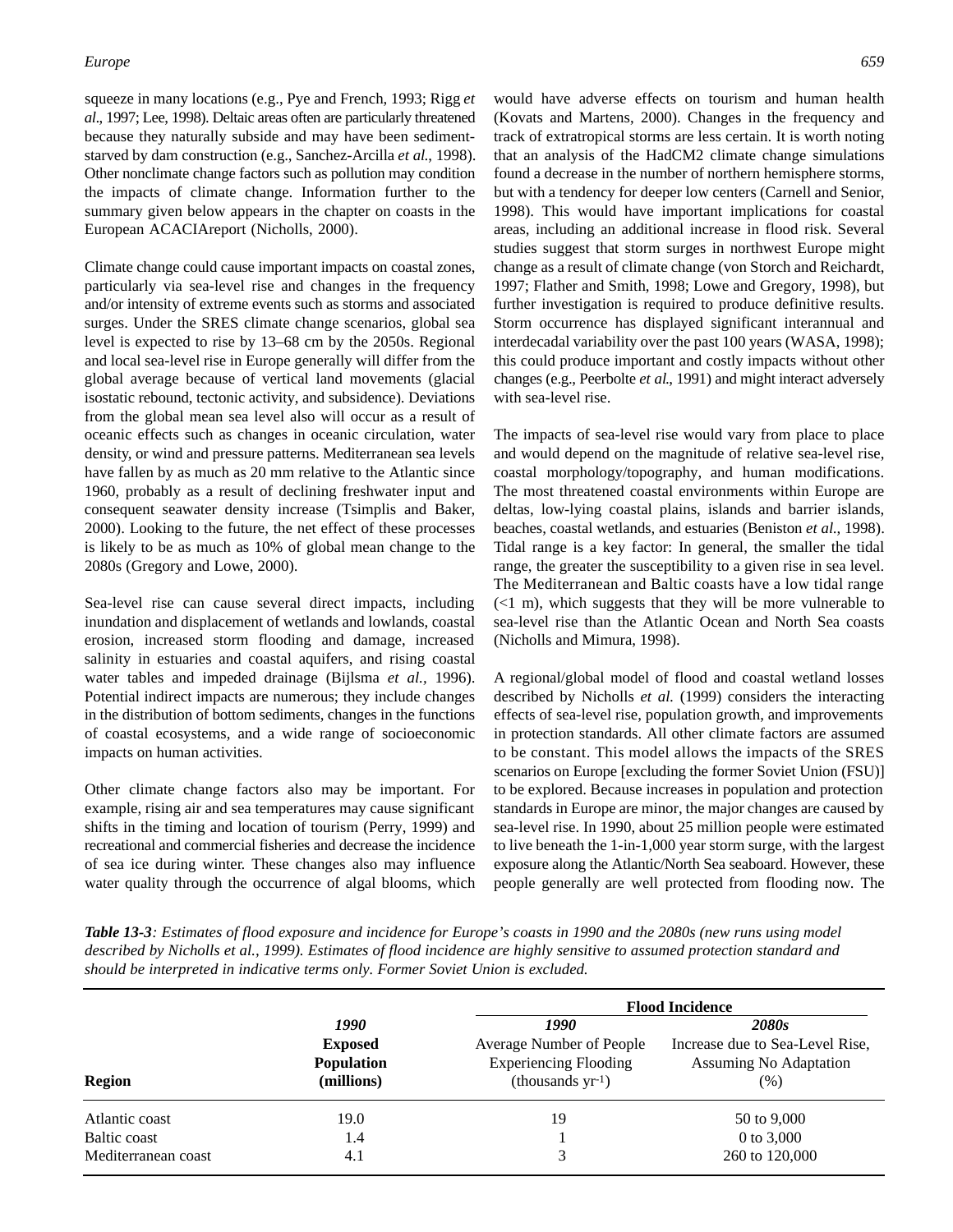|                     | Minimum Wetland Stock in 1990 (km <sup>2</sup> ) | <b>Range of Losses</b>       |       |                      |
|---------------------|--------------------------------------------------|------------------------------|-------|----------------------|
| <b>Region</b>       | Saltmarsh                                        | Unvegetated Intertidal Areas | Total | by the 2080s $(\% )$ |
| Atlantic coast      | 2,306                                            | 6,272                        | 8,578 | 0 to 17              |
| <b>Baltic coast</b> | 226                                              | 271                          | 497   | 84 to 98             |
| Mediterranean coast | 347                                              | 136                          | 483   | 31 to 100            |

*Table 13-4: Estimated coastal wetland losses by region in Europe by the 2080s (new runs using model described by Nicholls et al., 1999). Range of losses reflects range of SRES sea-level rise scenarios and uncertainty about wetland response to sea-level rise. Losses from other causes, such as direct human destruction, are likely. Former Soviet Union is excluded.*

changes in flooding, shown in Table 13-3, indicate a significant increase in the incidence of coastal flooding by the 2080s, assuming no adaptation, particularly around the Mediterranean.

Europe (excluding the FSU) is estimated to have at least 2,860 km<sup>2</sup> of saltmarshes and 6,690 km<sup>2</sup> of other unvegetated intertidal habitat, mainly composed of sites recognized in the Ramsar treaty. Based on coastal morphological type and the presence or absence of coastal flood defenses, Table 13-4 shows wetland losses resulting from sea-level rise. Wetland losses are most significant around the Mediterranean and Baltic. Under the A2-high scenario, wetlands in these regions could be eliminated. Any surviving wetlands may be substantially altered. Such losses could have serious consequences for biodiversity in Europe, particularly for wintering shorebird and marine fish populations.

Available national results emphasize the large human and ecological values that could be affected by sea-level rise. Table 13-5 shows results of national assessments in The Netherlands (Baarse *et al*.,1994; Bijlsma *et al*., 1996), Poland (Zeidler, 1997), and Germany (Sterr and Simmering, 1996; Ebenhöh *et al*., 1997) for existing development and all costs adjusted to 1990 US\$. In Table 13-5, adaptation assumes protection except in areas with low population density. People at risk are the numbers of people flooded by storm surge in an average year. Adaptation/protection costs for Poland include capital and annual running costs; % GNP assumes that costs are all incurred in 1 year. Subnational and local studies from East Anglia, UK (Turner *et al*., 1995); South Coast, UK (Ball *et al.,* 1991); Rochefort sur Mer, France (Auger, 1994); Estonia (Kont *et al*., 1997); and Ukraine (Lenhart *et al.,* 1996), as well as regional reviews (Tooley and Jelgersma, 1992; Nicholls and Hoozemans, 1996) also support this conclusion. Many of Europe's largest cities—such as London, Hamburg, St. Petersburg, and Thessaloniki—are built on estuaries and lagoons (Frasetto, 1991). Such locations already are exposed to storm surges, and climate change is an important factor to consider for long-term planning and development.

Other values that may be affected include archaeological and cultural resources at the coast; these resources sometimes are being recognized only now (Fulford et al., 1997; Pye and Allen, 2000). In Venice, a 30-cm relative rise in sea level in the 20th century has greatly increased the frequency of flooding and damage to this unique medieval city; solutions to this problem are the subject of a continuing debate and need to consider climate change (Consorzio Venezia Nuova, 1997; Penning-Rowsell *et al*., 1998).

#### *13.2.1.4. Mountains and Subarctic Environments*

Mountain regions are characterized by sensitive ecosystems, enhanced occurrences of extreme weather events, and natural catastrophes. Often regarded as hostile and economically nonviable regions, mountains have attracted major economic investments for tourism, hydropower, and communication routes. The projected amplitude and rate of climatic change in coming decades is likely to lead to significant perturbations of natural systems as well as the social and economic structure of mountain societies, particularly where these are marginal. Because in many instances mountains and uplands are regions of conflicting interests between economic development and environmental conservation, shifts in climatic patterns probably will exarcerbate the potential for conflict (Beniston, 2000).

Nested GCM-regional climate model (RCM) techniques for a  $2xCO_2$  scenario have shown that the European Alps are likely to experience slightly milder winters, with more precipitation, than recently. Summer climate, however, may be much warmer and drier than today, as a result of northward shift of the Mediterranean climatic zones (Beniston *et al*., 1995). These conditions are likely to have adverse effects on the alpine cryosphere and ecosystems.

Impacts of climatic change on physical systems will affect water, snow, and ice, and shifts in extremes will lead to changes in the frequency and intensity of natural hazards. Water availability in some regions may decline because of a reduction in precipitation amounts and because of reduced snow-pack and shorter snow season. Changes in snow amount will lead to significant shifts in the timing and amount of runoff in European river basins, most of which originate in mountains and uplands; this will have numerous consequences for the more populated lowland regions. Floods and droughts are likely to become more frequent. Indirect impacts include changes in erosion and sedimentation patterns, perhaps disrupting hydropower plants (Beniston *et al*., 1996).

In most temperate mountain regions, the snowpack is close to its melting point, so it is very sensitive to changes in temperature. As warming progresses in the future, current regions of snow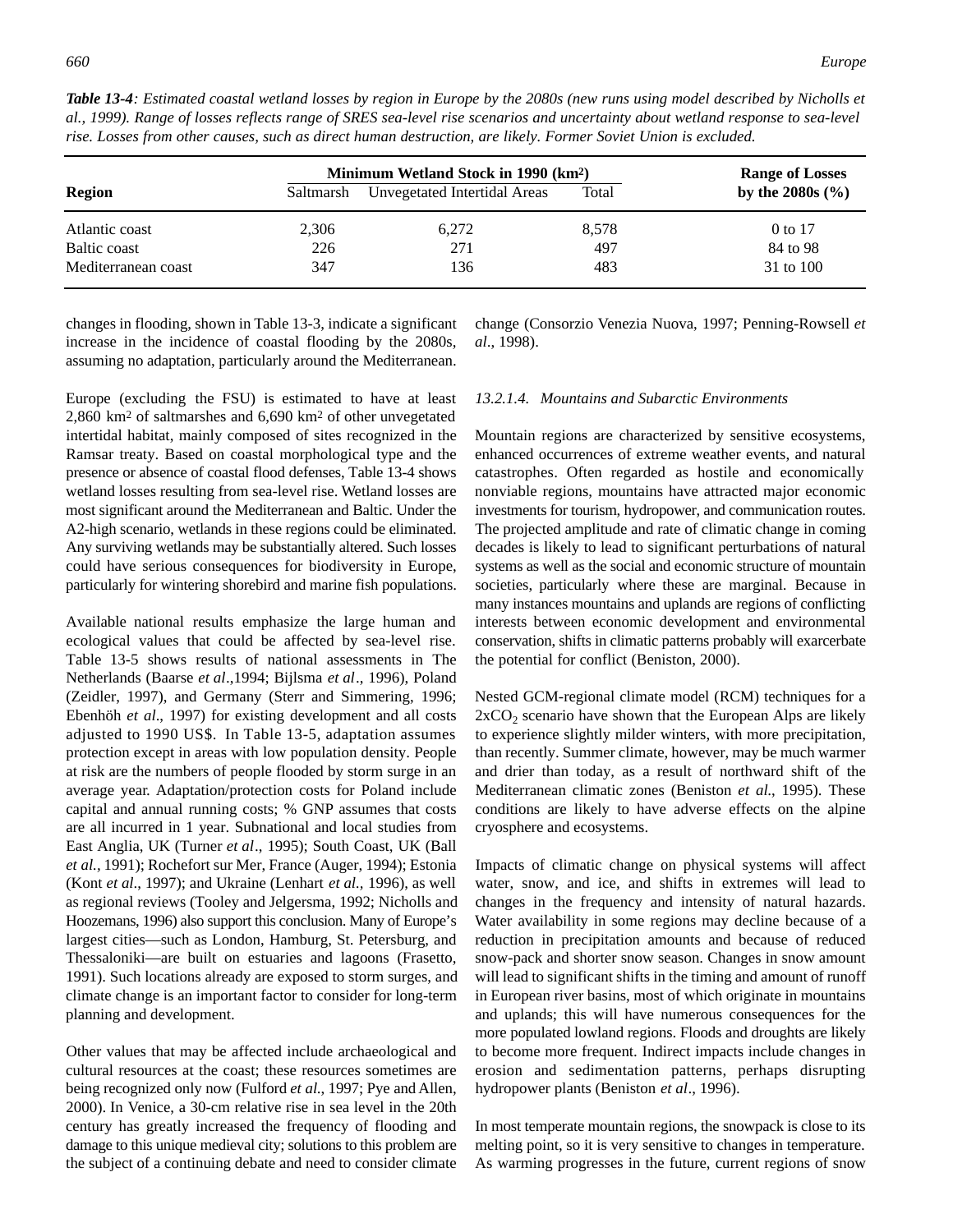| Table 13-5: Impacts of sea-level rise in selected European countries, assuming no adaptation, plus adaptation costs (from |  |  |  |
|---------------------------------------------------------------------------------------------------------------------------|--|--|--|
| Nicholls and de la Vega-Leinert, 2000).                                                                                   |  |  |  |

|                    | <b>Sea-Level</b><br><b>Rise</b><br><b>Scenario</b> | Floodplain | <b>Coastal</b><br><b>Population</b> |         | <b>Population</b><br><b>Flooded per Year</b> |                            | <b>Capital</b><br><b>Value Loss</b> |                 | <b>Land Loss</b> | Wetland<br>Loss    | <b>Adaptation</b><br><b>Costs</b> |       |
|--------------------|----------------------------------------------------|------------|-------------------------------------|---------|----------------------------------------------|----------------------------|-------------------------------------|-----------------|------------------|--------------------|-----------------------------------|-------|
| Country            | (m)                                                | # $103$    | % total                             | # $103$ | % total                                      | <b>US\$10</b> <sup>9</sup> | % GNP                               | km <sup>2</sup> | % total          | (km <sup>2</sup> ) | <b>US\$10</b> <sup>9</sup>        | % GNP |
| <b>Netherlands</b> | 1.0                                                | 10,000     | 67                                  | 3,600   | 24                                           | 186                        | 69                                  | 2,165           | 6.7              | 642                | 12.3                              | 5.5   |
| Germany            | 1.0                                                | 3,120      | $\overline{4}$                      | 257     | 0.3                                          | 410                        | 30                                  | n.a.            | n.a.             | 2,400              | 30                                | 2.2   |
| Poland             | 0.1                                                | n.a.       | n.a.                                | 25      | 0.1                                          | 1.8                        | 2                                   | n.a.            | n.a.             | n.a.               | 0.7                               | 2.1   |
| Poland             | 0.3                                                | n.a.       | n.a.                                | 58      | 0.1                                          | 4.7                        | 5                                   | 845             | 0.25             | n.a.               | 1.8                               | 5.4   |
| Poland             | 1.0                                                | 235        | 0.6                                 | 196     | 0.5                                          | 22.0                       | 24                                  | 1,700           | 0.5              | n.a.               | 4.8                               | 14.5  |
| Estonia            | 1.0                                                | 47         | 3                                   | n.a.    | n.a.                                         | 0.22                       | 3                                   | >580            | >1.3             | 225                | n.a.                              | n.a.  |
| Turkey             | 1.0                                                | 2450       | 3.7                                 | 560     | 0.8                                          | 12                         | 6                                   | n.a.            | n.a.             | n.a.               | 20                                | 10    |

precipitation increasingly will experience precipitation in the form of rain. For every 1°C increase in temperature, the snowline rises by about 150 m; as a result, less snow will accumulate at low elevations than today, although there could be greater snow accumulation above the freezing level because of increased precipitation in some regions. A warmer climate will lead to the upward shift of mountain glaciers, which will undergo further reductions. It is likely that in the 21st century, 30–50% of alpine glaciers will disappear (Haeberli, 1995). Permafrost also could be significantly perturbed by warming, leading to a reduction of slope stability and a consequent increase in the frequency and severity of rock and mudslides. These in turn would have adverse economic consequences for mountain communities.

According to Sætersdal and Birks (1997), mountain plants with narrow July and January temperature tolerances (typically centric species) are most vulnerable to climate warming. These species are characterized by small ranges and population sizes. Holten (1998) documents that these less common centric species have narrow altitudinal ranges—most between 400–600 m in southern Scandes (the Fennoscandian mountain range)—compared with widely distributed mountain plants that have vertical ranges of 800–1,800 m.

Temperature enhancement experiments in the northern Scandes (Henry and Molau, 1997; Molau and Alatalo, 1998) have shown disintegration of present plant communities; "arctic specialists," such as *Cassiope tetragona* and *Diapensia lapponica*, are least responsive to warming, but soon will suffer competitive exclusion from more competitive evergreen and deciduous dwarfshrubs such as *Empetrum hermaphroditum, Vaccinium vitis-idaea, Betula nana,* and *Salix spp*. The latter species are most favored by climatic amelioration (see also Jonasson *et al.,* 1996; Graglia *et al.,* 1997). The following

vegetation types are regarded as most sensitive to climate change in the Scandes:

- *High-alpine fell-field vegetation:* Present plant cover is discontinuous. With available soil resources in combination with extensive seed rain (Molau and Larsson, 2000), rapid colonization by mid-alpine vegetation is expected.
- *Mid-alpine vegetation:* Because of a longer thaw season, spatial cover of snowbed communities—including species with high sensitivity to frost and drought—is anticipated to decrease rapidly.
- *Vegetation on cryosoils:* As a result of anticipated accelerated degradation of patchy permafrost, the discontinuous vegetation of wet cryosoils (patterned ground and tussock tundra) may be replaced rapidly by low-alpine heath scrub.

As a result of a longer growing season and higher temperatures, European alpine areas will shrink because of upward migration of tree species. After several centuries of invasion of forest into the alpine Scandes, the current alpine area might be reduced by as much as 40–60% (Holten, 1990; Holten and Carey, 1992). The speed and extent of upward migration will depend on species as well as physiographic conditions and climatic regimes. Fairly quick response is expected from pioneer species such as mountain birch *(Betula pubescens ssp. tortuosa)*. However, there seem to be competing explanations for the response time of migration of the timberline in European mountain ranges and how far timberlines will shift under specific climate scenarios (Woodward, 1992). Under optimal topographic/edaphic conditions, the mountain birch, Scots pine, and Norway spruce treelines might be elevated by as much as 300 m in the continental Scandes and less on the coastal slopes. This will probably take several hundreds of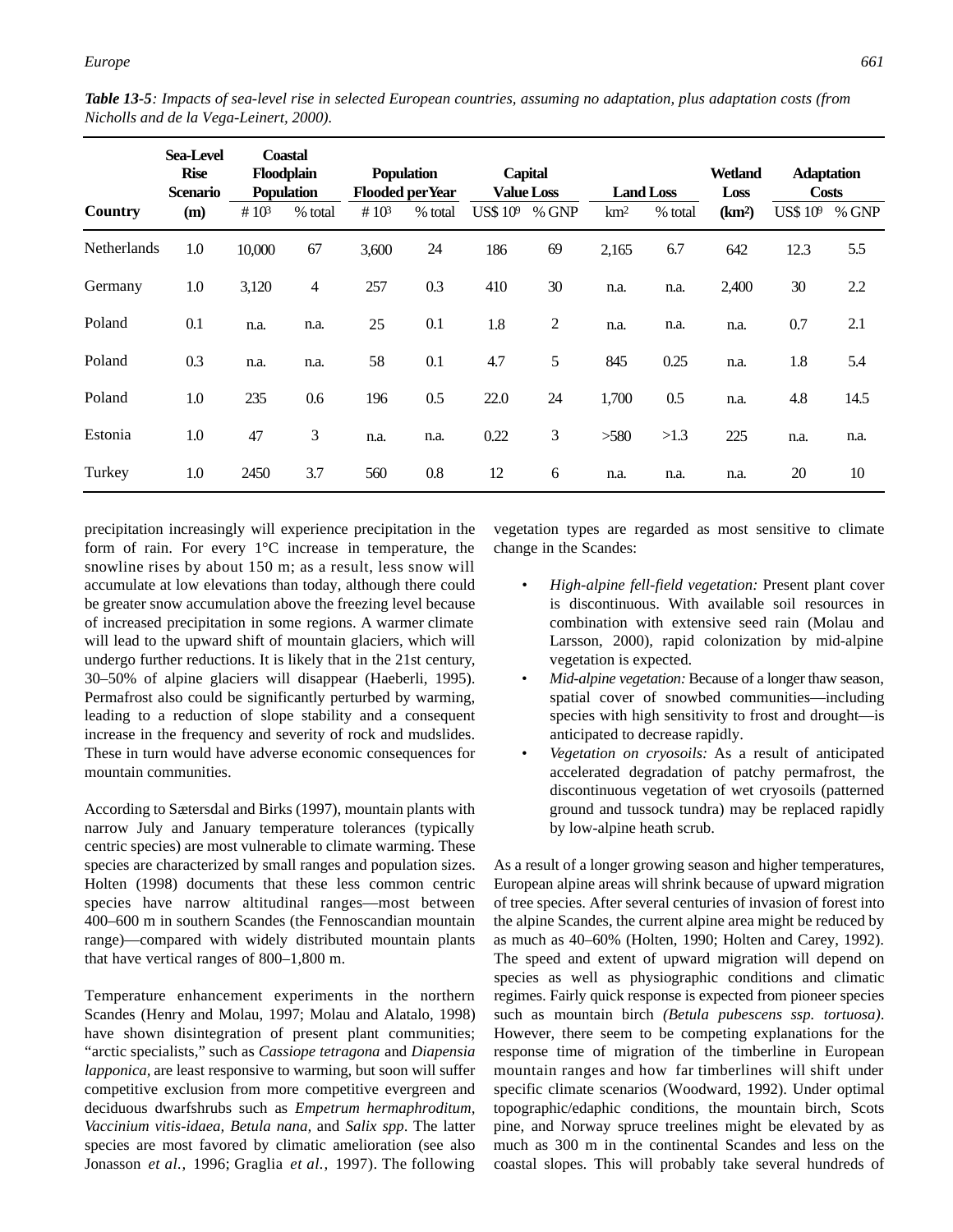years, at least for the more slowly responding Scots pine and Norway spruce (Aas and Faarlund, 1995; Kullman, 1995). The interaction between climate change, acidification, and nitrogen deposition in alpine ecosystems in the Scandes certainly is very important; to date, however, it has been more or less overlooked (Keller et al., 2000).

The predicted future climate suggests that the ranges of many species will extend to higher altitudes. In the topmost zone of the Middle Mountains and the lower external Alps, competition from closed-canopy forest of Norway spruce might restrict the area of small islands of arctic-alpine tundra, destroy patterned grounds and subarctic mires, and kill relict and endemic populations of arctic-alpine organisms (Jenik, 1997). Mountain ecosystems that are particularly vulnerable to climate change in Italy include, for example, shrub vegetation with *Pinus mugo* of the Apennines (Vaccinio-Piceetalia). This grows 1,500–2,300 m above sea level on glacial residue and is closely dependent on cold continental climate with long-lasting snow cover (Second National Communication on Climate, 1997).

Evidence from past climate changes indicates that species respond by migrating rather than by adapting genetically (Huntley, 1991). According to Scharfetter (1938), the warmest interglacial periods enabled forests to climb higher toward the summits of low mountains  $(1,800-2,300 \text{ m})$ , thereby reducing high-elevation orophyte populations. This is relevant for many isolated endemics and orophytes that presently are living in refugia, such as tops of low mountains in the Alps. In such habitats, they will have no possibility to migrate upward, either because they cannot move rapidly enough or because the nival zone already is absent (Gottfried *et al.,* 1994; Grabherr *et al.,* 1994, 1995).

There is broad agreement that past climatic changes have had a strong impact on the distribution ranges of species, and the same can be expected in the future (Peters and Darling, 1985; Ozenda and Borel, 1991, 1995). However, some of these biotic changes are subject to considerable inertia, especially with long-lived plants such as trees. For treelines to expand upslope, a significantly warmer climate is required for at least 100 years (Holtmeier, 1994). Based principally on palynological and macrofossil investigations, the forest limit did not extend upward more than 100–300 m during the warmest periods of the Boreal and Atlantic periods in the Holocene (e.g., Bortenschlager, 1993; Lang, 1993; Wick and Tinner, 1997). An increase in mean annual temperature of 1–2°C may not shift the present forest limit upward by much more than 100–200 m in the Alps.

An increase of 1–2°C is still likely to be in the range of tolerance of most alpine and nival species (Körner, 1995; Theurillat, 1995), whereas a greater increase  $(3-4^{\circ}C)$  may not be (Theurillat, 1995; Lischke *et al.,* 1998; Theurillat *et al.,* 1998). This is particularly relevant for endemics and orophytes with widespread distributions throughout the Alps. Where ranges of species already are fragmented they may become even more fragmented, with regional disappearances if they cannot persist, adapt, or migrate. Some categories of vulnerable plants—for instance, isolated arctic, stenoicous, relict species that are pioneers in wet habitats—may disappear. Specialists in distinct relief situations can suffer from habitat loss through lack of suitable escape routes, as observed from modeling studies (Pauli *et al.,* 1999; Gottfried *et al.,* 2000). Such effects can be pronounced—for instance, in the northeastern Alps, where high numbers of endemics occur in narrow altitudinal ranges (Grabherr *et al.,* 1995).

Biogeographically, the Pyrenees are on the edge between the alpine, central European, and Mediterranean regions. In the eastern Pyrenees around Puigmal (2,910 m), some oro-Mediterranean communities occur, as well as some pasture types with the rude *Festuca supina* (Baudiere and Serve, 1974). On windier and drier areas, an ecological substitution is taking place: Alpine dense pastures are turning to discontinuous oro-Mediterranean communities. There is ongoing degradation of formerly stable soils and communities as a result of periglacial phenomena, including increased cryoturbation (Baudiere and Gauquelin, 1998). With regard to timberlines in the Pyrenees, Montserrat (1992) demonstrates that they have been moving upward in the postglacial period up to the present. Over 1940–1985, an increase in mean annual temperatures is suggested by changes in animal behavior. In Estangento Lake (eastern Pyrenees, 2,035 m), this happens especially in winter months, when the minimum temperatures reach 3°C. This phenomenon affects the hibernation time of a common bat *(Miniopterus shreibersi)*, so that populations enter the caves 1.5 months later than they did 20 years ago. Caves are regarded as stable environments that reflect only general climatic trends (White and Martinez Rica, 1996).

#### *13.2.2. Semi-Natural Ecosystems and Forests*

#### *13.2.2.1. Forests*

European forests belong to an important economic sector that is potentially affected by climate change and changes in atmospheric  $CO<sub>2</sub>$  concentrations. Forests also have important interactions with global change processes as a result of their sink potential.

Primarily, temperature and the availability of soil moisture limit the natural range of European tree species. Some forests (particularly in the north) also are nutrient-limited. The structure and composition of many forests is further influenced by the natural disturbance regime (e.g., fire, insects, windthrow). Most European forests are managed for one or several purposes, such as timber production, water resources, or recreation. This management has reduced forest area or strongly modified forest structure in most of Europe, and presently existing forests often consist of species that are different from those that would occur naturally.

In northern Europe, boreal forests are dominated by *Picea abies* and *Pinus sylvestris*, and these species grow well across most of their current distribution ranges. Under warmer conditions, these species are likely to invade tundra regions (Sykes and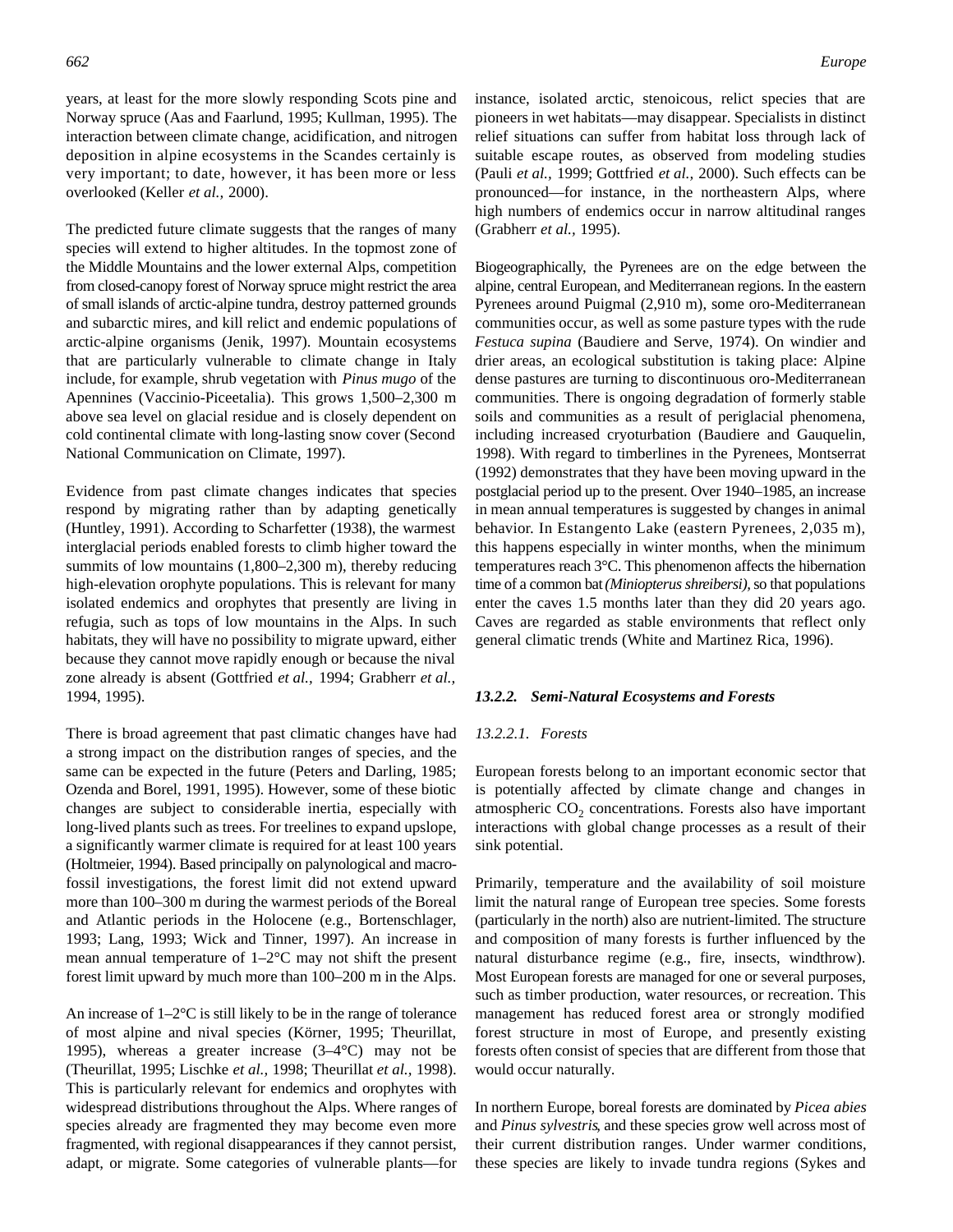#### *Europe 663*

Prentice, 1996). In the southern boreal forests, these species are expected to decline because of a concurrent increase of deciduous tree species (Kellomäki and Kolström, 1993). Most climate change scenarios suggest a possible overall displacement of the climatic zone that is suitable for boreal forests by 150–550 km over the next century (Kirschbaum *et al*., 1996). This shift in climatic conditions would occur more rapidly than most species have ever migrated in the past (20–200 km per century—see Davis, 1981; Birks, 1989). Also questionable is whether soil structural development would be able to follow. Turnover of current tree populations may be enhanced, however, by changes in management practices and changing disturbance regimes, such as increased fire frequency or increased strong winds in late autumn and early spring (Solantie, 1986; Peltola *et al*., 1999).

Under most recent climate change scenarios, winters are likely to be still cold enough to fulfill the chilling requirements of the main boreal tree species (Myking and Heide, 1995; Leinonen, 1996; Häkkinen *et al*., 1998), but earlier budburst can be expected. If summer and winter precipitation increase (as indicated by some scenarios), boreal forests would become less susceptible to fire damages, which currently affect about 0.05% of forests yr-1 (Zackrisson and Östlund, 1991).

At present, cold winters in boreal and some temperate regions protect forests from many insects and fungi that are common further south (Straw, 1995). High summer temperatures and associated drought increase the growth of existing insect populations through enhanced physiological activity and turnover of insect populations. Throughout Europe, forests seem to be quite well buffered against new species coming from outside Europe, but the risk exists. A good example of new organisms with large potential to damage trees is *Bursaphelenchus xylophilus,* which originates in North America. This pine nematode is easily transported in fresh timber, but its success is related to temperature. Low summer temperatures and short growing seasons have effectively limited the success of this species in northern Europe (Tomminen and Nuorteva, 1987), although it frequently has occurred in imported timber. Reductions in these limitations may result in increased damage to trees.

In western and central Europe, the current forest structure and, in part, tree species composition are determined mainly by past land use and management rather than by natural factors (Ellenberg, 1986). Site-specific assessments of the future composition of near-natural forests suggests that conifers (e.g., *Picea abies*) may be replaced by deciduous species (e.g., *Fagus sylvatica*) at some sites (e.g., Kräuchi, 1995). Until recently, our capability to assess long-term forest dynamics at the regional scale was quite limited. Lindner *et al*. (1997) provided the first assessment of regional-scale patterns of forest composition under current and future climates. Their study suggests that future near-natural forests in the state of Brandenburg (east Germany) would be much more uniform, with little of the differentiation across different site types that shape today's landscape. Atemperature increase of 1–3°C would

advance budburst of many tree species by several weeks (Murray *et al*., 1989). Introduction of phenologically suitable ecotypes or new species has been among the main tools to increase forest growth (Lines, 1987). Minimum winter temperatures seem to be critical for the survival of exotic species with insufficient winter frost hardiness—for example, *Nothofagus procera* in Britain (Cannell, 1985). Therefore, higher winter temperatures could broaden the potential distribution range of such species in Europe.

In southern Europe, most forests consist of sclerophyllous and some deciduous species that are adapted to summer soil water deficit. Climate scenarios indicate reduced water availability in the summer months and associated responses in forests (e.g., Gavilán and Fernández-González, 1997), although the interactions of this effect with enhanced  $CO_2$  concentrations is uncertain. Temperature changes may allow expansion of some thermophilous tree species (e.g., *Quercus pyrenaica)* when water availability is sufficient. In the Pyrenees, a northward and upward movement of Mediterranean ecotypes is likely to occur with warming accompanied by drier conditions.

#### *13.2.2.1.1. Growth trends*

Forest growth has increased during the past several decades in northern forests (Lakida *et al.,* 1997; Lelyakin *et al.,* 1997; Myneni *et al*., 1997) and elsewhere in Europe (Spiecker *et al*., 1996). Climate warming, increasing  $CO<sub>2</sub>$ , increased nitrogen deposition, and changes in management practices are factors that are assumed to be behind the increase. The impacts of temperature and  $CO<sub>2</sub>$  have been shown in experiments and are extrapolated by model calculations. For example, under an assumed increase of  $CO_2$  by 3.5 µmol mol<sup>-1</sup> yr<sup>-1</sup> and temperature by 0.04°C yr-1 over 100 years, productivity of *Pinus sylvestris* increased by 5–15% as a result of the temperature elevation, 10–15% as a result of the increased  $CO_2$ , and 20–30% as a result of combined temperature and  $CO<sub>2</sub>$  (Kellomäki and Väisänen, 1997). In northern Europe, the effects of precipitation changes are likely to be much less important than the effects of temperature changes (Kellomäki and Väisänen, 1996; Talkkari and Hypén, 1996). Based on model computations that assume a seasonally uniform temperature increase, Proe *et al.* (1996) have suggested that growth of *Picea sitchensis* in Scotland could increase by 2.8 m<sup>3</sup> ha<sup>-1</sup> yr<sup>-1</sup> for each 1<sup>o</sup>C rise in temperature.

In Russian boreal forests, some studies predict large shifts in distribution (up to 19% area reduction) and productivity (e.g., Kondrashova and Kobak, 1996; Krankina *et al*., 1997; Izrael, 1997; Raptsun, 1997). It could be concluded that climate change and  $CO_2$  increase would be favorable for northern forests (e.g., as a result of increased regeneration capacity). Indeed, some studies suggest a significant increase in productivity of forests in higher latitudes. The largest changes are expected for forest tundra and the northern taiga, reaching 12–15% additional growth per 1°C warming (e.g., Karaban *et al*., 1993; Shvidenko *et al*., 1996; Lelyakin *et al*., 1997). The same studies estimate the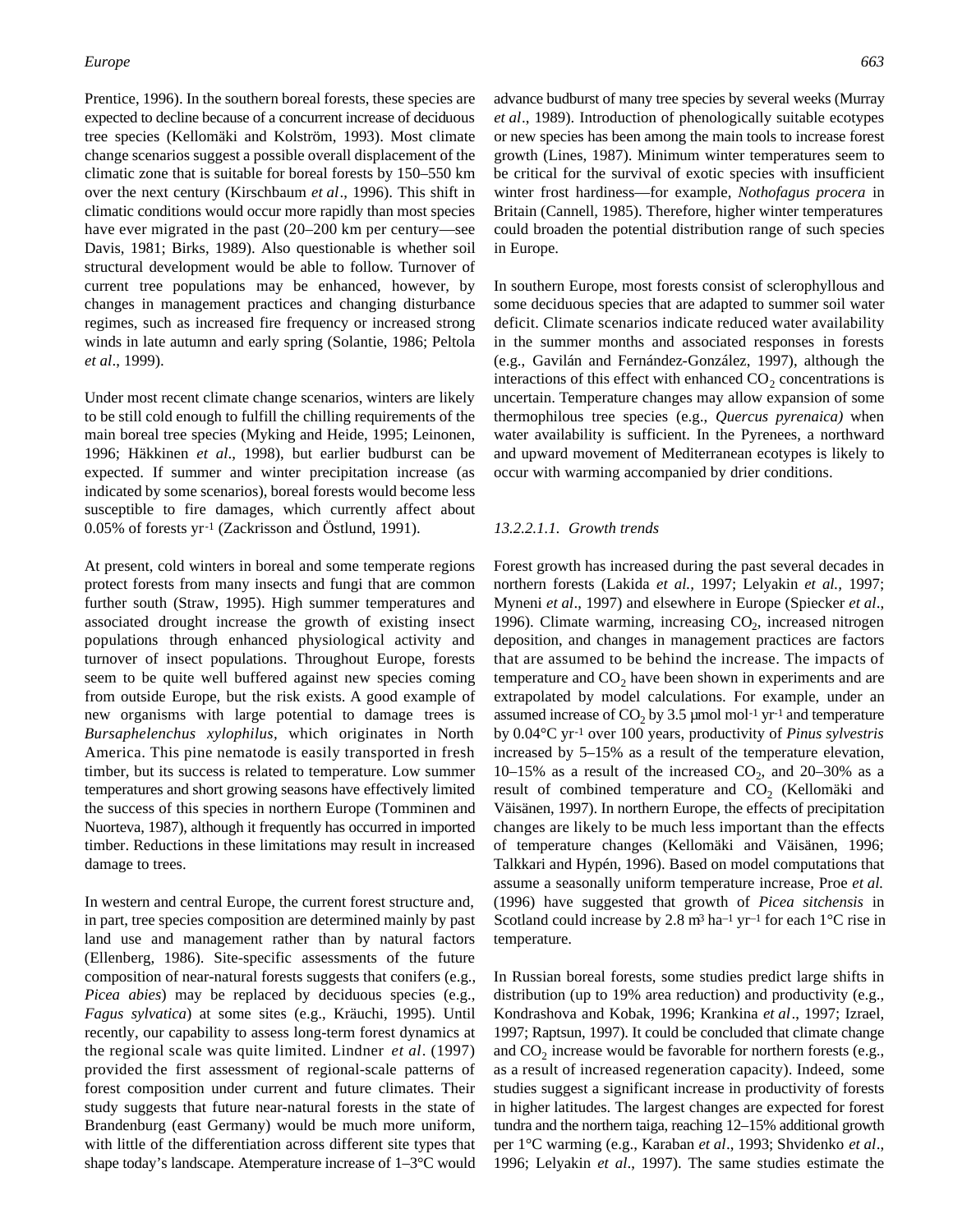impact in more southern forest zones (southern taiga, mixed and deciduous forests) to be less: 3–8% per 1°C.

In central and southern Europe, limited moisture resulting from increasing temperature and (possibly) reduced summer rainfall may generate productivity declines regionally, but this cannot be predicted because of uncertain rainfall scenarios. In addition,  $CO<sub>2</sub>$  enrichment is likely to increase water-use efficiency (WUE), which makes growth less drought-sensitive. Forest growth conditions in the southern parts of eastern Europe (Russia, Ukraine, Moldova) are likely to decline as a result of increased drought, specifically in the steppe. Secondary problems could arise in the protective shelterbelts in the south of the forest-steppe zone that now covers about 3 Mha.

#### *13.2.2.1.2. Disturbance regimes*

In the Mediterranean region, elevation of summer temperature and reduction of precipitation may further increase fire risk. Colacino and Conte (1993a,b) examined the pattern of forest fires in the Mediterranean region in connection with the number of heat waves. An increase of 70% in the number of heat waves was recorded in the period 1980–1985 with respect to the period 1970–1975, and a similar increase was recorded in the extent of forest burned. In temperate eastern Europe, forest fire increase is less likely, but very dry and warm years could occur more frequently and promote pest and pathogen development. Large areas of pine forests in Ukraine, Belarus, and central regions of Russia might face some increased risk.

Increased forest fire risk is a crucial factor in the survival of boreal forests in Russia. Most dangerous are large forest fires, which occur during extremely dry and warm years. Such climatic conditions occur periodically (every 15–20 years) in parts of the Russian boreal zone. Currently these large fires account for about 1–2% of the total number of forest fires, but burned areas reach 70–80% and losses are as much as 90% of the total values. Most climate scenarios indicate that the probability of large fires will increase.

Estimates of the possible influence of climate change on insect infestation are uncertain because of complex interactions between forests, insects, and climate. The probability of outbreaks of pests such as *Dendrolimus sibirica* or *Limantria dispar* is expected to increase, especially in monocultures. Short-period warming also could promote infestation with new pest species that presently do not occur in the boreal zone. Increases of climate aridity would promote occurrence of some diseases (e.g., root and stem fungi decays).

#### *13.2.2.2. Grasslands and Rangelands*

Permanent grassland and heathland occupy a large proportion of the European agricultural area. The type of grassland varies greatly, from grass and shrub steppes in the Mediterranean region to moist heathland in western Europe. The annual cycle of many temperate grasses is limited by low temperature during the winter and spring and by water stress during the summer. Climate change can affect the productivity and composition of grasslands in two ways: directly through the effects of  $CO<sub>2</sub>$ , or indirectly through changes in temperature and rainfall. Different species will differ in their responses to  $CO_2$  and climate change, resulting in alterations in community structure (Jones and Jongen, 1996). Legumes, which are frequent in these communities, may benefit more from a  $\mathrm{CO}_2$  increase than nonfixing species (Schenk *et al*., 1995).

Intensively managed and nutrient-rich grasslands will respond positively to the increase in  $CO<sub>2</sub>$  concentration and to rising temperature, as long as water resources are sufficient (Thornley and Cannell, 1997). The direct effect of doubling  $CO<sub>2</sub>$  concentration by itself may cause a 20–30% increase in productivity in nutrient-rich grasslands (Jones *et al*., 1996; Cannell and Thornley, 1998). The importance of water management (including drainage) may be even more important, however, under changed climatic conditions in northern Europe (Armstrong and Castle, 1992). This positive effect of increased  $CO<sub>2</sub>$  on biomass production and WUE can be offset by climate change, depending on local climate and soil conditions (Topp and Doyle, 1996a; Riedo *et al*., 1999). These effects also will determine the spatial distribution of agricultural grassland. An analysis by Rounsevell *et al*. (1996a) showed that grassland production in England and Wales is resilient to small perturbations in temperature and precipitation, but larger temperature increases may cause drought stress and reduced suitability for grassland production.

There is a greater controversy regarding the response of nitrogenpoor and species-rich grassland communities. Experimental studies in such grasslands have shown little response or even a reduction in production with  $CO<sub>2</sub>$  enrichment (Körner, 1996). On the other hand, simulation studies have shown that this could be just a transient response and that the long-term response of nitrogen-poor grassland ecosystems may be relatively larger than that of nitrogen-rich systems (Cannell and Thornley, 1998). This effect is caused by a reduction in nutrient losses and an increase in nitrogen fixation at elevated  $CO<sub>2</sub>$ .

Because of its impacts on primary productivity and community structure, the long-term effect of elevated  $CO<sub>2</sub>$  on grasslands is an additional carbon sink. By contrast, increasing temperatures alone are likely to turn grasslands into a carbon source because soil respiration would be accelerated more than NPP. The net effect of current scenarios for  $CO<sub>2</sub>$  and temperature is likely to be a small carbon sink in European grasslands (Thornley and Cannell, 1997).

Arid and semi-arid environments (e.g., certain steppe-like habitats), which are well represented in the Mediterranean area, are crucial for the preservation of rich species diversity in this region. These regions seem to be the only places within Europe that certain insect species, such as *Lepidoptera*, can inhabit because of the abundant availability of their foodplants. Furthermore, the lack of winter climatic stress makes arid lands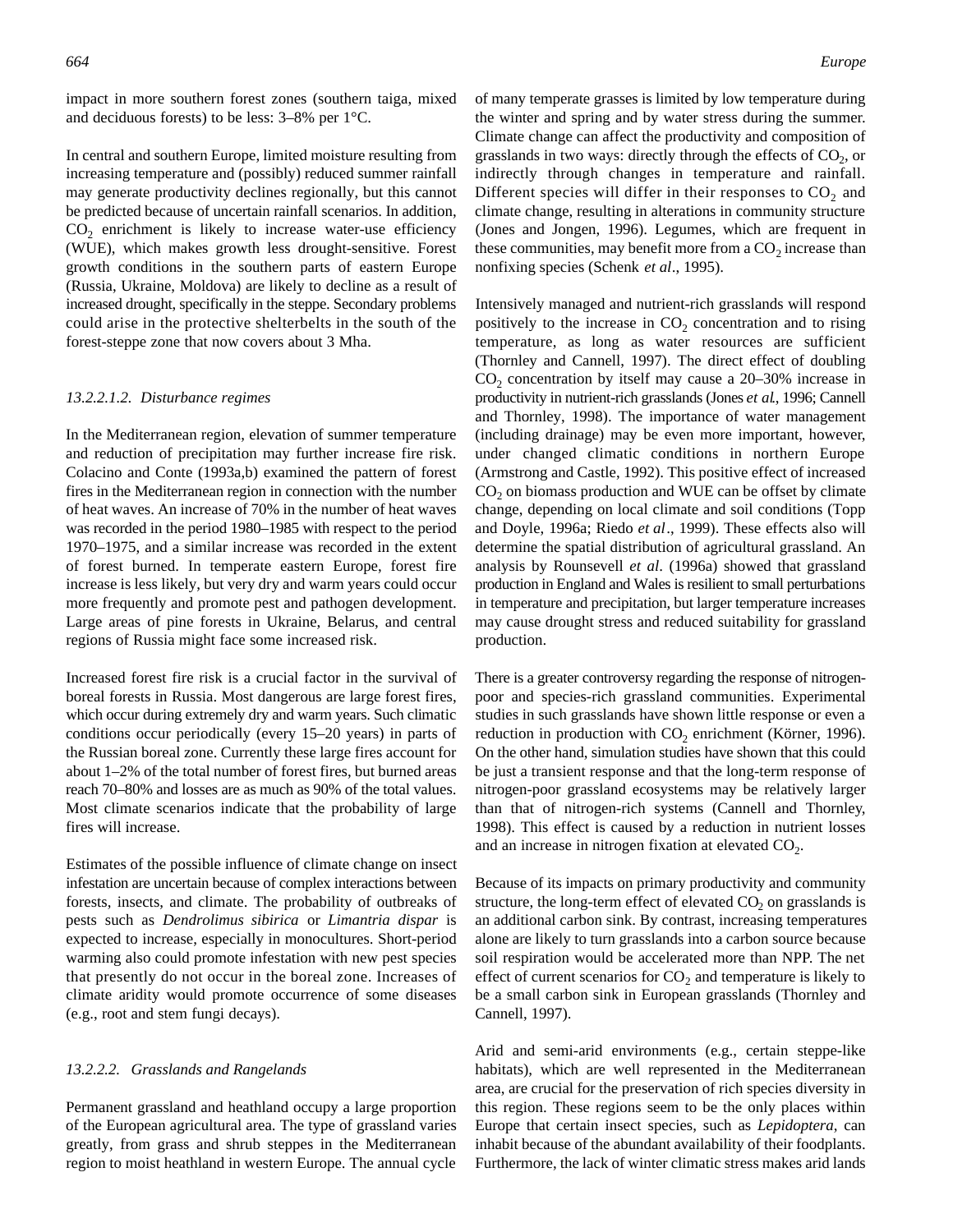#### *Europe 665*

quite suitable as wintering grounds for birds. Overgrazing, fire, urbanization, and changes in land use can be considered the main threats to these regions. The potential distribution of these semi-arid environments may increase under drier and warmer climatic conditions, leading to landscape fragmentation at the local scale and consequent local extinctions (del Barrio and Moreno, 2000).

#### *13.2.2.3. Freshwater Ecosystems: Inland Wetlands, Lakes, and Streams*

European freshwater ecosystems encompass a varied assemblage of systems: lakes of various sizes and depth; streams with different hydrological characteristics; and wetlands, which by definition occupy a spatial continuum between aquatic and terrestrial environments. Wetlands are heterogeneous systems ranging from open-water surfaces to densely vegetated areas. Some wetlands are forested; shrubs, grasses, or mosses dominate others. European freshwater systems have been heavily subjected to and modified by damming, channeling, drainage, and other hydrological alterations; they also are influenced by humans through land and water use, pollution, erosion, and other factors.

The fundamental requirement for the existence of freshwater ecosystems is the spatial and temporal distribution of water in the landscape. The impacts of climate change on the future distribution and extent of these systems are analogous to those discussed in Section 13.2.1.1. However, apart from these impacts, changes in climatic parameters also will impact a range of chemical and biological functions, which combine with physical parameters to create the integrated ecological characteristics of future freshwater ecosystems in Europe. During the past 150 years, the winter ice cover of streams and lakes has declined, and in the northern hemisphere there has been a steady trend toward later freeze and earlier ice breakup (Magnuson *et al*., 2000). Climate warming is likely to exaggerate this trend, and the timing and duration of freeze and breakup of ice in freshwater systems greatly affect inherent biological and ecological processes.

In the arctic and subarctic, freshwater systems are particularly sensitive to climate change—and most climate change scenarios indicate that the highest and most rapid temperature increases will occur in these regions. Increases in temperature may lead to changes in permafrost distribution (Anisimov and Nelson, 1996, 1997), with concomitant impacts on hydrology. In many wetland areas, permafrost acts as a drainage seal and promotes wetland development. However, Camill and Clark (1998) suggest that high-latitude systems might show lagged and complex dynamics in response to global warming, and local factors may exert more direct control over permafrost than regional ones. The estimated effect of climate change on average runoff in tundra regions is highly uncertain, but if water levels decrease, connections between tundra lakes could be severed. This would result in changes in community structure and possibly elimination of seasonal migrants to shallow, ice-covered winterkill lakes. Climate change impacts on ice breakup timing

and intensity also will influence limnological characteristics by regulating the supply and flux of nutrients (Lesack *et al.*, 1991). Furthermore, such changes impact the influx of sunlight, which is a key factor in controlling primary productivity but also can have far-reaching effects on higher trophic levels. The populations of arctic char (and presumably other extreme coldwater fish species) are expected to decrease, especially in low-altitude, shallow lakes (Lehtonen, 1998).

In the boreal areas, scenarios typically display warmer winters (e.g., a shorter season of sub-zero temperatures). This would affect snow-cover conditions and lead to changes in the timing and intensity of snowmelt events and runoff characteristics, which would affect the ecological functions of freshwater systems. Wetland development might benefit if larger fractions of precipitation fell as rain, but the impact would depend on how temperature-induced higher evapotranspiration rates would counteract this effect, as well as topographical characteristics of the landscape. In response to higher temperatures, northern boreal populations of cyprinid and percid fish species are expected to increase at the expense of coldwater, salmonid species (Lehtonen, 1996). Shallow lakes would be most susceptible to these changes because of their lack of thermal stratification. Total freshwater fish production is expected to increase, but with the projected changes in the composition of fish fauna, the recreational and commercial value of catches will decrease (Lehtonen, 1996). A reduction in the spatial and temporal extent of lake and stream ice cover as a result of warmer winters can decrease light attenuation, which is a major limiting factor for production in boreal aquatic systems. Such a change could be expected to cause shifts in the biota of lakes and streams. It also can reduce winter anoxia that typically occurs in shallow lakes. Haapalea and Lepparänta (1997) modeled future ice-cover distribution in the Baltic Sea (which contains freshwater communities in the north). Simulations with a warming of 3.6°C to 2050 reduced the extent of ice cover from 38 to 10%, and a 6.6°C warming to 2100 resulted in no ice cover. The projected increase in biomass productivity in terrestrial systems also would affect lakes and streams because of alterations in the amount and quality of water and solid material inputs. Organic matter inputs are expected to increase when plant productivity increases and would be beneficial for heterotrophic organisms. Increases in organic matter concentrations also result in effects such as reduced light penetration (including damaging UV-B radiation—Schindler and Curtis, 1997) and changes in the vertical distribution of solar heating (Schindler *et al.,* 1996). In lakes, increased summer temperatures could lead to more pronounced thermal stratification, resulting in reduced secondary productivity as well as anoxic conditions in the hypolimnion. Warmer surface water can reduce the nutritional value of edible phytoplankton, but it also may shift primary production toward green algae and cyanobacteria, which are less favored by secondary consumers.

The dominating wetland types in the boreal regions are peatlands. Typically, the vegetation pattern and composition of boreal peatlands are governed by moisture regime rather than temperature and show high spatial variability in plant communities caused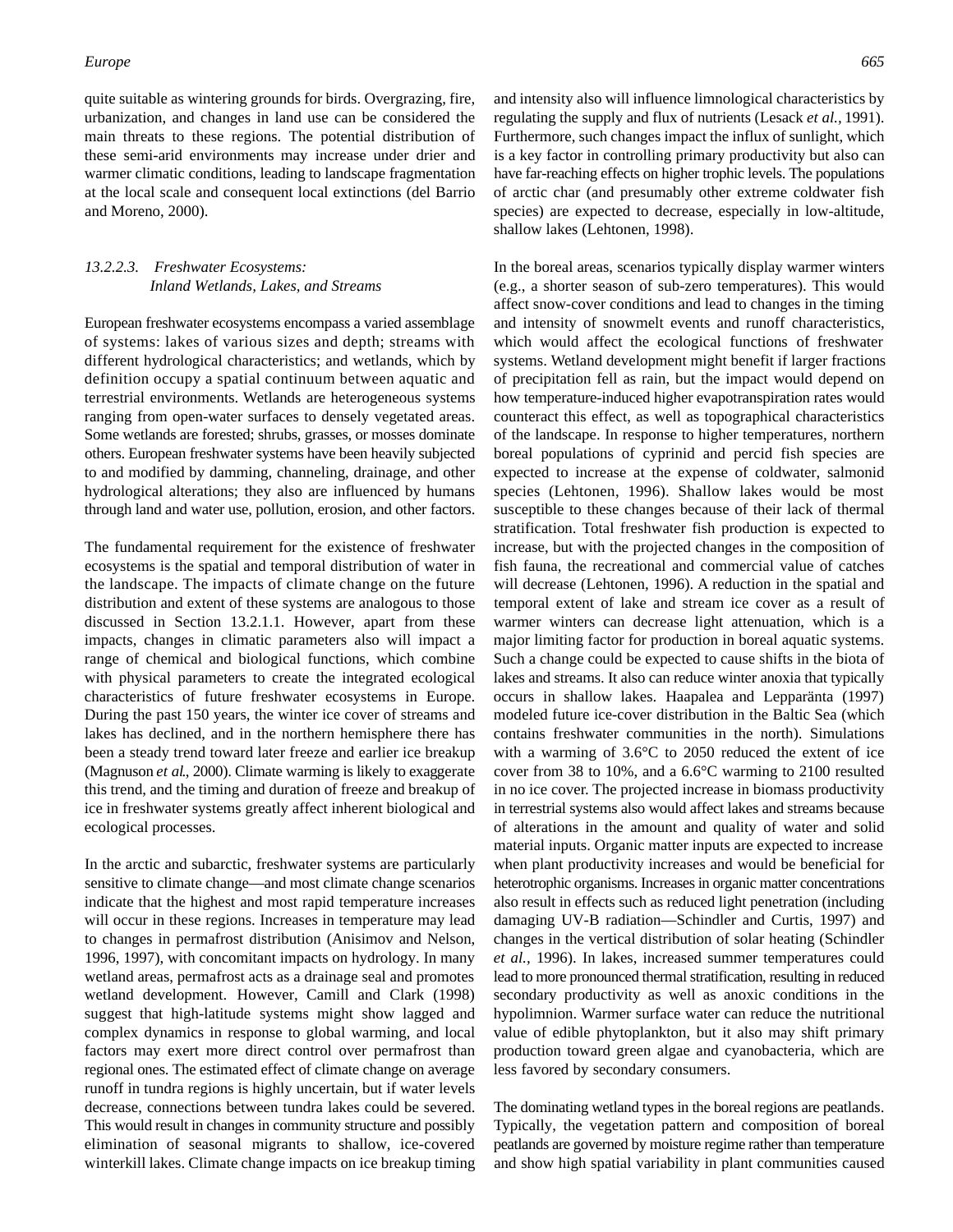by variation in topography. It follows that a change in water balance could affect the function of boreal wetlands, including their carbon sequestering and carbon storage functions. A study in Finland suggests that very nutrient-poor peatlands can increase their long-term soil carbon accumulation after drainage (Minkkinen and Laine, 1998). In more nutrient-rich peatlands, however, soil carbon sequestering rates decrease and could shift to potential sources of atmospheric CO<sub>2</sub>. Cao et *al.* (1998) have suggested that a temperature increase of less than  $2^{\circ}$ C could enhance methane (CH<sub>4</sub>) emission rates from boreal wetlands, but greater warming might lead to reduction of fluxes because of decreasing soil moisture. Furthermore, field manipulation and laboratory experiments in Finland have shown that enhanced  $CO_2$  concentrations (560 ppm) can lead to a  $10-20\%$  increase in CH<sub>4</sub> efflux from oligotrophic mire lawn communities (Saarnio and Silvola, 1999; Saarnio *et al.,* 2000). It is likely that boreal peatlands will expand further north into subarctic/arctic areas where the topography after permafrost disintegration still supports wetland formation.

In temperate Europe, the potential for precipitation decreases that result in lower flow rates could have major implications for lakes and streams. This could lead to changes in habitat and breeding locations of aquatic flora and fauna. These hydrological changes have the potential to be more significant for freshwater organisms than a temperature increase. The effect of warmer winters that lead to less extensive ice cover of lakes is expected to affect Europe's temperate lakes and streams as discussed above. Wetlands in the temperate regions of CEE are regarded as vulnerable to climate change (in combination with other anthropogenic threats—Best *et al*., 1993; Hartig *et al*., 1997). In the past, wetlands have been extensive in this area—for example, in the basins of the Pechora, Severnaya Dvina, and Upper Dnieper Rivers and in Karelia they have occupied 10–30% of the area. Now, many of them have been converted to agriculture, are affected by agricultural drainage, or are used in other ways, such as growing reed for thatch and livestock feed or collecting peat as a fuel for heating and cooking.

In the Mediterranean*,* the risk of acute water shortage in response to global warming would have severe impacts on freshwater ecosystems in the region. Hydrologically isolated systems, such as wetlands in topographical depressions, would be the most vulnerable, whereas those situated along larger rivers and lake shores might be less sensitive (Mortsch, 1998), although the extent of the latter may decrease as a result of lower flow rates. Increased competition for diminishing water resources also poses a potential threat to freshwater ecosystems. Although precipitation may increase during the winter—which is the main season for the seasonal wetlands in this area—this probably will be accompanied by comparably large increases in temperature, thus affecting net water availability. Summers are predicted to become warmer and drier, which would lead to deterioration of freshwater ecosystems (Haslam, 1997). Seasonal systems that presently can cope with occasional or periodic drought will experience additional stress that some species might not be able to survive (Brock and van Vierssen, 1992). The fact that wetlands in many parts of southern and central Europe are scattered in their location may prevent species migration to suitable climate conditions. In general, wetland plants with short life cycles are better adapted for geographical migration, indicating that this response is likely to occur faster in nonforested wetlands than in forested ones.

The risk of increased fire disturbance of terrestrial biota also will have consequences for lakes and streams in southern Europe. Freshwater systems adjacent to burned areas will receive an initial increase in solute input after fire; if the fire generates canopy gaps, the water bodies will be more influenced by wind mixing, inducing changes in thermal and chemical stratification characteristics.

#### *13.2.2.4. Biodiversity and Nature Conservation*

Europe is predominantly a region of fragmented natural or seminatural habitats in a highly urbanized, agricultural landscape. A significant proportion of surviving semi-natural habitats of high conservation value is enclosed within protected sites, which are especially important as refuges for threatened species (Plowman, 1995). Nature reserves form a similarly important conservation investment across the whole of Europe. However, species distributions are projected to change in response to climate change (Huntley and Webb, 1989), and valued communities within reserves may disassociate, leaving species with nowhere to go (Peters and Darling, 1985; Peters and Lovejoy, 1992),

The impact of climate change on a particular reserve will depend on its location in relation to the climatic requirements of the species it accommodates. Sites that lie near the current maximum temperature limits of particular species could expect that if climate warms beyond those limits, species would become extinct at that site. Conversely, sites that lie close to the minimum temperature limits of species may assume greater importance for such species as the climate warms (Huntley, 1999). In Europe, nature reserves tend to form habitat "islands" for species in landscapes that are dominated by other land uses. The possibility of species colonizing other habitat islands could be limited. As a result of climate change, reserve communities may lose species at a faster rate than potential new species can colonize, leading to a long period of impoverishment for many reserves.

The requirements of a future conservation strategy in the advent of climate change have been considered by Huntley *et al.* (1997). They suggest that for Europe, where large-scale range changes are projected, a network of habitats and habitat corridors will be required to facilitate migration.

Questions that urgently must be asked are as follows: To what extent do rare and vulnerable species in Europe rely on protected areas for their survival in the present day? Do current policy measures being implemented throughout Europe under the Biodiversity Convention take into account the potential impacts of climate change? It will become increasingly important for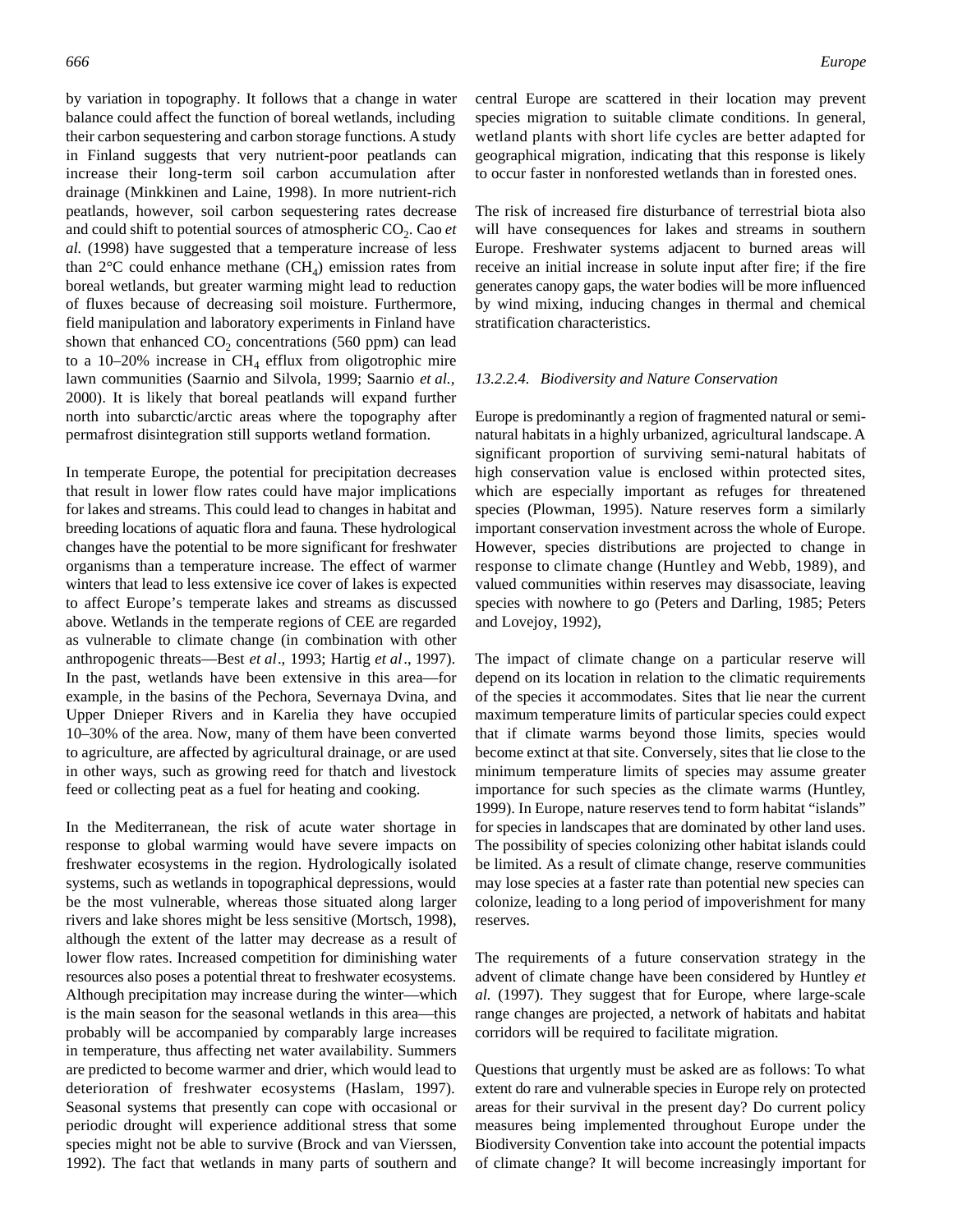conservation strategies to be developed on a pan-European scale to protect species in parts of their ranges that are least likely to be negatively impacted by climate change. Reevaluation of conservation priorities and the role of reserves is required for individual sites and in relation to national and international conservation strategies (Hendry and Grime, 1990; Parsons, 1991).

#### *13.2.2.5. Migratory Animals*

*Insects:* Parmesan *et al.*(1999) analyzed data for 35 nonmigratory butterflies with northern range limits in Great Britain, Sweden, Finland, or Estonia and southern boundaries in southeastern France, Catalonia (Spain), Algeria, Tunisia, or Morocco. More than 60% were found to have shifted north by 35–240 km in the 20th century, consistent with the 120-km northward shift of climatic isotherms reported in the SAR. This finding is contrary to the trend that might have been expected as a result of landuse change: Habitat loss has been greater in northern European countries over this period than southern ones. Scientific knowledge of butterfly biology supports the inference that this shift is in response to increased temperatures. Population eruptions of several species of forest lepidoptera in central Europe in the early 1990s, including the gypsy moth *Lymantria dispar,* have been linked to increased temperatures (Wulf and Graser, 1996), as have northward range expansions of several species of *Odonata* and *Orthoptera* (Kleukers *et al.,* 1996).

*Insect pests:* Most studies concur that insect pests are likely to become more abundant in Europe as temperature rises, as a result of increased rates of population development, growth, migration, and overwintering (Cannon, 1998). There has been little or no reported research at the level of pest population dynamics, however, about potential responses of insect pests to increased  $CO<sub>2</sub>$  (Cannon, 1998). Although changes in rainfall also could have a substantial effect (Lawton, 1995), this is difficult to quantify, particularly given uncertainties with regional precipitation scenarios. Migratory species may be able to extend their ranges as crop distributions change. For example, a 3°C rise in temperature would advance the limit for grain maize across much of Europe, which could be followed by a northward range expansion by the European corn borer *Ostrinia nubilalis* of as much as 1,220 km (Parry *et al.,* 1990; Porter *et al.,* 1991; Porter, 1995).

*Birds:* Climate change in Europe already has been demonstrated to be affecting migratory wild bird populations. In the UK, 20 of 65 species, including long-distance migrants, significantly advanced their egg-laying dates by 8 days, on average, between 1971 and 1995 (Crick *et al.,* 1997; Crick and Sparks, 1999). In general, species show advancement in average arrival and laying dates of about 3–5 days per  $1^{\circ}$ C. It is quite likely that birds will be able to adapt faster than most taxa to such changes, given their mobility and genetic variability (e.g., Berthold and Helbig, 1992). However, increased aridity in the Mediterranean region may be detrimental to the trans-Saharan migrants that use the area for foraging en route. Potentially great problems face the internationally important populations of waterfowl that use a relatively limited number of sites for wintering or while on passage in Europe. Where sea-level rise causes coastal squeeze on the availability of intertidal feeding areas (because sea defenses prohibit encroachment onto currently dry land), feeding resources available to wintering waterbirds may become limited and lead to population declines (Norris and Buisson, 1994). Arctic-breeding shorebirds are predicted to benefit in the short term as warmer temperatures increase the numbers of their insect food supplies, but in the long term they may suffer from the disappearance of their habitat as vegetation zones move northward toward the limit of any land (Lindström and Agrell, 1999).

#### *13.2.3. Agriculture and Fisheries*

#### *13.2.3.1. Agriculture*

Agriculture accounts for only a small part of GDP in Europe. Therefore, the vulnerability of the overall economy to changes that affect agriculture is low (Reilly, 1996). Locally, however, effects on society may be large. Europe as a whole is noted for its substantial output of arable crops and animal products (FAOSTAT, 1998).

Trends in European agriculture are dominated by the EU's Common Agricultural Policy (CAP). This occurs because EU member states account for a large proportion of agricultural production in Europe and because several countries currently are seeking membership in the EU and in this process are adjusting their policy to match the CAP. The EU seeks to integrate concerns for environmental protection and countryside livelihood into the CAP.

Many studies have assessed the effects of climate change on agricultural productivity (e.g., Ryszkowski and Kedziora, 1993; Harrison *et al.*, 1995b; Semenov and Porter, 1995; Alexandrov, 1999; Cuculeanu *et al*., 1999; Harrison *et al.*, 1999). Relatively little work, however, has been done to link these results across sectors to identify vulnerable regions and farming systems. Such assessments are needed to identify appropriate policy responses to climate change. More extensive information than the summary presented in this section appears in the agriculture chapter of the European ACACIA report (Bindi and Olesen, 2000).

Cereals of different species and varieties are grown throughout Europe. Climatic warming will expand the area of cereals cultivation (e.g., wheat and maize) northward (Kenny *et al.*, 1993; Harrison and Butterfield, 1996; Carter *et al.*, 1996a). For wheat, a temperature rise will lead to a small yield reduction, whereas an increase in  $CO<sub>2</sub>$  will cause a large yield increase; the net effect of both for a moderate climate change is a large yield increase (Nonhebel, 1996; Harrison and Butterfield, 1999). Drier conditions and increasing temperatures in the Mediterranean region and parts of eastern Europe may lead to lower yields and the need for new varieties and cultivation methods. Yield reductions have been estimated for eastern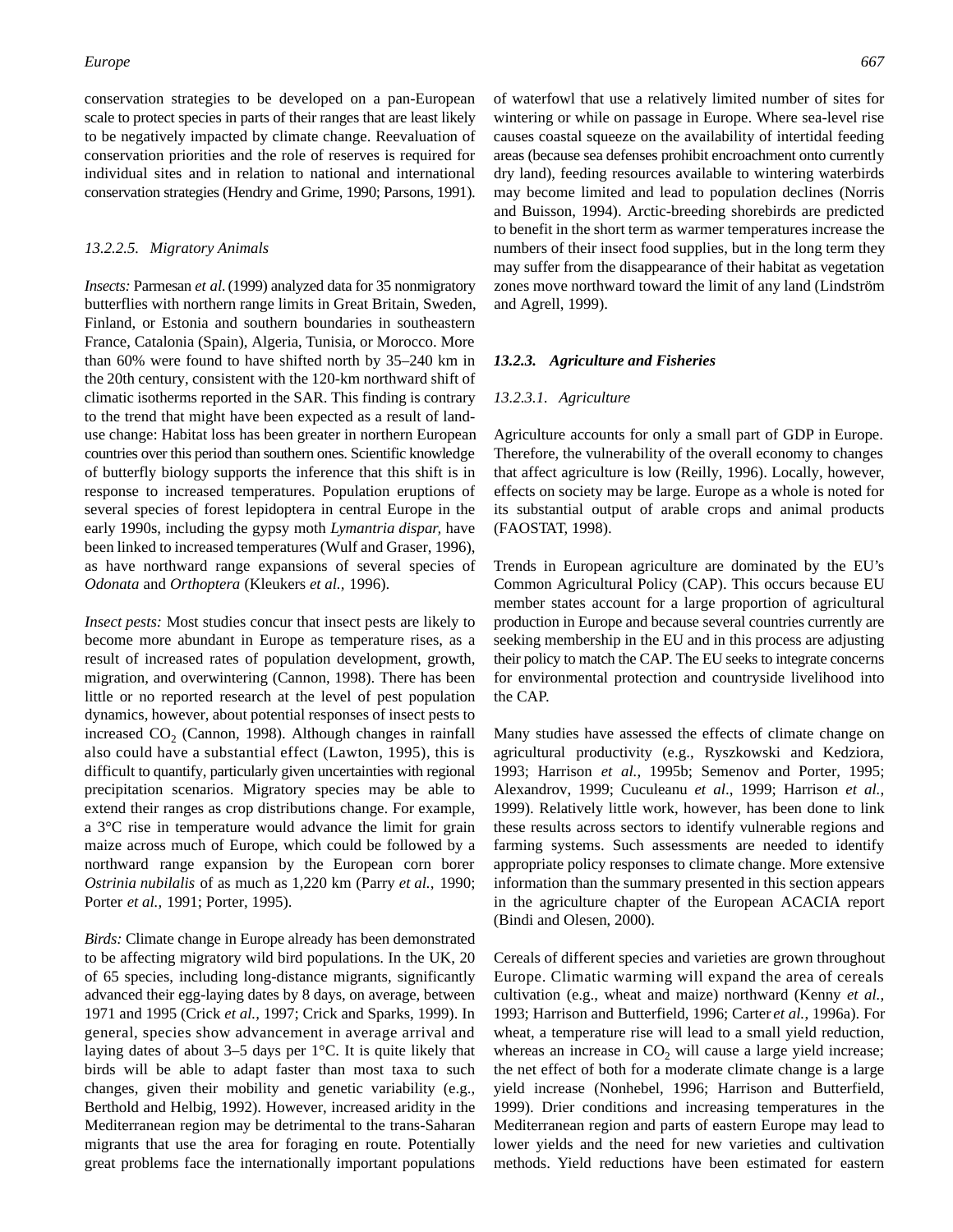Europe, and yield variability may increase, especially in the steppe regions (Alexandrov, 1997; Sirotenko *et al.*, 1997). Figure 13-6a shows the response of wheat yields to change of climate and  $CO<sub>2</sub>$  concentration for a GCM scenario for 2050 that resembles the A1 scenario. The largest increases in yield occur in southern Europe—particularly northern Spain, southern France, Italy, and Greece. Relatively large yield increases (3–4 t ha-1) also occur in Fenno-Scandinavia. In the rest of Europe, yields are 1–3 t ha-1 greater than at present. There are small areas where yields are predicted to decrease by as much as 3 t ha-1, such as in southern Portugal, southern Spain, and Ukraine. For maize, future climate scenario analyses carried out for selected sites in Europe suggest mainly increases in yield for northern areas and decreases in southern areas (Wolf and van Diepen, 1995). This is a result of a small effect of increased  $CO_2$  concentration on growth (maize is a  $C_4$  plant that responds less positively to  $CO<sub>2</sub>$  increases than  $C<sub>3</sub>$  plants such as wheat and barley) and a negative effect of temperature on the duration of growing season. The latter effect, however, can be largely prevented by growing other maize varieties (Wolf and van Diepen, 1995).

Seed crops generally are determinate species, and the duration to maturity depends on temperature and day length. A temperature increase therefore will shorten the length of the growing period and possibly reduce yields (Peiris *et al.*, 1996). At the same time, the cropping areas of cooler season seed crops (e.g., pea, faba bean, and oilseed rape) probably will expand northward into Fenno-Scandinavia, leading to increased productivity of seed crops there. There also will be northward expansion of warmer season seed crops (e.g., soybean and sunflower). Harrison and Butterfield (1996) estimate this northward expansion for sunflower; they also found a general decrease in water-limited yield of sunflower in many regions, particularly in western Europe. Analysis of the effect of climatic change on soybean yield for selected sites in western Europe suggests mainly increases in yield (Wolf, 2000a). This is a result of a positive effect of  $CO_2$  concentration on growth and only a small effect of temperature on crop duration.

Vegetables cover a wide range of species with a large variation in type of yield components, including leaves, stalks, inflorescence, bulbs, roots, and tubers. Most vegetables are high-value crops that are grown under ample water and nutrient supply. Their response to changes in temperature and  $CO<sub>2</sub>$  varies among species, mainly depending on the type of yield component and the response of phenological development to temperature change. For determinate crops such as onions, warming will reduce the duration of crop growth and hence yield (Harrison *et al.*, 1995b), whereas warming stimulates growth and yield in indeterminate crops such as carrots (Wheeler *et al.*, 1996). Onion yields are sensitive to the degree of warming (Harrison *et al.*, 1995b), with a yield decrease for warmer scenarios and a yield increase for cooler scenarios. There also is a spatial gradient, with yield increases in northwest Europe to decreases in southeast Europe. For lettuce, temperature has been found to have little influence on yield, whereas yield is stimulated by increasing CO<sub>2</sub> (Pearson *et al.*, 1997). For cool-season vegetable crops such as cauliflower, large temperature increases may decrease production during the summer period in southern Europe because of decreased yield quality (Olesen and Grevsen, 1993).



**Figure 13-6**: Change in water-limited yield for wheat (a) and potential yield for grapevine (b), using HadCM2 scenario for 2050 (Harrison and Butterfield, 1999).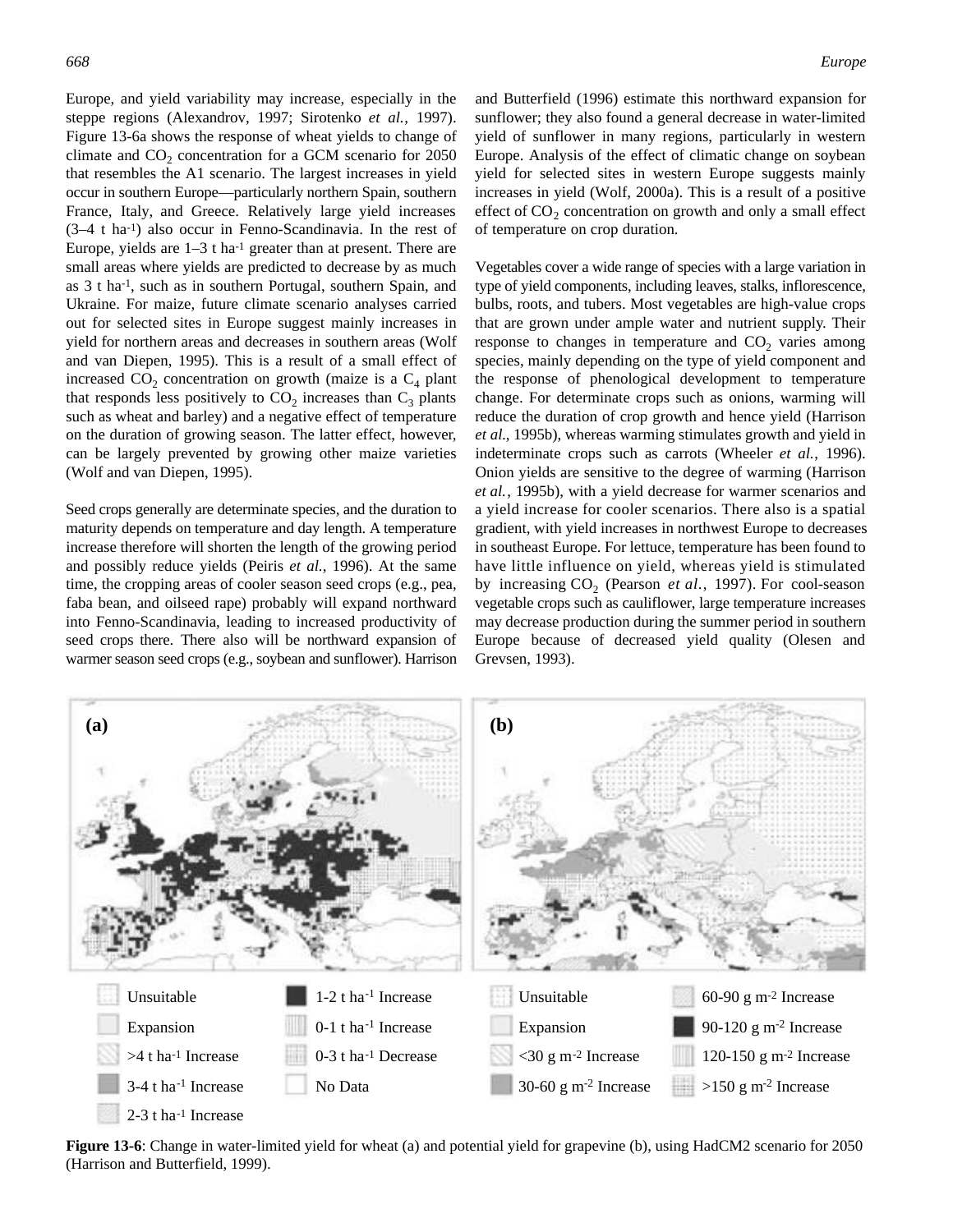Root and tuber crops are expected to show a large response to rising atmospheric  $CO<sub>2</sub>$  because of their large underground sinks for carbon and apoplastic mechanisms of phloem loading (Farrar, 1996; Komor *et al.*, 1996). On the other hand, warming may reduce the growing season and enhance water requirements, with consequences for yield. Climate change scenario studies performed with crop models show increases in potato yields in northern Europe and decreases or no change in the rest of Europe (Wolf, 2000b). Simulation results show an increase in potato yield variability for the whole of Europe, which enhances the risk for this crop. However, crop management strategies (e.g., advanced planting and cultivation of earlier varieties) seem to be effective in overcoming these changes (Wolf, 2000b). Indeterminate root crops such as sugar beet may be expected to benefit from warming and the increase in  $CO<sub>2</sub>$ concentrations. A study performed by Davies *et al.* (1996) for England and Wales indicates that the area of suitability for the growth of the crop moves westward.

Forage crops, including maize and whole crop cereals for silage, as well as root crops such as sugar beet and some Brassica species, also are described under cereals and root crops. When these crops are grown as forage crops, yield components and quality may change. Thus, there is a larger emphasis on total biomass yield and on digestability of biomass. The effects on production and quality of wheat whole crop silage will depend on the relative magnitudes of changes in  $CO<sub>2</sub>$  and temperature (Sinclair and Seligman, 1995). Yields of the different forage crop types will be affected differentially. Yields of indeterminate crops such as sugar beet and silage maize can be expected to show a larger increase than the yields of whole crop cereals, especially in northern Europe. This probably will lead to changes in the types of forage crops grown. Studies indicate an increase in suitability of the north and west UK to forage maize (Cooper and McGeechan, 1996; Davies *et al.*, 1996).

Perennial crops (e.g., grapevine, olive, and energy crops) have been relatively less studied in the context of climate change impacts. A study on the potential cultivation of grapevine in Europe under future climate scenarios has shown that there is potential for expansion of the wine-growing area in Europe and an increase in yield (see Figure 13-6b). Yet detailed predictions made for the main EU viticultural areas have shown an increase in yield variability (fruit production and quality). The quality of wine in good years is not guaranteed, and the demand for wine in poor years is not met, implying a higher economic risk for growers (Bindi *et al.*, 1996; Bindi and Fibbi, 2000). For olive, it was shown that in a  $2xCO_2$  case, the suitable area for olive cultivation could be enlarged in France, Italy, Croatia, and Greece as a result of changes in temperature and precipitation patterns (Bindi *et al.*, 1992). For indeterminate energy crops that are favored by the longer growing season and by increased WUE resulting from higher  $CO<sub>2</sub>$  levels, higher temperatures and  $CO<sub>2</sub>$  concentrations generally would be favorable. A study of willow production in the UK found that warming generally would be beneficial for production, with increases in yield of as much as 40% for a temperature increase of 3°K (Evans *et al.,* 1995).

Livestock systems may be influenced by climate change directly by means of its effects on animal health, growth, and reproduction and indirectly through its impacts on productivity of pastures and forage crops. Heat stress has several negative effects on animal production, including reduced reproduction and milk production in dairy cows and reduced fertility in pigs (Furquay, 1989). This may negatively affect livestock production in summer in currently warm regions of Europe. Warming during the cold period for cooler regions is likely to be beneficial as a result of reduced feed requirements, increased survival, and lower energy costs. Impacts probably will be minor for intensive livestock systems where climate is controlled. Climate change may affect requirements for insulation and air-conditioning, however, and thus change housing expenses (Cooper *et al*., 1998). The impact of climate change on grasslands will affect livestock living on these pastures. In Scotland, studies of the effect on grass-based milk production indicate that these effects vary by locality. For herds grazed on grass-clover swards, milk output may increase regardless of site, as a result of the  $CO_2$  effect on nitrogen fixation (Topp and Doyle, 1996b).

Pest-disease-weed-host relationship can be affected by climate change in different ways. Pests, diseases, and weeds that currently are of minor significance may become key species, thereby causing serious losses. The distribution and intensity of current key pest, diseases, and weeds may be affected, leading to changed effects on yield and on control measures such as pesticides and integrated pest management. Competitive abilities in weed-plant interactions may be affected through changes in ecophysiology (i.e.,  $CO_2$  fertilization effects on  $C_3$  and  $C_4$ species). Pests and diseases generally will migrate as crops migrate (e.g., Lipa, 1997, 1999).

#### *13.2.3.2. Fisheries*

Detailed analyses of fish physiological response to water temperature have shown that the potential impact of climate change on freshwater and marine fish is large (Wood and McDonald, 1997). Unfortunately, current knowledge appears to be limited mostly to single key species, abstracted from the wider ecosystem context that supports fisheries production. It is likely that extrapolation from biological first principles will provide only limited foresight at a fisheries level in that context. However, it is likely that in the short term, fish will move to new habitats to find conditions to which they have adapted.

Two first-order effects—changes in biodiversity and changes in fisheries and aquaculture productivity—are examined. For each of these, key impacts in the European region are discussed with respect to temperature rise and other factors that are linked to climate change. For marine systems, these key factors are sea-level rise and changes in ice cover, salinity, and ocean currents; for inland waters, factors such as hydrological changes (e.g., dams, water abstraction), hydrochemical changes (including anoxia, water acidity, pollution and toxicity events), and eutrophication are key.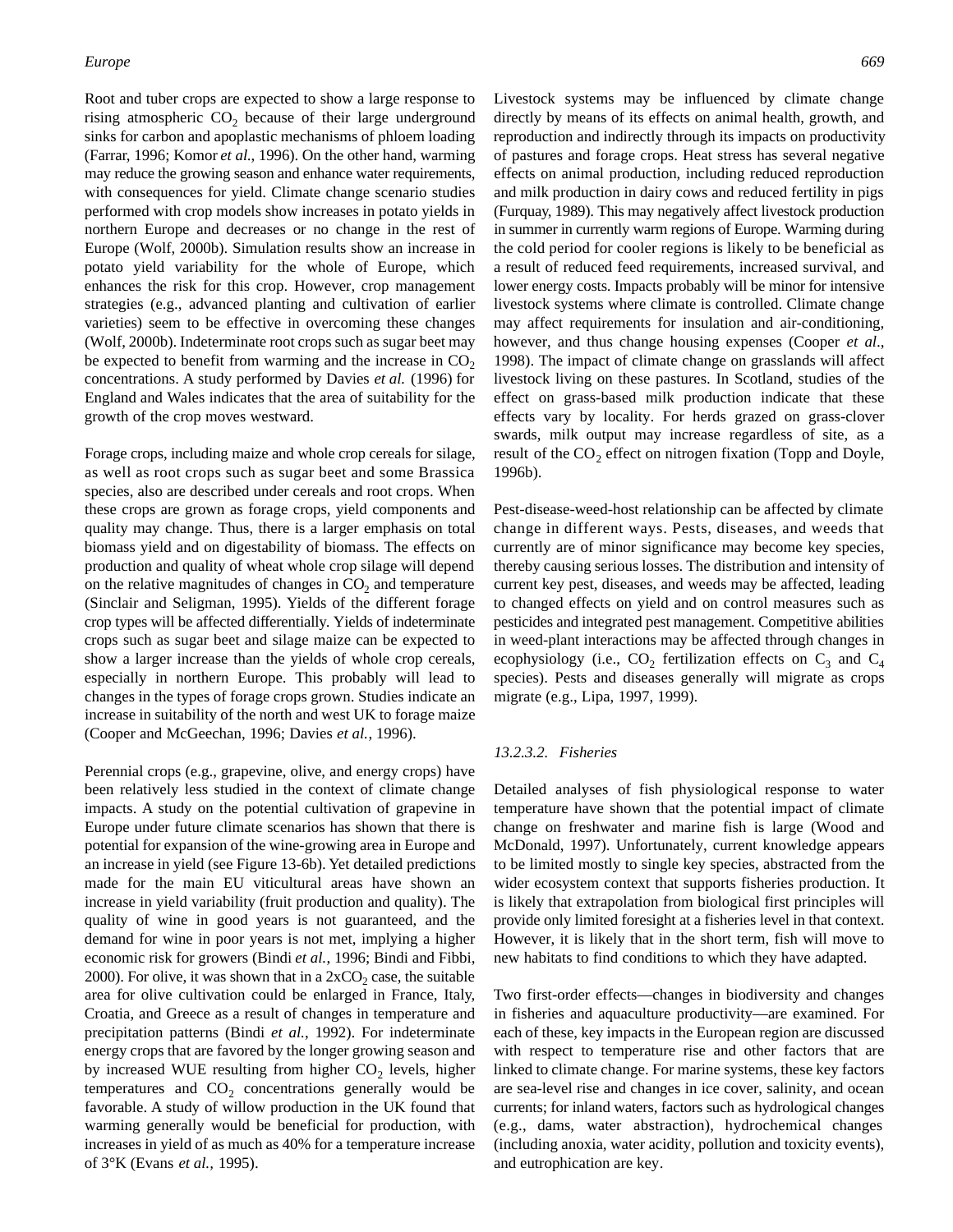It has been possible, for the better-known species, to obtain a rough first picture of likely faunal movements and range shifts that would result from the temperature rise currently forecast for the European region.

This has been done, for example, for wild Atlantic salmon (*Salmo salar*), which sustains important recreational and commercial fisheries over most of northern Europe and has a high conservation indicator value over its entire range. Atlantic salmon spends its early and juvenile life in freshwater slowly moving away from the headwater spawning grounds in rivers out to sea, to grow and mature. Looking at the direct and indirect influence of temperature on protein synthesis on all life-cycle stages, McCarthy and Houlihan (1997) suggest that there will be a northward shift in the geographic distribution of Atlantic salmon in Europe, with likely local extinction at the southern edge of the current range and new habitats colonized in the north. The influence of temperature on overwintering survival of 1- and 2-year-old salmon and the distribution of post-smolts in the North Sea area already is apparent (Friedland *et al*., 1998).

High sensitivity to water temperature of fish larval and juvenile stages, combined with the higher susceptibility of headwaters and smaller rivers to air temperature rise, implies important effects of climate change on cold and temperate anadromous species such as the sea trout, alewife (*Alosa alosa* Atlantic and Mediterranean), and sturgeon (Atlantic, Black Sea, Caspian Sea). Similar impacts are likely for all salmonid species in Europe, including those that do not migrate to sea. Fish species are likely to extend their range northward (e.g., Brander, 1997). To identify impacts on recreational fisheries and conservation efforts that can be attributed to climate change, changes in local species presence will need to be assessed at a pan-European level, beyond watershed and national levels.

Global environmental change and introduction of species make it difficult to identify impacts of climate change in freshwater systems. Direct evidence of species shift and long-range movement often is physically limited between watersheds; introductions of alien species and genotypes—either voluntary or accidentally—have been very extensive. The influence of global warming on marine fish species and migratory species that reproduce and spend their early life history in marine waters (catadromous fish—e.g., eel) is more complex to foresee because of the various spatial and long temporal scales involved, as well as the feedback loop between air and ocean temperatures.

Some insight may be gained by reviewing historical shifts in the geographical distribution of European fish species to gain a better estimation of how fast and how far species may change their distributions. For example, the period of warming between 1920 and 1940 resulted in widespread changes in the distribution of terrestrial and marine species from Greenland to the Barents Sea.

#### *13.2.3.2.2. Fisheries and aquaculture productivity*

Future impacts on aquatic systems productivity from climate change are mostly uncertain because of other, related or independent, pressures. Resource overexploitation appears to be the single most important factor directly threatening the sustainability of many commercial fisheries in Organisation for Economic Cooperation and Development (OECD) countries (OECD, 1997). Overexploitation increases the vulnerability of fisheries to climate variability because so few fish are left in the stock to grow and multiply in a year of poor recruitment. The North Sea cod fishing industry, for example, now relies on only 1- or 2-year classes (Cook *et al*.,1997) and therefore is vulnerable to a year or two of poor recruitment caused by adverse climatic conditions.

Productivity of some fish stocks may benefit from warming trends. For example, recruitment of cod in the Barents Sea is higher in warm years. This probably comes about as a result of indirect effects (on capelin and zooplankton) as much as through direct effects.

Cod in the North Sea are at the warm end of their thermal range, and their recruitment therefore seems to benefit during cold periods, such as the 1960s and 1970s (Dippner, 1997; Brander, 2000). The temperature and wind regime of the North Sea are strongly influenced by the NAO, records of which go back more than a century. Some of the variability in catches of North Sea cod may be explained by trends in the NAO, but changes in exploitation are a major factor.

Other factors are likely to combine with changes in temperature and decrease fish and shellfish productivity. Chronic levels of pollution are known to reduce marine and freshwater fish fecundity (Kime, 1995), decrease freshwater supply (which exacerbates low dissolved-oxygen concentrations), increase solid transport from erosion, and increase habitat fragmentation in inland waters. Development of marine aquaculture may be slowed by a decreasing availability of sites with cool enough surface water temperature and by increased susceptibility to disease.

The consequences of fisheries collapse are complex. For example, the North Sea herring fishery collapsed in 1977 and was closed for 5 years. Although the rapid recovery of the resource surprised fisheries biologists, the most dramatic effect on the industry resulted from a permanent change of consumer preferences (Bailey and Steele, 1992) away from kippers and fresh and pickled herring. The fishery recovered, but the market did not.

Finally, the dramatic effect of climate change on fisheries production is well documented (Durand, 1998) for the world's four main upwelling systems: the California current, the Peru current, the Canary current (off northwest Africa and southern Spain and Portugal), and the Benguela current (off the Atlantic coast of southern Africa). Although these currents are mostly outside European waters, the effects on Europe's distant water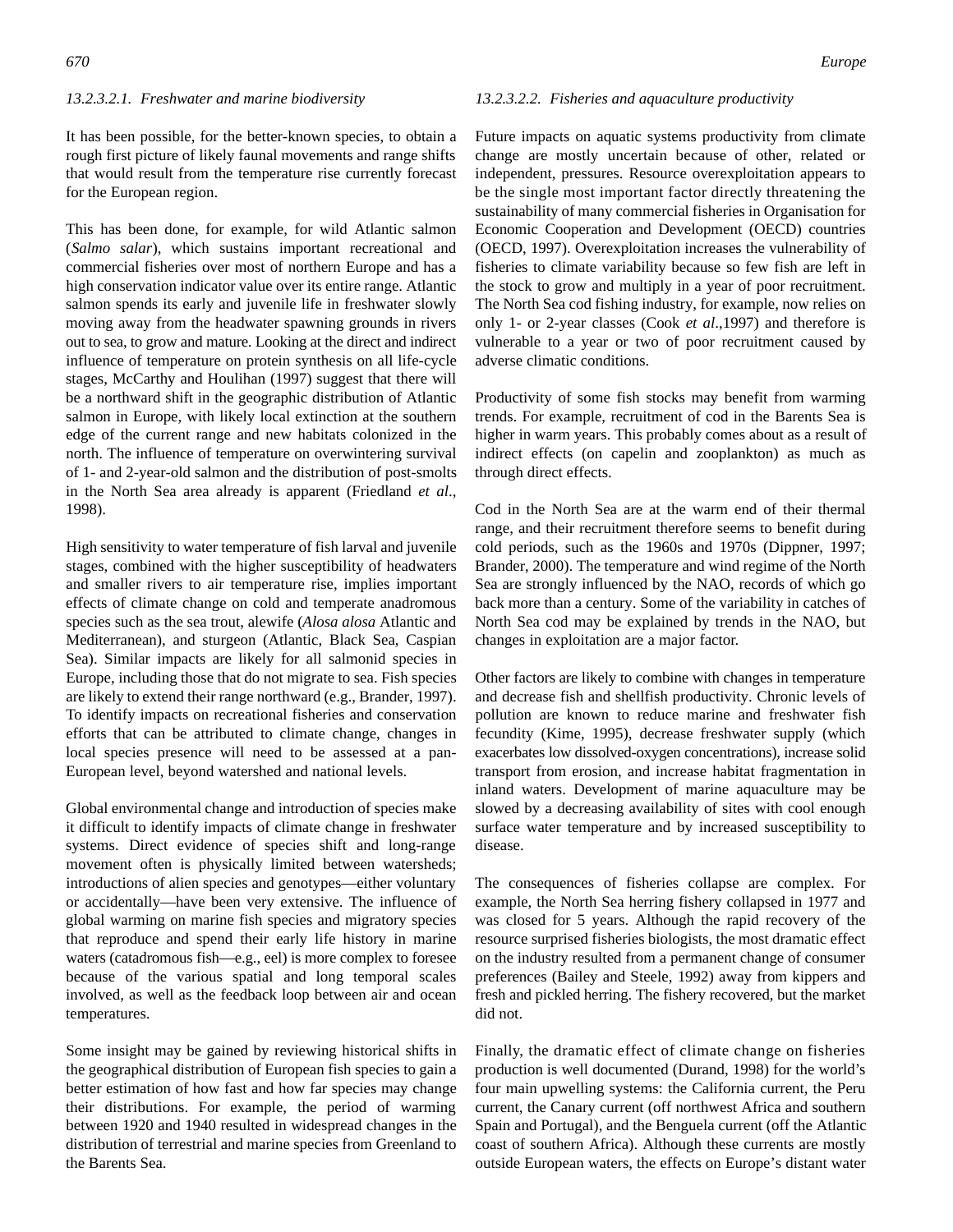fishing fleet, fishing sector investments, and import prices for human consumption and aquaculture feed cannot be ignored.

#### *13.2.4. Other Impact Areas*

#### *13.2.4.1. Energy*

Increasing temperatures will have a direct impact on energy use, especially in the domestic sector, as Palutikof *et al*. (1997) note for the unusually warm year of 1995 in the UK. The main effects of climate variability are on markets for space-heating fuels and on the amount of electricity used for air conditioning and refrigeration. Air conditioning has become universal in new office buildings, and there is a strong likelihood that it may spread to new markets such as houses and flats in future years. The relationship between climate change and the "take up" of new air conditioning installations is largely unknown, especially in areas where the practice currently is not widely used.

Requirements for heating and cooling can be estimated from the change in the number of heating and cooling degree days per year. In general, we can expect increased temperatures in Europe to lead to an increase in space cooling and a decrease in space heating requirements (Climate Change Impacts Review Group, 1991, 1996). Very mild winters in the EU, such as those experienced between 1988 and 1990, resulted in a 2% drop of energy demand. Milbank (1989) estimates that for northern Europe, a 4.5°C temperature rise would more than double summer electricity consumption by air conditioning and refrigeration systems.

#### *13.2.4.2. Insurance*

The insurance industry in Europe has an annual turnover of 600 billion EUR, with assets of 4,000 billion EUR. The common view is that the sectors that are most germane to climate change impacts and adaptation are property insurance and reinsurance. There will be lesser effects on other branches, such as casualty, life, and pensions, and the industry also could be affected in its investment activities by shifts in the economics of other industries that are impacted by mitigation policies (Dlugolecki and Berz, 2000). Essentially, the insurance industry "recycles" other sectors' monetary risks, thereby focusing information on such impacts. However, there is a wide variety of insurance systems in place in Europe, so international comparisons or extrapolations are difficult. In addition, many economic risks are not handled through insurance currently—for example, standing crops, flood damage, and "pure" economic losses where no physical damage has occurred. Weather affects insurers through the medium of property damage caused by a variety of extreme events; storm, flood, freeze, drought, and hail are the prime ones (Dlugolecki and Berz, 2000).

In early 1990, a series of storms in northwest Europe resulted in insured damage of 10 billion EUR. Despite the use of reinsurance, much of this risk remains within the European insurance industry. The risk will continue to rise because of pressure from economic growth and economic wealth. The industry's assets are sufficiently large to cope with purely European climate change impacts. The industry's main vulnerability is likely to arise outside Europe, from events such as hurricanes, earthquakes, or a global stock-market collapse. Human health impacts will be minimal for insurers as employers or suppliers.

This analysis assumes that there will be no major change in the scope of insurance services to include impacts that currently are not insured, such as standing crops, flood (in many countries), and pure economic losses. Establishment of the common market will help to reduce national differences in insurance services, but only slowly.

#### *13.2.4.3. Industry and Transport*

Asophisticated transport system has evolved in Europe to move people and goods. Efficient, rapid, reliable, and dependable transport is an essential part of the continent's infrastructure, and disruptions and dislocations to transport systems have a rapid impact on most industrial and commercial activities. Air transport probably is the most sensitive sector to weather and climate change and rail transport the most tolerant. In manufacturing and retailing, "just-in-time" distribution systems are quickly disrupted by adverse weather conditions. Changes in consumer demand for many products, which influence indices of retail sales (Agnew and Thornes, 1995), are likely to accompany climate change.

Significant changes in the frequency of short-term climatic extremes such as windstorms impact transportation (Perry and Symons, 1994). The impact of wind and windstorms includes the effect on land-based terminals such as seaports and airports, as well as in-transit delays and damage to the means of transport itself. Instances of wind shear associated with summer thunderstorms, which pose a hazard to aircraft during takeoff and landing, could become more common in Europe. Increases in rainfall and increasing frequency of temperature oscillating around the freezing point can be expected to lead to higher levels of corrosion of transport infrastructures. Flooding in rivers and low water levels lead to interruptions of river navigation.

Coastal transport infrastructure can be damaged by a combination of sea-level rise and increased storminess. In many countries, a significant percentage of manufacturing industry is located along coastlines and estuaries and may require expensive coastal protection schemes. Transport infrastructure in river valleys also may be damaged or destroyed during floods. There are management implications for winter maintenance activities on roads and railways. Savings may be possible, especially in western Europe as winter temperatures rise, but more freeze-thaw activity is expected in CEE as winter minimum temperatures oscillate around the freezing point. Analysis of the levels of saving that can be expected in different areas are required, together with cost-benefit studies to examine whether further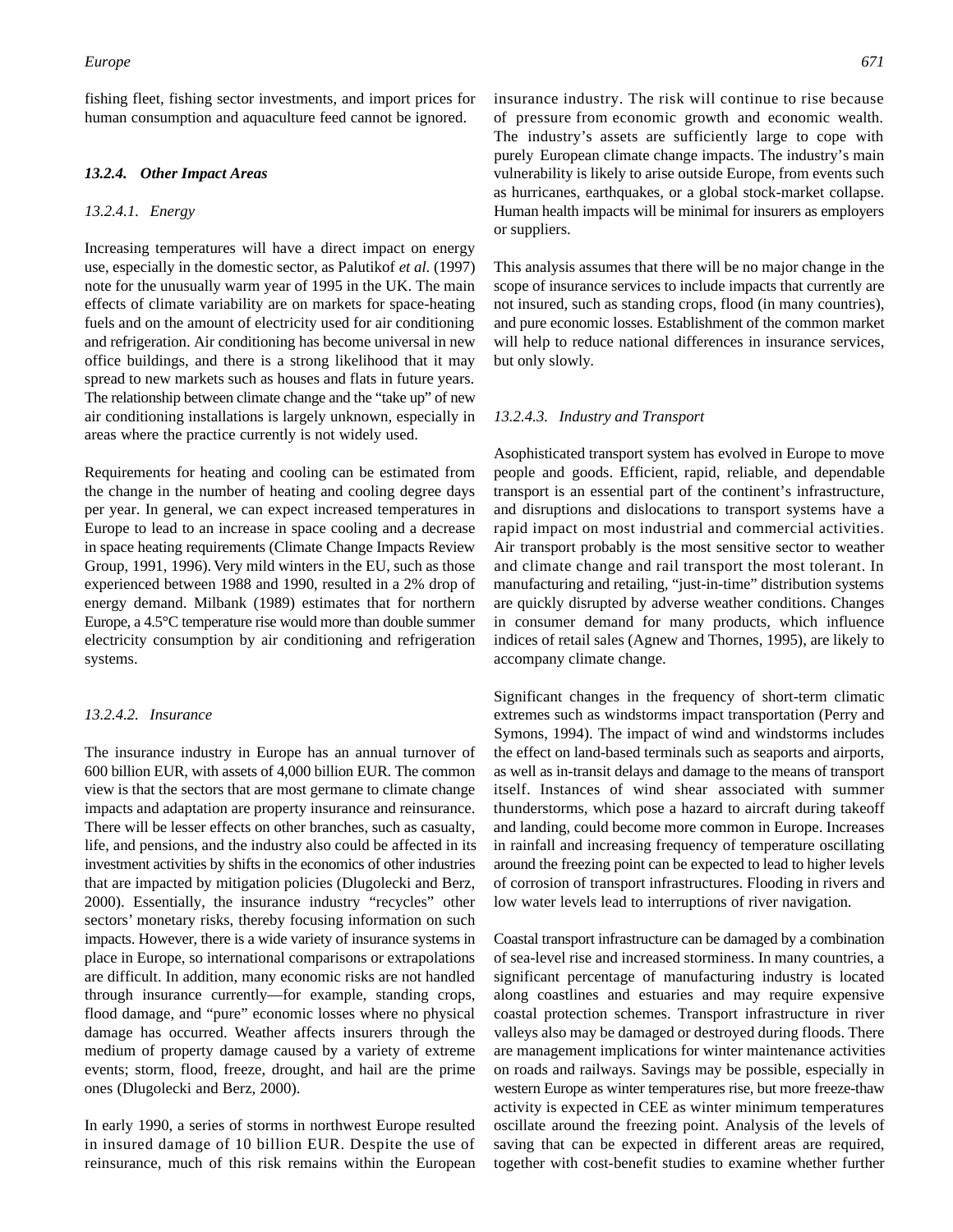investment in comprehensive ice-detection systems can be justified.

Comprehensive studies of the likely impacts of climate change on transport are in their infancy in many countries. Broad-scale assessments are needed of likely climate-induced demands for transport as lifestyles and residential and migration patterns change. The evidence that currently is available (summarized in the Europe ACACIA report), suggests that fewer severe winters would be beneficial to the manufacturing industry, reducing disruption at all stages from the supply of raw materials through processing to marketing of finished goods. However, an increase in the frequency of hot summers could disrupt some industrial processes that use large quantities of water. There may be some absolute limiting factors in some countries, such as lack of water for power stations, that can be overcome only through massive capital investment or new technology (Perry, 2000).

#### *13.2.4.4. Tourism*

The tourist industry in Europe is expected to continue to grow, in part as a result of higher incomes and more leisure time. Predominant tourist flows presently are from north to south; at present these flows help to transfer capital. Changes in recreational habits and preferences will lead to opportunities for tourist investment in new areas, but existing major tourist flows to the Mediterranean might be weakened if summer heat waves increase in frequency or if prolonged droughts result in water supply problems and forest fires. Giles and Perry (1998) have shown that summers as good as that of 1995 in northern Europe can lead to a drop in the numbers of outbound tourists from countries such as the UK to traditional Mediterranean sun destinations.

Changing demographic patterns—particularly an aging, wealthy population—may lead to an increase in winter and shoulder season tourism to Mediterranean resorts and expansion of retirement to attractive areas, particularly coasts. "Health tourism" to spas and mountains is likely to increase in Europe. In northern Europe, short breaks are likely to be taken over a longer season as temperatures rise.

The coastal zone is the primary tourist resource of Europe, and associated tourist infrastructure is at risk from sea-level rise, including unique tourist attractions such as the city of Venice (Perry, 1999). Beaches, wetlands, and estuaries also are tourist resources that are at risk. Already, many tourist amenities, such as coastal golf courses and hotels, require protection. The need to maintain coastal amenity values, as well as protect infrastructure, is an important factor that is encouraging a shift from hard, rigid defenses to softer approaches, including sediment management and nourishment (Penning-Rowsell *et al.,* 1992; Hamm *et al.,* 1998).

Heat stress and poor urban air quality may render cities undesirable locations in summer, with more tourist traffic to the country and the coast. Outdoor recreational spending is likely to increase.

Mountainous zones are used extensively for recreation and are the main sites of the European winter sports industry, which is based on snow resources that are vulnerable to climate change. Mohnl (1996) has shown that there is a statistically significant trend in snow-cover reduction in the Alps over recent years. Abegg and Froesch (1994) have suggested that assuming a 3°C rise in mean temperatures, the snow line in winter will rise by 300 m in the central Alps, the first snowfall of the season will be delayed, and below an altitude of 1,200 m there will not be continuous winter snow cover. As the season contracts, there will be a need to bolster winter tourism with increased use of artificial snow and more alternatives to outdoor skiing. In Scotland, the skiing industry is likely to experience more frequent snow-deficient winters, with adverse impacts on the financial viability of the industry.

Jaagus (1997) analyzed the impact of climate change on the snow-cover pattern in Estonia, where snow cover is important for winter sports and tourism. Indications are that a considerable drop in snow-cover duration will take place on islands and in the coastal region of west Estonia.

#### *13.2.4.5. Migrations*

Migration caused by soil degradation is a very important issue in the Mediterranean region, the southern part of which is mostly arid and vulnerable to climate change. With perhaps 24% of total drylands in Africa in the process of desertification and 0.3% of the African population permanently displaced largely as a result of environmental degradation (LeHouerou, 1992), consequent in-migration pressures on neighboring regions such as southern Europe can be substantial (Goria, 1999).

#### *13.2.5. Human Health*

Climate change will influence human health in several ways. Impacts will reflect the conditions of the ecological and social environments in which humans live. The impacts of projected changes in climate will depend on current and future public health defenses. Difficult economic conditions during the past decade have had serious implications for the delivery of health care and the public health infrastructure in some countries in CEE. These countries are most at risk from potential health impacts of climate change.

#### *13.2.5.1. Thermal Stress and Air Pollution*

One can expect an increase in the frequency of heat waves, as well as warmer summers and milder winters. Analyses in European cities show that total mortality rises as summer temperatures increase (Katsouyanni et al., 1993; Kunst et al., 1993; Jendritzky *et al*., 1997). Episodes of extreme high temperatures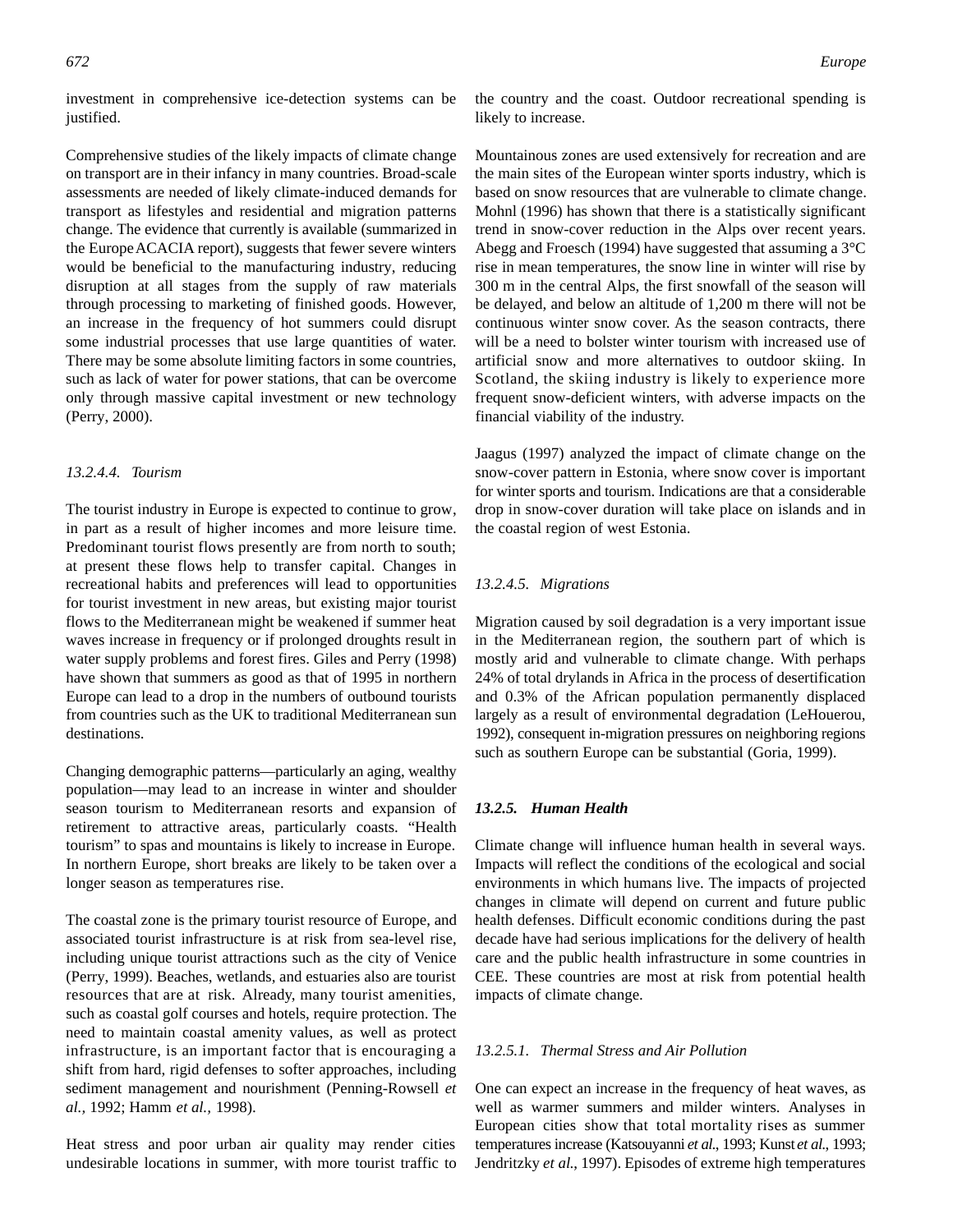(heat waves) also have significant impacts on health. Heat waves in July 1976 and July–August 1995 were associated with a 15% increase in mortality in greater London (McMichael and Kovats, 1998; Rooney *et al*., 1998). A major heat wave in July 1987 in Athens was associated with 2,000 excess deaths (Katsouyanni *et al*., 1988, 1993). Much of the excess mortality attributable to heat waves is from cardiovascular, cerebrovascular, and respiratory disease, and the elderly are particularly vulnerable to heat-related illness and death (Faunt *et al*., 1995; Sartor *et al*., 1995).

In cold and temperate locations, daily deaths increase as daily wintertime temperature decreases (Khaw, 1995; Laake and Sverre, 1996). Based on current evidence, climate change (increase in mean winter temperatures) is likely to result in a reduction in wintertime deaths, at least in temperate countries. Langford and Bentham (1995) estimate that 9,000 wintertime deaths yr-1 could be avoided by the year 2025 in England and Wales under a 2.5°C increase in average winter temperature. A meta-analysis by Martens (1997) estimates that an increase in global temperature could result in a reduction in winter cardiovascular mortality in Europe, leading to a decrease in mortality rates in regions with cold/temperate climates. At this time, the literature does not enable quantitative comparison between changes in summer and winter mortality.

Climate change also is likely to affect air quality in urban areas. Formation (and destruction) of secondary air pollutants, such as ozone, increases at higher temperatures and increased levels of sunlight. Studies in the United States indicate that climate change would entail an increase in average ambient concentrations of ozone and an increase in the frequency of ozone pollution "episodes" (USEPA, 1989). Experiments with the Hadley Centre climate model indicate significant increases in baseline ozone concentrations in Europe. Ozone and other air pollutants have significant impacts on health; these pollutants are considered to be one of the most important environmental health problems in Europe. Finally, climate change is likely to change the seasonality of pollen-related disorders such as allergic rhinitis (hay fever) (Emberlin, 1994).

#### *13.2.5.2. Vector-Borne Diseases*

Climate plays a dominant role in determining the distribution and abundance of insects and tick species—directly, through its e ffects on vector and parasite development, and indirectly through its effects on host plants and animals and land-use changes (McMichael *et al*., 1996). Therefore, it is anticipated that climate change will have an effect on the geographical range and seasonal activity of vector species and, potentially, disease transmission (Bradley, 1993; Martens *et al.*, 1997; Martens, 1998).

As a result of deterioration of health systems, the recent resurgence of malaria in eastern Europe is now a growing cause for concern. Climate change could exaggerate this increased risk. In regions of southern Europe, climate change would increase the current very small risk of local (autochthonous) transmission. A few such cases are reported in the Mediterranean area under current climate conditions (e.g., in Italy—Balderi *et al*., 1998). Concomitant with increases in the volume of international travel, all countries in Europe have seen a steady increase in the number of imported cases of malaria, which provide the source of the pathogen (WHO, 1997). In the UK, however, local vectors are physiologically unable to transmit the most lethal form of malaria (falciparum) (Marchant *et al*., 1998). Although localized outbreaks are more likely to occur under climate change, in northern and western Europe existing public health resources and a lack of breeding habitats necessary to maintain high densities of mosquitoes make re-emergent malaria unlikely.

Dengue currently is not present in Europe, although it has been present in the past (Gratz and Knudsen, 1996). However, one of the vectors (*Ae. albopictus*) currently is extending its range in Europe, and climate change could facilitate this expansion (Knudsen *et al*., 1996). This vector has been reported in Italy since 1990 and in Albania since 1979.

In all countries bordering the Mediterranean, cutaneous and visceral leishmaniasis are transmitted to humans and dogs by phebotomine sandflies (Dedet *et al*., 1995). Higher temperatures are likely to change the geographical distribution of the important sandfly vector species and accelerate maturation of the protozoal parasite, thereby increasing the risk of infection (Rioux *et al.,* 1985). Increased incidences of visceral leishmaniasis, unrelated to immune suppression, have been reported from regions of Italy and coastal Croatia (Gabutti *et al.,* 1998; Punda-Polic *et al.,* 1998). Several imported cases of canine leishmaniasis are reported in Germany, Switzerland, and Austria every year (Gothe *et al*., 1997). Thus, imported canine cases are a potential source of the pathogen, if the vectors expand further north with climate change.

Ixodid ticks (e.g., *Ixodes ricinus* and *I. persulcatus*) are widely distributed in temperate regions and transmit tick-borne diseases in Europe, of which Lyme disease (Berglund *et al*., 1995) and tick-borne encephalitis (TBE) are the most important (Tälleklint and Jaenson, 1998). In Sweden, TBE incidence has increased after milder winters, in combination with extended spring and autumn seasons during 2 successive years (Lindgren, 1998). There also is some evidence that the northern limit of the distribution of ticks in Sweden has moved northward between 1980 and 1994 as a result of the increased frequency of milder winters (Tälleklint and Jaenson, 1998; Lindgren *et al.*, 2000). Climate change may extend the length of the transmission season of tick-borne diseases and facilitate spread to higher latitude and altitudes in northern Europe. However, a model-based study indicates that overall the region suitable for TBE transmission may contract significantly (Randolph and Rogers, 2001).

#### *13.2.5.3. Water-Related Diseases*

Climate change could have a major impact on water resources and sanitation in situations where water supply is effectively reduced. Some populations in eastern Europe with restricted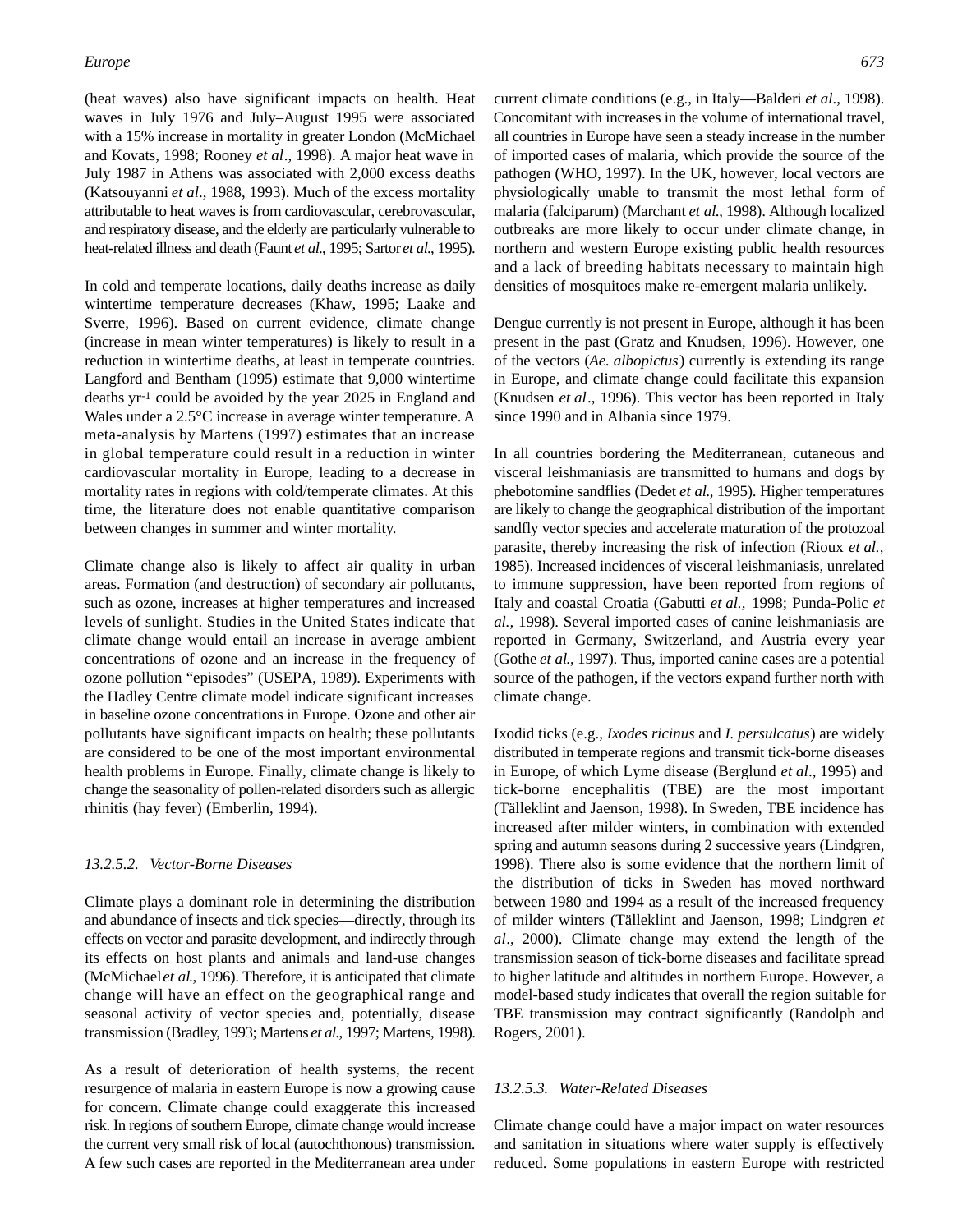access to water in the home would be vulnerable to any climaterelated decreases in freshwater availability. Decreased water availability also could lower the efficiency of local sewage systems and may necessitate use of poorer quality sources of freshwater, such as rivers. All of these factors could result in an increased incidence of water-borne diseases.

The most significant water-borne disease associated with the public water supply in western Europe is cryptosporidiosis. Increases in the frequency or intensity of extreme precipitation events can increase the risk of outbreaks of this disease. Cases of cercarial dermatitis (water-based parasitic disease) may increase if the climate becomes more favorable for the host a water snail (de Gentile *et al*., 1995).

#### *13.2.5.4. Food-Borne Diseases*

Warmer climate in combination with inappropriate food behavior may contribute to increased incidences of food-borne diseases. A study of food-borne illness in the UK found a strong relationship between incidence and temperature in the month preceding the illness (Bentham and Langford, 1995). The distribution and activity of flies, cockroaches, and rodents could change in response to climatic changes. These species are carriers of food-borne pathogens and are considered to be major hygienic pests in the domestic environment.

#### *13.2.5.5. Health Implications of Floods*

The risk of flooding (coastal and riverine) is likely to increase in Europe under climate change. With this risk comes additional risk to people's health as a consequence of flooding (Menne *et al.,* 1999). Some floods in Europe have been associated with an increased risk of leptospirosis—for example, outbreaks were reported following floods in Ukraine and the Czech Republic in 1997 (Kriz, 1998: Kriz *et al*., 1998) and in Portugal in 1967 (Simoes, 1969). Many cases of post-flood food poisoning were noted during and after the Odra flood in 1997.

Some of the effects of flooding on mortality and ill health in developed countries is attributable to the distress and psychological effects of the event (Bennett, 1970). This was demonstrated in the Easter 1998 flooding in parts of England (the worst since 1947); the majority of flood victims interviewed cited stress associated with the event and post-flood recovery as the worst aspect of their experience (Tapsell and Tunstall, 2000). Cases of post-traumatic stress disorder, including 50 flood-linked suicides, were reported in the 2 months following the major floods in Poland in 1997 (IFRC, 1998). The health effects of flooding are complex and can result from a combination of factors. The impact of flooding on mental health therefore may be significant.

#### **13.3. Adaptation Potential**

In this section, our analysis is restricted to adaptation in the major primary sectors (water, soils, ecosystems, agriculture) and in coastal regions. These are the main sectors where adaptation will be needed.

#### *13.3.1. Water*

There are, broadly, two different approaches to adaptation in the water sector: "supply side" (change the water supply) and "demand side" (alter exposure to stress). Table 13-6 summarizes some supply-side and demand-side techniques that are available to cope with adverse impacts in the water sector and may be appropriate in the face of climate change.

|  |  |  | <b>Table 13-6:</b> Adaptive techniques in the water sector: some examples. |  |
|--|--|--|----------------------------------------------------------------------------|--|
|--|--|--|----------------------------------------------------------------------------|--|

| <b>Impact</b>                             | <b>Supply Side</b>                                                                                                             | <b>Demand Side</b>                                                            |
|-------------------------------------------|--------------------------------------------------------------------------------------------------------------------------------|-------------------------------------------------------------------------------|
| Reduced water-supply potential            | - Change operating rules<br>- Increased interconnections between sources<br>$-$ New sources<br>- Improved seasonal forecasting | - Reduce demand (through pricing, publicity,<br>statutory requirements, etc.) |
| Increased stress on irrigation water      | $-$ New sources (e.g., on-farm ponds storing $-$ Increase irrigation efficiency<br>winter runoff)                              | - Change cropping patterns                                                    |
| Increased flood risk                      | - Increase flood protection                                                                                                    | - Accept higher risk of loss<br>- Reduce exposure by relocation               |
| Reduced navigation opportunities          | - Enhance water-level management<br>- Increase dredging                                                                        | - Smaller ships                                                               |
| Reduced power generation<br>opportunities | - Install/increase water storage                                                                                               | - Increase cooling water-use efficiency                                       |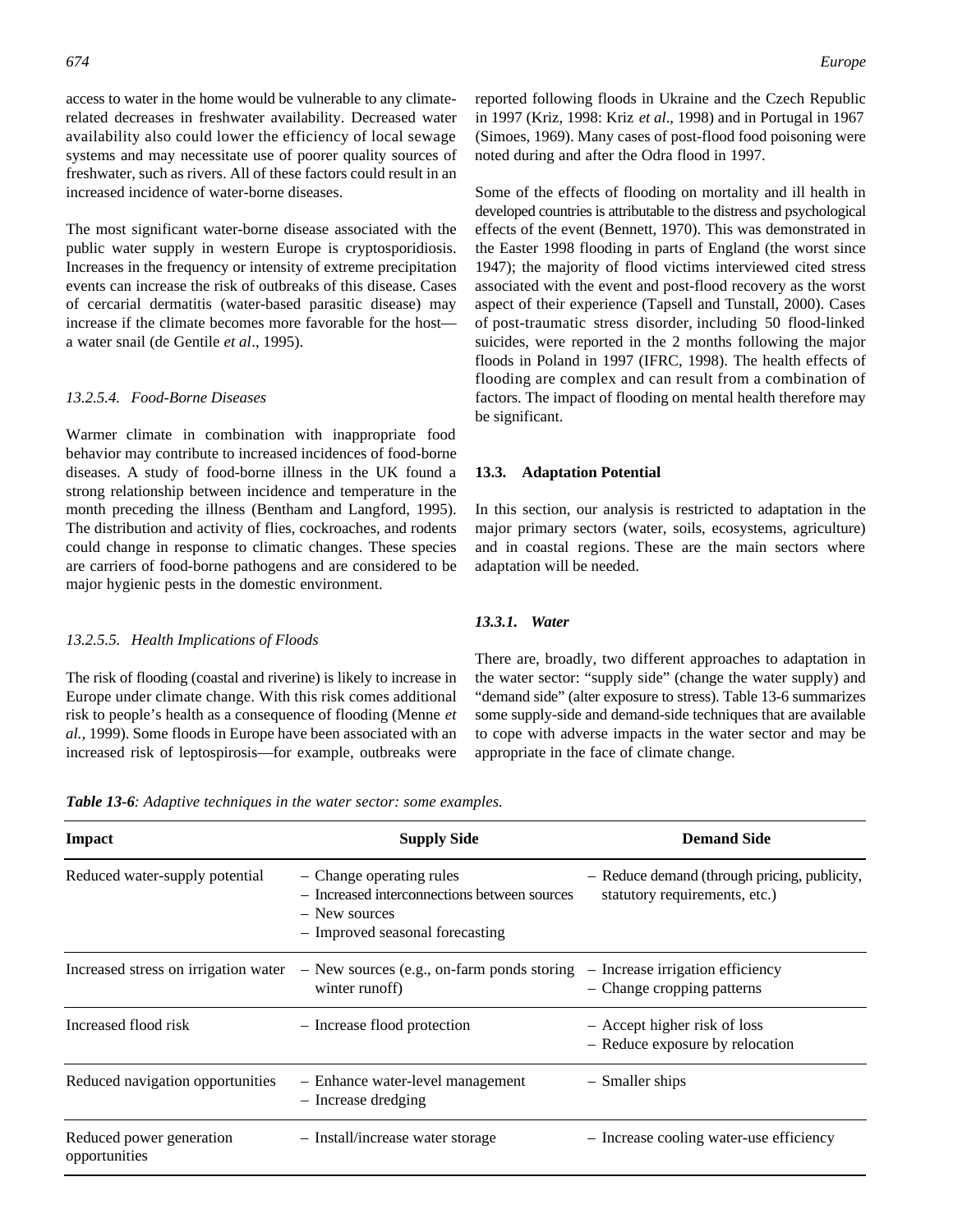#### *Europe 675*

"Supply-side" techniques to address water resources and risks are most widely known and used at present. In terms of water supply, these strategies include building new supply and distribution infrastructure and managing existing sources more efficiently. There is an increasing tendency toward conjunctive use of different sources within a region. Supply-side techniques in flood management are termed structural adjustments; they involve actions to lessen flood peaks and keep floodwaters away from at-risk property. Demand-side techniques historically have been less well used but are the focus of increasing attention. In terms of water supply, the most obvious demand-side approach is to reduce the demand (or slow the increase in demand) for the water resource through a range of measures, including differential pricing, public awareness campaigns, or statutory requirements for WUE (e.g., for domestic appliances).

Attention to date has been concentrated on supply-side options; demand-side techniques are less well-known and the subject of considerable technological advance. Although there is a good deal of awareness of broad options, there has been less research into applying these options in an uncertain future: How, for example, can a water distribution network be designed so that it can be incrementally updated as more information on climate change appears, rather than built to a single fixed standard?

An adaptation in one aspect of the water environment or in one area might have a severe effect on another aspect or area. For example, increased use of a river to maintain supplies may impact the instream environment. Increased storage of water in a reservoir over the winter might reduce its ability to prevent flooding. Finally, the time scales over which adaptation can occur vary. Some adaptive strategies can be implemented with little warning and can be easily amended. Others take longer to implement and, once completed, are harder to change. For example, it typically takes decades for a reservoir to move from the planning stage to completion. Urban storm drainage has a relatively short lead time but a very long design life. An ideal adaptive strategy is one that can be altered as more information becomes available. However, the adaptive response by a water management agency to climate change will depend on procedures for considering strategies, as well as adaptive capacity.

#### *13.3.2. Soils*

The use of land management techniques in adaptation to climate change will seek to maintain soil functions. A summary of appropriate techniques and their relationships to the soil functions and properties discussed earlier in this chapter is given in Table 13-7.

#### *13.3.3. Ecosystems*

Tundra areas have practically no adaptive options available. The only possible response is to better protect areas with particular value (e.g., for bird life) from other stresses such as land exploitation and tourism.

In boreal regions, many effects of climate change and  $CO<sub>2</sub>$ increase, as noted above, are positive in terms of productivity. Areas that are under threat (e.g., low-productivity mountain forests) have no adaptive options available. If changing water tables present a significant problem, boreal wetlands could receive technical measures for controlling water level, but such measures are unlikely to be technically and economically feasible in many areas. Other approaches to adaptation can include establishment of buffer areas around wetlands, promotion of sustainable uses of wetlands to minimize additional stresses brought on by climate change, and restoration of already destroyed wetland habitats (Hartig *et al.,* 1997).

Water shortage in parts of the temperate zone may be compensated to some extent by additional irrigation or river management. To achieve any large-scale effect, however, such measures would have to be applied in economically infeasible dimensions. Most other areas will have positive effects and therefore no adaptive problems.

In the Mediterranean, many landscapes face an acute man a gement problem already without climate change because bush encroachment in earlier agricultural areas is affecting many ecosystems with respect to species richness and susceptibility to fire. Climate change may aggravate these developments in some areas. It is not likely that there are direct ways to adapt to these trends.

With regard to forests, the central problem is that any potential adaptation requires long-term planning. Essentially, adaptation to climate would require planting trees today that will be suitable for such a future climate. However, given our uncertainties in the prediction of future climate and the formulation of models that are used to assess its ecological impacts, it is unlikely that adaptation measures will be put into practice in a timely manner.

#### *13.3.4. Agriculture*

To avoid or at least reduce negative effects and exploit possible positive effects, several economic and agronomic adaptation strategies for agriculture have been suggested. Economic strategies are intended to render the agricultural costs of climate change small by comparison with overall expansion of agricultural products. Agronomic strategies intend to offset the loss of productivity caused by climate change, either partially or completely. Agronomic strategies include short-term adjustments and long-term adaptations.

#### *13.3.4.1. Short-Term Adjustments*

Short-term adjustments to climate change are efforts to optimize production with major system changes. They are autonomous in the sense that no other sectors (e.g., policy, research) are needed for their development and implementation. Thus, shortterm adjustment can be considered the first defense tool against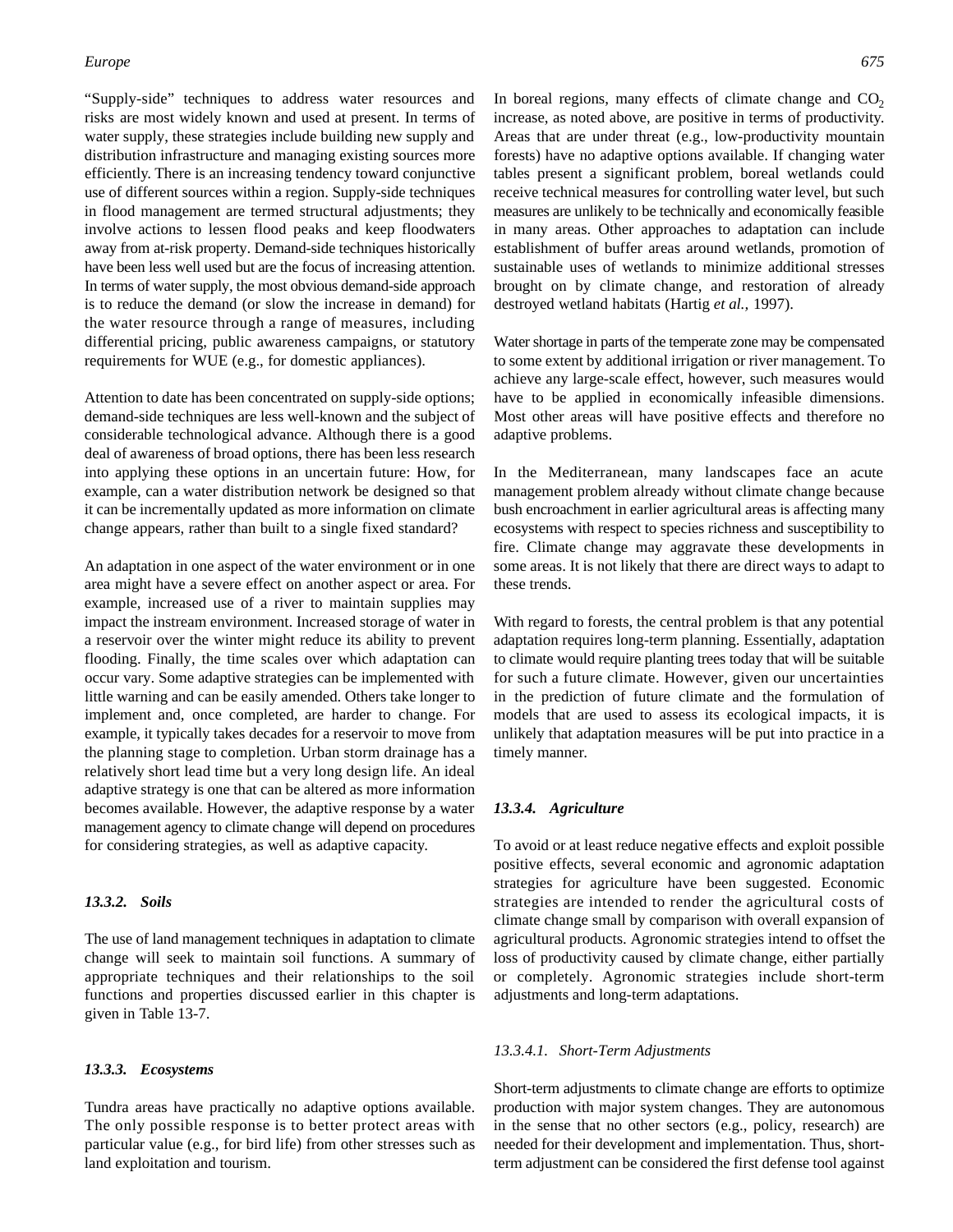| <b>Function</b>     | <b>Impact</b>                                                                                                                                             | <b>Management/Adaptation Options</b>                                                                                                                                                                                                                                                                                                                                                                                                                                                                                                                                                                                                                                                                                                                                                                                                                                                                                                                                          |
|---------------------|-----------------------------------------------------------------------------------------------------------------------------------------------------------|-------------------------------------------------------------------------------------------------------------------------------------------------------------------------------------------------------------------------------------------------------------------------------------------------------------------------------------------------------------------------------------------------------------------------------------------------------------------------------------------------------------------------------------------------------------------------------------------------------------------------------------------------------------------------------------------------------------------------------------------------------------------------------------------------------------------------------------------------------------------------------------------------------------------------------------------------------------------------------|
| Land<br>production  | - Salinization<br>- Peat wastage<br>- Acidification<br>- Erosion<br>- Compaction<br>- Soil biodiversity                                                   | - Improved technology for application, better water quality, better water scheduling<br>- No drainage of lowland peat soils<br>- Soil pH management<br>- Soil conservation techniques (expand)<br>- Better timing of field operation, use of new tillage equipment<br>$-222$                                                                                                                                                                                                                                                                                                                                                                                                                                                                                                                                                                                                                                                                                                  |
| Land<br>regulation  | - Soil water<br>- Soil organic matter<br>- Soil nutrients<br>- Polluting chemicals<br>- Soil temperature<br>- Soil material resources                     | - Irrigation (with improved technology and scheduling)<br>- Use of manures, reduced tillage, improved farming system methods, crop rotation<br>management<br>- Sustainable use of fertilizers/manures, crop rotation management<br>- Limits on use of polluting chemicals, clean-up of contaminated land<br>- Mulching<br>- No adaptation possible                                                                                                                                                                                                                                                                                                                                                                                                                                                                                                                                                                                                                            |
| Land<br>carrier     | - Water movement and<br>soil structure<br>- Nitrate leaching<br>- Volatilization<br>- Carbon dioxide fluxes<br>- Methane fluxes<br>- Nitrous oxide fluxes | $-$ Management of vertisols $(?)$ , timing of manure and sewage sludge applications<br>- Change in fertilizer application rates, precision farming, crop selection (i.e., with<br>different N requirements), breeding nitrogen-fixing crops, breeding crops to improve<br>N-use efficiency (e.g., lower requirements, more efficient uptake), irrigation<br>management, soil pH management, nitrification inhibitors, release rates (e.g., slow or<br>timed release, coatings to limit or retard water solubility), improved fertilizer placement<br>and timing (e.g., band placement, foliar applications), application placement (e.g., slurry<br>injection), application timing, application amounts (e.g., controlled rate systems)<br>- See management options appropriate to reduce nitrate leaching<br>- Land-use change for carbon sequestration<br>- Increased sink through fertilizer management<br>- See management options appropriate to reduce nitrate leaching |
| Land<br>information | - Historical record                                                                                                                                       | - Conserve intact soil profiles and representative reference sites                                                                                                                                                                                                                                                                                                                                                                                                                                                                                                                                                                                                                                                                                                                                                                                                                                                                                                            |
| Land<br>consumption | - Shrink/swell damage                                                                                                                                     | - Underpinning of building foundations, insure differently (e.g., location restrictions)                                                                                                                                                                                                                                                                                                                                                                                                                                                                                                                                                                                                                                                                                                                                                                                                                                                                                      |

*Table 13-7: Land management options to mitigate impact of climate change on soils.*

climate change. A large range of such adjustments have been reported, including:

• *Changes in planting dates and cultivars:* For spring crops, climate warming will allow earlier planting or sowing than at present. Crops that are planted earlier are more likely to have already matured when extreme high temperatures, such as in the middle of summer, can cause injury. Earlier planting in spring increases the length of the growing season; thus, earlier planting and use of long-season cultivars will increase yield potential, provided moisture is adequate and the risk of heat damage is low. Otherwise, earlier planting combined with a short-season cultivar would give the best assurance of avoiding heat and water stresses. Deeper planting of seeds also will contribute to making seed germination more likely. For winter crops (i.e., cereals), this approach may cause problems because

their cycle length often is linked with cold temperature requirements (vernalization) that may not be completely fulfilled during warmer winters. Late cultivars also may not be able to escape heat and drought risks in the summer. Winter cereals must have a specific growth stage before the onset of winter to ensure winter survival, and they often are sown when temperatures approach the time when vernalization is most effective (Harrison and Butterfield, 1996). This may mean later sowings in northern Europe under climatic warming.

• *Changes in external inputs:* External inputs are used to optimize production of crops in terms of productivity and profitability. The use of fertilizers generally is adjusted to fit the removal of nutrients by the crop and any losses of nutrients that may occur during or between growing seasons. A change in yield level therefore, all other things being equal, will imply a corresponding change in fertilizer inputs. Projected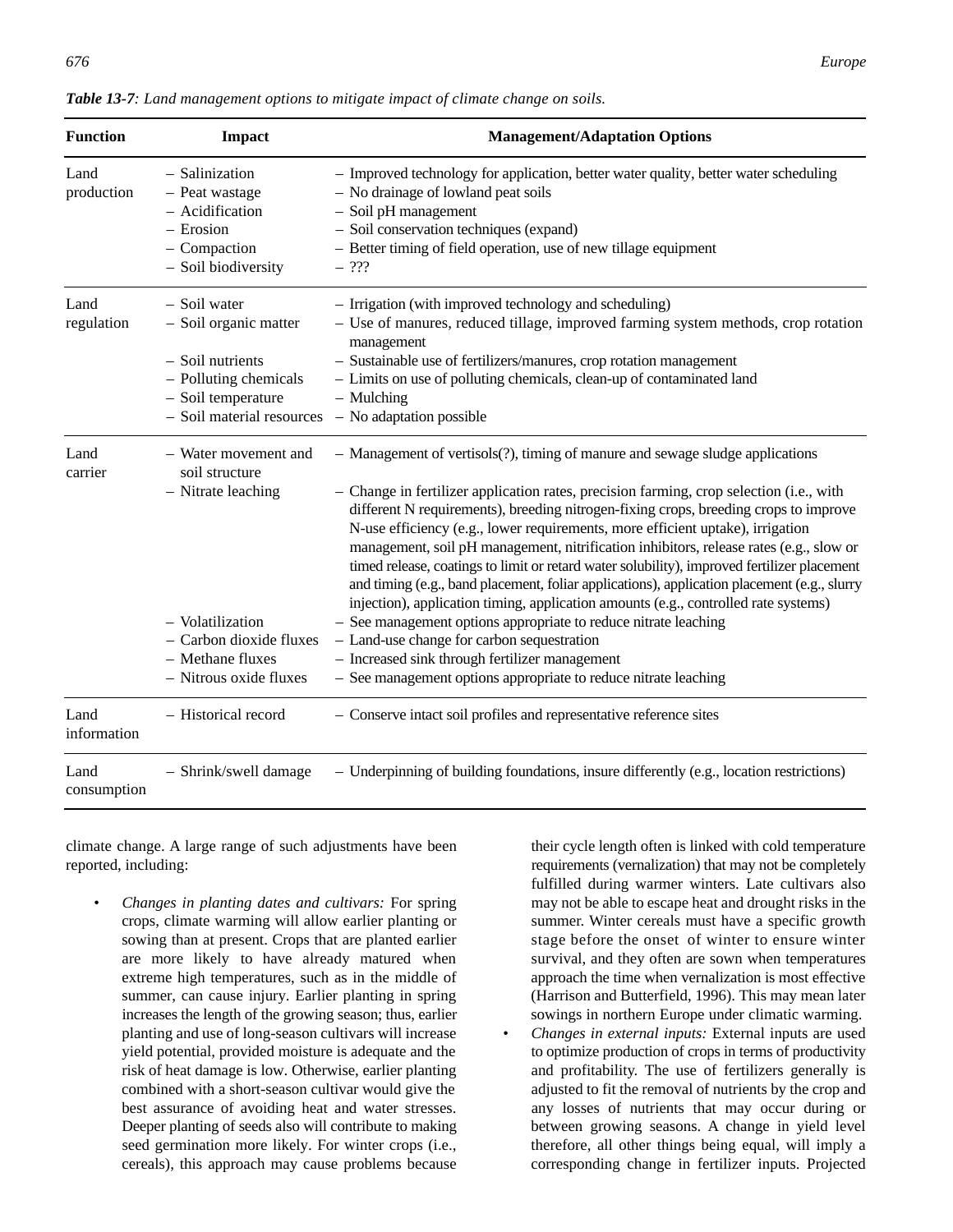increases in atmospheric  $CO<sub>2</sub>$  concentration will cause a large nitrogen uptake by the crop and thus larger fertilizer applications. On the other hand, climatic constraints on yields may lead to less demand for fertilizers. Changes in climate also may cause larger (or smaller) losses of nitrogen through leaching or gaseous losses. This also may lead to changes in the demand for fertilizer. Global warming will lead to a higher incidence of weeds, pests, and diseases in many areas and thus to potentially increased use of chemical control measures (e.g., pesticides). These inputs can be kept low through adoption of integrated pest management systems, which adjust control measures to the observed problem and also take a range of influencing factors (including weather) into account. Current fertilizer and pesticide practices are based partly on models and partly on empirical functions obtained in field experiments. These models and functions are updated regularly with new experimental evidence. This process probably will capture the response of changes in the environment through  $CO<sub>2</sub>$  and climate. It is important, however, that agricultural researchers and advisors are aware of the possible impact of global change on the use of external inputs, so that older empirical data are used with proper caution.

Practices to conserve moisture: Several waterconserving practices are commonly used to combat drought. These also may be used to reduce climate change impacts (Easterling, 1996). Such practices include conservation tillage and irrigation management. Conservation tillage (the practice of leaving some of the previous season's crop residues on the soil surface) may protect the soil from wind and water erosion and retain moisture by reducing evaporation and increasing infiltration of precipitation into the soil. Irrigation management can be used to improve considerably the utilization of applied water through proper timing of the amount of water distributed. For example, with irrigation scheduling practices, water is applied only when the crop needs it. This tunes the proper timing and amount of water to actual field conditions, allowing a reduction in water use as well as the cost of production.

#### *13.3.4.2. Long-Term Adaptations*

Long-term adaptations refer to major structural changes to overcome adversity caused by climate change. These may include:

• *Changes in land use* result from the differential response of crops to climate change. Studies reported by Parry *et al.* (1988) for central Europe show an "optimal land use" in which the area cultivated with winter wheat, maize, and vegetables increases while the allocation to spring wheat, barley, and potato, decreases. Changes in land allocation also may be used to stabilize production. In this case, crops with high interannual variability in production (e.g., wheat) may be replaced by crops with lower productivity but more stable yields (e.g., pasture).

- *Biotechnology* offers another possibility to adapt to stresses (heat, water, pests and disease, etc.) that are enhanced by climate change by allowing development of "designer cultivars" (Goodman *et al*., 1987) considering strictly the principles of biosafety to avoid possible negative impacts of this technique. Species that have not been used previously for agricultural purposes may be identified and others already identified may be more quickly brought into use.
- *Crop substitution* also may be useful for conservation of soil moisture. Some crops use a low amount of water and are more water- and heat-resistant, so they tolerate dry weather better than others do. For example, sorghum is more tolerant of hot and dry conditions than maize.
- *Microclimate modification* may be used to improve WUE in agriculture. Windbreaks, for example, reduce evaporative demand from the plants they shelter. Sheltered plants remain better hydrated and thus are better able to carry out photosynthesis (Rosenberg, 1979). A wide array of intercropping, multi-cropping, relay cropping, and other techniques provide greater production per unit area occupied and can be useful to improve WUE. Irrigation efficiency can be improved considerably with new land-field techniques (laserleveling of fields, minimum tillage, chiseling compacted soils, stubble mulching, etc.) or new management strategies (irrigation scheduling, monitoring soil moisture status, etc.) (Kromm and White, 1990).
- *Changes in farming systems* may be necessary in some areas for farming to remain viable and competitive. Specialized arable farms with production of vegetables, cereals, seed crops, fruits, and other crops often have only a few species on the farm, depending on soil and climate conditions. These specialized farms, especially dairying and arable, may be more affected by climate change than mixed farms. Mixed farms with both livestock and arable production have more options for change and thus larger resilience to change in the environment.

Studies on adapting farming systems to climate change need to consider all of the agronomic decisions made at the farm level (Kaiser *et al.*, 1993). Economic considerations are very important in this context (Antle, 1996). Results of farm-level analyses on the impacts of climate change generally have shown a large reduction in adverse impacts when adaptation is fully implemented. However, this will result in land-use changes (Parry *et al.*, 1999).

#### *13.3.5. Coastal Regions*

Three broad response strategies are distinguished (Klein *et al.,* 2000):

Reduce the risk of the event by decreasing its probability of occurrence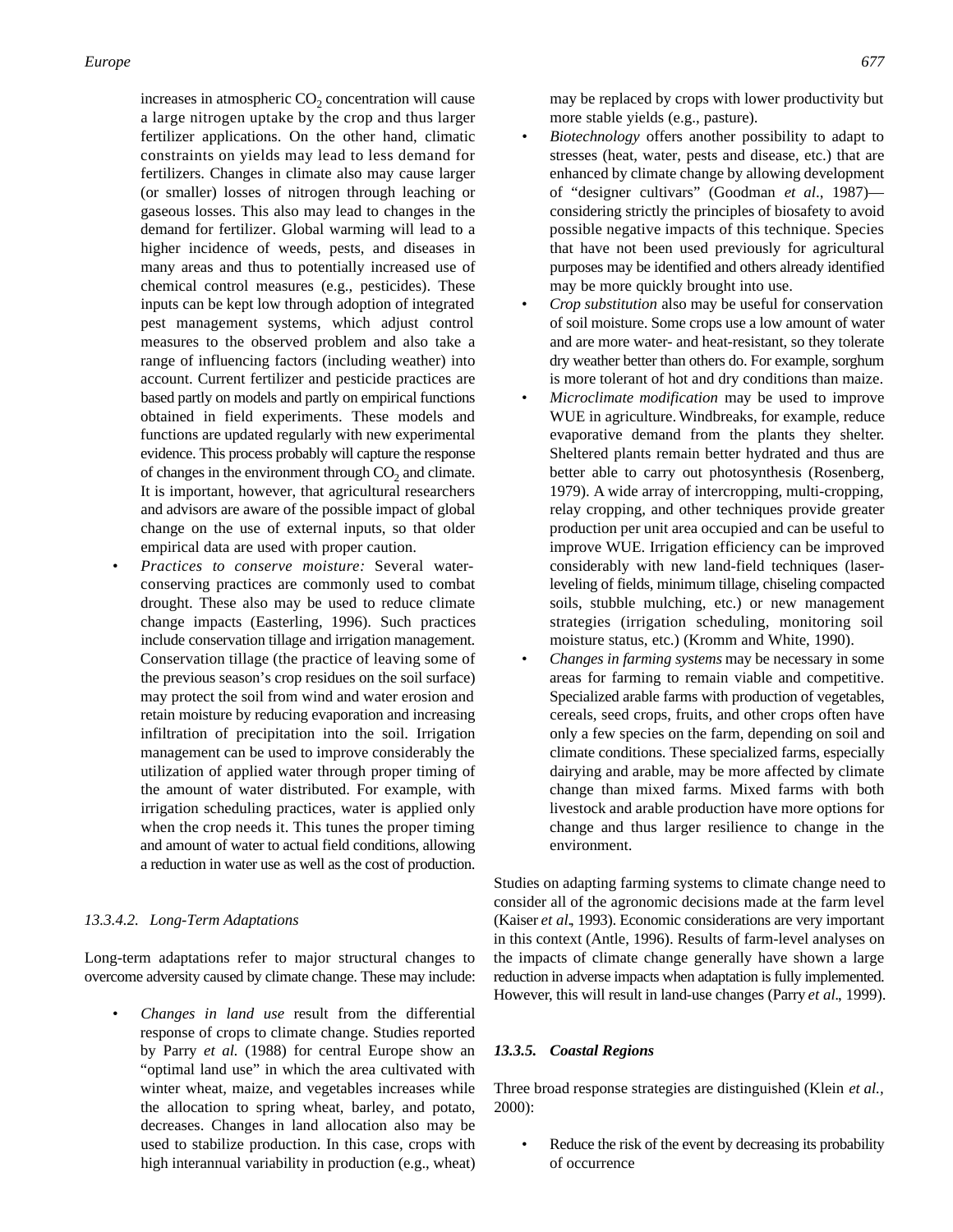- Reduce the risk of the event by limiting its potential effects
- Increase society's ability to cope with the effects of the event.

These strategies have been termed "protect," "retreat," and "accommodate," respectively. Protection usually is associated with coastal squeeze and hence a decline in natural functions and values, although soft protection approaches may not raise this problem.

The actual strategy chosen will depend on local and national circumstances, including the economic and ecological importance of the coastline, technical and financial capabilities, and the legislative and political structure of the countries concerned. Although optimum response strategies have yet to be developed, it is likely that a range of responses will be the norm within any country (Bijlsma *et al*., 1996). Turner *et al.* (1995) analyzed protection in East Anglia, England. At the aggregated scale of East Anglia, protection can be justified for the entire coast given a 50-cm rise in sea level by 2050. However, this is not the scale at which coastal management decisions are made. When the 113 individual flood compartments are evaluated independently, 20% optimally would be abandoned even for present rates of relative sea-level rise (10-cm rise in sea level by 2050). This analysis assumes that there is no interaction between flood compartments—which may not always be the case. However, it reinforces the conclusion that a range of responses will be appropriate.

Some national estimates of protection costs are given in Table 13-5, primarily for a 1-m rise in sea level. In terms of relative costs, Poland appears to be more vulnerable than Germany and The Netherlands. The absolute costs for Germany are larger than for The Netherlands, reflecting the much longer German coastline.

Adapting successfully to climate change requires more than a list of options. Klein *et al.*(1999) argue that successful adaptation must consider several issues, including recognizing the need for adaptation, planning, implementation, and evaluation. Although there is increasing recognition of the need for adaptation in some countries, this is not uniform across Europe (e.g., Nicholls and Hoozemans, 1996). It also is clear that coastal adaptation to climate change must happen in the broader context of coastal management.

Response options may be hindered by resource constraints. In Cyprus, the coast is no longer receiving new supplies of sand as a result of catchment regulation and management (Nicholls and Hoozemans, 1996). Erosion is expected in response to sealevel rise, but there are no ready sources of sand available for beach nourishment. Yet maintaining the beach is critical to the tourist industry. Although this problem has not been analyzed in detail, external (and hence costly) sources of sand may be required for beach nourishment. Many other Mediterranean islands appear to have similar problems, including those in Greece, Italy, France, and Spain.

Some adaptation that anticipates climate change already is being implemented, and this seems to be raising important questions about long-term coastal management (Klein *et al*., 1999). The Netherlands is highly threatened by sea-level rise (see Table 13-5): About 60% of the country (23,600 km2) is in the potential impact zone (Baarse *et al*., 1994). A new national law "outlaws" erosion and mandates maintenance of the present shoreline position via ongoing beach nourishment (Koster and Hillen, 1995). However, a debate about the optimum response continues; some people advocate a more dynamic response, including a mixture of holding the line, allowing some retreat, and coastal advancement in areas where more land is required (de Ruig, 1998; Klein *et al*., 1998). The debate includes explicit consideration of maintaining and enhancing coastal resilience.

In Britain, coastal cells have become the basis of shoreline management; about 40 shoreline management plans that cover the entire coastline of England and Wales are finished or nearing completion (UK Ministry of Agriculture, Fisheries, and Food, 1995; Leafe *et al*., 1998). Managed realignment of sea defenses in estuaries also is attracting increasing attention, including some trial experiments (Klein *et al*., 1999). Low-grade agricultural land is given up to the sea as flood defenses are abandoned or relocated inland. If managed realignment is practiced at a large scale, it will help to maintain natural values as well as the flood protection benefits of coastal wetlands under a rising sea level. However, there will be a corresponding net loss of freshwater ecosystems in the protected areas (Lee, 1998). About 100 ha  $yr<sup>1</sup>$ of land would need to be released just to counter present rates of salt marsh loss resulting from sea-level rise. Although the economic analysis of Turner *et al.* (1995) would suggest that there are many suitable sites available, this requires strategic planning to be put in place as part of shoreline management planning (UK Ministry of Agriculture, Fisheries, and Food, 1995; Leafe *et al*., 1998). Political acceptance of managed retreat remains to be assessed.

Around the Mediterranean, models of deltaic response to sea-level rise and frameworks to analyze vulnerability and sustainability are being developed (e.g., Sanchez-Arcilla *et al.*, 1998). This raises the prospect of a dynamic management approach that harnesses natural inputs and processes within deltas to counter global and local (as a result of subsidence) sea-level rise, rather than a move to hard defenses.

One pertinent issue is cross-border transport of sediment, which has costs within the country of origin but reduces the vulnerability of the receiving country to sea-level rise. For instance, coastal erosion on the east coast of England provides mud that helps to sustain the Wadden Sea in The Netherlands and Germany under rising sea level (Dyer and Moffat, 1998; Nicholls and Mimura, 1998). This suggests a need for a regional perspective on the coastal impacts of sea-level rise.

In conclusion, a common problem across Europe is developing strategic management approaches that allow both continued human utilization of the coastal zone and preservation of coastal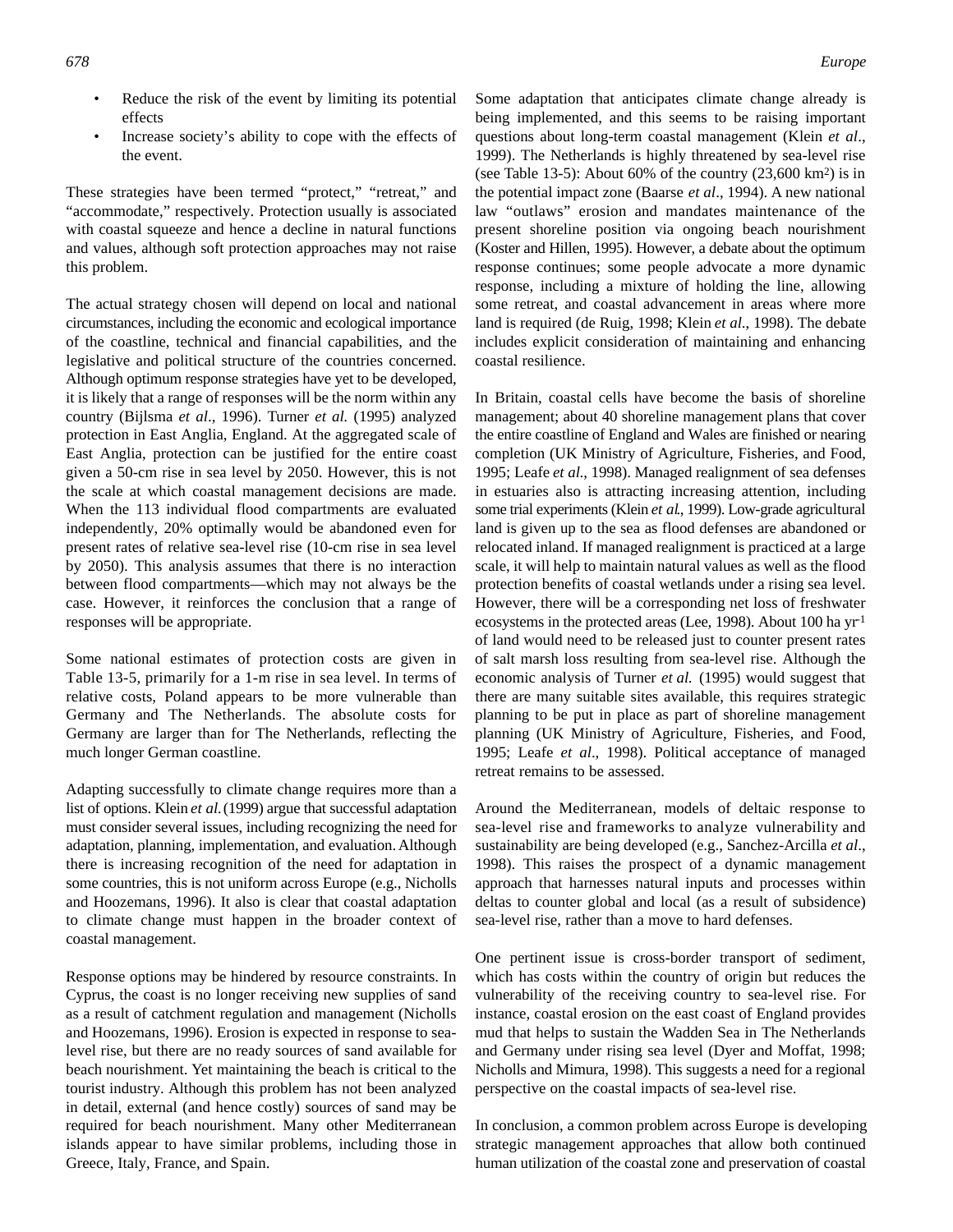#### *Europe 679*

ecosystems, given sea-level rise (Nicholls, 2000). Slow but steady degradation of the coastal fringe in much of Europe has gone largely unnoticed until recently, and this will continue and accelerate with sea-level rise. Developing methods to balance protection of people and the economy against the costs of degradation of the coastal environment will require multidisciplinary research.

#### **13.4. Synthesis**

#### *13.4.1. Key Impacts*

Two important messages emerge from this review:

- Potential impacts on key resources (land, ecosystems, and particularly water) are significant.
- Even in prosperous Europe, adverse climate change impacts may aggravate equity issues.

Climate change in Europe will involve losses and gains to the natural resource base; in some cases, these changes have begun. These impacts will vary substantially from region to region (they will be particularly adverse in the south) and within regions, from sector to sector as well as within sectors. The significance of these effects, however, will depend to a considerable extent on nonclimatic drivers of environmental change, socioeconomic development, and policy evolution within Europe. The most significant impacts (and opportunities) that will require greatest attention with respect to policies of response may be summarized in general terms as follows (a fuller precis appears in the Executive Summary at the beginning of this chapter). Climate changes as characterized by the scenarios described in Chapter 3 of this report, if not adequately responded to through effective adaptation and policy development, would lead in Europe to:

• Increased pressures on water resources, particularly in the south

- Aggravated flood hazard
- Deterioration in soil quality
- Altered natural eosystems, with loss of some habitats and potential loss of species
- Increased productivity of northern commercial forests but reductions in the south
- Increased forest fire risk
- Positive effects on agriculture in the north but broadly negative effects in the south
- Altered fisheries potential
- Increased property damage
- Relatively minor effects on the transport, energy, and manufacturing sectors, some of which may be positive (though substantial effects may derive from policies of mitigation that are necessary to reduce impacts elsewhere)
- Changing tourist potential
- A range of human health implications
- Increased risk of flooding, erosion, wetland loss, and degradation in coastal zones
- Upward shift of biotic zones and snowlines in mountain regions.

In general, more adverse effects may be expected to occur in regions of Europe that are economically less developed because adaptive capacity will be less developed there. These areas would include more marginal areas of the EU and regions outside the EU such as the Balkans.

#### *13.4.2. Uncertainty*

The ability to adapt to adverse impacts and exploit opportunities as they emerge is significant. However, present uncertainties with regard to the magnitude and even the sign of the impacts, which characterize almost all of the conclusions reported in this chapter, often will hinder such efforts. These uncertainties stem from uncertainties concerning how climate may change in the future (a subject considered in Chapter 3) and how the

*Table 13-8: Minimum, maximum, and median estimates of changes in water-limited wheat yield (t ha- 1) from baseline climate derived from running 24 climate change scenarios for 2050 through EuroWheat model. Estimates are summaries for selected regions in Europe (Harrison and Butterfield, 1999). Result for HadCM2 scenario also is shown.*

| <b>Region</b>        | <b>Summary of 24 Scenarios</b> |         |        |        |
|----------------------|--------------------------------|---------|--------|--------|
|                      | Minimum                        | Maximum | Median | HadCM2 |
| Nordic countries     | 0.7                            | 3.5     | 2.1    | 2.8    |
| <b>British Isles</b> | 0.9                            | 2.6     | 1.7    | 1.8    |
| Germany + Benelux    | 0.7                            | 2.5     | 1.7    | 2.1    |
| Alpine countries     | 1.5                            | 3.2     | 2.1    | 2.8    |
| France               | $-1.5$                         | 3.0     | 1.3    | 1.5    |
| Portugal + Spain     | $-0.9$                         | 4.5     | 1.4    | 1.2    |
| $Italy + Greece$     | 0.7                            | 3.6     | 1.7    | 1.8    |
| Poland               | $-0.5$                         | 2.2     | 1.3    | 1.7    |
| Central Europe       | $-1.7$                         | 2.6     | 1.7    | 1.7    |
| Bulgaria + Romania   | $-2.9$                         | 2.3     | 1.0    | 0.8    |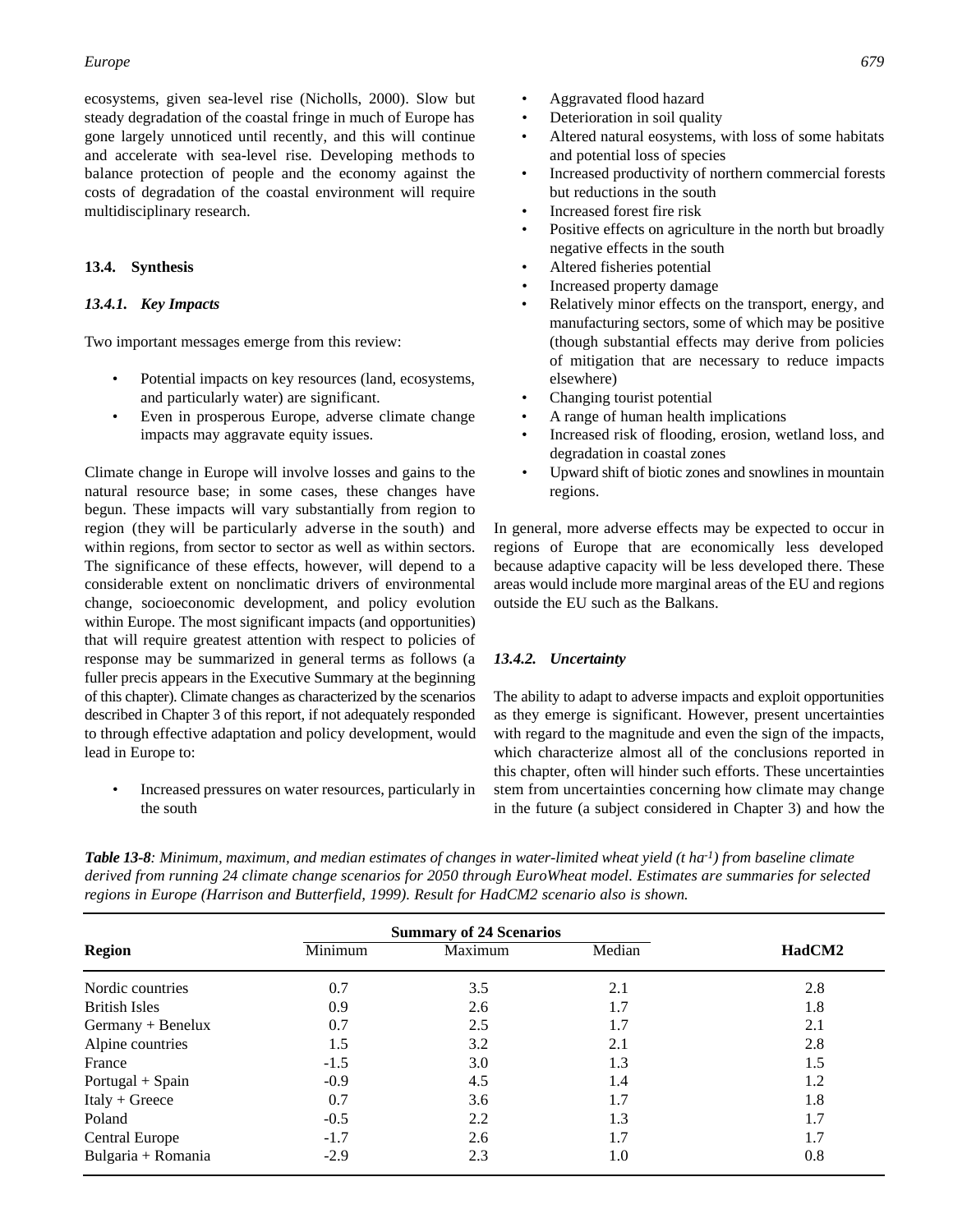natural resource base may respond to such changes. In some cases, the combination of these uncertainties may mean that we are unsure about whether the total effect is broadly positive or negative. To illustrate, Table 13-8 shows the estimated effect of a wide range of possible climate futures on wheat yields in different regions of Europe. In half of the regions, yield responses range from negative to positive.

Low-probability/high-consequence events (sometimes termed "surprises") such as collapse of the thermohaline circulation of the North Atlantic (Hulme and Carter, 2000) also need to be considered (see Chapters 3 and 19). Therefore, caution must be exercised in interpreting currently available information, and there must be recognition that much more research is needed. This might include identifying flexible actions that are robust to a range of possible futures.

#### *13.4.3. Research Needs*

Further investigation is needed to understand how European climate is likely to change under various emission trends, as well as what the implications of these changes would be for Europe's human and ecological systems. There is a need to analyze outputs from climate models that relate to extreme events. The biophysical impacts of climate change on European water, soil, and land resources have been quite thoroughly researched, but we know less about their socioeconomic consequences (e.g., in agriculture, fisheries, nature conservation, transport systems, and tourism). Improved knowledge of European coastal systems is required for their sustainable management. A key research challenge is to evaluate the feasibility, costs, and benefits of potential adaptation options, measures, and technologies. In general, research programs could benefit from more integration between basic studies of the Earth system, climate change modeling, impact and adaptation assessments, and mitigation/policy analysis. Key research challenges include:

- Transboundary regional impact assessment of various natural and socioeconomic systems
- Transboundary monitoring of impacts on sensitive ecosystems
- Better understanding of likely changes in extreme weather events
- Quantification of natural and technological hazards resulting from climate change (especially flooding)
- Guidelines for water management decisions for different regions under climatic uncertainty
- Changes in European legislation for adaptation to and/or mitigation of climate change impacts.

#### *13.4.4. Regional Issues*

#### *13.4.4.1. Extreme Events*

One of the most important continent-wide issues is the effect of climate change on future water resources, particularly on extreme events—whether abundance or scarcity of water will increase in severity. A tendency toward increases in the frequency of extreme events is likely but largely unquantified. The implications of changes in the characteristics of extreme hydrological events extend beyond the water sector into agriculture, industry, settlements, coastal zones, transport, tourism, health, and insurance. Climate change is likely to lead to increased winter flows in much of Europe. In Mediterranean Europe, it is likely to increase variability in flow through the year, with summer flows reduced. In coastal areas, the risk of flooding and erosion will increase substantially. Instability of thermohaline circulation is a process whose probability of occurrence in the 21st century is low (see Chapters 3 and 19), yet potential consequences of this on the changing heat budget in Europe are very great.

#### *13.4.4.2. Subregional Impacts*

Climatic observations and the scenarios presented here suggest that southern Europe will be more adversely affected than northern Europe. Ashift in climate-related resources from south to north may occur in sectors such as tourism, agriculture, and forestry. In particular, the Mediterranean region appears likely to be adversely affected. Among likely adverse effects are increased variability of river flow; increased flood risk; decreased summer runoff and recharge of aquifers; and reduced reliability of public water supply, power generation, and irrigation. Increased fire hazards affecting populated regions and forests and heat stress to humans, crops, and livestock may occur. Even a change of tourist destinations is possible if the present optimal summertime climate shifts northward, and heat waves and water shortages may jeopardize the attractiveness of the present southern summer destinations.

#### *13.4.4.3. Sustainability and Equity*

Sustainable development (understood as relaying natural capital to future generations in a nondepleted state) has been in jeopardy in Europe from several existing pressures, mostly nonclimatic (e.g., land-use change, environmental pollution, atmospheric deposition). Yet climate change adds an important element to the threat to the environment. Sea-level rise threatens coastal habitats with a squeeze between hard defenses and rising water levels. Most (50–90%) of the alpine glaciers could disappear by the end of the 21st century, and there may be local extinctions of species that require cold habitats for their survival (e.g., subarctic and montane species). Many ecosystems will respond to climate change via migration and change; a policy challenge is how to manage these changes.

Finally, climate change impacts will be differently distributed among different regions, generations, age classes, income groups, occupations, and genders. This has important equity implications, although these implications have not been investigated in detail. For example, elderly and sick people suffer more in heat waves. There is greater vulnerability, in general, in southern than in northern Europe. Mediterranean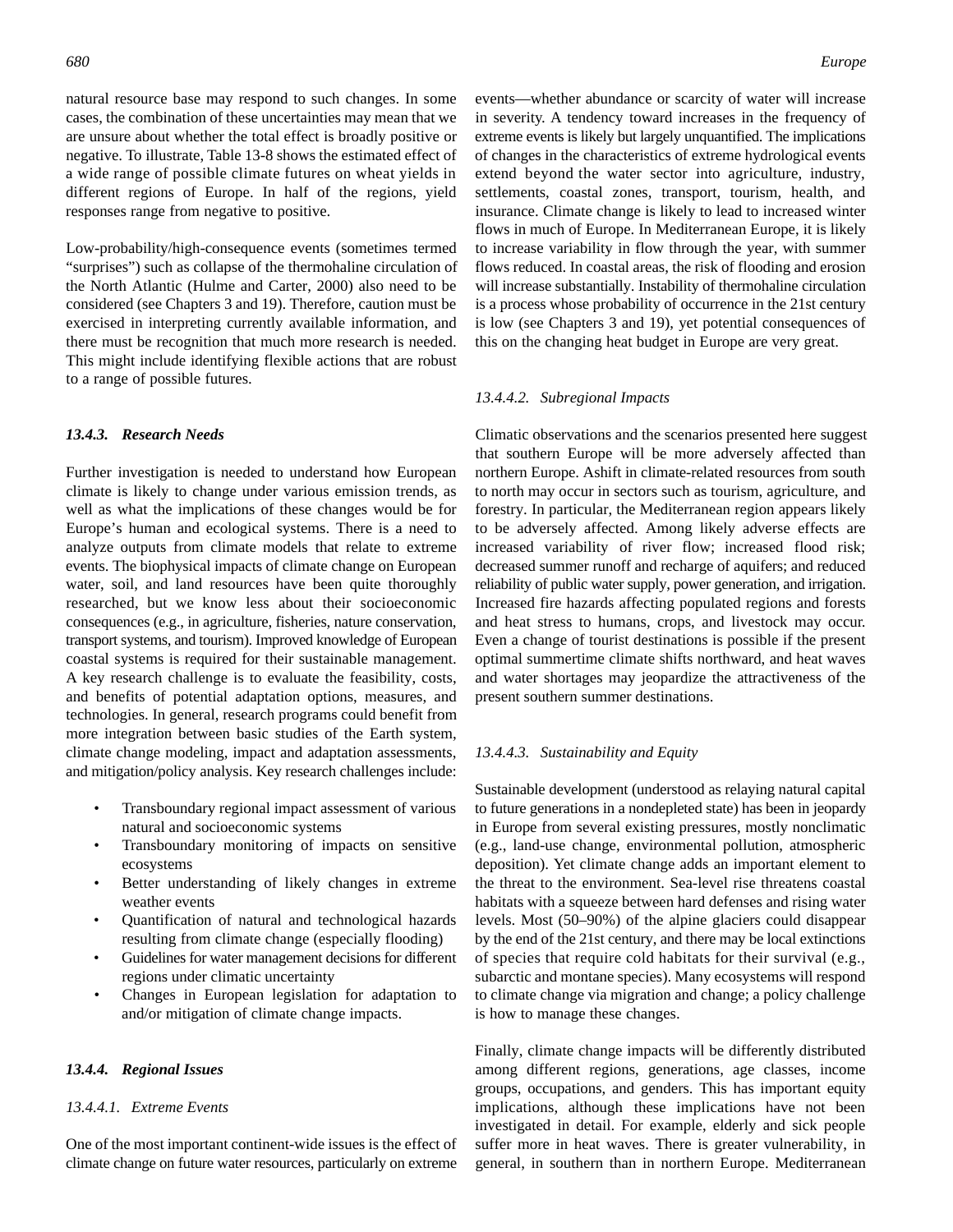#### *Europe 681*

and mountain farmers are likely to be worse off in a warmer world. This presents a challenge to existing regional policies within the EU that are aimed at leveling up less-developed areas (peripheral Europe versus core Europe). In general, the more marginal and less wealthy areas will be less able to adapt, so climate change without appropriate policies of response may lead to greater inequity.

Possible climate change impacts on key resources are sufficient to warrant early consideration by European policymakers to ensure sustainable development. In general, the adaptation potential of socioeconomic systems in much of Europe is high because of economic conditions, a stable population with the capacity to move within the region, and well-developed political, institutional, and technological support systems.

#### **References**

- Aas, B. and T. Faarlund, 1995: Forest limit development in Norway, with special regard to the 20th century. AmS-Varia, 24, 89-100.
- **Abakumova,** G.M., E.M. Feigelson, V. Russak, and V.V. Stadnik, 1996: Evaluation of long-term changes in radiation, cloudiness and surface temperature on the territory of the Former Soviet Union. *Journal of Climate*, **9,** 1319–1327.
- **Abegg,** B. and R. Froesch, 1994: Climate change and winter tourism. In: *Mountain Environments in Changing Climates* [Beniston, M. (ed.)]. Routledge, London, United Kingdom, pp. 328–348.
- **Agnew,** M.D. and J.E. Thornes, 1995: The weather sensitivity of the UK food retail and distribution industry. *Meteorological Applications*, **2,** 137–147.
- **Alcamo,** J., G.J. van den Born, A.F. Bouwman, B.J. de Haan, K. Klein, Goldewijk, O. Klepper, J. Krabec, R. Leemans, J.G.J. Olivier, A.M.C. Toet, H.J.M. de Vries, and H.J. van der Woerd, 1994: Modeling the global society-biosphere-climate system, part 2: computed scenarios. *Water, Air, and Soil Pollution*, **76,** 37–78.
- **Alexandrov,** V., 1997: Vulnerability of agronomic systems in Bulgaria. *Climatic Change*, **36***,* 135–149.
- **Alexandrov,** V., 1998: A strategy evaluation of irrigation management of maize crop under climate change in Bulgaria. In: *Proceedings of the Second International Conference on Climate and Water, Espoo, Finland, 17-20 August 1998* [Lemmelä, R. and N. Helenius (eds.)]. Vol. 3, pp. 1545–1555.
- **Alexandrov,** V., 1999: Vulnerability and adaptation of agronomic systems in Bulgaria *Climate Research*, **12(2–3),** 161–173.
- **Anisimov,** O.A. and F.E. Nelson, 1996: Permafrost distribution in the northern hemisphere under scenarios of climate change. *Global and Planetary Change*, **14,** 59–72.
- **Anisimov,** O.A. and F.E. Nelson, 1997: Permafrost zonation and climatic change in the northern hemisphere: results from transient general circulation models. *Climatic Change*, **35,** 241–258.
- **Antle,** J.M., 1996: Methodological issues in assessing potential impacts of climate change on agriculture. *Agricultural and Forest Meteorology*, **80,** 67–85.
- **Armstrong,** A.C. and D.A. Castle, 1992: Potential impacts of climate change on patterns of production and the role of drainage in grassland. *Grass and Forage Science*, **47,** 50–61.
- **Armstrong,** A.C., A.M. Matthews, A.M. Portwood, T.M. Addiscott, and P.B. Leeds-Harrison, 1994: Modelling the effects of climate change on the hydrology and water quality of structured soils. In: *Soil Responses to Climate Change. NATO ASI Series 23* [Rounsevell, M.D.A. and P.J. Loveland (eds.)]. Springer-Verlag, Heidelberg, Germany, pp. 113–136.
- **Arnell,** N.W., 1996: *Global Warming, River Flows and Water Resources*. Wiley and Sons, Chichester, United Kingdom.
- **Arnell,** N.W., 1999: The effect of climate change on hydrological regimes in Europe: a continental perspective. *Global Environmental Change*, **9,** 5–23.
- **Arnell,** N., 2000: Water resources. In: *Assessment of Potential Effects and Adaptations for Climate Change in Europe: The Europe ACACIAProject* [Parry, M.L. (ed.)]. Jackson Environment Institute, University of East Anglia, Norwich, United Kingdom, 324 pp.
- **Arnell,** N.W. and N.S. Reynard, 1996: The effects of climate change due to global warming on river flows in Great Britain. *Journal of Hydrology*, **183,** 397–424.
- **Arnell,** N.W. and N.S. Reynard, 1999: Climate change and British hydrology. In: *The Hydrology of the UK* [Acreman, M.C. (ed.)]. Routledge, London, United Kingdom, pp. 3–29..
- Arnell, N., W. Grabs, M. Mimikou, A. Shumann, N.S. Reynard, Z. Kaczmarek, V. Oancea, J. Buchtele, L. Kasparek, S. Blazkova, O. Starosolszky, and A . Kuzin,, 1999: *Effects of Climate Change on Hydrological Regimes and Water Resources in Europe. Projects EV5V-CT93-0293 and EV5V-CT94-*0 114, summary brochure, European Commission, University of Southampton, Southampton, United Kingdom.
- **Auger,** C., 1994: The impacts of sea-level rise on Rochefort sur Mer, France. In: *Global Climate Change and the Rising Challenge of the Sea: Proceedings of the third IPCC CZMS workshop, Margarita Island, March 1992* [O'Callahan, J. (ed.)]. National Oceanic and Atmospheric Administration, Silver Spring, MD, USA, pp. 317–328.
- Baarse, G., E.B. Peerbolte, and L. Bijlsma, 1994: Assessment of the vulnerability of The Netherlands to sea-level rise. In: *Global Climate Change and the Rising Challenge of the Sea: Proceedings of the Third IPCC CZMS Workshop, Margarita Island, March 1992* [O'Callahan, J. (ed.)]. National Oceanic and Atmospheric Administration, Silver Spring, MD, USA, pp. 211–236.
- **Bailey,** R.S. and J.H. Steele, 1992: North Sea herring fluctuations. In: *Climate Variability, Climate Change, and Fisheries* [Glantz, M.H. (ed.)]. Cambridge University Press, Cambridge, United Kingdom and New York, NY, USA.
- **Balderi,** M., A. Tamburro, G. Sabatinelli, R. Romi, C. Severini, G. Cuccagna, G. Fiorilli, M.P. Allegri, C. Buriani, and M. Toti, 1998: Malaria in Maremma, Italy. *Lancet*, **351,** 1246–1247.
- Bálint, G. and M. Butina, 1997: Application of the HBV model for the simulation of hydrological consequences of climate change in the Lielupe River basin in Latvia. In: Proceedings of the Baltic States Hydrology *Conference, Hydrology and Environment, May, 1997, Kaunas, Lithuania* [Gailiusis, D. (ed.)]. Lietuvos Energetikos Institutas, Kaunas, Lithuania, pp. 23–28.
- **Bálint,** G. and B. Gauzer, 1994: A rainfall ruoff model as a tool to investigate the impact of climate change. In: *Proceedings, XVIIth Conference of Danube Countries, Budapest, 5-9 September 1994* [Hegedus, M. (ed.)]. Paper No. 3.3, Hungarian National Committee for IHP/UNESCO and OHP/WMO, Budapest, Hungary, pp. 471–479.
- **Ball,** J.H., M.J. Clark, M.B. Collins, S. Gao, A. Ingham, and A. Ulph, 1991: *The Economic Consequences of Sea-Level Rise on the Central Coast of England*. Unpublished report to the UK Ministry of Agriculture, Fisheries, and Food, Geodata Unit, University of Southampton, 2 volumes.
- Baudiere, A. and T. Gauquelin, 1998: Evolution récente des formations superficielles et de la végétation associée sur les hautes terres catalanes. In: *Procesos Biofisicos Actuales en Medios Frios* [Gomez, A., (ed.)]. Publicaciones de la Universidad de Barcelona, Spain, pp. 27–412 (in French).
- **Baudiere,** A. and L. Serve, 1974: Les groupements oromediterraneenes des Pyrenees orientales et leurs relations avec les groupements similaires de la Sierra Nevada. In: *La Flore du Bassin Mediterranean: Essai de Systematique Synthetique*. Coll. Int. CNRS No. 235, Montpelier, France, pp. 457–468 (in French).
- **Beek,** K.J., W.A. Blokhuis, P.M. Driessen, N. van Breemen, R. Brinkman, and L.J. Pons, 1980: Problem soils: their reclamation and management. In: *Land Reclamation and Water Management: Developments, Problems and Challenges*. International Institute for Land Reclamation and Improvement (ILRI), Publication 27, International Soil Reference and Information Centre, Wageningen, The Netherlands, pp. 43–72.
- **Behr,** O., 1998: Possible climate impacts on the water resources of the Danube river basin. In: *Proceedings of the Second International Conference on Climate and Water, Espoo, Finland, 17-20 August 1998* [Lemmelä, R. and N. Helenius (eds.)]. Vol. 2, pp. 829-838.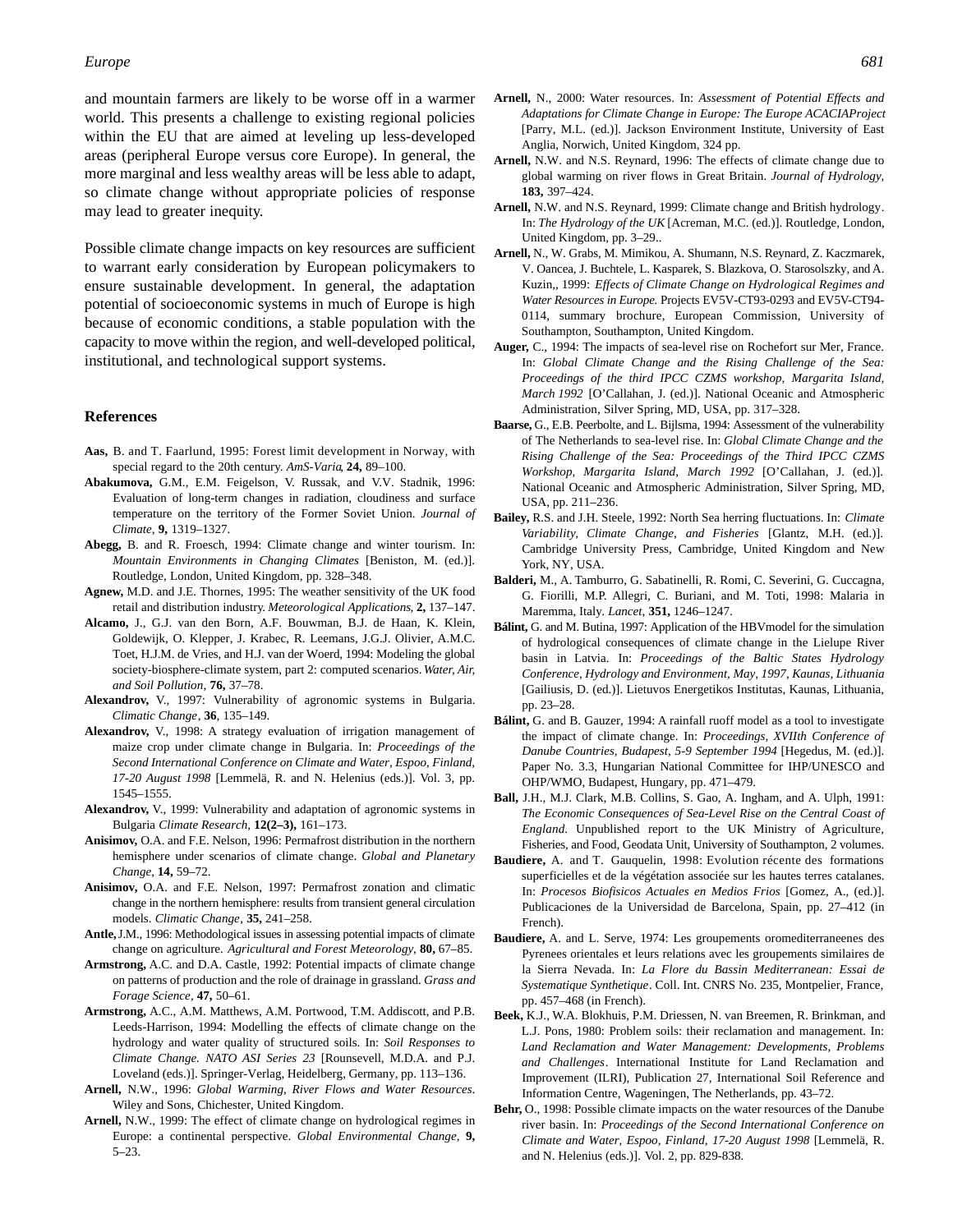United Kingdom, 200 pp. **Beniston,** M., D.G. Fox, S. Adhikary, R. Andressen, A. Guisan, J. Holten, J. Innes, J. Maitima, M. Price, and L. Tessier, 1996: The impacts of climate change on mountain regions. In: *Climate Change 1995: Impacts,* Adaptions, and Mitigation of Climate Change: Scientific-Technical *Analyses. Contribution of Working Group II to the Second Assessment Report for the Intergovernmental Panel on Climate Change* [Watson, R.T., M.C. Zinyowera, and R.H. Moss (eds.)]. Cambridge University Press, Cambridge, United Kingdom and New York, NY, USA, pp.

Arnold/Hodder and Stoughton/Chapman and Hall Publishers, London,

- **Beniston,** M., A. Ohmura, M. Rotach, P. Tschuck, M. Wild, and M.R. Marinucci, 1995: Simulation of climate trends over the Alpine Region. In: *Development of a Physically-Based Modeling System for Application to Regional Studies of Current and Future Climate*. Final Scientific Report No. 4031-33250, Swiss National Science Foundation, Bern, Switzerland.
- **Beniston,** M., R.S.J. Tol, R. Delcolle, G. Hörmann, A. Iglesias, J. Innes, A.J. McMichael, A.J.M. Martens, I. Nemesova, R.J. Nicholls, and F.L. Toth, 1998: Europe. In: *The Regional Impacts of Climate Change: An Assessment of Vulnerability. Special Report of IPCC Working Group II* [Watson, R.T., M.C. Zinyowera, and R.H. Moss (eds.)]. Intergovernmental Panel on Climate Change, Cambridge University Press, Cambridge, United Kingdom and New York, NY, USA, pp. 149–185.
- **Bennett,** G., 1970: Bristol floods 1968: controlled survey of effects on health of local community disaster. *British Medical Journal*, 3, 454-458.
- **Bentham,** G. and I.H. Langford, 1995: Climate change and the incidence of food poisoning in England and Wales. *International Journal of Biometeorology*, **39,** 81–86.
- **Berg,** B., M.P. Berg, E. Box, P. Bottner, A. Breymeyer, R. Calvo de Anta, M.M. Couteaux, A. Gallardo, A. Escudero, W. Kratz, M. Medeira, C. McClaugherty, V. Meentemeyer, F. Muñoz, P. Piussi, J. Remacle, and A. Virzo de Santo, 1993: Litter mass loss in pine forests of Europe: relationship with climate and litter quality. In: *Geography of Organic Matter Production and Decay* [Breymeyer, A., A. Krawczyk, B. Kulikowski, R.J. Solon, M. Rosciszewski, and B. Jaworska (eds.)]. Polish Academy of Sciences, Warsaw, Poland, pp. 81–109.
- Berglund, J., K. Eitrem, A. Ornstein, A. Lindberg, H. Rigner, M. Elmrud, A. Carlsson, C. Runehagen, A. Svanborg, and R. Norrby, 1995: An epidemiological study of Lyme disease in southern Sweden. New *England Journal of Medicine,* **333,** 1319–1327.
- **Berthold,** P. and A.J. Helbig, 1992: The genetics of bird migration: stimulus, timing and direction. *Ibis*, **134(1),** 35–40.
- Berthold, P., G. Mohr, and U. Querner, 1990: Control and evolutionary potential of obligate partial migration: results of a two-way selective breeding experiment with the blackcap (Sylvia atricapilla). *Journal für Ornithologie*, **131(1),** 33–46.
- **Best,** E.P.H., J.T.A. Verhoeven, and W.J. Wolff, 1993: The ecology of the Netherlands wetlands: characteristics, threats, prospects and perspectives for ecological research. *Hydrobiologia*, **265,** 305–320.
- **Bhattacharya,** N.C. and R.A. Geyer, 1993: Prospects of Agriculture in a Carbon Dioxide-Enriched Environment. In: *A Global Warming Forum: Scientific, Economic and Legal Overview*. CRC Press, Inc., Boca Raton, FL, USA, pp. 487–505.
- **Bijlsma,** L., C.N. Ehler, R.J.T. Klein, S.M. Kulshrestha, R.F. McLean, N. Mimura, R.J. Nicholls, L.A. Nurse, H. Pérez Nieto, E.Z. Stakhiv, R.K. Turner, and R.A. Warrick, 1996: Coastal zones and small islands. In: *Climate Change 1995: Impacts, Adaptations and Mitigation of Climate Change: Scientific-Technical Analyses. Contribution of Working Group II to the Second Assessment Report of the Intergovernmental Panel on Climate Change* [Watson, R.T., M.C. Zinyowera, and R.H. Moss (eds.)]. Cambridge University Press, Cambridge, United Kingdom and New York, NY, USA, pp. 289–324.
- **Bindi,** M., F. Ferrini, and F. Miglietta, 1992: Climatic change and the shift in the cultivated area of olive trees. *Journal of Agricultura Mediterranea*, **22,** 41–44.
- **Bindi,** M. and L. Fibbi, 2000: Modelling climate change impacts at the site scale on grapevine. In: *Climate Change, Climate Variability, and Agriculture in Europe: An Integrated Assessment* [Downing, T.E., P.A. Harrison, R.E. Butterfield, and K.G. Lonsdale (eds.)]. Research Report 21, Environmental Change Unit, University of Oxford, Oxford, United Kingdom, pp. 117–134.
- **Bindi,** M., L. Fibbi, B. Gozzini, S. Orlandini, and F. Miglietta, 1996: Modeling the impact of future climate scenarios on yield and yield variability of grapevine. *Climate Research*, **7,** 213–224.
- **Bindi,** M. and J. Olesen, 2000: Agriculture. In: *Assessment of Potential Effects and Adaptations for Climate Change in Europe: The Europe ACACIA Project* [Parry, M.L. (ed.)]. Jackson Environment Institute, University of East Anglia, Norwich, United Kingdom, 324 pp.
- **Birks,** H.J.B., 1989: Holocene isochrone maps and patterns of tree-spreading in the British Isles. *Journal ofBiogeography*, **16,** 503–540.
- **Boardman,** J., R. Evans, D.T. Favis-Mortlock, and T.M. Harris, 1990: Climate change and soil erosion on agricultural land in England and Wales. *Land Degradation and Rehabilitation*, **2,** 95–106.
- **Bortenschlager,** S., 1993: Das hochst gelegene Moor der Ostalpen "Moor am Rofenberg" 2760 m. *Dissertationes Botanicae*, **196 (Festschrift Zoller),** 329–334 (in German).
- **Botterweg,** P., 1994: Modelling the effects of climate change on runoff and erosion in central southern Norway. In: *Conserving Soil Resources: E u ropean Perspectives. Proceedings of the First International Conference, European Society for Soil Conservation, 1993* [Rickson, R.J. (ed.)]. European Society for Soil Conservation, pp. 273–285.
- Bradbury, N.J. and D.S. Powlson, 1994: The potential impact of global environmental change on nitrogen dynamics in arable systems. In: Soil *Responses to Climate Change* [Rounsevell, M.D.A. and P.J. Loveland (eds.)]. NATO ASI Series 23, Springer- Verlag, Heidelberg, Germany, pp. 137–154.
- **Bradley,** D.J., 1993: Human tropical diseases in a changing environment. In: *Environmental Change and Human Health*. Ciba Foundation Symposium 175, Wiley and Sons, Chichester, United Kingdom, pp. 147–170.
- **Brander,** K.M., 1997: Effects of climate change on cod (Gadus morhua) stocks. In: *Global Warming: Implications for Freshwater and Marine Fish* [Wood, C.M. and D.G. McDonald (eds.)]. Cambridge University Press, Cambridge, United Kingdom and New York, NY, USA, pp. 255–278.
- **Brander,** K.M., 2000: Detecting the effects of environmental change on growth and recruitment in cod (Gadus morhua) using a comparative approach. *Oceanologica Acta*, **23,** 485–496.
- **Brázdil,** R., M. Pudiková, I. Auer, R. Bohm, T. Cegnar, P.Tasko, M. Lapin, M. Gajic-Capka, K. Zaninovic, E. Koleva, T. Niedzwiedz, S. Szalai, Z. Ustrnul, and R.O. Weber, 1996: Trends of maximum and minimum daily temperatures in central and southeastern Europe. *International Journal of Climatology*, **16,** 765–782.
- Briffa, K.R., T.S. Bartholin, D. Eckstein, P.D. Jones, W. Karlén, F.H. Schweingruber, and P. Zetterberg, 1990: A 1,400-year tree-ring record of summer temperatures in Fennoscandia. *Nature*, **346,** 434–439.
- **Briffa,** K.R., P.D. Jones, and M. Hulme, 1994: Summer moisture availability across Europe, 1892–1991: an analysis based on the Palmer Drought Severity Index. *International Journal of Climatology*, **14,** 475–506.
- Brinkman, R., 1990: Resilience against climate change? Soil minerals, transformations and surface properties: EH and pH. In: *Soils on a Warmer Earth* [Scharpenseel, H.W., M. Schomaker, and A. Ayoub (eds.)]. Elsevier, London, United Kingdom, pp. 51–60.
- Brock, T.C.M. W. van Vierssen, 1992: Climate change and hydrophytedominated communities in inland wetland ecosystems. Wetlands Ecology *and Management*, **2,** 37–49.
- **Bruci,** E.D. and M. Bicaj, 1998: Implication of the expected climate change on the water resources in Albania. In: Proceedings of the Second *International Conference on Climate and Water, Espoo, Finland, 17-20 August 1998* [Lemmelä, R. and N. Helenius (eds.)]. Vol. 3, pp. 1471–1477.
- **Brunetti,** M., L. Buffoni, M. Maugeri, and T. Nanni, 2001: Trend of minimum and maximum daily temperature in Italy from 1865 to 1996. *Theoretical and Applied Climatology*, (in press).

191–213.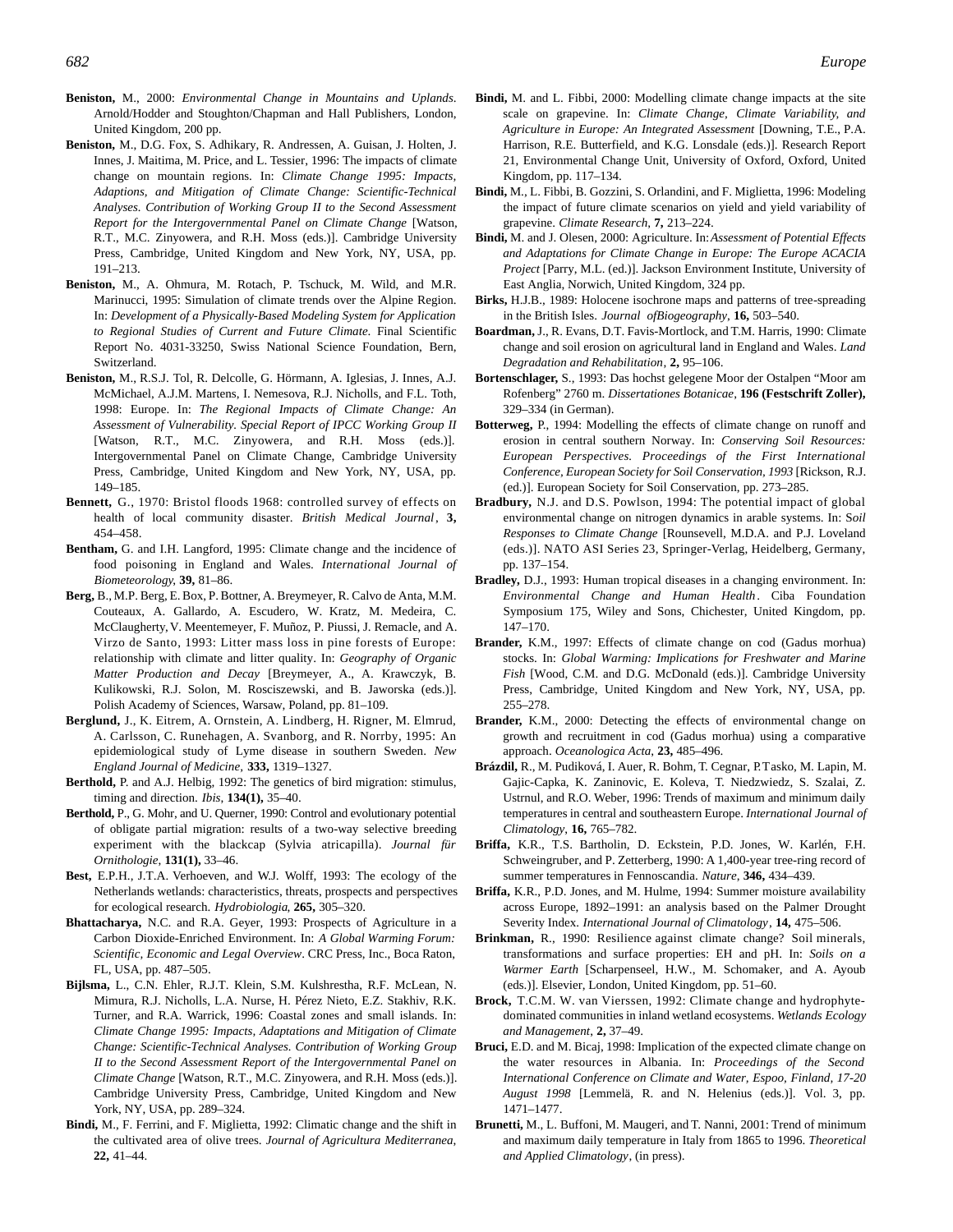- **Brunetti,** M., M. Maugeri, and T. Nanni, 2000: Variations of temperature and precipitation in Italy from 1866 to 1995. *Theoretical and Applied Climatology*, **65,** 165–174.
- **Buffoni,** L., M. Maugeri, and T. Nanni, 1999: Precipitation in Italy from 1833 to 1996. *Theoretical and Applied Climatology*, **63,** 33–40.
- **Building Research Establishment,** 1990: Assessment of damage in low rise buildings. Building Research Establishment, BRE Digest 251, London, United Kingdom, 110 pp.
- **Bullock,** P., E. Le Houérou, M.T. Hoffman, M.D.A. Rounsevell, J. Sehgal, and G. Várallay, 1996: Land degradation and desertification. In: In: *Climate Change 1995: Impacts, Adaptations and Mitigation of Climate Change: Scientific-Technical Analyses. Contribution of Working Group II to the Second Assessment Report of the Intergovernmental Panel on Climate Change* [Watson, R.T., M.C. Zinyowera, and R.H. Moss (eds.)]. Cambridge University Press, Cambridge, United Kingdom and New York, NY, USA, pp. 170–190.
- **Butina,** M., G. Melnikova, and I. Stikute, 1998: Potential impact of climate change on the hydrological regime in Latvia. In: *Proceedings of the Second International Conference on Climate and Water, Espoo, Finland, 17-20 August 1998* [Lemmelä, R. and N. Helenius (eds.)]. Vol. 3, pp. 1610–1617.
- Camill, P. and J.S. Clark, 1998: Climate change disequilibrium of boreal permafrost peatlands caused by local processes. The American *Naturalist*, **151,** 207–222.
- **Cannell,** M.G.J., 1985: Analysis of risks of frost damage to forest trees in Britain. In: *Crop Physiology of Forest Trees* [Tigerstedt, P.M.A., Puttonen, P. and Koski, V. (eds.)]. Helsinki University Press, Helsinki, Finland, pp. 153–166.
- **Cannell,** M.G.R. and Pitcairn, C.E.R., 1993: *Impacts of the Mild Winters and Hot Summers in the United Kingdom in 1988–1990*. Department of the Environment, HMSO, London, 154.
- **Cannell,** M.G.R. and J.H.M. Thornley, 1998: N-poor ecosystems may respond more to elevated  $CO<sub>2</sub>$  than N-rich ones in the long term: a model analysis of grassland. *Global Change Biology*, **4,** 431–442.
- **Cannon,** R.J.C., 1998: The implications of predicted climate change for insect pests in the UK, with emphasis on non-indigenous species. *Global Change Biology*, **4,** 785–796.
- **Cao,** M., K. Gregson, and S. Marshall, 1998: Global methane emission from wetlands and its sensitivity to climate change. *Atmospheric Environment*, **32,** 3293–3299.
- **Carnell,** R.E. and C.A. Senior, 1998: Changes in mid-latitude variability due to increasing greenhouse gases and sulphate aerosols. *Climate Dynamics,* **14,** 369–383.
- **Carter,** M.R. and B.A. Stewart, 1996: *Structure and Organic Matter Storage in Agricultural Soils*. CRC Press, London, United Kingdom, 125 pp.
- **Carter,** T.R., 1998: Changes in the thermal growing season in Nordic countries during the past century and prospects for the future. *Agricultural and Food Science in Finland*, **7,** 161–179.
- **Carter,** T.R., M.L. Parry, H. Harasawa, and S. Nishioka, 1994: *IPCC Technical Guidelines for Assessing Climate Change Impacts and Adaptations*. University College and Tsukuba University, London, United Kingdom and Tsukuba, Japan, 59 pp.
- **Carter,** T.R., M. Posch, and H. Tuomenvirta, 1996a: The SILMU scenarios: specifying Finland's future climate for use in impact assessment. *Geophysica*, **32,** 235–260.
- **Climate Change Impacts Review Group,** 1991: *The Potential Effects of Climate Change in the UK*. Department of the Environment, Her Majesty's Stationary Office, London, United Kingdom, 124 pp.
- **Climate Change Impacts Review Group,** 1996: *The Potential Effects of Climate Change in the UK*. Department of the Environment, Her Majesty's Stationary Office, London, United Kingdom, 247 pp.
- **Colacino,** M. and M. Conte, 1993a: Greenhouse effect and pressure patterns in the Mediterranean basin. *Nuovo Cimento C*, **16,** 67–76.
- **Colacino,** M. and M. Conte, 1993b: *Clima Mediterraneo ed Incendi Boschivi*. Report 93-50, Consiglio Nazionale delle Ricerche, Istituto di Fisica dell'Atmosfera, Rome, Italy.
- **Cole,** C.V., K. Paustian, E.T. Elliott, A.K. Metherell, D.S. Ojima, and W.J. Parton, 1993: Analysis of agroecosystem carbon pools. *Water, Air, and Soil Pollution*, **70,** 357–371.
- **Consorzio Venezia Nuova,** 1997: Measures for the Protection of Venice and its Lagoon. Consorzio Venezia Nuova (concessionary of Ministry of Public Works, Water Authority of Venice), Venice, Italy.
- **Cook,** R.M., A. Sinclair, and G. Stefansson, 1997: Potential collapse of North Sea cod stocks. *Nature*, **385,** 521–522.
- **Cooper,** G. and M.B. McGechan, 1996: Implications of an altered climate for forage conservation. *Agricultural and Forest Meteorology*, **79,** 253–269.
- **Cooper,** K., D.J. Parsons, and T. Demmers, 1998: A thermal balance model for livestock buildings for use in climate change studies. *Journal of Agricultural Engineering Research*, **69,** 43–52.
- **Crick,** H.Q.P. and T.H. Sparks, 1999: Climate change related to egg-laying trends. *Nature*, **399,** 423–424.
- Crick, H.Q.P., C. Dudley, and D.E. Glue, 1997: UK birds are laying eggs earlier. *Nature*, 399, 526.
- **Cuculeanu,** V, A. Marica, and C. Simota, 1999: Climate change impact on agricultural crops and adaptation options in Romania. *Climate Research,* **12 (2-3),** 153–160.
- **Daamen,** K., P. Krahe, and K. Wilke, 1998: Impacts of possible climate change on the discharge in German low mountain range catchments. In: *Proceedings of the Second International Conference on Climate and Water, Espoo, Finland, 17-20 August 1998* [Lemmelä, R. and N. Helenius (eds.)]. Vol. 2, 805-819.
- **Dai,** A., I.Y. Fung, and A.D. del Genio, 1997: Surface observed global land precipitation variations during 1900–1988. *Journal of Climate*, **10,** 2943–2962.
- **Davies,** A., J. Shao, P. Brignall, R.D. Bardgett, M.L. Parry, and C.J. Pollock, 1996: Specification of climatic sensitivity of forage maize to climate change. *Grass and Forage Science*, **51,** 306–317.
- **Davis,** M.B., 1981: Quaternary history and the stability of forest communities. In: *Forest Succession* [West, D.C., H.H. Shugart, and D.H. Botkin (eds.)]. Springer-Verlag, New York, NY, USA, pp. 132–153.
- Dedet, J.P., M. Lambert, and F. Pratlong, 1995: Leishmaniasis and HIV infection. *Presse Medicale*, **24,** 1036–1040.
- **de Gentile,** L., H. Picot, P. Bourdeau, R. Bardet, A. Kerjan, M. Piriou, A. le Guennic, C. Bayssade-Dufour, D. Chabasse, and K.E. Mott, 1995: La dermitate cercarienne en Europe: un probleme de santé publique nouveau (Cercarial dermatitis in Europe: a new public health problem). *Bulletin of the.World Health Organization*, **74(2),** 159–163 (in French).
- **del Barrio,** G. and E. Moreno, 2000: Background data and information for the EEA report on biodiversity in Europe. In: *Species and Habitats in Arid Lands in the Mediterranean Parts of Europe*. Estacion Experimental de Zonas Aridas.
- **Dent, D.L., 1986:** Acid Sulphate Soils: A Baseline for Research and *Development*. Publication 39, Institute for Land Reclamation and Improvement, Wageningen, The Netherlands, 45 pp.
- **de Ruig,** J.H.M., 1998: Coastline management in The Netherlands: human use versus natural dynamics. *Journal of Coastal Conservation,* **4**, 127–134.
- **Dippner,** J.W., 1997: Recruitment success of different fish stocks in the North Sea in relation to climate variability. *Deutsche Hydrographische Zeitschrift*, **49,** 277–293.
- **Dlugolecki,** A. and G. Berz, 2000: Insurance. In: *Assessment of Potential Effects and Adaptations for Climate Change in Europe: The Europe ACACIA Project* [Parry, M.L. (ed.)]. Jackson Environment Institute, University of East Anglia, Norwich, United Kingdom, 324 pp.
- **Dregne,** H.E., 1990: Impact of global warming on arid region soils. In: *Soils on a Warmer Earth* [Scharpenseel, H.W., M. Schomaker, and A. Ayoub (eds.)]. Elsevier, London, United Kingdom, pp. 177–184.
- **Durand,** M.H. (ed.), 1998: *Global versus Local Changes in Upwelling* Systems. Collection Colloques et Séminaires. ORSTOM, Paris, France.
- **Dvorák,** V., J. Hladny, and L. Kaspárek, 1997: Climate change hydrology and water resources impact and adaptation for selected river basins in the Czech Republic. *Climatic Change*, **36,** 93–106.
- **Dyer,** K. and T.J. Moffat, 1998: Fluxes of suspended matter in the East Anglian Plume Southern North Sea. *Continental Shelf Research*, **18,** 1311–1331.
- **Easterling,** D.R., B. Horton, P.D. Jones, T.C. Peterson, T.R. Karl, D.E. Parker, M.J. Salinger, V. Razuvayev, N. Plummer, P. Jameson, and C.K. Folland, 1997: Maximum and minimum temperature trends for the globe. *Science*, **277,** 364–367.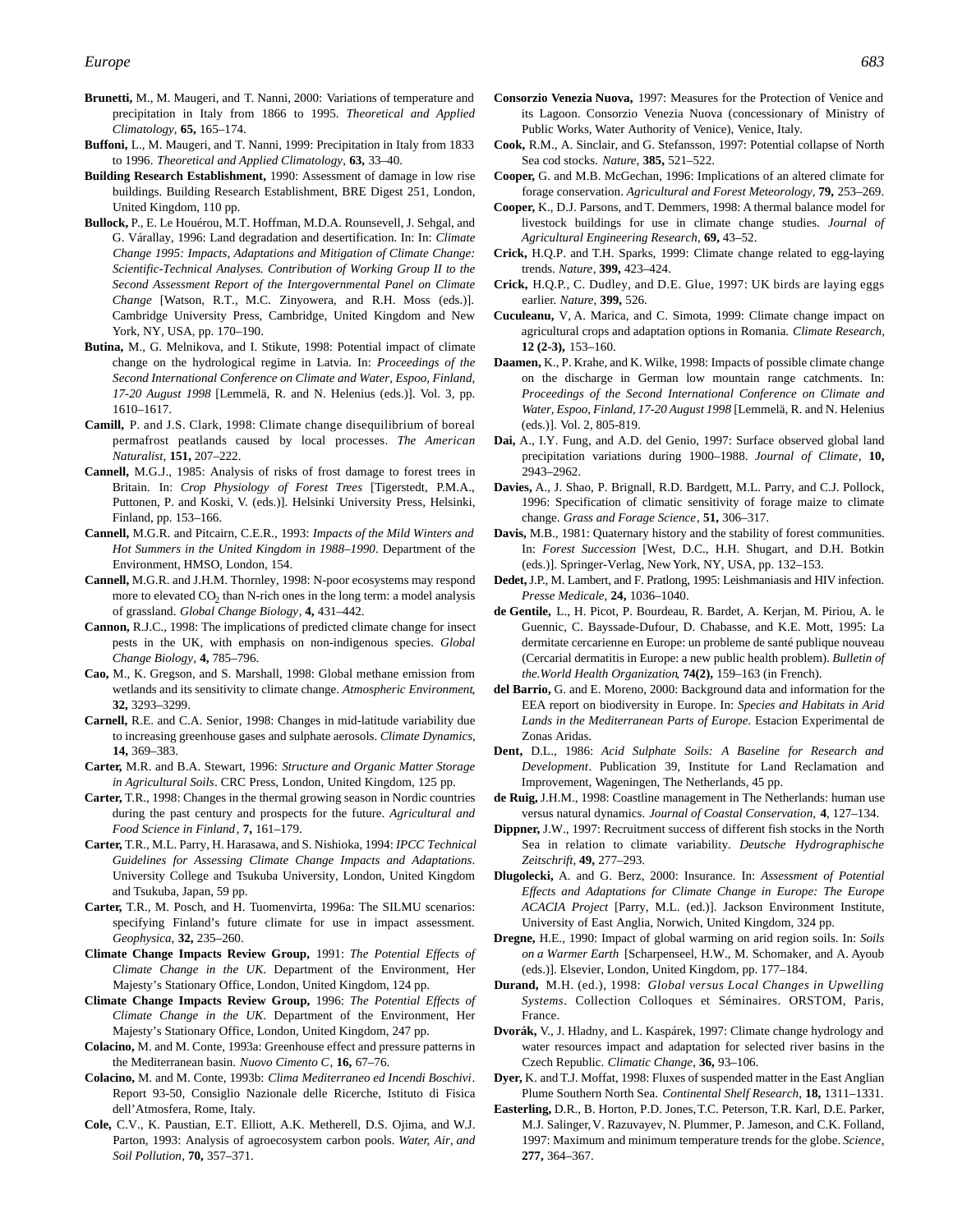- **Easterling,** W.E., 1996: Adapting North American agriculture to climate change. *Agricultural and Forest Meteorology*, **80,** 1–53.
- **Ebenhöh,** W., H. Sterr, and F. Simmering, 1997: *Potentielle Gefährdung und Vulnerabilität der deutschen Nord- und Ostseeküste bei fortschreitenden Klimawandel (Case Study Based on the Common Methodology of the IPCC Subgroup B)*. Unpublished report, Hamburg, Germany, 138 pp. (in German).
- **ECSN,** 1995: *Climate of Europe: Recent Variation, Present State and Future Prospects*. KNMI, de Bilt, The Netherlands, 72 pp.
- **EEA,** 1998: *Europe's Environment: The Second Assessment*. European Environment Agency/Elsevier, Copenhagen, Denmark*,* 293 pp.
- **Ellenberg,** H., 1986: *Vegetation Mitteleuropas mit den Alpen*. Ulmer, Stuttgart, Germany, 4th. ed., 989 pp. (in German).
- **Emberlin,** J., 1994: The effects of patterns in climate and pollen abundance on allergy. *Allergy*, **94,** 15–20.
- **European Commission,** 1999: *Towards a European Coastal Zone (ICZM)* **Strategy**. Office of Official Publications of the European Union, Luxembourg, 98 pp.
- **Evans,** L.G., H. Eckersten, M.A. Semenov, and J.R. Porter, 1995: Modelling the effects of climate change and climatic variability on crops at site scale: effects on Willow. In: *Climate Change and Agriculture in Europe: Assessment of Impacts and Adaptations* [Harrison, P.A., R. Butterfield, and T.E. Downing (eds.)]. Resarch Report No. 9, Environmental Change Unit, University of Oxford, Oxford, United Kingdom, pp. 330–388.
- **FAOSTAT,** 1998: *On-Line and Multilingual Database*. Food and Agriculture Organization, Rome, Italy, 120 pp.
- Farrar, J.F., 1996: Sinks, integral parts of a whole plant. *Journal of Experimental Botany*, **47,** 1273–1280.
- **Faunt,** J.D., T.J. Wilkinson, P. Aplin, P. Henschke, M. Webb, and R.K. Penhall, 1995: The effete in the heat: heat-related hospital presentations during a ten day heat wave. *Australia and New Zealand Journal of Medicine*, **25,** 117–120.
- **Fischer,** H., M. Werner, D. Wagenbach, M. Schwager, T. Thorsteinnson, F. Wilhelms, and J. Kipfstuhl, 1998: Little ice age clearly recorded in northern Greenland ice cores. *Geophysical Research Letters*, **25,** 1749–1752.
- **Flather,** R.A. and J.A. Smith, 1998: First estimates of changes in extreme storm surge elevations due to the doubling of CO<sub>2</sub>. The Global *Atmosphere and Ocean System*, **6,** 193–208.
- **Flurry,** M., J. Leuenberger, B. Studer, H. Flühler, W.A. Jury, and K. Roth, 1994: *Pesticide Transport through Unsaturated Field Soils: Preferential Flow*. CIBALtd., Basel, Switzerland, 293 pp.
- **Førland,** E.J., H. Alexandersson, A. Drebs, I. Hanssen-Bauer, H. Vedin, and O.E. Tveito, 1998: *Trends in Maximum 1-Day Precipitation in the Nordic Region*. DNMI Report No. 14/98, Norwegian Meteorological Institute, Oslo, Norway, 55 pp.
- **Forchhammer,** M.C., E. Post, and N.C. Stenseth, 1997: Breeding phenology and climate. *Nature*, **391,** 29–30.
- **Fraedrich,** K. and K. Müller, 1992: Climate anomalies in Europe associated with ENSO extremes. *International Journal of Climatology,* **12,** 25–31.
- Fraedrich, K., K. Müller, and R. Kuglin, 1992: Northern hemisphere circulation regimes during extremes of the El Niño/Southern Oscillation. *Tellus*, **44A,** 33–40.
- **Frasetto,** R. (ed.), 1991: *Impacts of Sea-Level Rise on Cities and Regions*. Proceedings of the First International Meeting 'Cities on Water,' December 1989, Marsilio Editori, Venice, Italy.
- Frei, C. and C. Schär, 1998: A precipitation climatology of the Alps from high-resolution rain-gauge observations. *International Journal of Climatology*, **18,** 873–900.
- **Friedland,** K.D., D.G. Reddin, and D.A. Dunkley, 1998: Marine temperatures experienced by post-smolts and the survival of Atlantic salmon (Salmo Salar L.) in the North Sea area. *Fisheries Oceanography*, **7,** 22–34.
- **Fulford,** M., T. Champion, and A. Long, 1997: *England's Coastal Heritage*. Archaeological Report 15, Royal Commission on the Historical Monuments of England and English Nature, London, United Kingdom, 268 pp.
- **Furquay,** J.W., 1989: Heat stress as it affects animal production. *Journal of Animal Science*, **52,**164–174.
- Gabutti, G., G. Balestra, G. Flego, and P. Crovari, 1998: Visceral leishmaniasis in Liguria, Italy. *Lancet*, **351,** 1136.
- **Gavilán,** R. and E. Fernández-González, 1997: Climatic discrimination of Mediterranean broad-leaved sclerophyllous and deciduous forests in central Spain. *Journal of Vegetation Science*, 8, 377-386.
- **Gellens,** D., E. Roulin, and F. Gellens-Meulenberghs, 1998: Impact of climate change on the water balance in the river Meuse basin (Belgium). In: *Proceedings of the Second International Conference on Climate and Water, Espoo, Finland, 17-20 August 1998* [Lemmelä, R. and N. Helenius (eds.)]. Vol. 2, pp. 820-828.
- **Giles, A.R.** and A.H. Perry, 1998: The use of a temporal analogue to investigate the possible impact of projected global warming on the UK tourist industry. *Tourism Management*, **19,** 75–80.
- Goodman, R.M., H. Hauptli, A. Croosway, and V.C. Knauf, 1987: Gene transfer in crop improvement. *Science*, **236,** 48–54.
- **Goria,** A., 1999: Impacts of climate change on migration in the Mediterranean basin: environmental dimension of South-North migration and directions for future policies. In: *Proceedings of the Conference on the Impacts of Climate Change on the Mediterranean Area: Regional Scenarios and Vulnerability Assessment, Venice, 9–10 December, 1999*. Venice, Italy, pp. 10–25.
- **Gothe,** R., I. Nolte, and W. Kraft, 1997: Leishmaniasis of dogs in Germany: epidemiological case analysis and alternative to conventional causal therapy. Tierarztiche Praxis, 25, 68-73.
- **Gottfried,** M., H. Pauli, and G. Grabherr, 1994: Die Alpen im "Treibhaus": Nachweis füer das erwarmungsbedingte Hohersteigen der alpinen und nivalen Vegetation. *Jahrbuch des Vereins zum Schutz der Bergwelt*, **59,** 13–27 (in German).
- Gottfried, M., H. Pauli, K. Reiter, and G. Grabherr, 2000: A fine-scaled predictive model for climate warming induced changes of high mountain plant species distribution patterns. *Diversity and Distributions*, **8,** 10–21.
- **Grabherr,** G., M. Gottfried, and H. Pauli, 1994: Climate effects on mountain plants. *Nature*, **369,** 448.
- **Grabherr,** G., M. Gottfried, and H. Pauli, 1995: Patterns and current changes in alpine plant diversity. In: *Arctic and Alpine Biodiversity: Patterns, Causes and Ecosystem Consequences* [Chapin, F.S. III and C. Korner (eds.)]. Springer-Verlag, Heidelberg, Germany, pp. 167–181.
- **Grabs,** W., 1997: *Impact of Climate Change on Hydrological Regimes and Water Resource Management in the Rhine*. Cologne, Germany, 26 pp.
- **Graglia,** E., S. Jonasson, A. Michelsen, and I.K. Schmidt, 1997: Effects of shading, nutrient application and warming on leaf growth and shoot densities of dwarf shrubs in two arctic/alpine plant communities. *Ecoscience*, **4,** 191–198.
- **Gratz,** N.G. and A.B. Knudsen, 1996: *The Rise and Spread of Dengue and Dengue Hemorrhagic Fever and its Vectors: A Historical Review Up to* 1995. CTD/FIL(DEN)/96.7, World Health Organization, Geneva, Switzerland, 62 pp.
- **Gregory,** J.M. and J.A. Lowe, 2000: Predictions of global and regional sealevel rise using AOGCMs with and without flux adjustment. *Geophysical Research Letters*, **27,** 3069–3072.
- **Groisman,** P.Y., E.L. Genikhovich, and P.M. Zhai, 1996: "Overall" cloud and snow cover effects on internal climate variables: the use of clear sky climatology. *Bulletin of the American Meteorological Society*, 77, 2055–2066.
- Gruza, G., E. Rankova, V. Razuvaev, and O. Bulygina, 1999: Indicators of climate change for the Russian Federation. *Climatic Change*, **42(1),** 219–242.
- **Haapala,** J. and M. Lepparänta, 1997: The Baltic Sea ice season in changing climate. *Boreal Environment Research*, **2(1),** 93–108.
- Haeberli, W., 1995: Glacier fluctuations and climate change detection: operational elements of a worldwide monitoring strategy. *Bulletin of the World Meteorological Organization*, **44(1),** 23–31.
- Häkkinen, R., T. Linkosalo, and P. Hari, 1998: Effects of dormancy and environmental factors on timing of bud burst in Betula pendula. Tree *Physiology*, **18,** 707–712.
- **Hall,** D.O. and J.M.O. Scurlock, 1991: Climate change and the productivity of natural grasslands. *Annals of Botany*, **67,** 49–55.
- **Hamm,** L., H. Hanson, M. Capobianco, H.H. Dette, A. Lecuga, and R. Spanhoff, 1998: *Beach Fills in Europe-Projects, Practices, and Objectives*. Proceedings of the 26th International Coastal Engineering Conference, Copenhagen, Denmark. American Society of Civil Engineers, New York, NY, USA, pp. 3060–3073.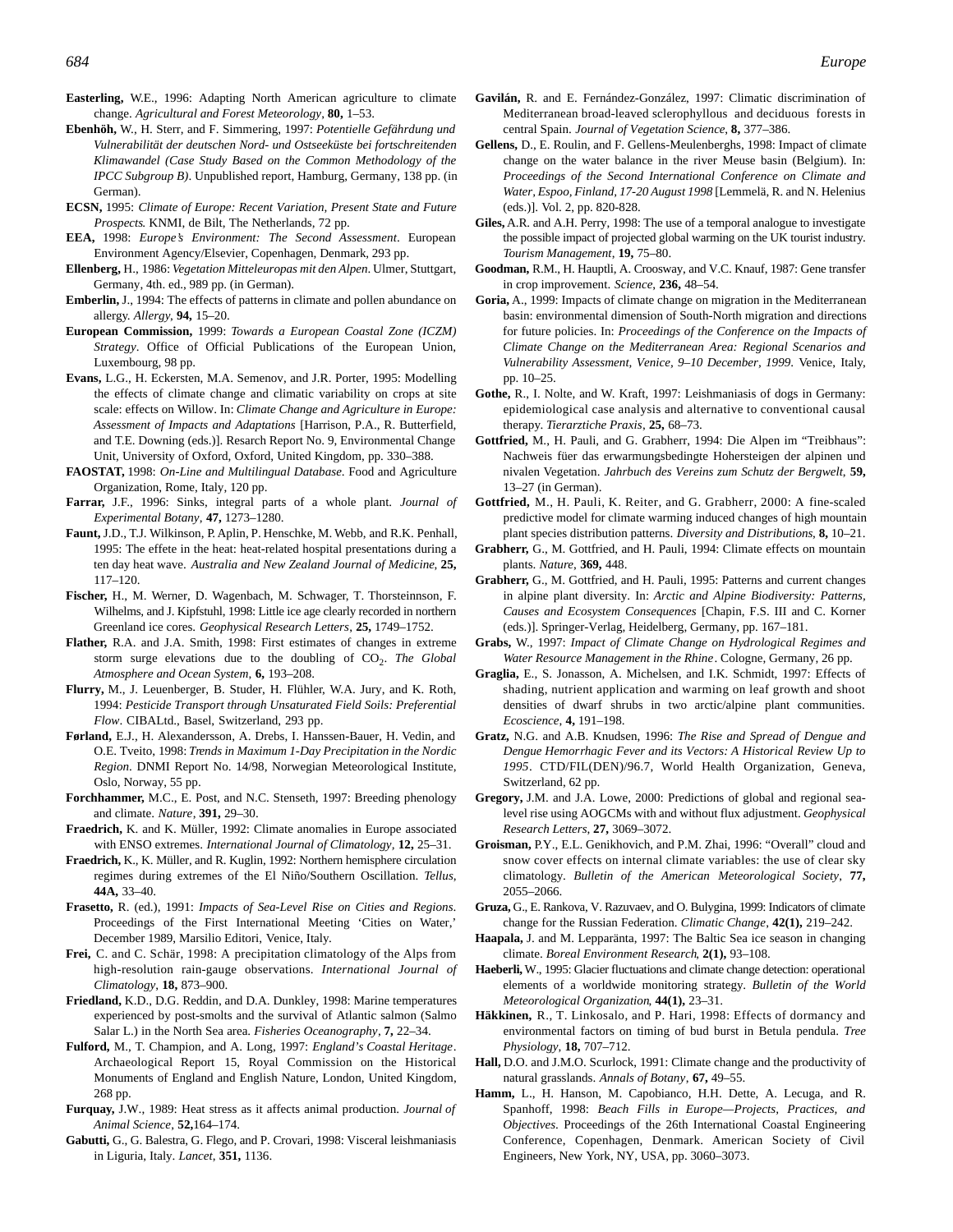- **Harrison,** P.A. and R.E. Butterfield, 1996: Effects of climate change on Europe-wide winter wheat and sunflower productivity. *Climate Research*, **7,** 225–241.
- **Harrison,** P.A. and R.E. Butterfield, 1999: Modelling climate change impacts on wheat, potato and grapevine in Europe. In: *Climate Change, Climate Variability and Agriculture in Europe: An Integrated Assessment* [Butterfield, R.E., P.E. Harrison, and T.E. Downing (eds.)]. Environmental Change Unit, Research Report No. 9, University of Oxford, Oxford, United Kingdom, 157 pp.
- **Harrison,** P.A., R.E. Butterfield, and T.E. Downing, 1995a: *Climate Change and Agriculture in Europe: Assessment of Impacts and Adaptations*. Research Report No. 9, Environmental Change Unit, University of Oxford, Oxford, United Kingdom, 411 pp.
- **Harrison,** P.A., R. Butterfield, and M.J. Gawith, 1995b: Modelling the effects of climate change on crops at the regional scale: effects on winter wheat, sunflower, onion and grassland in Europe. In: *Climate Change, Climate Variability and Agriculture in Europe: An Integrated Assessment* [Butterfield, R.E., P.E. Harrison, and T.E. Downing (eds.)]. Environmental Change Unit, Research Report No. 9, University of Oxford, Oxford, United Kingdom, pp. 330–388.
- Harrod, T.R., 1979: Soil Suitability for Grassland. In: Soil Survey Applications [Jarvis, M.G. and D. Mackney (eds.)]. Soil Survey Technical Monograph No. 13, Harpenden, United Kingdom, pp. 51–70.
- Hartig, E.K., O. Grozev, and C. Rosenzweig, 1997: Climate change, agriculture and wetlands in Eastern Europe: vulnerability, adaptation and policy. *Climatic Change*, **36,** 107–121.
- **Haslam,** S.M., 1997: Deterioration and fragmentation of rivers in Malta. *Freshwater Biological Association*, **9,** 55–61.
- **Hendry,** G.A.F. and J.P. Grime, 1990: Effects on plants: natural vegetation. In: *The Greenhouse Effect and Terrestrial Ecosystems of the UK* [Cannell, M.G.R. and M.D. Hooper (eds.)]. ITE Research Publication No. 4, Her Majesty's Stationary Office, London, United Kingdom, 82 pp.
- **Henry,** G.H.R. and U. Molau, 1997: Tundra plants and climate change: the International Tundra Experiment (ITEX). *Global Change Biology,*  $3(1), 1-9.$
- **Herrington,** P., 1996: *Climate Change and the Demand for Water*. Her Majesty's Stationary Office, London, United Kingdom.
- **Hladny,** J., J. Buchtele, M. Doubková, V. Dvorák, L. Kaspárek, O. Novicky, and E. Prenosilová, 1997: *Impact of a Potential Climate Change on Hydrology and Water Resources: Country Study of Climate Change for the Czech Republic*. Element 2, Publ. No. 20, National Climate Program of the Czech Republic, Prague, Czech Republic, 137 pp.
- **Hlavcová,** K. and J. Cunderlík, 1998: Impact of climate change on the seasonal distribution of runoff in mountainous basins in Slovakia. In: *Hydrology, Water Resources, and Ecology in Headwaters*. IAHS Publication No. 248, pp. 39–46.
- **Hlavcová,** K., J. Szolgay, J. Cunderlík, J. Parajka, and M. Lapin, 1999: *Impact of Climate Change on the Hydrological Regime of Rivers in Slovakia*. Slovak Committee for Hydrology, Bratislava, Slovakia.
- Holten, J.I., 1990: Biological and ecological consequences of changes in climate in Norway. *NINA Utredning*, 11, 1-59
- **Holten,** J.I., 1998: Vertical distribution patterns of vascular plants in the Fennoscandian mountain range. *Ecologie*, **29(1–2),** 129–138.
- Holten, J.I. and P.D. Carey, 1992: Responses of climate change on natural terrestrial ecosystems in Norway. *NINA Institute Research Report*, 29, 1-59.
- **Holtmeier,** F.K., 1994: Ecological aspects of climatically caused timberline fluctuations. In: *Mountain Environments in Changing Climates* [Beniston, M. (ed.)]. Routledge, London, United Kingdom, pp. 220–233.
- **Hulme,** M. and T.R. Carter, 2000: The changing climate of Europe. In: *Assessment of Potential Effects and Adaptations for Climate Change in Europe: The Europe ACACIA Project* [Parry, M.L. (ed.)]. Jackson Environment Institute, University of East Anglia, Norwich, United Kingdom, 324 pp.
- **Hulme,** M., E. Barrow, N.W. Arnell, P. Harrison, T. Downing, and R. Johns, 1999: Relative impacts of human-induced climate change and natural variability. *Nature*, **397,** 688–691.
- **Hulme,** M., T.J. Osborn, and T.C. Johns, 1998: Precipitation sensitivity to global warming: comparison of observations with HadCM2 simulations. *Geophysical Research Letters*, **25,** 3379–3382.
- **Huntley,** B., 1991: How plants respond to climate change: migration rates, individualism and the consequences for plant communities. *Annals of Botany*, **67(1),** 15–22.
- Huntley, B., 1999: Species distribution and environmental change: considerations from the site to the landscape scale In: Ecosystem Management: Questions for Science and Society [Maltby, E., M. Holdgate, M. Acreman, and A. Weir (eds.)]. Royal Holloway Institute for Enviornmental Research, Virginia Water, United Kingdom, pp. 115–129.
- **Huntley,** B., W. Cramer, A.V. Morgan, H.C. Prentice, and J.R.M. Allen, 1997: *Past and Future Rapid Environmental Changes: The Spatial and Evolutionary Responses of Terrestrial Biota*. NATOASI Series, Series 1, Springer-Verlag, Berlin, Germany, 85 pp.
- **Huntley,** B. and T. Webb III, 1989: Migration: species' response to climate variations caused by changes in the earth's orbit. *Journal of Biogeography*, **16,** 5–19.
- Hurrell, J.W. and H. van Loon, 1997: Decadal variations in climate associated with the North Atlantic Oscillation. *Climatic Change*, **36,** 301–326.
- **IFRC,** 1998: *World Disaster Report 1997*. Oxford University Press, New York, NY, USA.
- **Ineson,** P., K. Taylor, A.F. Harrison, J. Poskitt, D.G. Benham, E. Tipping, and C. Woof, 1998: Effects of climate change on nitrogen dynamics in upland soils, part 1: a transplant approach. *Global Change Biology*, **4,** 143–152.
- **IPCC,** 1996: *Climate Change 1995: Impacts, Adaptations, and Mitigation of Climate Change: Scientific-Technical Analyses. Contribution of Working Group II to the Second Assessment Report of the Intergovernmental Panel on Climate Change* [Watson, R.T., M.C. Zinyowera, and R.H. Moss (eds.)]. Cambridge University Press, Cambridge, United Kingdom and New York, NY, USA, 878 pp.
- **IPCC,** 1998: *The Regional Impacts of Climate Change: An Assessment of Vulnerability. Special Report of IPCC Working Group II* [Watson, R.T., M.C. Zinyowera, and R.H. Moss (eds.)]. Intergovernmental Panel on Climate Change, Cambridge University Press, Cambridge, United Kingdom and New York, NY, USA, 517 pp.
- **Izrael,** Y.A., 1997: *Russian Federation Climate Change Country Study. Final Report, Vol. 3: Vulnerability and Adaptation Assessments*. Russian Federal Service for Hydrometeorology and Environmental Monitoring, Moscow, Russia, 113 pp.
- **Jaagus, J., 1998: Modelled changes in river runoff using various climate** scenarios for Estonia. In: Proceedings of the Second International *Conference on Climate and Water, Espoo, Finland, 17-20 August 1998* [Lemmelä, R. and N. Helenius (eds.)]. Vol. 1, pp. 94–103.
- **Jaagus,** J., 1997: The impact of climate change on the snow cover pattern in Estonia. *Climatic Change*, **36,** 65–77.
- Jansons, V. and M. Butina, 1998: Potential impacts of climate change on nutrient loads from small catchments. In: *Proceedings of the Second International Conference on Climate and Water, Espoo, Finland, 17-20 August 1998* [Lemmelä, R. and N. Helenius (eds.)]. Vol. 2, pp. 932–939.
- **Jarvet**, A., 1998: Estimation on possible climate change impact on water management in Estonia. In: Proceedings of the Second International *Conference on Climate and Water, Espoo, Finland, 17-20 August 1998* [Lemmelä, R. and N. Helenius (eds.)].Vol. 3, pp. 1449–1458.
- **Jendritzky,** G., K. Bucher, and F. Bendisch, 1997: Die Mortalitatsstudie des Deutschen Wetterdienstes. Annalen der Meteorologie, 33, 46–51 (in German).
- **Jenik,** J., 1997: Anemo-orographic systems in the Hercynian Mts. and their effects on biodiversity. *Acta Univ. Wratisl. No. 1959, Prace Instyt. Geogr., Seria C, Meteorologia i Klimatologia*, **4,** 9–21.
- **Jenkinson,** D.S., 1990: The turnover of organic carbon and nitrogen in soil. *Proceedings of the Royal Society of London B*, **329,** 361–368.
- **Jenny,** H., 1980: *The Soil Resource: Origin and Behaviour.* Ecological Studies No. 37, Springer-Verlag, New York, NY, USA, 377 pp.
- **Jonasson,** S., J.A. Lee, T.V. Callaghan, M. Havström, and A. Parsons, 1996: Direct and indirect effects of increasing temperatures on subarctic ecosystems. *Ecological Bulletins*, 45, 180-191.
- **Jones,** M.B. M. Jongen, 1996: Sensitivity of temperate grassland species to elevated atmospheric  $\mathrm{CO}_2$  and the interaction with temperature and water stress. *Agricultural and Food Science in Finland*, **5,** 271–283.
- **Jones, M.B., M. Jongen, and T. Doyle, 1996: Effects of elevated carbon dioxide** concentrations on agricultural grassland production. *Agricultural and Forest Meteorology*, **79,** 243–252.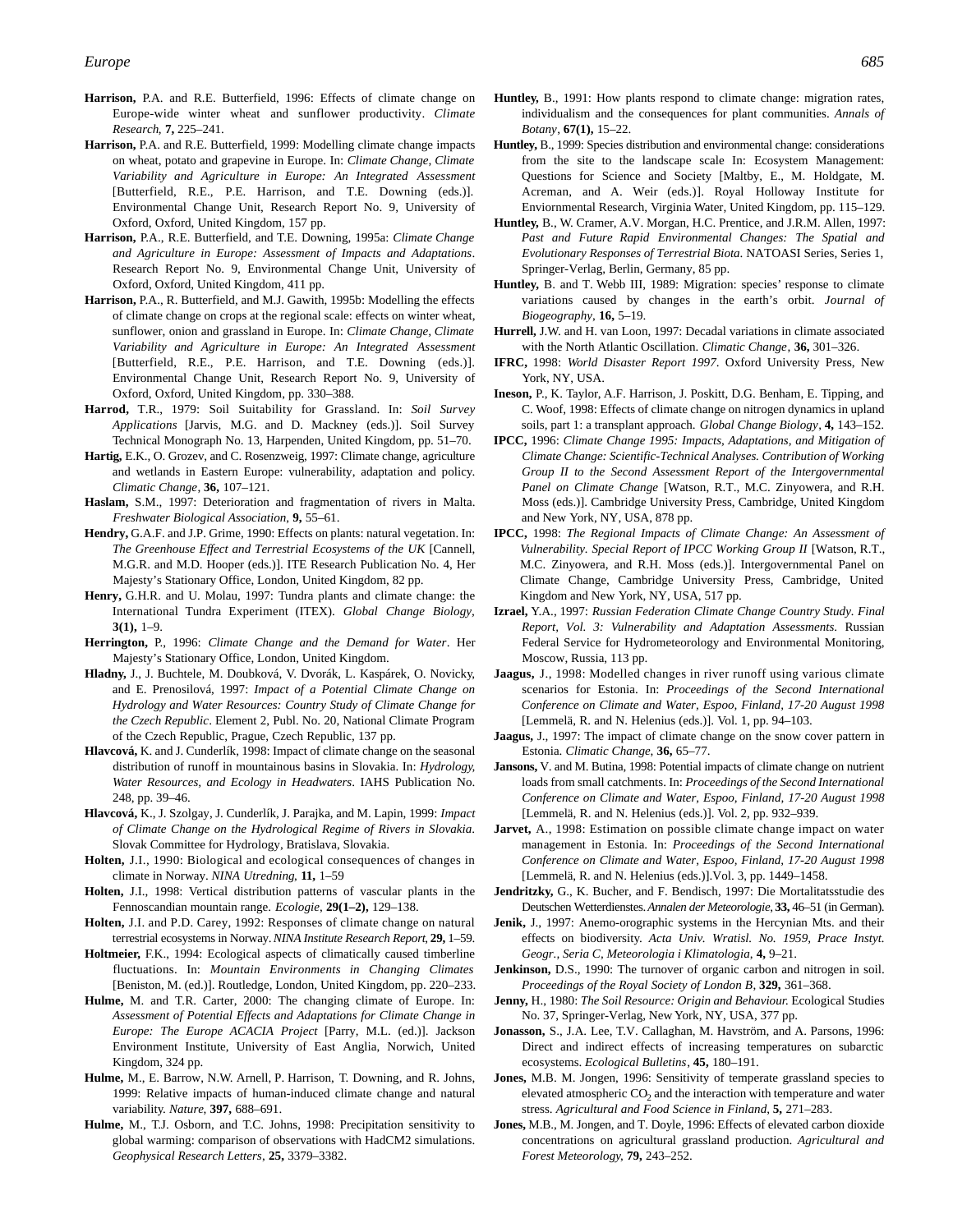- **Jones, P.D.** and K.R. Briffa, 1995: Growing season temperatures over the former Soviet Union. *International Journal of Climatology*, **15,** 943–960.
- **Jones,** P.D. and M. Hulme, 1997: The changing temperature of Central England. In: *Climates of the British Isles: Present, Past and Future* [Hulme, M. and E.M. Barrow (eds.)]. Routledge, London, United Kingdom, pp. 173–195.
- **Jones,** P.D., T. Jonsson, and D. Wheeler, 1997: Extension of the North Atlantic Oscillation using early instrumental pressure observations from Gibralter and south-west Iceland. *International Journal of Climatology*, 17, 1433–1450.
- **Jones,** P.D., E.B. Horton, C.K. Folland, M. Hulme, D.E. Parker, and T.A. Basnett, 1999: The use of indices to identify changes in climatic extremes. *Climatic Change*, **42,** 131–149.
- **Jordan,** A., T. O'Riordan, and I. Lorenzoni, 2000: Europe in the new millenium. In: *Assessment of Potential Effects and Adaptations for Climate Change in Europe: The Europe ACACIA Project* [Parry, M.L. (ed.)]. Jackson Environment Institute, University of East Anglia, Norwich, United Kingdom, 324 pp.
- **Kaas,** E. and P. Frich, 1995: Diurnal temperature range and cloud cover in the Nordic countries: observed trends and estimates for the future. *Atmospheric Research*, **37,** 211–228.
- **Kaczmarek,** Z., J.J. Napiórkowski, and K.M. Strzepek, 1996: Climate change impact on the water supply system in the Warta River catchment. *Water Resources Development*, **12(2),** 165–180.
- **Kaczmarek,** Z., D. Jurak, and J.J. Napiórkowski, 1997: Impact of climate change on water resources in Poland. *Publications of the Institute of Geophysics*, **295,** 51.
- **Kaiser,** H.M., S.J. Riha, D.S. Wilks, D.G. Rossiter, and R. Sampath, 1993: A farm-level analysis of economic and agronomic impacts of gradual climate warming. *American Journal of Agricultural Economics*, **75,** 387–398.
- **Kalvová,** J., 1995: *Regional Study on Climate Change in the Czech Republic: Incremental Scenarios.* Country Study of Climate Change for the Czech Republic, Publ. No. 17 of the National Climate Program of the Czech Republic, Prague, Czech Republic, 101 pp.
- **Kalvová,** J. and I. Nemesová, 1997: Projections of climate change for the Czech Republic. *Climatic Change*, **36,** 41–64.
- Kasparék, L., 1998: Regional study on impacts of climate change on hy drological conditions in the Czech Republic. *Prace a Studie*, 193, 70.
- **Katsouyanni,** K., A. Pantazopoulu, G. Touloumi, I. Tselepidaki, K. Moustris, D. Asimakopoulos, G. Poulopoulou, and D. Trichopoulos, 1993: Evidence of interaction between air pollution and high temperatures in the causation of excess mortality. *Architecture and Environmental Health*, **48,** 235–242.
- **Katsouyanni,** K., D. Trichopoulos, X. Zavitsanos, and G. Touloumi, 1988: The 1987 Athens heatwave. *Lancet*, **573,** ii.
- Keller, F., F. Kienast, and M. Beniston, 2000: Evidence of the response of vegetation to environmental change at high elevation sites in the Swiss Alps. *Regional Environmental Change*, **2,** 70–77.
- **Kellomäki,** S. and M. Kolström, 1993: Computations on the yield of timber by Scots pine when subjected to varying levels of thinning under a changing climate in southern Finland. *Forest Ecology and Management*, **59,** 237–255.
- Kellomäki, S. and H. Väisänen, 1996: Model computations on the effect of rising temperature on soil moisture and water availability in forest ecosystems dominated by Scots pine in the boreal zone in Finland. *Climatic Change*, **32,** 423–445.
- **Kellomäki,** S. and H. Väisänen, 1997: Modelling the dynamics of the boreal forest ecosystems for climate change studies in the boreal conditions. *Ecological Modelling*, **97(1–2),** 121–140.
- **Kenny,** G.J., P.A. Harrison, J.E. Olesen, and M.L. Parry, 1993: The effects of climate change on land suitability of grain maize, winter wheat and cauliflower in Europe. *European Journal of Agronomy*, 2, 325–338.
- **Khaw,** K.T., 1995: Temperature and cardiovascular mortality. *Lancet*, **345,** 337–338.
- **Kime,** D.E., 1995: The effects of pollution on reproduction in fish. *Reviews in Fish Biology and Fisheries*, **5,** 52–96.
- **Kirschbaum,** M.U.F., 1995: The temperature dependence of soil organic matter decomposition and the effect of global warming on soil organic carbon storage. *Soil Biology and Biochemistry*, **27,** 753–760.
- **Kirschbaum,** M.U.F., P. Bullock, J.R. Evans, K. Goulding, P.G. Jarvis, I.R. Noble, M.D.A. Rounsevell, and T.D. Sharkey, 1996a: Ecophysiological, ecological and soil processes in terrestrial ecosystems: a primer on general concepts and relationships. In: *Climate Change 1995: Impacts, Adaptations and Mitigation of Climate Change: Scientific-Technical Analyses. Contribution of Working Group II to the Second Assessment Report of the Intergovernmental Panel on Climate Change* [Watson, R.T., M.C. Zinyowera, and R.H. Moss (eds.)]. Cambridge University Press, Cambridge, United Kingdom and New York, NY, USA, pp. 57–76.
- **Kirschbaum,** M.U.F., A. Fischlin, M.G.R. Cannell, R.V.O. Cruz, and W. Galinski, 1996b: Climate change impacts on forests. In: *Climate Change 1995: Impacts, Adaptations and Mitigation of Climate Change: Scientific-Technical Analyses. Contribution of Working Group II to the Second Assessment Report of the Intergovernmental Panel on Climate Change* [Watson, R.T., M.C. Zinyowera, and R.H. Moss (eds.)]. Cambridge University Press, Cambridge, United Kingdom and New York, NY, USA, pp. 95–129.
- **Klein, R.J.T., R.J. Nicholls, and N. Mimura, 1999: Coastal adaptation to climate** change: can the IPCC Technical Guidelines be applied? *Mitigation and Adaptation Strategies for Global Change*, **4,** 51–64.
- **Klein,** R.J.T., M.J. Smit, H. Goosen, and C.H. Hulsbergen, 1998: Resilience and vulnerability: coastal dynamics or Dutch dikes? *Geographic Journal*, **164(3),** 259–268.
- **Klein,** R.J.T., J. Aston, E.N. Buckley, M. Capobianco, N. Mizutani, R.J. Nicholls, P.D. Nunn, and S. Ragoonaden, 2000: Coastal adaptation technologies. In: *IPCC Special Report on Methodological and Technological Issues in Technology Transfer* [Metz, B., O.R. Davidson, J.-W. Martens, S.N.M. van Rooijen, and L. Van Wie McGrory (eds.)]. Cambridge University Press, Cambridge, United Kingdom and New York, NY, USA, pp. 349–372.
- **Kleukers,** R.M.J.C., K. Decleer, E.C.M. Haes, P. Kolshorn, and B. Thomas, 1996: The recent expansion of Conocephalus discolor (Thunberg) (Orthoptera: Tettigoniidae) in western Europe. *Entomologist's Gazette*, **47,** 37–49.
- **Knudsen,** A.B., R. Romi, and G. Majori, 1996: Occurrence and spread in Italy of Aedes albopictus, with implications for its introduction into other parts of Europe. *Journal of the American Mosquito Control Association*, **12,** 177–183.
- **Kolb,** E. and K.E. Rehfuess, 1997: Effects of a temperature increase in a field experiment on the nitrogen release from soil cores with different humus forms. Zeitschrift fur Pflanzenernahrung und Bodenkunde, 160, 539–547.
- Komor, E., G. Orlich, A. Weig, and W. Kockenberger, 1996: Phloem loadingnot metaphysical, only complex: towards a unified model of phloem loading. *Journal of Experimental Botany*, **47,** 1155–1164.
- **Kondrashova,** N.Y. and K.I. Kobak, 1996: Possible global warming caused changes of the nature zones boundaries in the Northern Hemisphere. In: *Problems of Ecological Monitoring and Ecosystem Modeling, Volume XVI* [Izrael, Y.A. (ed.)]. Institute of Global Climate and Ecology, RAS, St. Petersburg, Russia, pp. 90–99.
- **Kont,** A., U. Ratas, and E. Puurmann, 1997: Sea-level rise impact on coastal areas of Estonia. *Climatic Change*, **36,** 175–184.
- **Körner,** C., 1995: Impact of atmospheric changes on alpine vegetation: the ecophysiological perspective. In: *Potential Ecological Impacts of Climate Change in the Alps and Fennoscandian Mountains* [Guisan, A., J.I. Holten, R. Spichiger, and L. Tessier (eds.)]. Conserv. Jard. Bot., Geneva, Switzerland, pp. 113–120.
- **Körner,** C., 1996: The response of complex multispecies systems to elevated CO<sup>2</sup> . In: *Global Change and Terrestrial Ecosystems* [Walker, B. and W. Steffen (eds.)]. Cambridge University Press, Cambridge, United Kingdom and New York, NY, USA, pp. 20–42.
- **Kos,** Z., 1993: Sensitivity of irrigation and water resources systems to climate change. *Journal of Water Management*, **41(4–5),** 247–269.
- Koster, M.J. and R. Hillen, 1995: Combat erosion by law: coastal defence policy for The Netherlands. *Journal of Coastal Research*, **11,** 1221–1228.
- **Kovats,** S. and P. Martens, 2000: Health. In: *Assessment of Potential Effects and Adaptations for Climate Change in Europe: The Europe ACACIA Project* [Parry, M.L. (ed.)]. Jackson Environment Institute, University of East Anglia, Norwich, United Kingdom, 324 pp.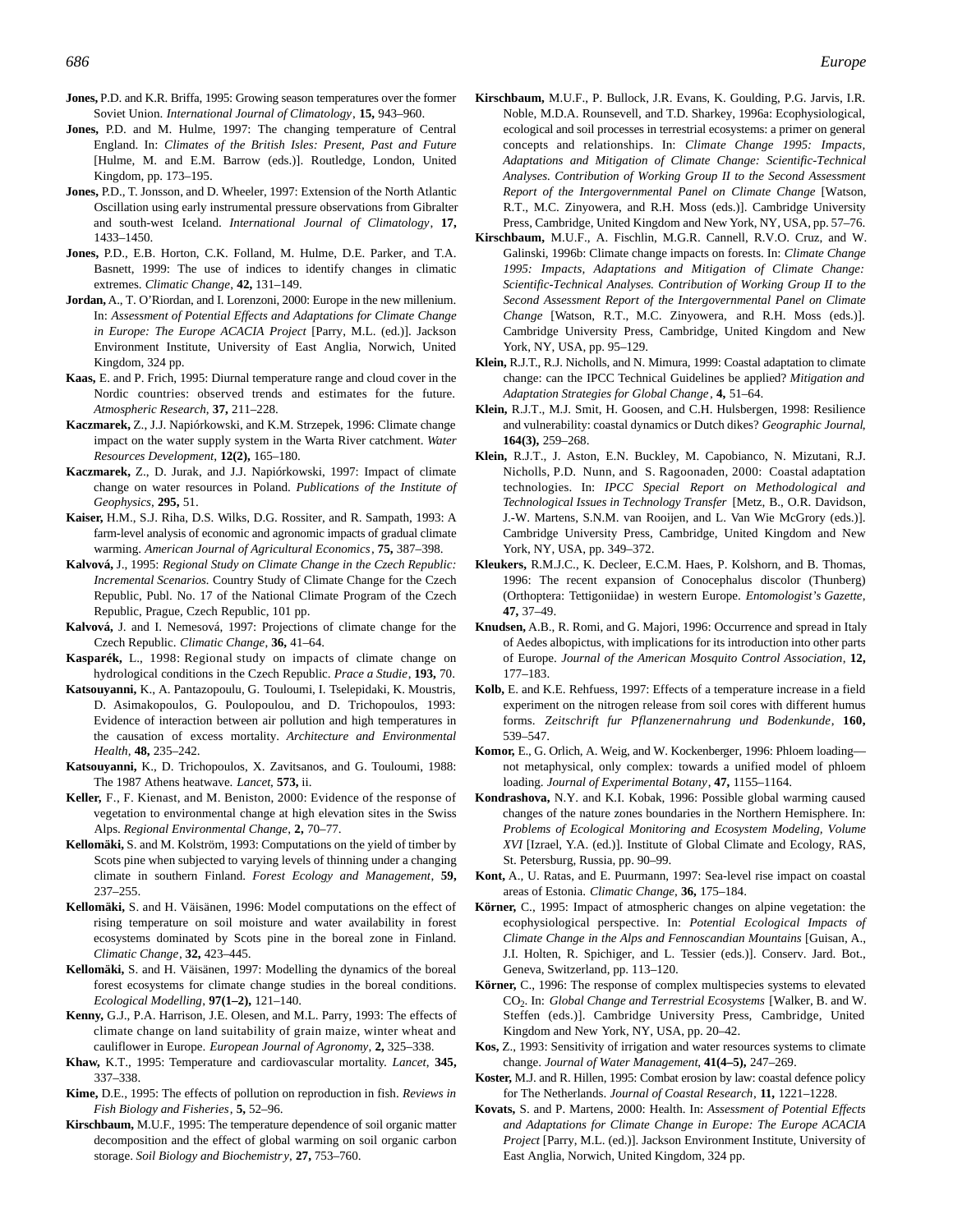- **Kozar,** F., D.A.F. Sheble, and M.A. Fowjhan, 1995: Study on the further spread of Pseuda lacaspis pentagona in Central Europe, Israel. *Journal of Entomology*, **24,** 161–164.
- **Kräuchi,** N., 1995: Application of the model FORSUM to the Solling spruce site. *Ecological Modelling*, **83,** 219–228.
- **Krankina,** O.N., R.K. Dixon, A.P. Kirilenko, and K.I. Kobak, 1997: Global climate change adaptation: Examples from Russian boreal forests. *Climatic Change*, **36,** 197–215.
- **Kríz,** B., 1998: *Infectious Disease Consequences of the Massive 1997 Summer Floods in the Czech Republic*. EHRO 020502/12, Working Group Paper.
- Kríz, B., C. Benes, J. Cástková, and J. Helcl, 1998: Monitoring of the *e p idemiological situation in flooded areas of the Czech Republic in year 1997*. Proceedings of the Conference DDD'98, 11–12th May 1998, Podebrady. Czech Republic.
- **Kromm,** D.E. and S.E. White, 1990: Varability in adjustment preferences to groundwater depletion in the American High plains. *Water Resources Bulletin*, **22,** 791–801.
- **Kuchment,** L.S., 1998: The estimation of the sensitivity of the river runoff to climate change for different physiogeographic regions of Russia and an experience of prediction of possible runoff change. In: *Proceedings of the Second International Conference on Climate and Water, Espoo, Finland, 17-20 August 1998* [Lemmelä, R. and N. Helenius (eds.)]. Vol. 1, pp. 171–177.
- **Kullman,** L., 1995: Holocene tree limit and climate history from the Scandes mountains, Sweden. *Ecology*, **76(8),** 2490–2502.
- Kundzewicz, Z.W. and K. Takeuchi, 1999: Flood protection and managementquo vadimus? *Hydrological Sciences Journal*, **44(3),** 417–432.
- **Kundzewicz,** Z.W., K. Szamalek, and P. Kowalczak, 1999: The Great Flood of 1997 in Poland. *Hydrological Sciences Journal*, **44(5),** 855–870.
- Kunst, A.E., C.W.N. Looman, and J.P. Mackenbach, 1993: Outdoor air temperature and mortality in The Netherlands: a time–series analysis. *American Journal of Epidemiology*, **137,** 331–341.
- **Kuntze,** H., 1993: Bogs as sinks and sources of C and N. *Mitteilungen der Deutschen Bodenkundlichen Gesellschaft*, **69,** 277–280.
- **Laake,** K. and J.M. Sverre, 1996: Winter excess mortality: a comparison between Norway and England plus Wales. *Age and Ageing*, **25,** 343–348.
- **Lakida,** P., S. Nilsson, and A. Shvidenko, 1997: Forest phytomass and carbon in European Russia. *Biomass and Bioenergy*, **12(2),** 91–99.
- **Lang,** G., 1993: Holozäne Veränderungen der Waldgrenze in der Schweizer Alpen-Methodische Ansatze und gegenwartiger Kenntnisstand. *Dissertationes Botanicae*, **196,** 147–148 (in German).
- **Langford,** I.H. and G. Bentham, 1995: The potential effects of climate change on winter mortality in England and Wales. *International Journal of Biometeorology*, **38,** 141–147.
- **Lavee,** H., A.C. Imeson, and P. Sarah, 1998: The impact of climate change on geomorphology and desertification along a Mediterranean arid transect. *Land Degradation and Development*, **9,** 407–422.
- **Lawton,** J.H., 1995: The response of insects to environment change In: *Insects in a Changing Environment* [Harrington, R. and N.E. Stork (eds.)]. Academic Press, New York, NY, USA, 212 pp.
- Leafe, R., J. Pethick, and I. Townsend, 1998: Realising the benefits of shoreline management. *Geographical Journal*, **164,** 282–290.
- **Lee,** E.M., 1998: *The implication of Future Shoreline Management on Protected Habitats in England and Wales*. Technical Report W150, Environment Agency, Rand, Bristol, United Kingdom, 92 pp.
- **Lehtonen,** H., 1996: Potential effects of global warming on northern European freshwater fish and fisheries. *Fisheries Management and Ecology*, **3**, 59–71.
- **Lehtonen,** H., 1998: Does global warming threaten the existence of Arctic charrr, *Salvelnius alpinus* (Salmonidae), in northern Finland? *Italian Journal of Zoology*, **65,** 471–474.
- Leinonen, I., 1996: Dependence of dormancy release on temperature in different origins of Pinus sylvestris and Betula pendula seedlings. *Scandinavian Journal of Forest Research*, **11,** 122–128.
- **Lelyakin,** A.L., A.O. Kokorin, and I.M. Nazarov, 1997: Vulnerability of Russian forests to climate changes: model estimation of  $CO_2$  fluxes. *Climatic Change*, **36(1–2),** 123–133.
- **Lenhart,** S., S. Huq, L.J. Mata, I. Nemesova, S. Toure, and J.B. Smith (eds.), 1996: *Vulnerability and Adaptation to Climate Change – A Synthesis of Results from the U.S. Country Studies Program*. Interim Report. U.S. Country Studies Program, Washington, DC, USA, 366 pp.
- **Lesack,** L.F.W., R.E. Hecky, and P. Marsh, 1991: The influence of frequency and duration of flooding on the nutrient chemistry of Mackenzie Delta lakes. In: *Mackenzie Delta, Environmental Interactions and Implications of Development*. National Hydrology Research Institute, Environment Canada, Saskatoon, Canada, NHRI Symposium No. 4, pp. 19–36.
- Lindgren, E., 1998: Climate and tick-borne encephalitis in Sweden. *Conservation Ecology,* **2,** 5–7.
- **Lindgren,** E., L. Tälleklint, and T. Polfeldt, 2000: Impact of climatic change on the northern latitude limit and population density of the diseasetransmitting European tick, Ixodes ricinus. *Environmental Health Perspectives*, **108,** 119–123.
- Lindner, M., H. Bugmann, P. Lasch, M. Flechsig, and W. Cramer, 1997: Regional impacts of climatic change on forests in the state of Brandenburg, Germany. Agricultural and Forest Meteorology, 84(1-2), 123-135.
- **Lindström,** Å. and J. Agrell, 1999: Global change and possible effects on the migration and reproduction of arctic-breeding waders. *Ecological Bulletins*, **47,** 145–159.
- **Lines,** R., 1987: *Choice of Seed Origin for the Main Forest Species in Britain*. Forestry Commission Bulletin 66, Her Majesty's Stationary Office, London, United Kingdom, 42 pp.
- **Lipa,** J.L., 1997: Zmiany klimatu Ziemi konsekwencje dla rolnictwa i ochrony roslin. *Postepy w Ochronie Roslin,* **37(I),** 27–35 (in Polish).
- **Lipa,** J.L., 1999: Do climate changes increase the threat to crops by pathogens, weeds, and pests? *Geographia Polonica*, **4,** 222–224.
- **Lischke,** H., A. Guisan, A. Fischlin, J. Williams, and H. Bugmann, 1998: Vegetation responses to climate change in the Alps: modeling studies. In: *Views from the Alps: Regional Perspectives on Climate Change* [Cebon, P., U. Dahinden, H.C. Davies, D. Imboden, and C.C. Jaeger (eds.)]. MIT Press. Cambridge, MA, USA, pp. 309–350.
- Lloyd, J. and J.A. Taylor, 1994: On the temperature dependence of soil respiration. *Functional Ecology*, 8, 315-323.
- **Loiseau,** P., J.F. Soussana, and E. Casella, 1994: Effects of climatic changes  $(CO<sub>2</sub>$ , temperature) on grassland ecosystems: first five months, experimental results. In: *Soil Responses to Climate Change* [Rounsevell, M.D.A. and P.J. Loveland (eds.)]. Springer- Verlag, Heidelberg, Germany, pp. 223–228.
- **Lowe,** J.A. and J.M. Gregory, 1998: *A Preliminary Report on Changes in the Occurrence of Storm Surges Around the United Kingdom Under a Future Climate Scenario*. Unpublished report, Hadley Centre for Climate Prediction and Research, Bracknell, United Kingdom, 65 pp.
- **Lukewille, A.** and R.F. Wright, 1997: Experimentally increased soil temperature cause relese of nitrogen at a boreal forest catchment in southern Norway. *Global Change Biology*, **3,** 13–21.
- **MacDonald,** A.M., K.B. Matthews, E. Paterson, and R.J. Aspinall, 1994: The impact of climate change on the soil-moisture regime of Scottish mineral soils. *Environmental Pollution*, **83,** 245–250.
- Magnuson, J.J., D.M. Robertson, B.J. Benson, R.H. Wynne, D.M. Livingstone, T. Arai, R.A. Assel, R.G. Barry, V. Card, E. Kuusisto, N.G. Granin, T.D. Prowse, K.M. Stewart, and V.S. Vuglinski, 2000: Historical trends in lake and river ice cover in the Northern Hemisphere. *Science*, **289(5485),** 1743–1746.
- **Mandelkern,** S., S. Parey, and N. Tauveron, 1998: Hydrological consequences of greenhouse effect, a case study of the river Doubs. In: *Proceedings of the Second International Conference on Climate and Water, Espoo, Finland, 17-20 August 1998* [Lemmelä, R. and N. Helenius (eds.)]. Vol. 3, pp. 1505-1514.
- **Mänder,** Ü. and A. Kull, 1998: Impacts of climatic fluctuations and land use change on water budget and nutrient runoff: the Porijögi. In: *Proceedings of the Second International Conference on Climate and Water, Espoo, Finland, 17-20 August 1998* [Lemmelä, R. and N. Helenius (eds.)]. Vol. 2, 884–896.
- **Marchant,** P., W. Eling, G-J. van Gemert, C.J. Leake, and C.F. Curtis, 1998: Could British mosquitoes transmit falciparum malaria? *Parasitology Today*, **14,** 344–345.
- **Martens,** P., 1997: Climate change, thermal stress and mortality changes. *Social Science and Medicine*, **46,** 331–344.
- **Martens,** P., 1998: *Health and Climate Change: Modelling the Impacts of Global Warming and Ozone Depletion*. Earthscan, London, United Kingdom, 176 pp.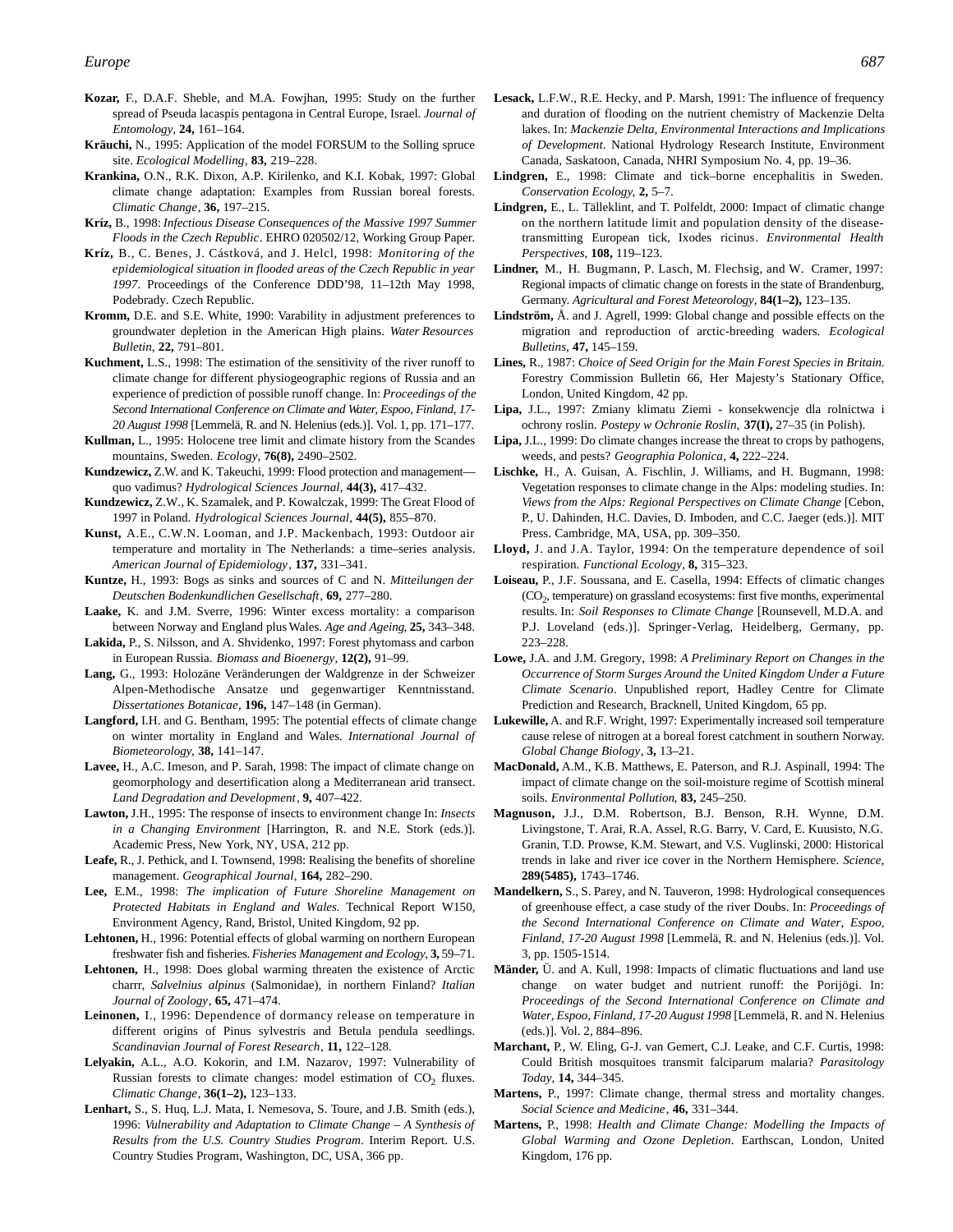- Martens, P., T.H. Jetten, and D.A. Focks, 1997: Sensitivity of malaria, schistosomiasis and dengue to global warming. *Climatic Change*, 35(2), 145–156.
- **Maugeri,** M. and T. Nanni, 1998: Surface air temperature variations in Italy: recent trends and an update to 1998. *Theoretical and Applied Climatology*, **61,** 191–196.
- **McCarthy, I.D. and D.F.H. Houlihan, 1997: The effect of temperature on** protein metabolism in fish: the possible consequences for wild Atlantic salmon (Salmo salar) stocks in Europe as a result of global warming. In: *Global Warming: Implications for Freshwater and Marine Fish* [Wood, C.M. and D.G. McDonald (eds.)]. Cambridge University Press, Cambridge, United Kingdom and New York, NY, USA, pp. 51–77.
- **McMichael,** A.J., A. Haines, R. Slooff, and S. Kovats, 1996: *Climate Change and Human Health*. An assessment prepared by a Task Group on behalf of the World Health Organization, the World Meteorological Organization, and the United Nations Environment Program, Geneva, Switzerland
- **McMichael,** A.J. and R.S. Kovats, 1998: *Assessment of the Impact on Mortality in England and Wales of the Heatwave and Associated Air Pollution Episode of 1976*. Report to the Department of Health, London School of Hygiene and Tropical Medicine, London, United Kingdom.
- **Meinl,** H. and W. Bach (eds.), 1984: *Socio-Economic Impacts of Climatic Changes Due to a Doubling of Atmospheric CO<sup>2</sup> Content.* Report on CEC Contract No. CLI-063-D, Dornier System, 648 pp.
- **Menne,** B., K. Pond, E.K. Noji, and R. Bertollini, 1999: *Floods and Public Health Consequences, Prevention and Control Measures: Discussion paper presented at the UNECE Seminar on Flood Prevention, Berlin, 7–8 October, 1999*. UNECE/MP.WAT/SEM.2/1999/22, UNECE, Berlin, Germany.
- **Menzel,** A. and P. Fabian, 1999: Growing season extended in Europe. *Nature*, **397,** 659.
- **Mika,** J., I. Dobi, and G. Bálint, 1997: Changes in means and variability of river flow in the Tisza Basin: scenarios and implications. *Annales Geophysicae*, **15(II),** C304.
- **Milbank,** N., 1989: Building design and use: response to climate change. *Architects Journal*, **89,** 53–63.
- **Minkkinen,** K. and J. Laine, 1998: Long-term effect of forest drainage on the peat carbon stores of pine mires in Finland. *Canadian Journal of Forest Research*, **28,** 1267–1275.
- **Mohnl,** V., 1996: The fluctuation of winter-sport-related snow parameters of the last fifty years in the Austrian Alps. *Wetter und Leben*, **48,** 103–113.
- Molau, U. and J.M. Alatalo, 1998: Responses of subarctic-alpine plant communities to simulated environmental change: biodiversity of bryophytes, lichens, and vascular plants. *Ambio*, **27,** 322–329.
- **Molau,** U. and E.-L. Larsson, 2000: Seed rain and seed bank along an alpine altitudinal gradient in Swedish Lapland. *Canadian Journal of Botany*, **78,** 728–747.
- **Mortsch,** L.D., 1998: Assessing the impact of climate change on the Great Lakes shoreline wetlands. *Climatic Change*, **40,** 391–416.
- Murray, M.B., M.G.R. Cannell, and R.T. Smith, 1989: Date of budburst of fifteen tree species in Britain following climatic warming. *Journal of Applied Ecology*, **26,** 693–700.
- **Myking,** T. and O.M. Heide, 1995: Dormancy release and chilling requirement of buds of latitudinal ecotypes of Betula pendula and B. pubescens. *Tree Physiology*, **15,** 697–704.
- **Myneni,** R.B., C.D. Keeling, C.J. Tucker, G. Asrar, and R.R. Nemani, 1997: Increased plant growth in the northern high latitudes from 1981 to 1991. *Nature*, **386,** 698–702.
- Nakicenovic, N., J. Alcamo, G. Davis, B. de Vries, J. Fenhann, S. Gaffin, K. Gregory, A. Grubler, T.Y. Jung, T. Kram, E.L. La Rovere, L. Michaelis, S. Mori, T. Morita, W. Pepper, H. Pitcher, L. Price, K. Raihi, A. Roehrl, H.-H. Rogner, A. Sankovski, M. Schlesinger, P. Shukla, S. Smith, R. Swart, S. van Rooijen, N. Victor, and Z. Dadi, 2000: An overview of the scenario literature. In: *Emissions Scenarios. A Special Report of Working Group III of the* Intergovernmental Panel on Climate Change. Cambridge University Press, Cambridge, United Kingdom and New York, NY, USA, 599 pp.
- **New,** M., M. Hulme, and P.D. Jones, 1999: Representing twentieth century space-time climate variability, part 1: development of a 1961–90 mean monthly terrestrial climatology. *Journal of Climate*, **12,** 829–856.
- **Nicholls,** R., 2000: Coastal zones. In: *Assessment of Potential Effects and Adaptations for Climate Change in Europe: The Europe ACACIAProject* [Parry, M.L. (ed.)]. Jackson Environment Institute, University of East Anglia, Norwich, United Kingdom, 324 pp.
- **Nicholls,** R.J. and A. de la Vega-Leinert, 2000: Synthesis of sea-level rise impacts and adaptation costs for Europe. In: *Proceedings of the European Expert Workshop on European Vulnerability and Adaptation to the Impacts of ASLR, Hamburg, Germany, 19-21 June 2000* [de la Vega-Leinert, A., R.J. Nicholls, and R.S.J. Tol (eds.)]. Flood Hazard Research Centre, Enfield, United Kingdom. Available online at http://www.survas.mdx.ac.uk/.
- **Nicholls,** R.J. and F.M.J. Hoozemans, 1996: The Mediterranean: vulnerability to coastal implications of climate change. *Ocean and Coastal Management*, **31,** 105–132.
- **Nicholls,** R.J. and N. Mimura, 1998: Regional issues raised by sea-level rise and their policy implications. *Climate Research*, **11,** 5–18.
- Nicholls, N., G.V. Gruza, J. Jouzel, T.R. Karl, L.A. Ogallo, and D.E. Parker, 1996: Observed climate variability and change. In: *Climate Change 1995: The Science of Climate Change. Contribution of Working Group I to the Second Assessment Report of the Intergovernmental Panel on Climate Change* [Houghton, J.T., L.G. Meira Filho, B.A. Callander, N. Harris, A . Kattenberg, and K. Maskell (eds.)]. Cambridge University Press, Cambridge, United Kingdom and New York, NY, USA, pp. 133–192.
- **Nicholls,** R.J., F.M.J. Hoozemans, and M. Marchand, 1999: Increasing the flood risk and wetland losses due to global sea-level rise. *Global Environmental Change*, **9,** 569–587.
- **Nonhebel, S., 1996:** Effects of temperature rise and increase in CO<sub>2</sub> concentration on simulated wheat yields in Europe. *Climatic Change*, **34,** 73–90.
- **Norris,** K. and R. Buisson, 1994: Sea-level rise and its impact upon coastal birds in the UK. *RSPB Conservation Review*, **8,** 63–71.
- **OECD,** 1997: *Towards Sustainable Fisheries: Economic Aspects of the Management of Living Marine Resources*. Main Report, Issue Papers, and Country Reports. Organisation for Economic Cooperation and Development, Paris, France.
- **Olesen,** J.E. and K. Grevsen, 1993: Simulated effects of climate change on summer cauliflower production in Europe. *European Journal of Agronomy*, **2,** 313–323.
- **Olejnik, J., and A. Kedziora, 1991: A model for heat and water balance** estimation and its application to land use and climate variation. *Earth Surface Processes and Landforms*, **16,** 601–617.
- **Onate,** J.J. and A. Pou, 1996: Temperature variations in Spain since 1901: a preliminary analysis. *International Journal of Climatology*, **16,** 805–815.
- **Osborn,** T.J., M. Hulme, P.D. Jones, and T. Basnett, 1999: Observed trends in the daily intensity of United Kingdom precipitation. *International Journal of Climatology*, **20,** 347–364.
- **Ozenda,** P. and J.L. Borel, 1991: Les consequnces ecologiques possibles des changements climatiques dans l'Arc alpin. In: *Vol. Rapport FUTURALP 1*. Centre Intermational poutr l'Environnement Alpin (ICALPE), Chambery, France (in French).
- **Ozenda,** P. and J.L. Borel, 1995: Possible response of mountain vegetaion to a global climatic change: the case of the Western Alps. In: *Potential Ecological Impacts of Climate Change in the Alps and Fennoscandian Mountains* [Guisan, A., J.I. Holten, R. Spichiger, and L. Tessier (eds.).] Conserv. Jard. Bot., Geneva, Switzerland, pp. 137–144.
- Palutikof, J.P., S. Subak, and M.D. Agnew, 1997: *Economic Impacts of the Hot Summer and Unusually Warm Year of 1995.* Department of the Environment, University of East Anglia, Norwich, United Kingdom, 196 pp.
- **Panagoulia,** D. and G. Dimou, 1996: Sensitivities of groundwater-streamflow interaction to global climate change. *Hydrological Sciences Journal*, **41,** 781–796.
- **Parmesan,** C., N. Ryrholm, C. Stephanescus, J.K. Hill, C.D. Thomas, H. Descimon, B. Huntley, L. Laili, K. Kullberg, T.Tammaru, W.J. Tennent, J.A. Thomas, and M. Warren, 1999: Poleward shifts in geographical ranges of butterfly species associated with regional warming. *Nature*, **399,** 579–583.
- **Parry,** M.L. (ed.), 2000: *Assessment of Potential Effects and Adaptations for Climate Change in Europe: The Europe ACACIA Project*. Jackson Environment Institute, University of East Anglia, Norwich, United Kingdom, 324 pp.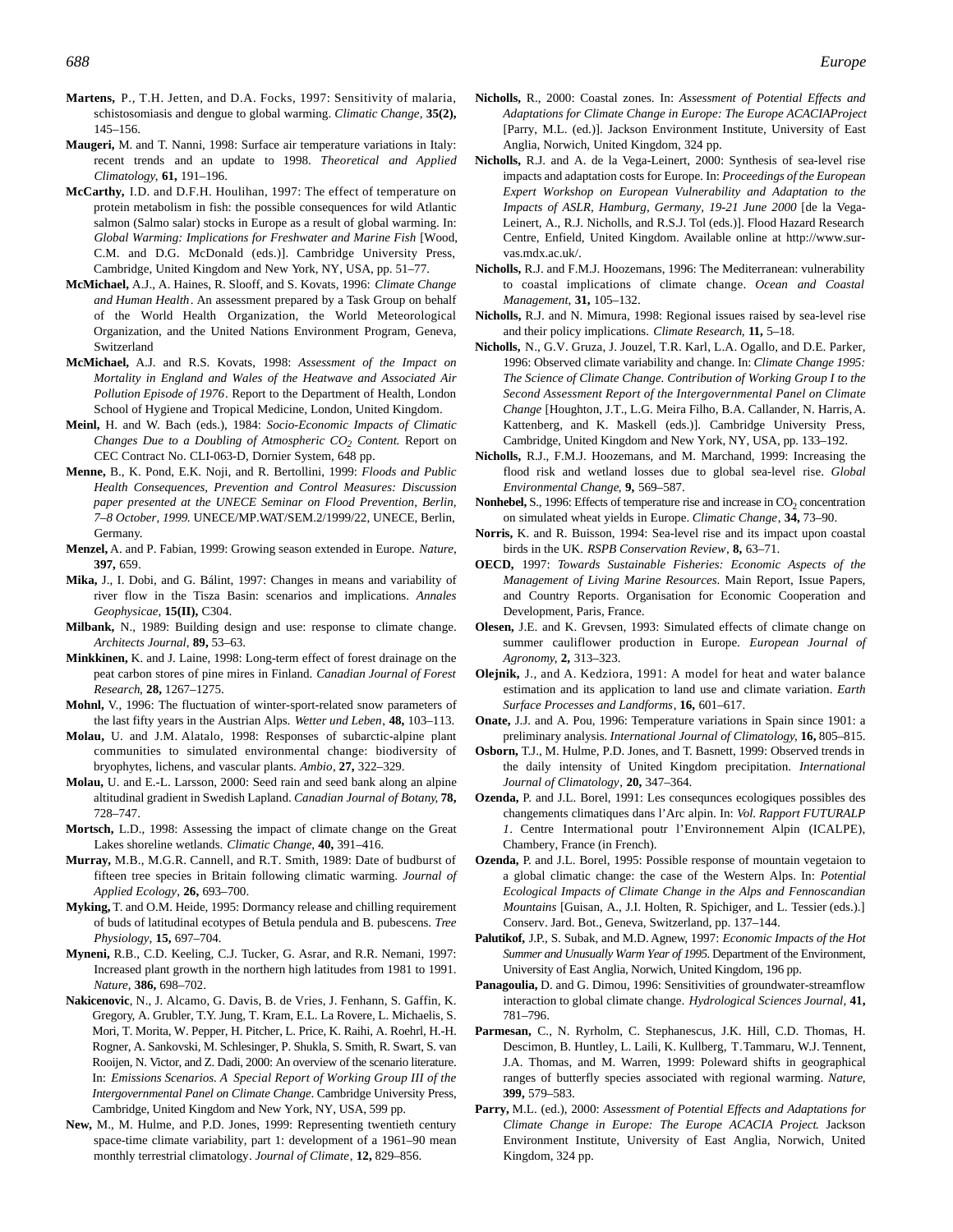- **Parry,** M.L., I. Carson, T. Rehman, R. Tranter, P. Jones, D. Mortimer, M. Livermore, and J. Little, 1999: *Economic Implications of Climate Change on Agriculture in England and Wales*. Research Report No. 1, Jackson Environment Institute, University of East Anglia, Norwich, United Kingdom.
- **Parry,** M.L., T.R. Carter, and N.T. Konijn (eds.), 1988: *The Impact of Climatic Variations on Agriculture*. Kluwer Academic Publishers. Dordrecht, The Netherlands.
- **Parsons,** D.J., 1991: Planning for climate change in National Parks and other natural areas. *The Northwest Environmental Journal*, **7,** 255–269.
- Parton, W.J., D.S. Schimel, C.V. Cole, and D.S. Ojima, 1987: Analysis of factors controlling soil organic matter levels in Great Plains grassland. *Soil Science Society of America Journal*, **51,** 1173–1179.
- Pauli, H., M. Gottfried, and G. Grabherr, 1999: Vascular plant distribution patterns at the low-temperature limits of plant life - the alpine-nival ecotone of Mount Schrankogel (Tyrol, Austria). *Phytocoenologia*, **29(3),** 297–325.
- **Pearson,** S., T.R. Wheeler, P. Hadley, and A.E. Wheldon, 1997: A validated model to predict the effects of environment on the growth of lettuce (Lactuca sativa L.): implications for climate change. *Journal of Horticultural Science*, **72,** 503–517.
- **Peerbolte,** E.B., J.G. de Ronde, L.P.M. de Vrees, M. Mann, and G. Baarse, 1991: *Impact of Sea-Level Rise on Society: A Case Study for the Netherlands*. Delft Hydraulics and Rijkswaterstaat, Delft and The Hague, The Netherlands, 81 pp.
- **Peiris,** D.R., J.W. Crawford, C. Grashoff, R.A. Jefferies, J.R. Porter, and B. Marshall, 1996: A simulation study of crop growth and development under climate change. *Agricultural and Forest Meteorology*, 79, 271–287.
- Pekárová, P., 1996: Simulation of runoff changes under changed climatic conditions in the Ondava catchment. *Journal of Hydrology and Hydromechanics*, **44(5),** 291–311 (in Slovak with English abstract).
- **Peltola,** H., S. Kellomäki, and H. Väisänen, 1999: Model computations on the impacts of climatic change on soil frost with implications for windthrow risk of trees. *Climate Change*, **41,** 17–36.
- **Penning-Rowsell,** E.C, C.H. Green, P.M. Thompson, A.M. Coker, S.M. Tunstall, C. Richards, and D.J. Perker, 1992: *The Economics of Coastal Management: A Manual of Benefit Assessment Techniques*. Belhaven Press, London, United Kingdom.
- Penning-Rowsell, E., P. Winchester, and J.G. Gardiner, 1998: New approaches to sustainable hazard management for Venice. *Geographical Journal*, **164,** 1–18.
- **Perry,** A., 1999: Impacts of climate change on tourism in the Mediterranean: adaptive responses. In: *Proceedings of the Conference on the Impacts of Climate Change on the Mediterranean Area: Regional Scenarios and Vulnerability Assessment, Venice, 9–10 December, 1999*. Venice, Italy.
- **Perry,** A., 2000: Tourism and recreation. In: *Assessment of Potential Effects and Adaptations for Climate Change in Europe: The Europe ACACIA Project* [Parry, M.L. (ed.)]. Jackson Environment Institute, University of East Anglia, Norwich, United Kingdom, 324 pp.
- **Perry,** A.H. and L. Symons, 1994: The wind hazard in the British Isles and its effects on transportation. *Journal of Transport Geography*, **2,** 122–130.
- **Peters,** R.L. and J.D.S. Darling, 1985: The greenhouse effect and nature reserves: global warming could diminsih biological diversity by causing extinctions among reserve species. *Bioscience*, **35(11),** 707–717.
- **Peters,** R.L. and T.E. Lovejoy (eds.), 1992: *Global Warming and Biological Diversity*. Yale University Press, New Haven, CT, USA, 211 pp.
- Petrovic, P., 1998: Climate change impact on Hydrological Regime for two Profiles in the Nitra River Basin. In: *Proceedings, XIXth Conference of the Danube Countries on Hydrological Forecasting and Hydrological Bases of Water Management. Hrvatske Vode, Zagreb, 15-19 June 1998* [Bonacci, O. (ed.)]. Osijek, Croatia, pp. 117–122.
- **Pfister,** C., 1992: Monthly temperature and precipitation patterns in Central Europe from 1525 to the present: a methodology for quantifying manmade evidence on weather and climate. In: *Climate since 1500* [Bradley, R.S. and P.D. Jones (eds.)]. Routledge, London, United Kingdom, pp. 118–143.
- **Phillips,** D.L., D. White, and B. Johnson, 1993: Implications of climate change scenarios for soil erosion potential in the USA. *Land Degradation and Rehabilitation*, **4,** 61–72.
- **Plowman,** J. (ed.), 1995: *Biodiversity: The UK Steering Group Report, Volume 1: Meeting the Rio Challenge*. Her Majesty's Stationary Office, London, United Kingdom, 81 pp.
- **Porter,** J., 1995: The effects of climate change on the agricultural environment for crop insect pests with particular reference to the European corn borer and grain maize. In: *Insects in a Changing Environment* [Harrington, R. and N.E. Stork (eds.)]. Academic Press, San Diego, CA, USA, pp. 94–125.
- Porter, J.H., M.L. Parry, and T.R. Carter, 1991: The potential effects of climatic change on agricultural insect pests. Agricultural and Forest *Meteorology*, **57(1–3),** 221–240.
- Post, W.M., W.R. Emanuel, P.J. Zinke, and A.G. Stangenberger, 1982: Soil carbon pools and world life zones. *Nature*, **298**, 156-159.
- Post, W.M., J. Pastor, P.J. Zinke, and A.G. Stangenberger, 1985: Global patterns of soil nitrogen storage. *Nature*, **317,** 613–616.
- **Pregitzer,** K.S. and D. Atkinson, 1993: Impact of climate change on soil processes and soil biological activity. *BCPC Monograph*, **56,** 71–82.
- Price, C., L. Stone, A. Huppert, B. Rajagopalan, and P. Alpert, 1998: A possible link between El Niño and precipitation in Israel. *Geophysical Research Letters*, **25,** 3963–3966.
- **Proe,** M.F., S.M. Allison, and K.B. Matthews, 1996: Assessment of the impact of climate change on the growth of Sitka spruce in Scotland. *Canadian Journal of Forest Research*, **26,** 1914–1921.
- **Punda-Polic,** V., S. Sardelic, and N. Bradaric, 1998: Visceral leishmaniasis in southern Croatia. *Lancet*, **351,** 188.
- Pye, K. and J.R.L. Allen, 2000: *Coastal and Estuarine Environments: Sedimentology, Geomorphology and Geoarchaelogy*. Geological Society of London Special Publication, London, United Kingdom, 96 pp.
- **Pye,** K. and P.W. French, 1993: *Targets for Coastal Habitat Recreation, Research and Survey in Nature Conservation*. No. 13, English Nature, Peterborough, United Kingdom, 101 pp.
- **Randolph,** S.E. and D.J. Rogers, 2001: Fragile transmission cycles of tickborne encephalitis virus may be distrupted by predicted climate change. *Proceedings of the Royal Society of London B*, (in press).
- **Raptsun,** M., 1997: *Country Study on Climate Change in Ukraine*. US Country Study Initiative, Kiev, Russia, 100 pp.
- Rebetez, M. and M. Beniston, 1998: Changes in sunshine duration are correlated with changes in daily temperature range this century: an analysis of Swiss climatological data. *Geophysical Research Letters*, **25,** 3611–3613.
- **Reilly,** J., 1996: Agriculture in a changing climate: impacts and adaptation. In: *Climate Change 1995: Impacts, Adaptations, and Mitigation of Climate Change: Scientific-Technical Analyses. Contribution of Working Group II to the Second Assessment Report of the Intergovernmental Panel on Climate Change* [Watson, R.T., M.C. Zinyowera, and R.H. Moss (eds.)]. Cambridge University Press, Cambridge, United Kingdom and New York, NY, USA, pp. 429–467.
- **Reynard,** N.S., C. Prudhomme, and S. Crooks, 1998: The potential effects of climate change on the flood characteristics of a large catchment in the UK. In: *Proceedings of the Second International Conference on Climate and Water, Espoo, Finland, 17-20 August 1998* [Lemmelä, R. and N. Helenius (eds.)]. Vol. 1, pp. 320–332.
- **Riedo,** M., D. Gyalistras, A. Fischlin, and J. Fuhrer, 1999: Using an ecosystem model linked to GCM-derived local weather scenarios to analyse effects of climate change and elevated  $CO<sub>2</sub>$  on dry matter production and partitioning, and water use in temperate managed forests. *Climatic Change*, **23,** 213–223.
- **Rigg,** K., A. Salman, D. Zanen, M. Taal, J. Kuperus, and J. Lourens, 1997: *Threats and Opportunities in the Coastal Areas of the European Union: a Scoping Study*. National Spatial Planning Agency, Ministry of Housing, Spatial Planning, and the Environment, Bilthoven, The Netherlands.
- **Rioux,** J.A., J. Boulker, G. Lanotte, R. Killick-Hendrick, and A. Martini-Dumas, 1985: Ecologie des leishmanioses dans le sud de France, 21 influence de la temperature sur le development de Leishmania infantum Nicolle, 1908 chez Phlebotomus ariasi Tonnoir, 1921; etude experimentale. *Annales de Parasitologie*, **60(3),** 221–229.
- **Roberts, G., 1998: The effects of possible future climate change on evaporation** losses from four contrasting UK water catchment areas. *Hydrological Processes*, **12,** 727–739.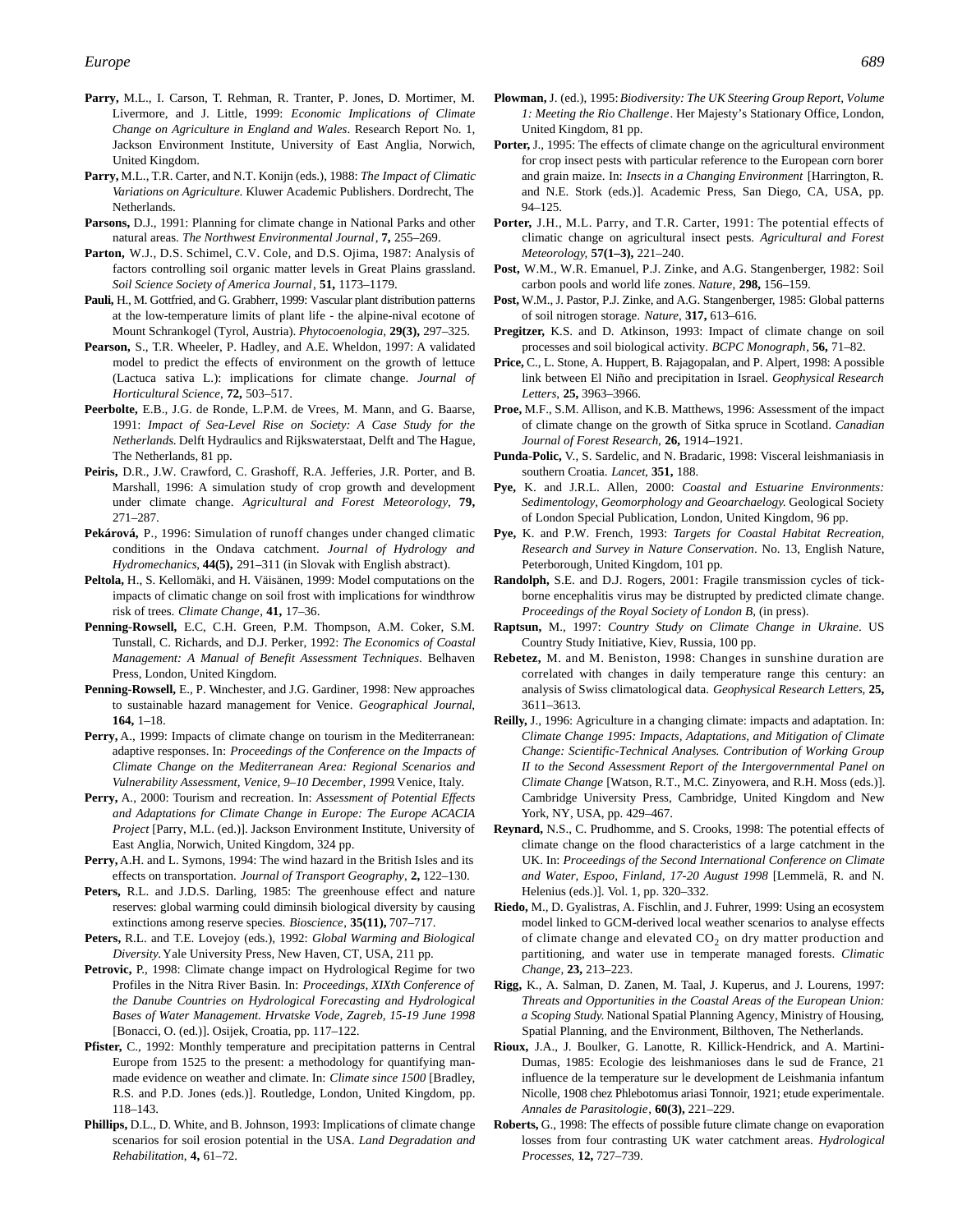- Robinson, C.H., P.A. Wookey, A.N. Parsons, J.A. Potter, T.V. Callagnan, J.A. Lee, M.C. Press, and J.M. Welker, 1995: Responses of plant litter decomposition and nitrogen mineralisation to simulated environmental change in a high arctic polar semi-desert and a subarctic dwarf shrub heath. *Oikos*, **74,** 53–512.
- **Rodo,** X., E. Baert, and F.A. Comin, 1997: Variations in seasonal rainfall in Southern Europe during the present century: relationships with the North Atlantic Oscillation and the El Niño-Southern Oscillation. *Climate Dynamics*, **13,** 275–284.
- **Romero,** R., C. Ramis, and J.A. Guijarro, 1999: Daily rainfall patterns in the Spanish Mediterranean area: an objective classification. *International Journal of Climatology*, **19,** 95–112.
- **Rooney,** C., A.J. McMichael, R.S. Kovats, and M. Coleman, 1998: Excess mortality in England and Wales, and in Greater London, during the 1995 heatwave. *Journal of Epidemiology and Community Health*, **52**, 482-486.
- **Roosaare,** J., 1998: Local-scale spatial interpretation of climate change impact on river runoff in Estonia. In: *Proceedings of the Second International Conference on Climate and Water, Espoo, Finland, 17-20 August 1998* [Lemmelä, R. and N. Helenius (eds.)]. Vol. 1, pp. 86–93.
- Rosenberg, N.J., 1979: Windbreaks for reducing moisture stress. In: *Modification of the Aerial Environment of Plants* [Barfield, B.J. and J.F. Gerber (eds.)]. American Society for Agricultural Engineering Monograph 2, pp. 394-408.
- **Rosenberg, N.J.** and M.A. Tutwiler, 1988: Global climate change holds problems and uncertainties for agriculture. In: *US Agriculture in a Global Setting: An Agenda for the Future* [Tutwiler, M.A. (ed.)]. Resources for the Future, Washington, DC, USA, pp. 203–218.
- **Rounsevell,** M. and A. Imeson, 2000: Soil and land resources. In: *Assessment of Potential Effects and Adaptations for Climate Change in Europe: The Europe ACACIA Project* [Parry, M.L. (ed.)]. Jackson Environment Institute, University of East Anglia, Norwich, United Kingdom, 324 pp.
- **Rounsevell,** M.D.A., 1993: A review of soil workability models and their limitations in temperate regions. *Soil Use and Management*, **9(1)**, 15–21.
- **Rounsevell,** M.D.A. and A.P. Brignall, 1994: The potential effects of climate change on autumn soil tillage opportunities in England and Wales. *Soil and Tillage Research*, **32,** 275–289.
- **Rounsevell,** M.D.A. and R.J.A. Jones, 1993: A soil and agroclimatic model for estimating machinery work days: the basic model and climatic sensitivity. *Soil and Tillage Research*, **26(3),** 179–191.
- **Rounsevell,** M.D.A., A.P. Brignall, and P.A. Siddons, 1996a: Potential climate change effects on the distribution of agricultural grassland in England and Wales. *Soil Use and Management*, **12,** 44–51.
- **Rounsevell,** M.D.A., P. Bullock, and J. Harris, 1996b: Climate change, soils and sustainability. In: *Soils and Sustainability and the Natural Heritage* [Taylor, A.G., J.E. Gordon, and M.B. Usher (eds.)]. Scottish Natural Heritage, Her Majesty's Stationary Office, London, United Kingdom, pp. 121–139.
- **Rounsevell,** M.D.A., S.P. Evans, and P. Bullock, 1999: Climate change and agricultural soils: impacts and adaptation. *Climatic Change*, 43, 683–709.
- **Ryszkowski,** L. and A. Kedziora, 1987: Impact of agricultural landscape structure on energy flow and water cycling. *Landscape Ecology*, **1,** 85–94.
- **Ryszkowski,** L. and A. Kedziora, 1993: Agriculture and greenhouse effect. *Kosmos*, **42,** 123–149.
- **Ryszkowski,** L, A. Kedziora, and J. Olejnik, 1990: Potential effects of climate and land use changes on the water balance structure in Poland. In: *P rocesses of Change: Environmental Transformation and Future Patterns*. Kluwer Academic Publishers. Dordrecht, The Netherlands, pp. 253–274.
- **Saarnio,** S., T. Saarinen, H. Vasander, and J. Silvola, 2000: A moderate increase in the annual CH<sub>4</sub> efflux by raised  $CO_2$  or  $NH_4NO_3$  supply in a boreal oligotrophic mire. *Global change Biology*, **6(2),** 137–144.
- $\mathbf{Saarnio}, \mathbf{S}.$  and J. Silvola, 1999: Effects of increased  $\mathbf{CO}_2$  and  $\mathbf{N}$  on  $\mathbf{CH}_4$  efflux from a boreal mire: a growth chamber experiment. *Oecologia*, **119(3),** 349–356.
- **Sælthun,** N.R., P. Aittoniemi, S. Bergström, K. Einarsson, T. Jóhannesson, G. Lindström, P.E. Ohlsson, T. Thomsen, B. Vehviläinen, and K.O. Aamodt, 1998: Climate change impacts on runoff and hydropower in the Nordic countries. *TemaNord*, **552,** 170.
- **Sætersdal,** M. and H.J.B. Birks, 1997: A comparative ecological study of Norwegian mountain plants in relation to possible future climatic change. *Journal of Biogeography*, **24,** 127–149.
- **Sanchez-Arcilla,** A., J. Jimenez, and H.I. Valdemoro, 1998: The Ebro delta: morphodynamics and vulnerability. *Journal of Coastal Research*, **14,** 754–772.
- **Schellnhuber,** H.J., W. Enke, and M. Flechsig, 1994: *The Extreme Summer of 1992 in Northern Germany*. PIK Reports, Potsdam Institute for Climate Impact Research, Potsdam, The Netherlands, Vol. 2, 98 pp.
- Schenk, U., R. Manderscheid, J. Hugen, and H.J. Weigel, 1995: Effects of CO<sub>2</sub> enrichment and intraspecific competition on biomass partitioning, nitrogen content and microbial biomass carbon in soil of perennial ryegrass and white clover. *Journal of Experimental Botany*, **46,** 987–993.
- **Schindler,** D.W. and P.J. Curtis, 1997: The role of DOC in protecting freshwaters subjected to climatic warming and acidification from UV exposure. *Biogeochemistry*, **36(1),** 1–8.
- Schindler, D.W., P.J. Curtis, B.R. Parker, and M.P. Stainton, 1996: Consequences of climate warming and lake acidification for UV-B penetration in North American boreal lakes. *Nature*, 379(6567), 705-708.
- **Schmidt,** T., E. Kaas, and T.S. Li, 1998: Northeast Atlantic winter storminess 1875–1995 re-analysed. *Climate Dynamics*, **14,** 529–536.
- **Second National Communication on Climate,** 1997: *UN Framework Convention on Climate Change*. Report, Ministry of the Environment, Bratislava, Slovakia, 98 pp.
- **Seidel,** K., C. Ehrler, and J. Martinec, 1998: Effects of climate change on water resources and runoff in an Alpine basin. *Hydrological Processes*, **12,** 1659–1669.
- **Semenov,** M.A. and J.R. Porter, 1995: Climatic variability and the modelling of crop yields. *Agricultural and Forest Meteorology*, **73,** 265–283.
- **Shaver,** G.R., W.D. Billings, F.S. Chapin III, A.E. Giblin, K.J. Nadelhoffer, W.C. Oechel, and E.B. Rastetter, 1992: Global change and the carbon balance of arctic ecosystems. *Bioscience*, **42,** 433–441.
- **Shvidenko,** A., S. Venevsky, and S. Nilsson, 1996: *Increment and Mortality for Major Forest Species of Northern Eurasia with Variable Growing Stock*. IIASA, WP-96-98, Laxenburg,, Austria, 200 pp.
- Sinclair, T.R. and N.G. Seligman, 1995: Global environment change and simulated forage quality of wheat, I: nonstressed conditions. Field Crops *Research*, **40,** 19–27.
- **Sirotenko,** O.D., H.V. Abashina, and V.N. Pavlova, 1997: Sensitivity of the Russian agriculture to changes in climate,  $CO_2$  and tropospheric ozone concentration and soil fertility. *Climatic Change*, **26,** 217–232.
- **Smith,** J.B. and M. Hulme, 1998: Climate change scenarios. In: *Handbook on Methods of Climate Change Impacts Assessment and Adaptation Strategies* [Feenstra, J., I. Burton, J.B. Smith, and R.S.J. Tol (eds.)]. United Nations Environment Program, IES, Version 2.0, Amsterdam, The Netherlands, 310 pp.
- **Smith,** J.B., S. Huq, S. Lenhart, L.J. Mata, I. Nemesová, and S. Toure, 1996: *Vulnerability and Adaptation to Climate Change: Interim Results from the U.S. Country Studies Program*. J. Kluwer Academic Publishers, Dordrecht, The Netherlands, 366 pp.
- Smith, J.B. and G.J. Pitts, 1997: Regional climate change scenarios for vulnerability and adaptation assessments. *Climatic Change*, 36, 3-21.
- **Smith,** P., O. Andren, L. Brussard, M. Dangerfield, K. Ekscmidt, P. Lavelle, and K. Tate, 1998: Soil biota and global change at the ecosystem level: describing soil biota in mathematical models. *Global Change Biology*, **4,** 773–784.
- **Solantie,** R., 1986: Hårda vindar och vindskador. *Skogsbruket*, **1,** 12–14 (in Norwegian).
- **Spiecker,** H., K. Mielikäinen, M. Köhl, and J. Skovsgaard, 1996: *Growth Trends in European Forests: Studies from 12 Countries*. Springer-Verlag, Berlin, Germany, 372 pp.
- **Stanescu, A.V., C. Corbus, V. Ungureanu, and M. Simota, 1998:** Quantification of the hydrological regime modification in the case of climatic changes. In: Proceedings of the Second International *Conference on Climate and Water, Espoo, Finland, 17-20 August 1998* [Lemmelä, R. and N. Helenius (eds.)]. Vol. 1, pp. 198–207.
- **Stanners,** D. and P. Bourdeau, 1995: *Europe's Environment: The Dobris Assessment.* European Environment Agency, Copenhagen. Denmark, 385 pp.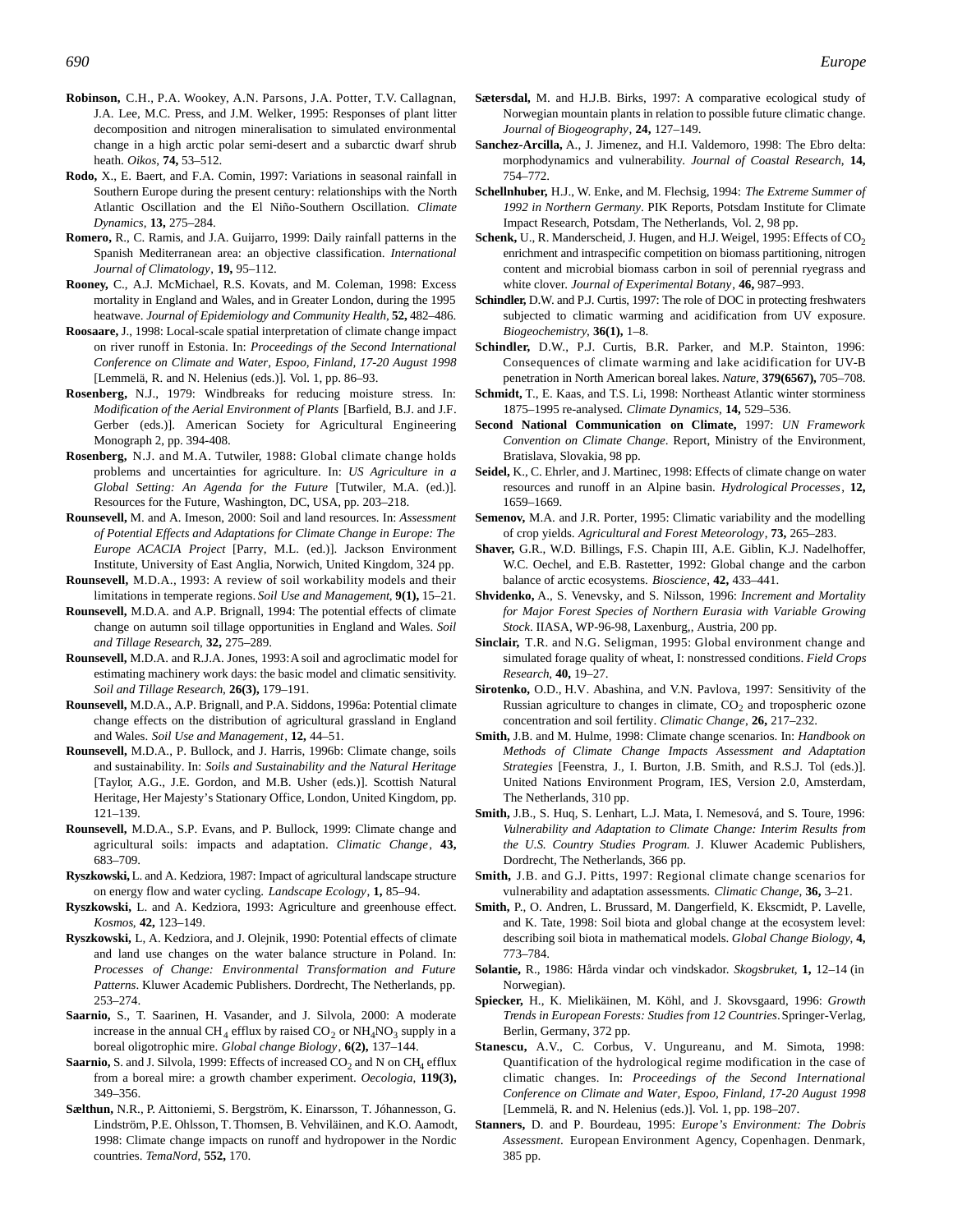- **Starosolszky,** O. and B. Gauzer, 1998: Effect of precipitation and temperature changes on the flow regime of The Danube River. In: *Proceedings of the Second International Conference on Climate and Water, Espoo, Finland, 17-20 August 1998* [Lemmelä, R. and N. Helenius (eds.)]. Vol. 2, pp. 839–848.
- Sterr, H. and F. Simmering, 1996: Die Küstenregionen im 21 Jahrhundert. In: *Beiträge zur Aktuellen Küstenforschung. Vechtaer Studien zur Angewandten Geographie und Regionalwissenschaft (VSAG)* [Sterr, H. and C. Preu (eds.)]. No. 18, Cologne, Germany, pp. 181–188 (in German).
- **Stott,** P.A. and S.F.B. Tett, 1998: Scale-dependent detection of climate change. *Journal of Climate*, **11,** 3282–3294.
- **Straw,** N.A., 1995: Climate change and the impact of the green spruce aphid, Elatobium abictinum (Walker), in the UK. *Scottish Forestry*, **49**, 134–145.
- Swift, M.J., O. Andren, L. Bussard, M. Briones, M.M. Couteaux, K. Ekschmitt, A. Kjoller, P. Loiseau, and P. Smith, 1998: Global change, soil biodiversity and nitrogen cycling in terrestrial ecosystems: three case studies. *Global Change Biology*, **4,** 729–743.
- **Swiss Re,** 1998: *Sigma, Vol. 3*. Economic Research, Swiss Reinsurance Company, Zurich, Switzerland, 38 pp.
- **Sykes,** M.T. and I.C. Prentice, 1996: Climate change, tree species distributions and forest dynamics: a case study in the mixed conifer/northern hardwoods zone of Northern Europe. *Climatic Change*, **34,** 161–177.
- **Szolgay,** J., 1997: Assessment of the potential impacts of climate change on river runoff in Slovakia. *Monographs of the Slovak National Climate Program*, **6,** 13–108 (in Slovak with English abstract).
- **Tälleklint,** L. and T.G.T. Jaenson, 1998: Increasing geographical distribution and density of Ixodes ricinus (Acari: Ixodidae) in central and northern Sweden. *Journal of Medical Entomology*, **35,** 521–526.
- **Talkkari,** A. and H. Hypén, 1996: Development and assessment of a gap-type model to predict the effects of climate change on forests based on spatial forest data. *Forest Ecology and Management*, **83,** 217–228.
- **Tapsell,** S.M. and S.M. Tunstall, 2000: The health effects of floods: a case study of the Easter 1998 floods in England. In: *Floods* [Parker, D.J. (ed.)]. Routledge, London, United Kingdom, 181 pp.
- **Tarand,** A. and T. Kallaste, 1998: *Country Case Study on Climate Change Impacts and Adaptation Assessments in the Republic of Estonia*. Stockholm Environment Institute, Tallinn Centre, and United Nations Environment Programme, Tallinn, Estonia, 146 pp.
- **Theurillat,** J.P., 1995: Climate change and the alpine flora: some perspectives. In: *Potential Ecological Impacts of Climate Change in the Alps and Fennoscandian Mountains* [Guisan, A., J.I. Holten, R. Spichiger, and L. Tessier (eds.)]. Conserv. Jard. Bot., Geneva, Switzerland, pp. 121–127.
- **Theurillat,** J.P., F. Felber, P. Geissler, J.M. Gobat, M. Fierz, A. Fischlin, P. Kuipfer, A. Schlussel, C. Velutti, and G.F. Zhao, 1998: Sensitivity of plant and soil ecosystems of the Alps to climate change. In: *Views from the Alps: Regional Perspectives on Climate Change* [Cebon, P., U. Dahinden, H.C. Davies, D. Imboden, and C.C. Jager, (eds.)]. MITPress, Cambridge, MA, USA, 192 pp.
- **Thornley,** J.H.M. and M.G.R. Cannell, 1997: Temperate grassland responses to climate change: an analysis using the Hurley pasture model. *Annals of Botany*, **80,** 205–221.
- **Tinker,** P.B. and P. Ineson, 1990: Soil organic matter and biology in relation to climate change. In: *Soils on a Warmer Earth* [Scharpenseel, H.W., M. Schomaker, and A. Ayoub (eds.)]. Elsevier, London, United Kingdom, pp. 71–78.
- **Tomminen,** J. and M. Nuorteva, 1987: *Pine Nematodes*. Report, Department of Agricultural and Forest Zoology, University of Helsinki, Vol. 11, pp. 1–18.
- **Tooley,** M. and S. Jelgersma (eds.), 1992: *Impacts of Sea Level Rise on European Coastal Lowlands*. Blackwell Publishing, Oxford, United Kingdom.
- **Topp,** C.F.E. and C.J. Doyle, 1996a: Simulating the impact of global warming on milk and forage production in Scotland, part 1: the effects on drymatter yield of grass and grass-while clover swards. A gricultural *Systems*, **52,** 213–242.
- **Topp,** C.F.E. and C.J. Doyle, 1996b: Simulating the impact of global warming on milk and forage production in Scotland, part 2: the effects on milk yields and grazing management of dairy herds. *Agricultural Systems*, **52,** 243–270.
- **Tsimplis,** M.N. and T.F. Baker, 2000: Sea level drop in the Mediterranean Sea: an indicator of deep water salinity and temperature changes? *Geophysical Research Letters*, **27,** 1731–1734.
- **Tuomenvirta,** H., H. Alexandersson, A. Drebs, P. Frich, and P.O. Nordli, 1998: *Trends in Nordic and Arctic Extreme Temperatures*. DNMI Report No. 13/98, Norwegian Meteorological Institute, Oslo, Norway, 37 pp.
- **Turner,** R.K., P. Doktor, and W.N. Adger, 1995: Assessing the costs of sealevel rise. *Environment and Planning A*, **27,** 1777–1796.
- **UK Department of the Environment,** 1996: *Review of the Potential Effects of Climate in the United Kingdom*. Her Majesty's Stationary Office, London, United Kingdom, 247 pp.
- **UK Ministry of Agriculture, Fisheries, and Food**, 1995: *Shoreline Management Plans: A Guide for Coastal Defence Authorities*. Ministry of Agriculture, Fisheries and Food, The Welsh Office, Association of District Councils, English Nature and the National Rivers Authority, London, United Kingdom, 24 pp.
- **USCP,** 1994: *Guidance for Vulnerability and Adaptation Assessment*. U.S. Country Studies Program, USCP Management Team, Washington DC, USA, 503 pp.
- **USEPA,** 1989: *The Potential Effects of Global Climate Change on the United States: Appendix G, Health*. Report No. EPA 230-05-89-057, Office of Policy, Planning, and Evaluation, U.S. Environmental Protection Agency, Washington, DC, USA.
- **van Veen,** J.A. and E.A. Paul, 1981: Organic carbon dynamics in grassland soils, part 1: background information and computer simulations. *Canadian Journal of Soil Science*, **61,** 185–201.
- **Várallyay,** G., 1994: Climate change, soil salinity and alkalinity. In: *Soil Responses to Climate Change* [Rounsevell, M.D.A. and P.J. Loveland (eds.)]. NATO ASI Series 23, Springer-Verlag, Heidelberg, Germany, pp. 39–54.
- **Vehviläinen,** B. and M. Huttunen, 1997: Climate change and water resources in Finland. *Boreal Environment Research*, **2,** 3–18.
- Velichko, A.A., C.V. Krementski, O.K. Borisova, E.M. Zelikson, V.P. Nechaev, and H. Faure, 1998: Estimates of methane emission during the last 125, 000 years in Northern Eurasia. *Global and Planetary Change,* **16/17,** 159–180.
- **von Storch,** H. and H. Reichardt, 1997: A scenario of storm surge statistics for the German Bight at the expected time of doubled atmospheric carbon dioxide concentration. *Journal of Climate*, **10,** 2653–2662.
- **WASA,** 1998: Changing waves and storms in the northeast Atlantic. *Bulletin of the American Meteorological Society*, **79,** 741–760.
- **WCRP,** 1998: *CLIVAR Initial Implementation Plan*. No. 103, World Climate Research Programme, Geneva, Switzerland, 81 pp.
- **Wheeler,** T.R., R.H. Ellis, P. Hadley, J.I.L. Morison, G.R. Batts, and A.J. Daymond, 1996: Assessing the effects of climate change on field crop production. *Aspects of Applied Biology*, **45,** 49–54.
- White, S. and J.P. Martinez Rica, 1996: Evidence and implications of climatic change in the Pyrenees. *Annals of Geophysical Research*, **2(14),** 336.
- **Wick,** L. and W. Tinner, 1997: Vegtation changes and timberline fluctuations in the Central Alps as indicators of Holocene climate oscillations. *Arctic and Alpine Research*, **29,** 445–458.
- **Wolf,** J., 1999: Modelling climate change impacts at the site scale on soybean. In: *Climate Change, Climate Variability and Agriculture in Europe: An Integrated Assessment* [Butterfield, R.E., P.E. Harrison, and T.E. Downing (eds.)]. Environmental Change Unit, Research Report No. 9, University of Oxford, Oxford, United Kingdom, 110 pp.
- **Wolf,** J., 2000a: Modelling climate change impacts at the site scale on soybean. In: *Climate Change, Climate Variability, and Agriculture in Europe: An Integrated Assessment* [Downing, T.E., P.A. Harrison, R.E. Butterfield, and K.G. Lonsdale (eds.)]. Research Report 21, Environmental Change Unit, University of Oxford, Oxford, United Kingdom, pp. 103–116.
- **Wolf,** J., 2000b: Modelling climate change impacts at the site scale on potato. In: *Climate Change, Climate Variability, and Agriculture in Europe: An Integrated Assessment* [Downing, T.E., P.A. Harrison, R.E. Butterfield, and K.G. Lonsdale (eds.)]. Research Report 21, Environmental Change Unit, University of Oxford, Oxford, United Kingdom, pp. 135–154.
- **Wolf,** J. and C.A. van Diepen, 1995: Effects of climate change on grain maize yield potential in the European Community. *Climatic Change*, **29,** 299–331.